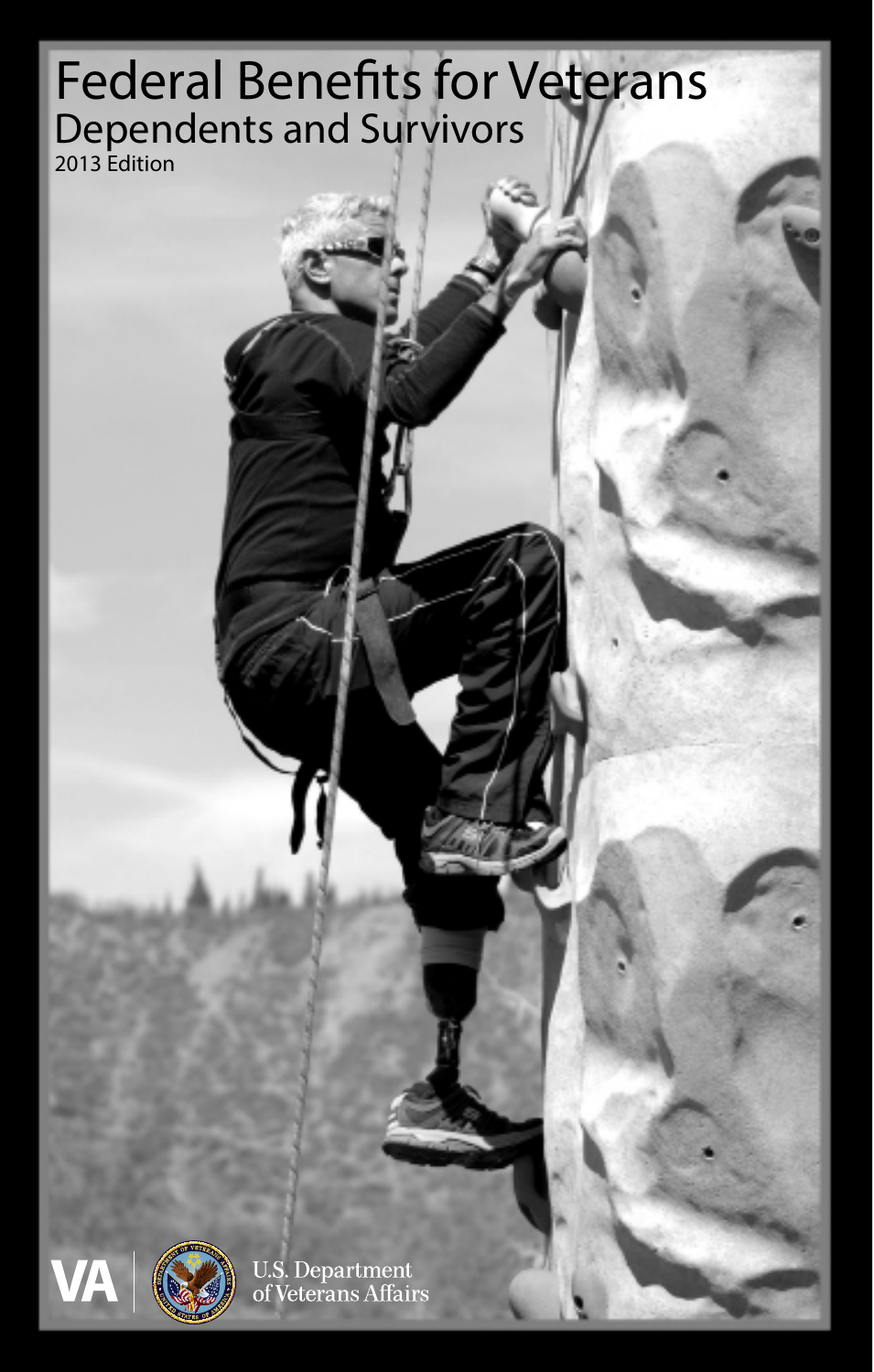#### **Phone Numbers**

| Civilian Health and Medical Program (CHAMPVA)1-800-733-8387 |  |
|-------------------------------------------------------------|--|
|                                                             |  |
|                                                             |  |
|                                                             |  |
| Federal Recovery Coordination Program 1-877-732-4456        |  |
|                                                             |  |
|                                                             |  |
|                                                             |  |
|                                                             |  |
|                                                             |  |
|                                                             |  |
| National Cemetery Scheduling Office1-800-535-1117           |  |
|                                                             |  |
| Presidential Memorial Certificate Program1-202-565-4964     |  |
| Special Health Issues.                                      |  |
| Telecommunication Device for the Deaf (TDD)1-800-829-4833   |  |
| VA Benefits.                                                |  |
|                                                             |  |
|                                                             |  |
|                                                             |  |

# **Federal Benefits for Veterans, Dependents and Survivors**

**2013 Edition**

## **Web Sites**

| CHAMPVAwww.va.gov/hac/forbeneficiaries/forbeneficiaries.asp  |
|--------------------------------------------------------------|
|                                                              |
|                                                              |
| Environmental Exposureswww.publichealth.va.gov/exposures     |
|                                                              |
|                                                              |
|                                                              |
|                                                              |
| Memorial Certificate .Programwww.cem.va.gov/pmc.asp          |
|                                                              |
|                                                              |
|                                                              |
|                                                              |
| Recordswww.archives.gov/st-louis/military-personnel          |
|                                                              |
| State Departments of Veterans Affairswww.va.gov/statedva.htm |
|                                                              |
|                                                              |
|                                                              |
| VA Benefit Payment Rateswww.vba.va.gov/bln/21/rates          |
|                                                              |
| Vocational Rehabilitation and Employmentwww.vetsuccess.gov   |

# **Department of Veterans Affairs**

**810 Vermont Ave., N.W. Washington, DC 20420**

**Cover:** Veteran Reynaldo Torres competes in VA's Winter Sports Clinic.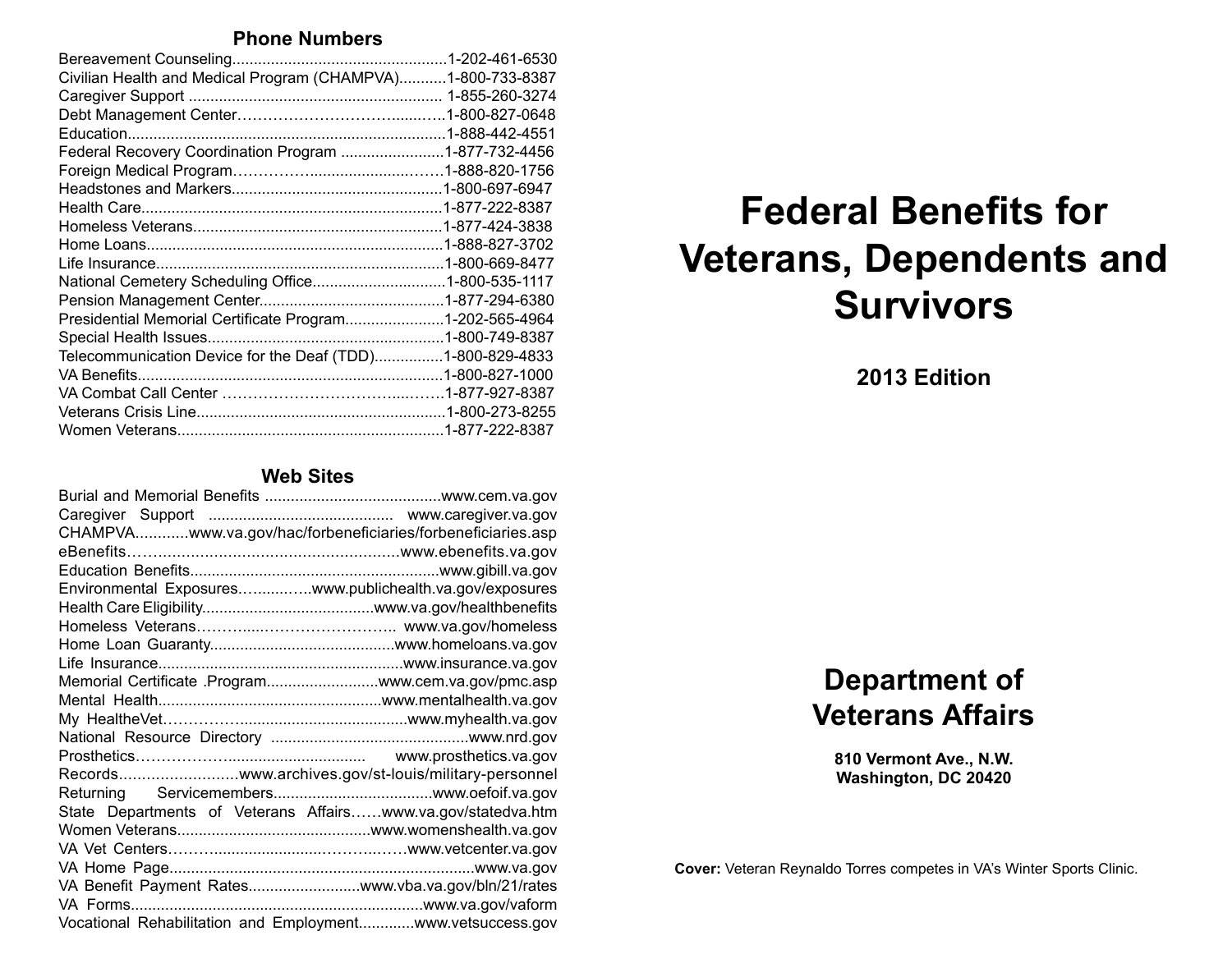# **U.S. GOVERNMENT OFFICIAL EDITION NOTICE**





**Use of ISBN** This is the official U.S. government edition of this publication and is herein identified to certify its authenticity. Use of the 0-16 ISBN prefix is for U.S. Government Printing Office Official Editions only. The Superintendent of Documents of the U.S. Government Printing Office requests that any reprinted edition clearly be labeled as a copy of the authentic work with a new ISBN.

# **Legal Status and Use of Seals and Logos**



The seal of the Department of Veterans Affairs authenticates the 2013 edition of Federal Benefits for Veterans, Dependents and Survivors as the official summary of benefits that have been separately promulgated under Federal regulations established under

Register Act. Under the provisions of 38 Code of Federal Regulations 1.9(f), it is prohibited to use the official seal, replicas, reproductions, or embossed seals of the Department of Veterans Affairs on any republication of this material without the express, written permission of the Secretary or Deputy Secretary of Veterans Affairs. Any person using official seals and logos of the Department of Veterans Affairs in a manner inconsistent with the provisions of 38 Code of Federal Regulations 1.9 may be subject to the penalties specified in 18 United States Code 506, 701, or 1017 as applicable.

For sale by the Superintendent of Documents, U.S. Government Printing Office Internet: bookstore.gpo.gov Phone: toll free (866) 512-1800; DC area (202) 512-1800 Fax: (202) 512-2104 Mail: Stop IDCC, Washington, DC 20401

## **Contents**

| <b>Chapter 1: VA Health Care Benefits</b>                      | 1   |
|----------------------------------------------------------------|-----|
| <b>Chapter 2: Veterans with Service-Connected Disabilities</b> | 31  |
| <b>Chapter 3: Vocational Rehabilitation and Employment</b>     | 39  |
| <b>Chapter 4: VA Pensions</b>                                  | 44  |
| <b>Chapter 5: Education and Training</b>                       | 47  |
| Chapter 6: Home Loan Guaranty                                  | 59  |
| <b>Chapter 7: VA Life Insurance</b>                            | 71  |
| <b>Chapter 8: Burial and Memorial Benefits</b>                 | 78  |
| <b>Chapter 9: Reserve and National Guard</b>                   | 85  |
| <b>Chapter 10: Special Groups of Veterans</b>                  | 92  |
| <b>Chapter 11: Transition Assistance</b>                       | 99  |
| <b>Chapter 12: Dependents and Survivors Health Care</b>        | 109 |
| <b>Chapter 13: Dependents and Survivors Benefits</b>           | 112 |
| <b>Chapter 14: Appeals of VA Claims Decisions</b>              | 121 |
| <b>Chapter 15: Military Medals and Records</b>                 | 123 |
| <b>Chapter 16: Other Federal Benefits</b>                      | 127 |
| <b>VA Facilities</b>                                           | 133 |
| <b>Index</b>                                                   | 192 |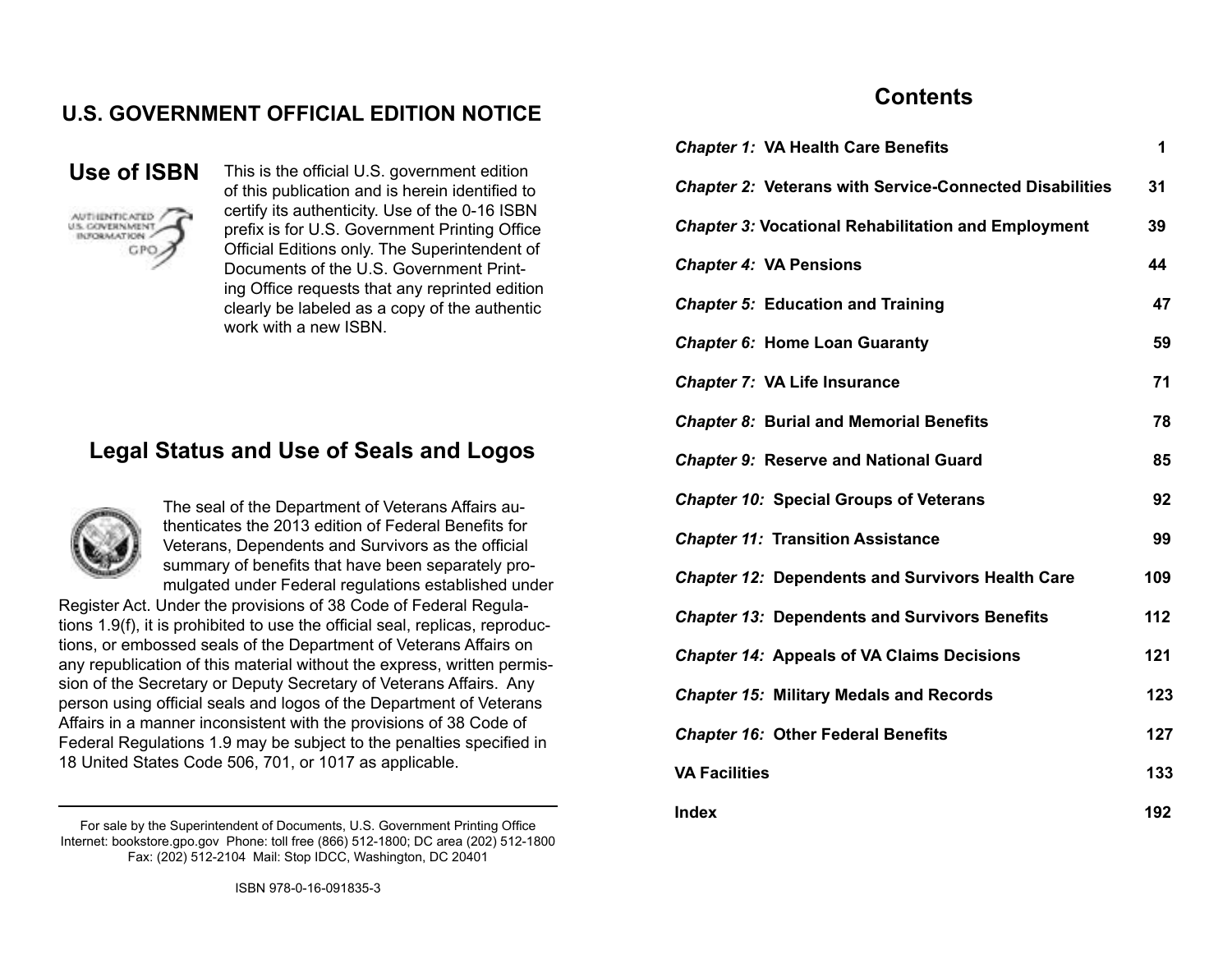# **Introduction**

Veterans of the United States armed forces may be eligible for a broad range of benefits and services provided by the U.S. Department of Veterans Affairs (VA). Some of these benefits may be utilized while on active duty. These benefits are codified in Title 38 of the United States Code. This booklet contains a summary of these benefits effective Jan. 1, 2013. For additional information, visit www. va.gov/.

La versión en español de este folleto se encuentra disponible en formato Adobe Acrobat a través de el link: http://www.va.gov/opa/ publications/benefits\_book/federal\_benefits\_spanish.pdf

**General Eligibility:** Eligibility for most VA benefits is based upon discharge from active military service under other than dishonorable conditions. Active service means full-time service, other than active duty for training, as a member of the Army, Navy, Air Force, Marine Corps, Coast Guard, or as a commissioned officer of the Public Health Service, Environmental Science Services Administration or National Oceanic and Atmospheric Administration, or its predecessor, the Coast and Geodetic Survey.

Dishonorable and bad conduct discharges issued by general courtsmartial may bar VA benefits. Veterans in prison must contact VA to determine eligibility. VA benefits will not be provided to any Veteran or dependent wanted for an outstanding felony warrant.

**Certain VA Benefits Require Wartime Service:** under the law, VA recognizes these periods of war:

**Mexican Border Period:** May 9, 1916, through April 5, 1917, for Veterans who served in Mexico, on its borders or in adjacent waters.

**World War I:** April 6, 1917, through Nov. 11, 1918; for Veterans who served in Russia, April 6, 1917, through April 1, 1920; extended through July 1, 1921, for Veterans who had at least one day of service between April 6, 1917, and Nov. 11, 1918.

**World War II:** Dec. 7, 1941, through Dec. 31, 1946.

**Korean War:** June 27, 1950, through Jan. 31, 1955.

**Vietnam War:** Aug. 5, 1964 (Feb. 28, 1961, for Veterans who served "in country" before Aug. 5, 1964), through May 7, 1975.

**Gulf War:** Aug. 2, 1990, through a date to be set.

#### **Important Documents**

In order to expedite benefits delivery, Veterans seeking a VA benefit for the first time must submit a copy of their service discharge form (DD-214, DD-215, or for World War II Veterans, a WD form), which documents service dates and type of discharge, or provides full name, military service number, and branch and dates of service.

The Veteran's service discharge form should be kept in a safe location accessible to the Veteran and next of kin or designated representative.

The following documents will be needed for claims processing related to a Veteran's death:

- 1. Veteran's marriage certificate for claims of a surviving spouse or children.
- 2. Veteran's death certificate if the Veteran did not die in a VA health care facility.
- 3. Children's birth certificates or adoption papers to determine children's benefits.
- 4. Veteran's birth certificate to determine parents' benefits.

# **eBenefits**

eBenefits is a joint VA/Department of Defense (DoD) Web portal that provides resources and self-service capabilities to Servicemembers, Veterans, and their families to apply, research, access, and manage their VA and military benefits and personal information through a secure Internet connection

**Through eBenefits Veterans can:** apply for benefits, view their disability compensation claim status, access official military personnel documents (e.g., DD Form 214, Certificate of Release or Discharge from Active Duty), transfer entitlement of Post-9/11 GI Bill to eligible dependents (Servicemembers only), obtain a VA-guaranteed home loan Certificate of Eligibility, and register for and update direct depos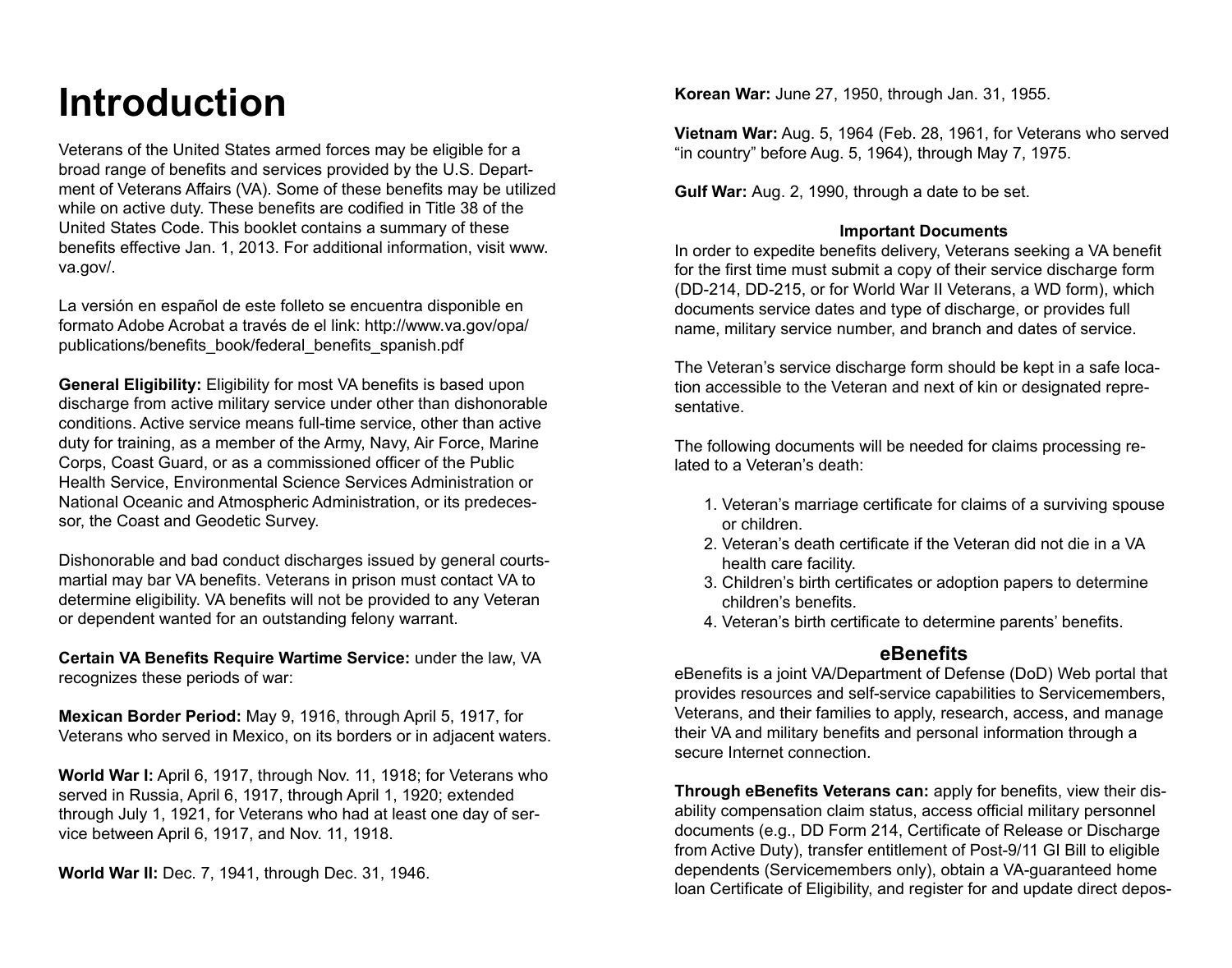it information for certain benefits. New features are added regularly.

**Accessing eBenefits:** The portal is located at www.ebenefits. va.gov. Servicemembers or Veterans must register for an eBenefits account at one of two levels: Basic or Premium. A Premium account allows the user to access personal data in VA and DoD systems, as well as apply for benefits online, check the status of claims, update address records, and more. The Basic account allows access to information entered into eBenefits by the Servicemember or Veteran only. Basic accounts cannot access VA or DoD systems.

Servicemembers can obtain immediate Premium level access by following step-by-step instructions using their Common Access Card (CAC).

In order to register for an eBenefits account, Veterans must be listed in the Defense Enrollment Eligibility Reporting System (DEERS) and first obtain a DoD Self Service (DS) Logon. Note: For those without a DEERS record, VA will first need to verify military service and add the information to DEERS. This is most likely for Veterans who served prior to 1982. Individuals should contact a VA regional office for assistance in being added to DEERS.

A DS Logon is an identity (user name and password) that is used by various DoD and VA Websites, including eBenefits. Those registered in DEERS are eligible for a DS Logon. A DS Logon is valid for the rest of your life.

Identity verification: Many people will be able to verify their identity online by answering a few security questions. A few may need to visit a VA regional office or TRICARE Service Center to have their identities verified. Servicemembers may verify their identity online by using their Common Access Card.

Military retirees may verify their identity online using their Defense Finance and Accounting Service (DFAS) Logon. Veterans in receipt of VA benefits via direct deposit may have their identity verified by calling 1-800-827-1000 and selecting option 7. eBenefits users with Premium access with appropriate My HealtheVet access can login to their My HealtheVet account using the single sign on feature.

#### **Abbreviations**

ALS – Amyotrophic Lateral Sclerosis CHAMPVA – Civilian Health and Medical Program of VA CLC – Community Living Center C&P – Compensation and Pension COE – Certificate of Eligibility CRDP – Concurrent Retirement and Disability Payments CRSC – Combat-Related Special Compensation CWT – Compensated Work Therapy CZTE – Combat Zone Tax Exclusion DIC – Dependency and Indemnity Compensation DoD -- Department of Defense FHA – Federal Housing Administration FSGLI – Family Servicemembers' Group Life Insurance HUD – Department of Housing and Urban Development IRR – Individual Ready Reserve MGIB – Montgomery GI Bill MIA – Missing in Action NPRC – National Personnel Records Center NSLI – National Service Life Insurance OEF – Operation Enduring Freedom OIF – Operation Iraqi Freedom OND – Operation New Dawn OPM – Office of Personnel Management POW -- Prisoner of War PTSD – Post-Traumatic Stress Disorder SAH – Specially Adapted Housing SBA – Small Business Administration S-DVI – Service-Disabled Veterans' Insurance SGLI – Servicemembers' Group Life Insurance SSB – Special Separation Benefits TAP – Transition Assistance Program TSGLI – Servicemembers' Group Life Insurance Traumatic Injury Protection USCIS – U.S. Citizenship and Immigration Services USDA – U.S. Department of Agriculture VA – Department of Veterans Affairs VEAP – Veterans Educational Assistance Program VEOA – Veterans' Employment Opportunities Act VGLI – Veterans' Group Life Insurance VHA – Veterans Health Administration VMET – Verification of Military Experience and Training VMLI – Veterans' Mortgage Life Insurance VR&E – Vocational Rehabilitation and Employment VSI – Voluntary Separation Incentive WAAC – Women's Army Auxiliary Corps WASPs – Women Air Force Service Pilots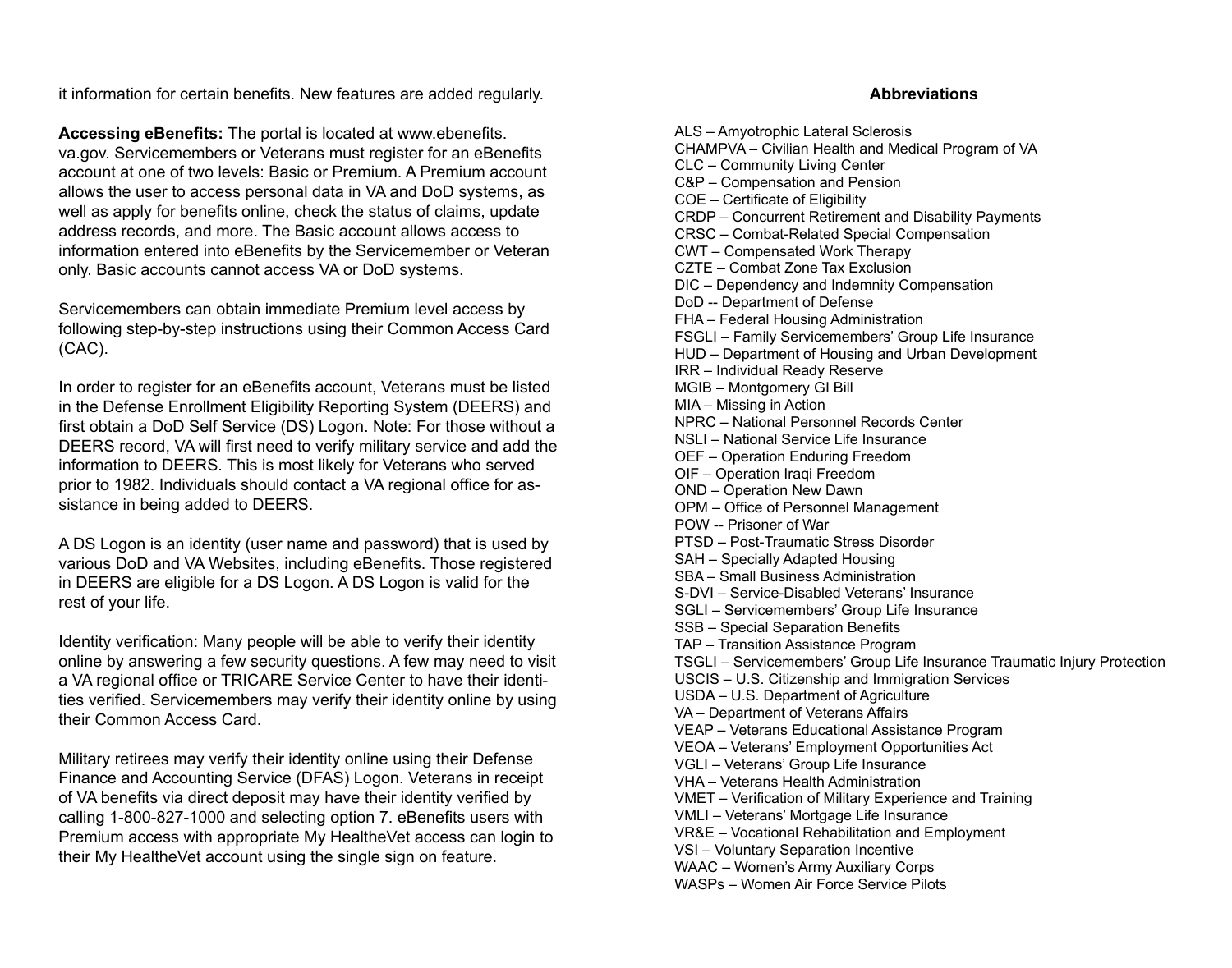# *Chapter 1*

# *Health Care Benefits*

VA operates the nation's largest integrated health care system with more than 1,500 sites of care, including hospitals, community clinics, community living centers, domiciliaries, readjustment counseling centers, and various other facilities. For additional information on VA health care, visit: www.va.gov/health.

# *Basic Eligibility*

A person who served in the active military, naval, or air service and who was discharged or released under conditions other than dishonorable may qualify for VA health care benefits. Reservists and National Guard members may also qualify for VA health care benefits if they were called to active duty (other than for training only) by a Federal order and completed the full period for which they were called or ordered to active duty.

**Minimum Duty Requirements:** Veterans who enlisted after Sept. 7, 1980, or who entered active duty after Oct. 16, 1981, must have served 24 continuous months or the full period for which they were called to active duty in order to be eligible. This minimum duty requirement may not apply to Veterans discharged for hardship, early out or a disability incurred or aggravated in the line of duty.

# *Enrollment*

For most Veterans, entry into the VA health care system begins by applying for enrollment. Veterans can now apply and submit their application for enrollment (VA Form 1010EZ), online at www.1010ez. med.va.gov/sec/vha/1010ez/. If assistance is needed while completing the on-line enrollment form, an online chat representative is available to answer questions Monday - Friday between 8 a.m. and 8 pm EST. Veterans can also enroll by calling 1-877-222-VETS (8387) Monday through Friday, 8 a.m. to 8 p.m. Eastern time, or at any VA health care facility or VA regional benefits office. Once enrolled, Veterans can receive health care at VA health care facilities anywhere in the country.

Veterans enrolled in the VA health care system are afforded privacy rights under federal law. VA's Notice of Privacy Practices, which de-

scribes how VA may use and disclose Veterans' medical information, is also available on line at www.va.gov/vhapublications/viewpublication.asp?pub\_ID=1089

The following four categories of Veterans are not required to enroll, but are urged to do so to permit better planning of health resources:

- 1. Veterans with a service-connected disability of 50 percent or more.
- 2. Veterans seeking care for a disability the military determined was incurred or aggravated in the line of duty, but which VA has not yet rated, within 12 months of discharge.
- 3. Veterans seeking care for a service-connected disability only.
- 4. Veterans seeking registry examinations (Ionizing Radiation,

 Agent Orange, Gulf War/Operation Iraqi Freedom/Operation New Dawn and Depleted Uranium).

# *Priority Groups*

During enrollment, each Veteran is assigned to a priority group. VA uses priority groups to balance demand for VA health care enrollment with resources. Changes in available resources may reduce the number of priority groups VA can enroll. If this occurs, VA will publicize the changes and notify affected enrollees. A description of priority groups follows:

**Group 1:** Veterans with service-connected disabilities rated 50 percent or more and/or Veterans determined by VA to be unemployable due to service-connected conditions.

**Group 2:** Veterans with service-connected disabilities rated 30 or 40 percent.

## **Group 3**:

Veterans who are former POWs.

Veterans awarded the Purple Heart Medal.

Veterans awarded the Medal of Honor.

Veterans whose discharge was for a disability incurred or aggravated in the line of duty.

Veterans with VA service-connected disabilities rated 10 percent or

20 percent.

Veterans awarded special eligibility classification under Title 38, U.S.C., § 1151, "benefits for individuals disabled by treatment or vocational rehabilitation."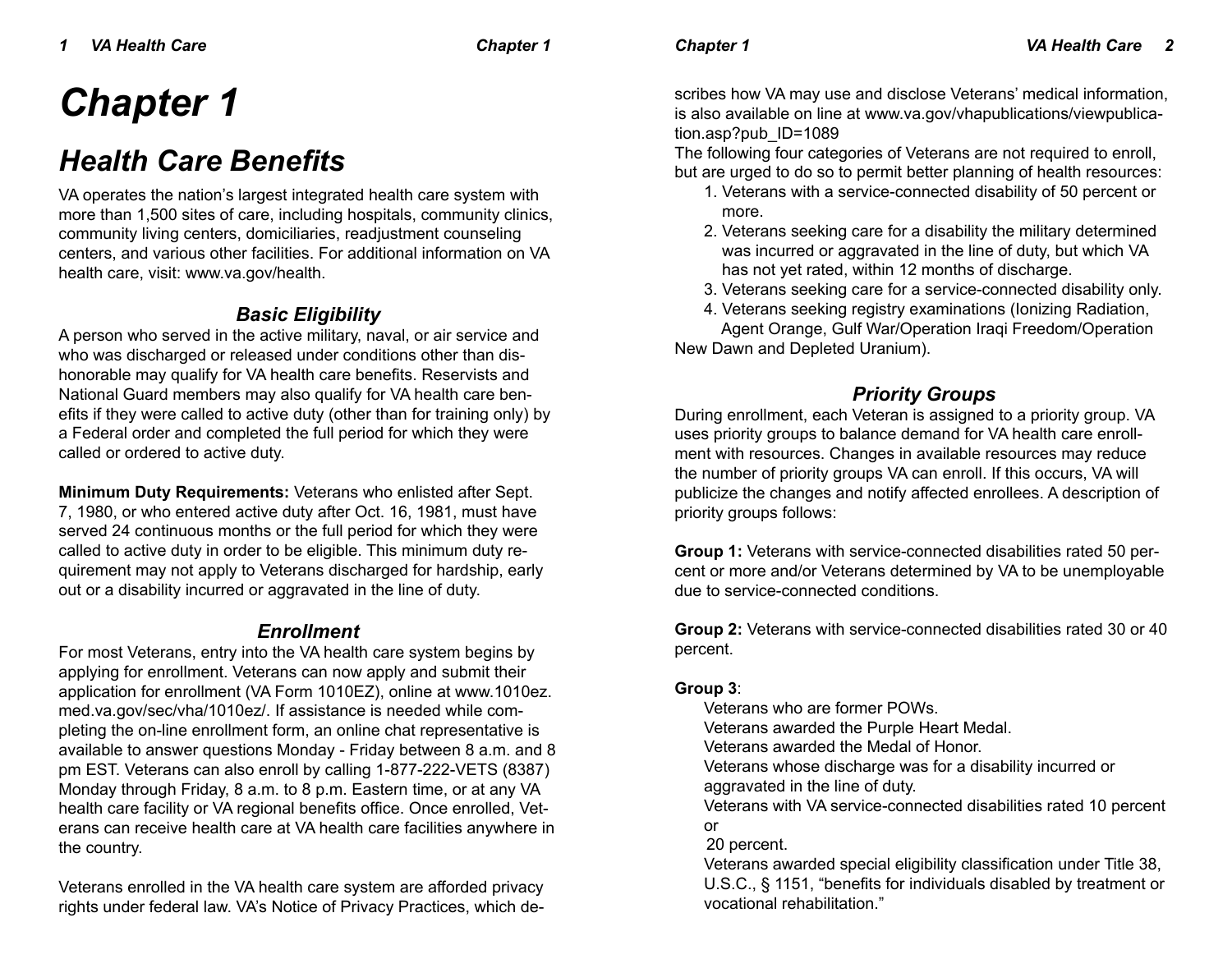#### <span id="page-6-0"></span>**Group 4:**

Veterans receiving increased compensation or pension based on their need for regular aid and attendance or by reason of being permanently housebound.

Veterans determined by VA to be catastrophically disabled.

#### **Group 5:**

Nonservice-connected Veterans and noncompensable serviceconnected Veterans rated 0 percent, whose annual income and/ or net worth are not greater than the VA financial thresholds. Veterans receiving VA Pension benefits. Veterans eligible for Medicaid benefits.

#### **Group 6:**

Compensable 0 percent Service-connected Veterans. Veterans exposed to ionizing radiation during atmospheric testing or during the occupation of Hiroshima and Nagasaki. Project 112/SHAD participants.

Veterans who served in the Republic of Vietnam between Jan. 9, 1962 and May 7, 1975.

Veterans who served in the Southwest Asia theater of operations from Aug. 2, 1990, through Nov. 11, 1998.

Veterans who served in a theater of combat operations after Nov.11, 1998, as follows:

Veterans discharged from active duty on or after Jan. 28, 2003, for five years post discharge;

Veterans who served on active duty at Camp Lejeune for not fewer than 30 days beginning Jan. 1, 1957 and ending Dec. 31, 1987.

#### **Group 7:**

Veterans with incomes below the geographic means test income thresholds and who agree to pay the applicable copayment.

#### **Group 8:**

Veterans with gross household incomes above the VA national income threshold and the geographically-adjusted income threshold for their resident location and who agrees to pay copayments. Veterans eligible for enrollment: Noncompensable 0-percent service-connected and:

**Subpriority a:** Enrolled as of Jan. 16, 2003, and who have re-

mained enrolled since that date and/ or placed in this subpriority due to changed eligibility status.

**Subpriority b:** Enrolled on or after June 15, 2009 whose income exceeds the current VA National Income Thresholds or VA National Geographic Income Thresholds by 10 percent or less

#### **Veterans eligible for enrollment: Nonservice-connected and**

**Subpriority c:** Enrolled as of Jan. 16, 2003, and who remained enrolled since that date and/ or placed in this subpriority due to changed eligibility status

**Subpriority d:** Enrolled on or after June 15, 2009 whose income exceeds the current VA National Income Thresholds or VA National Geographic Income Thresholds by 10 percent or less

#### **Veterans NOT eligible for enrollment: Veterans not meeting the criteria above:**

Subpriority e: Noncompensable 0 percent service-connected Subpriority f: Nonservice-connected

VA's current income thresholds can be located at: http://www.va.gov/ healthbenefits/cost/income\_thresholds.asp

# *Recently Discharged Combat Veterans*

Veterans, including activated reservists and members of the National Guard, are eligible for the enhanced Combat Veteran benefits if they served on active duty in a theater of combat operations after Nov. 11, 1998, and have been discharged under other than dishonorable conditions.

Effective Jan. 28, 2008, combat Veterans discharged from active duty on or after Jan. 28, 2003, are eligible for enhanced enrollment placement into Priority Group 6 (unless eligible for higher enrollment Priority Group placement) for five-years post discharge.

Veterans receive VA care and medication at no cost for any condition that may be related to their combat service.

Veterans who enroll with VA under this Combat Veteran authority will remain enrolled even after their five-year post discharge period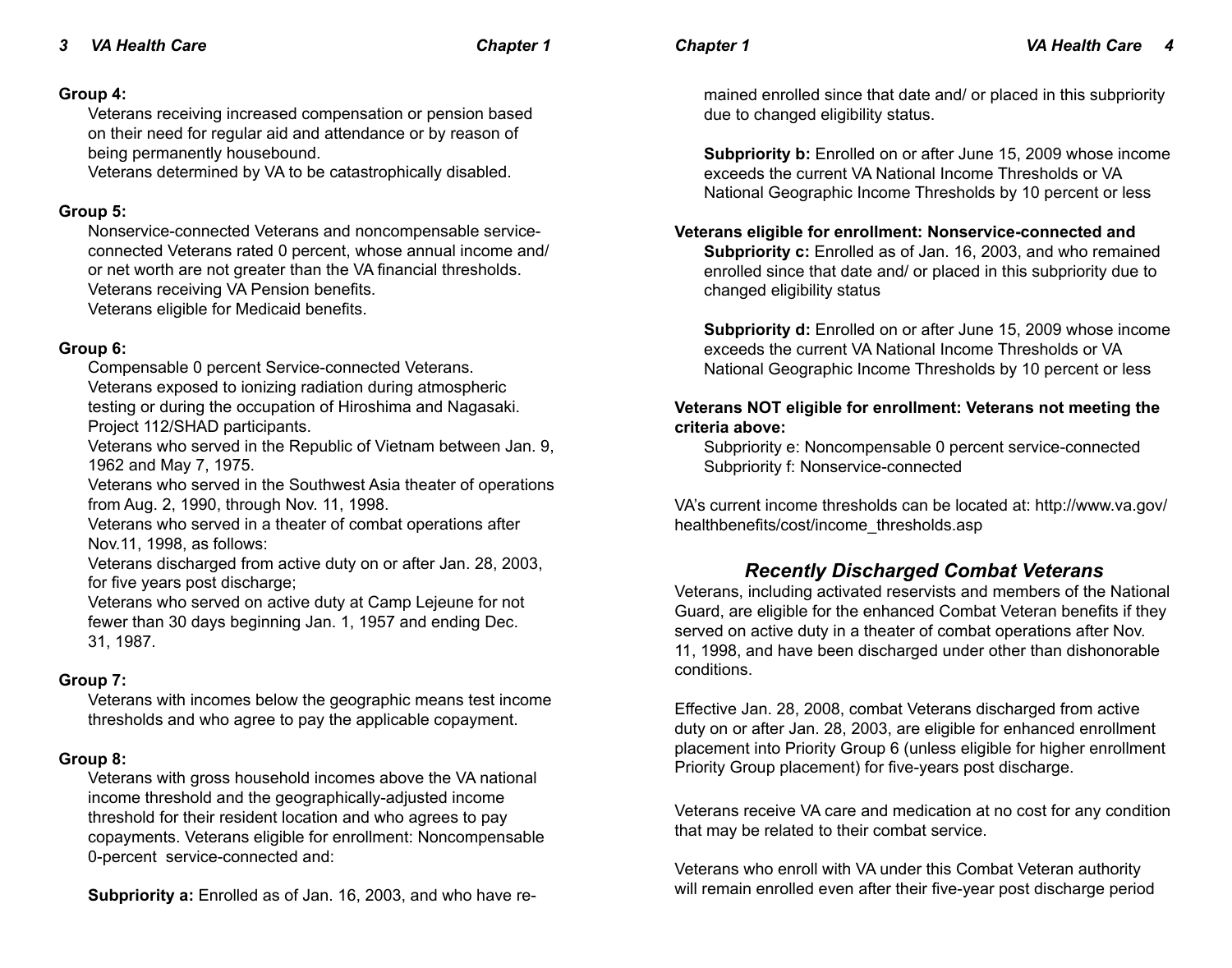ends. At the end of their post discharge period, VA will reassess the Veteran's information (including all applicable eligibility factors) and make a new enrollment decision. For additional information, call 1-877-222-VETS (8387), Monday through Friday between 8:00 a.m. and 8:00 p.m. Eastern time.

## *Special Access to Care*

**Service-Disabled Veterans:** who are 50 percent or more disabled from service-connected conditions, unemployable due to serviceconnected conditions, or receiving care for a service-connected disability receive priority in scheduling of hospital or outpatient medical appointments.

#### *Women Veterans*

Women Veterans are eligible for the same VA benefits as male Veterans. Comprehensive health services are available to women Veterans including primary care, specialty care, mental health care, residential treatment and reproductive health care services

VA provides management of acute and chronic illnesses, preventive care, contraceptive and gynecology services, menopause management, and cancer screenings, including pap smears and mammograms. Maternity care is covered in the Medical Benefits package. Women Veterans can receive maternity care from an OB/GYN, family practitioner, or certified nurse midwife who provides pregnancy care.

VA covers the costs of care for newborn children of women Veterans for seven days after birth. Infertility evaluation and limited treatments are also available. Women Veterans Program Managers are available at all VA facilities to assist women Veterans in their health care and benefits. For more information, visit http://www.womenshealth. va.gov/.

# *Military Sexual Trauma*

Military sexual trauma (MST) is the term that the Department of Veterans Affairs uses to refer to sexual assault or repeated, threatening sexual harassment that occurred while the Veteran was serving on active duty (or active duty for training if the service was in the National Guard or Reserves). VA health care professionals provide counseling and treatment to help Veterans overcome health issues related to MST. Veterans who are not otherwise eligible for VA health care may still receive these services. Appropriate services are provided for any injury, illness or psychological condition related to such trauma. For additional information visit: http://www.mentalhealth. va.gov/msthome.asp

# *Veterans with Spinal Cord Injury/Disorders*

There are 24 VA medical centers in the United States with specialized centers (called Spinal Cord Injury Centers) for Veterans with spinal cord injuries and disorders (SCI/D). Comprehensive rehabilitation, SCI/D specialty care, medical, surgical, primary, preventive, psychological, respite, and home care are provided at these centers by interdisciplinary teams which include physicians, nurses, therapists (physical, occupational, kinesiotherapists, therapeutic recreation), psychologists, social workers, vocational counselors, dieticians, respiratory therapy, and other specialists as needed.

There are five Spinal Cord Injury (SCI) Centers that provide long term care for Veterans with SCI/D. In VA facilities that do not have SCI Centers, there is a designated team that consists of a physician, nurse, and social worker to address primary care needs for Veterans with SCI/D and to make referrals to SCI Centers. These SCI Centers and the teams in facilities that do not have centers, comprise the VA SCI System of Care. Some of the services provided in this system of care include rehabilitation, prosthetics and durable medical equipment, orthotics, sensory aids, assistive technology, environmental modifications, telehealth, ventilator weaning and care, chronic pain management, mental health treatment, drivers training, peer counseling, substance abuse treatment, vocational counseling, and caregiver training and support.

There is a long-standing Memorandum of Agreement between VA and the Department of Defense (DoD) to provide specialized care at VA medical facilities for Active Duty Servicemembers who have sustained a spinal cord injury. Ongoing collaboration and education between VA and DoD ensures continuity of care and services. For more information about SCI/D care and the eligibility requirements for the above benefits and services, contact your local VA SCI/D Center and/or visit http://www.sci.va.gov.

# *OEF/OIF/OND Care Management*

Each VA medical center has an OEF/OIF/OND Care Management team in place to coordinate patient care activities and ensure that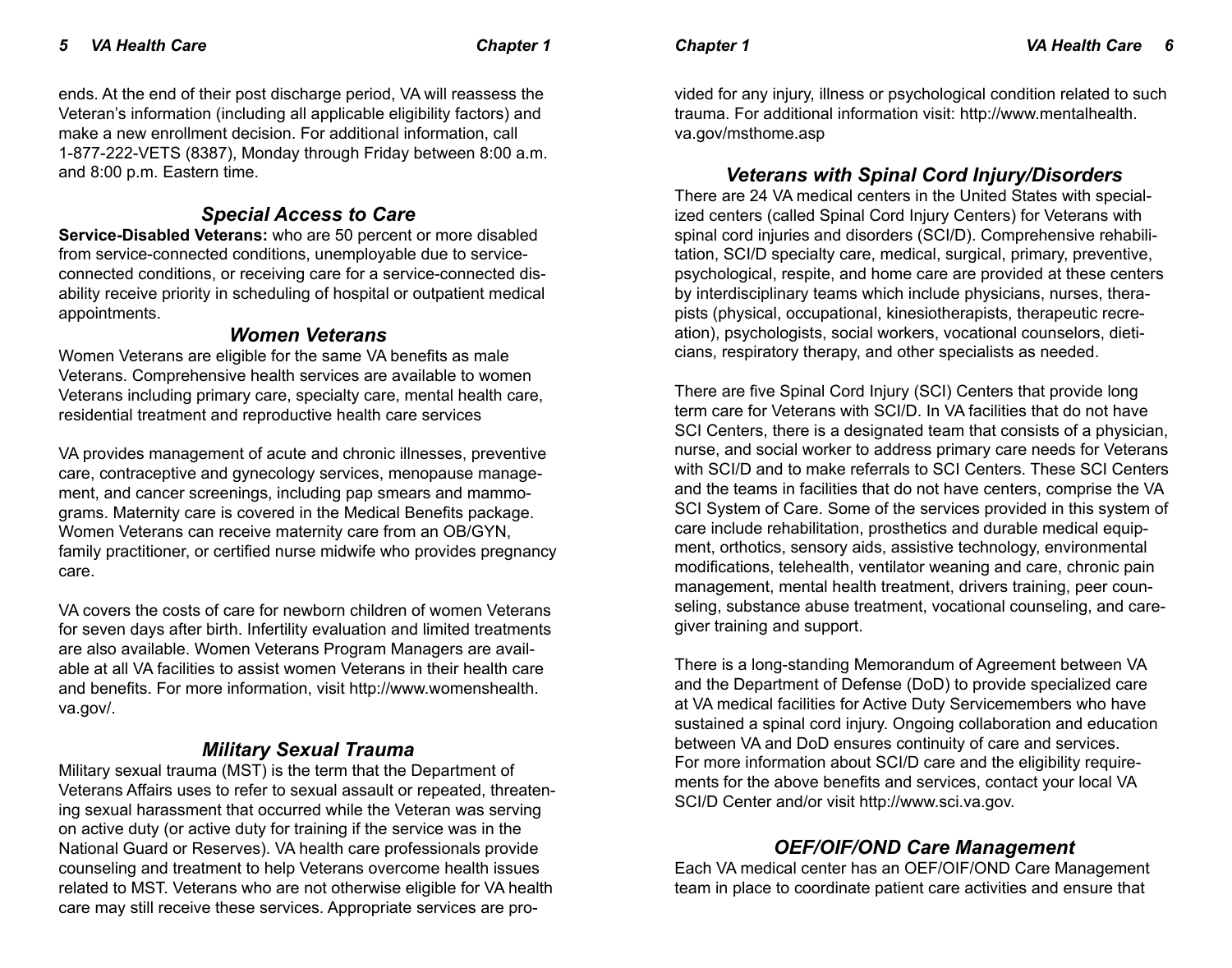Servicemembers and Veterans are receiving patient-centered, integrated care and benefits. OEF/OIF/OND clinical case managers screen all returning combat Veterans for the need for case management services to identify Veterans who may be at risk so VA can intervene early and provide assistance. Severely ill or injured Servicemembers/Veterans are provided with a case manager and other OEF/OIF/OND Servicemembers/Veterans are assigned a case manager as indicated by a positive screening assessment or upon request. OEF/OIF/OND case managers are experts at identifying and accessing resources within their health care system as well as in the local community to help Veterans recover from their injuries and readjust to civilian life.

#### *Financial Assessment*

Most Veterans not receiving VA disability compensation or pension payments must provide a financial assessment to determine whether they are below VA income thresholds. VA is currently not enrolling new applicants who decline to provide financial information unless they have a special eligibility factor exempting them from disclosure. VA's income thresholds are located at: www.va.gov/healtheligibility/ Library/AnnualThresholds.asp

The financial assessment includes all household income and net worth, including Social Security, retirement pay, unemployment insurance, interest and dividends, workers' compensation, black lung benefits and any other income. Also considered are assets such as the market value of property that is not the primary residence, stocks, bonds, notes, individual retirement accounts, bank deposits, savings accounts and cash.

# *Medical Services and Medication Copayments*

Some Veterans are required to make copayments (copays) to receive VA health care and/or medications.

**Inpatient Care:** Priority Group 7 and certain other Veterans are responsible for paying 20 percent of VA's inpatient copay or \$236.80 for the first 90 days of inpatient hospital care during any 365-day period. For each additional 90 days, the charge is \$118.40. In addition, there is a \$2 per diem charge.

Priority Group 8 and certain other Veterans are responsible for VA's

inpatient copay of \$1,184 for the first 90 days of care during any 365-day period. For each additional 90 days, the charge is \$592. In addition, there is a \$10 per diem charge.

**Extended Care:** Veterans may be subject to a copay for extended care services. The copay is determined by a calculation using information from completion of VA Form 10-10EC, Application for Extended Care Services.

VA social workers or case managers will counsel Veterans or their family representatives on their eligibility and copay requirements. The copay amount is based on the Veteran's financial situation determined upon application for extended care services and can range from \$0 to a maximum copayment amount of \$97 a day.

**NOTE:** Veterans determined to be catastrophically disabled are exempt from copays applicable to the receipt of noninstitutional respite care, noninstitutional geriatric evaluation, noninstitutional adult day health care, homemaker/home health aide, purchase skilled home care, home-based primary care, hospice services and any other noninstitutional alternative extended care services.

**Outpatient Care:** While many Veterans qualify for free healthcare services based on a VA compensable service-connected condition or other qualifying factor, most Veterans are asked to complete an annual financial assessment, to determine if they qualify for free services. Veterans whose income exceeds the established VA Income Thresholds as well as those who choose not to complete the financial assessment must agree to pay required copays to become eligible for VA healthcare services.

Primary Care Services: \$15 Specialty Care Services: \$50

**NOTE:** Copay amount is limited to a single charge per visit regardless of the number of health care providers seen in a single day. The copay amount is based on the highest level of service received.

**Outpatient Visits Not Requiring Copays:** Certain services are not charged a copay. Copays do not apply to publicly announced VA health fairs or outpatient visits solely for preventive screening and/ or vaccinations, such as vaccinations for influenza and pneumococ-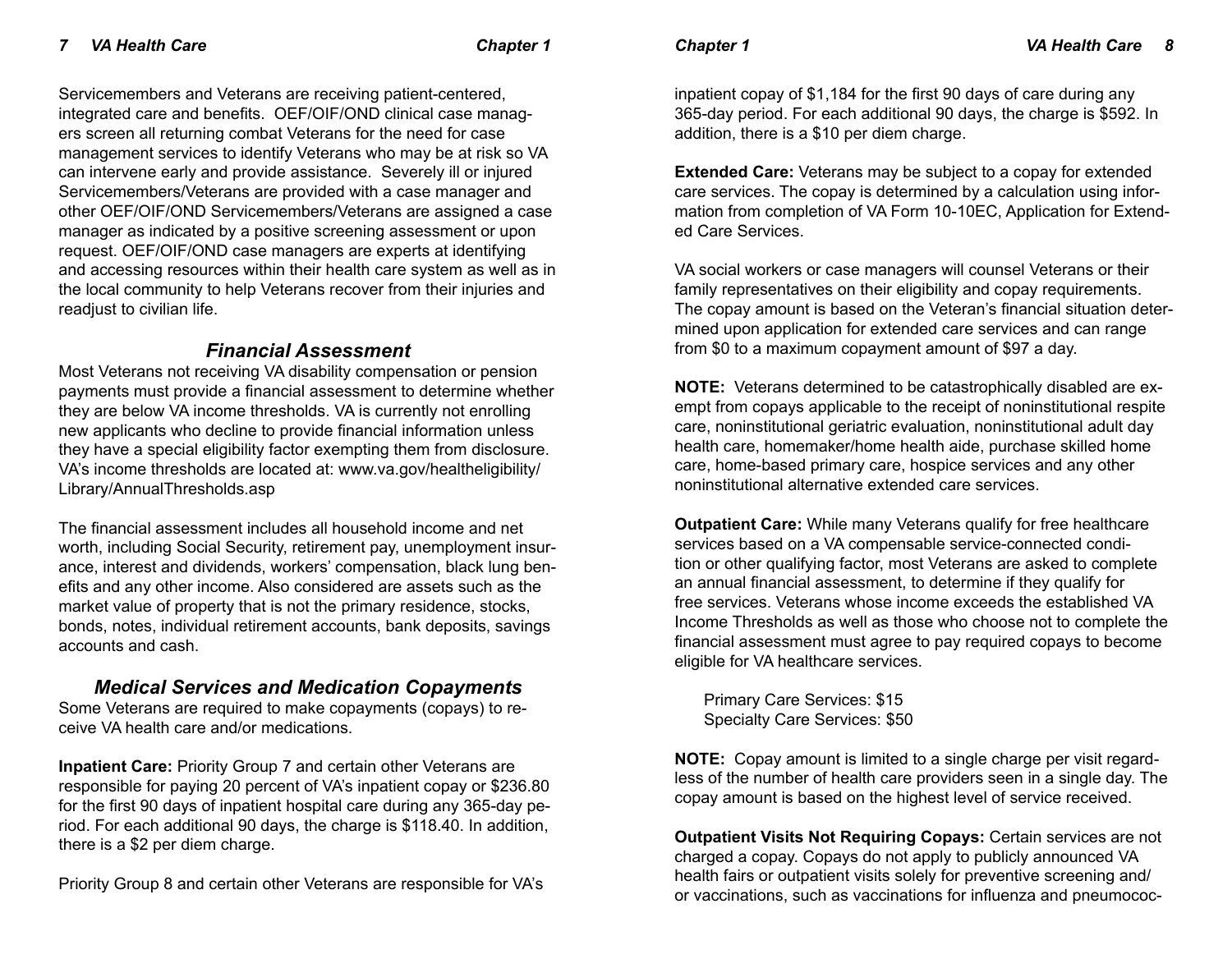cal, or screening for hypertension, hepatitis B, tobacco, alcohol, hyperlipidemia, breast cancer, cervical cancer, Human papillomavirus (HPV), colorectal cancer by fecal occult blood testing, education about the risks and benefits of prostate cancer screening, HIV testing and prevention counseling (including the distribution of condoms), and weight reduction or smoking cessation counseling (individual and group). Laboratory, plaim film radiology, electrocardiograms, and hospice care and in-home video telehealth are also exempt from copays. While hepatitis C screening and HIV testing and counseling are exempt, medical care for HIV and hepatitis C are NOT exempt from copays.

**Medication:** While many Veterans are exempt for medication copays, nonservice-connected Veterans in Priority Groups 7 and 8 are charged \$9 for each 30-day or less supply of medication provided on an outpatient basis for the treatment of a nonservice-connected condition. Veterans enrolled in Priority Groups 2 through 6 are charged \$8 for each 30-day or less supply of medication; the maximum copay for medications that will be charged in calendar year 2013 is \$960 for nonservice-connected medications.

**NOTE:** Copays apply to prescription and over-the-counter medications, such as aspirin, cough syrup or vitamins, dispensed by a VA pharmacy. Copays are not charged for medical supplies, such as syringes or alcohol wipes. Copays do not apply to condoms.

**Health Savings Accounts (HSA)** can be utilized to make VA copayments. HSAs are usually linked to High Deductible Health Plans (HDHPs).

# *Private Health Insurance Billing*

VA is required to bill private health insurance providers for medical care, supplies and medications provided for treatment of Veterans' non-service connected conditions. Generally, VA cannot bill Medicare, but can bill Medicare supplemental health insurance for covered services. VA is authorized to bill and accept reimbursement from High Deductible Health Plans (HDHPs) for care provided for non-service connected conditions.VA may also accept reimbursement from Health Reimbursement Arrangements (HRAs) for care provided for non-service connected conditions.

All Veterans applying for VA medical care are required to provide

information on their health insurance coverage, including coverage provided under policies of their spouses. Veterans are not responsible for paying any remaining balance of VA's insurance claim not paid or covered by their health insurance, and any payment received by VA may be used to offset "dollar for dollar" a Veteran's VA copayment responsibility.

J9

All Veterans applying for VA medical care are required to provide information on their health insurance coverage, including coverage provided under policies of their spouses. Veterans are not responsible for paying any remaining balance of VA's insurance claim not paid or covered by their health insurance, and any payment received by VA may be used to offset "dollar for dollar" a Veteran's VA copay responsibility.

#### **Release of Information (ROI) for Sensitive Diagnosis**

An ROI authorization form VAF 10-5345 is a VA standard form used to obtain authorization to release sensitive (protected) health information to an insurance company for purposes of reimbursement.. Veterans/patients who were treated or offered treatment for a sensitive condition of drug abuse, alcohol abuse or alcoholism, HIV testing or treatment, and Sickle Cell Anemia or Trait must provide written authorization to allow VA to release their sensitive information to a third party (insurance company).

**NOTE:** Please note that if the ROI authorization form is not completed and signed, the VA cannot bill the insurance company for non-service connected care. Thus if the Veteran is required to pay a copayment for health visits, the Veteran will be responsible for the entire copayment amount as VA will not be able to credit account dollar for dollar based on what the insurance company has reimbursed.

# **Reimbursement of Travel Costs**

Eligible Veterans may be provided mileage reimbursement or, when medically indicated, special mode transport (e.g. wheelchair van, ambulance) when traveling for approved VA medical care.

Mileage reimbursement is 41.5 cents per mile and is subject to a deductible of \$3 for each one-way trip and \$6 for a round trip; with a maximum deductible of \$18 or the amount after six one-way trips (whichever occurs first) per calendar month.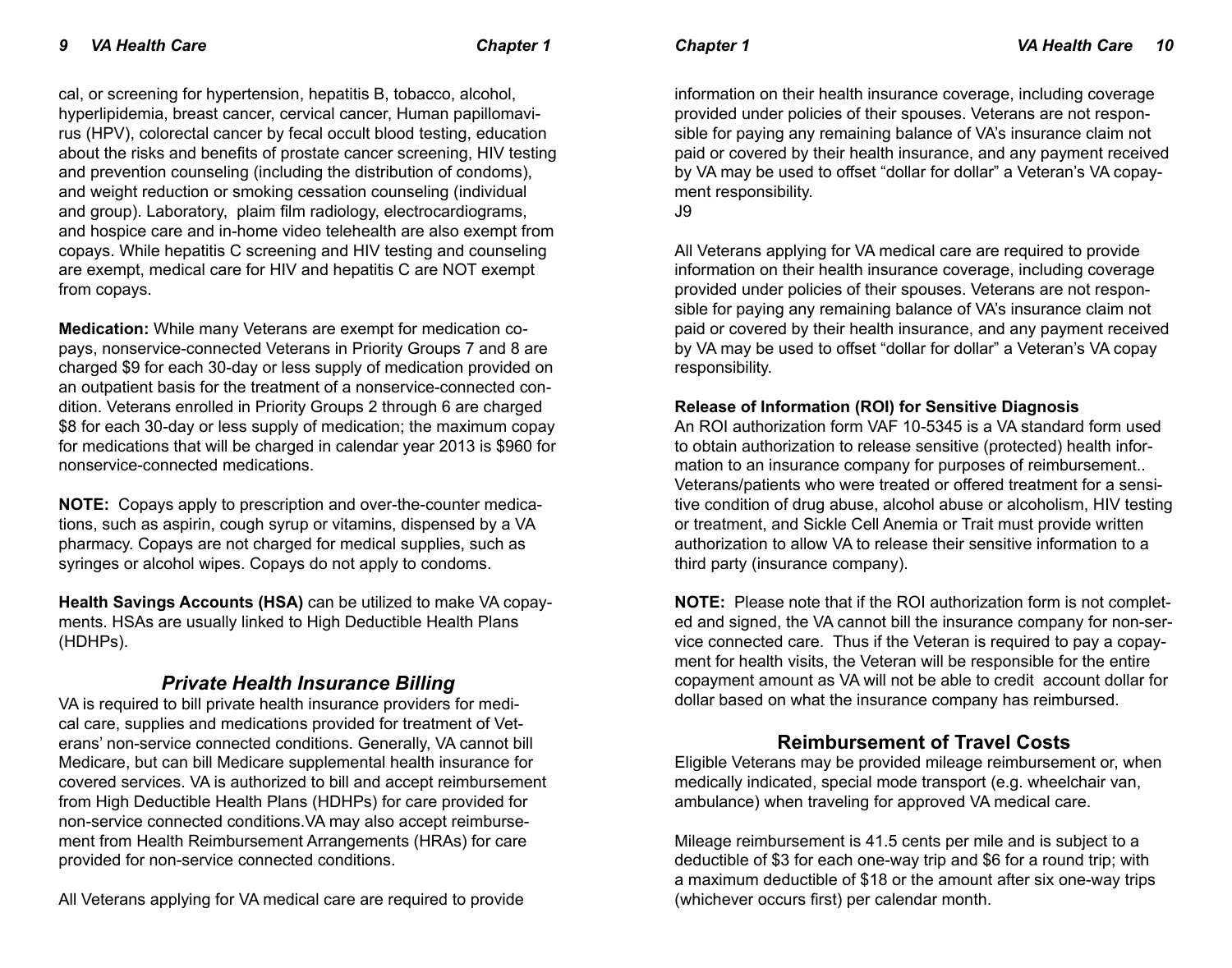The deductible may be waived when travel is in relation to a VA compensation or pension examination; travel is by special mode; or when imposition would cause a severe financial hardship.

**Eligibility:** The following are eligible for VA travel reimbursement:

Veterans rated 30 percent or more service-connected . Veterans traveling for treatment of service-connected conditions.

Veterans who receive a VA pension.

Veterans traveling for scheduled compensation or pension examinations.

Veterans whose income does not exceed the maximum annual VA pension rate.

Veterans in certain emergency situations.

Veterans whose medical condition requires a special mode of transportation and travel is pre-authorized. (Advanced authorization is not required in an emergency and a delay would be hazardous to life or health).

Certain non-Veterans when related to care of a Veteran (Caregivers, attendants & donors).

Beneficiary travel fraud can take money out of the pockets of deserving Veterans. Inappropriate uses of beneficiary travel benefits include: incorrect addresses provided resulting in increased mileage; driving/riding together and making separate claims; and taking no cost transportation, such as DAV, and making claims. Veterans making false statements for beneficiary travel reimbursement may be prosecuted under applicable laws.

**Reporting Fraud:** Help VA's Secretary ensure integrity by reporting suspected fraud, waste or abuse in VA programs or operations.

#### **VA Inspector General Hotline**

P.O. Box 50410 Washington, DC 20091-0410 E-mail: vaoighotline@va.gov VAOIG hotline 1-800-488-8244 Fax: (202) 565-7936

#### *VA Medical Programs*

#### **Veteran Health Registries**

Certain Veterans can participate in a VA health registry and receive free evaluations. These evaluations include a medical history, physical exam, and if deemed necessary by the clinician, laboratory tests or other studies. VA maintains health registries to provide special health evaluations and health-related information. To participate, contact the Environmental Health Coordinator at the nearest VA health care facility or visit www.publichealth.va.gov/exposures to see a directory which lists Environmental Health Coordinators by state and U.S. territory.

Veterans should be aware that a health registry evaluation is not a disability compensation exam. A registry evaluation does not start a claim for compensation and is not required for any VA benefits.

**Gulf War Registry:** For Veterans who served on active military duty in Southwest Asia during the Gulf War, which began in 1990 and continues to the present, and includes Operation Iraqi Freedom (OIF) and Operation New Dawn (OND). The Gulf War registry was designed to identify possible health effects resulting from U.S. military personnel service in certain areas of Southwest Asia. Potential exposures include endemic infectious diseases and hazardous occupational or environmental exposures, including heavy metals, air pollutants (particulate matter and gases such as nitrogen oxides, carbon monoxide sulfur oxides, hydrocarbons).

**Depleted Uranium Registries:** Depleted uranium (DU) is uranium left over after most of the more radioactive U-235 isotope has been removed. DU possesses about 60 percent of the radioactivity of naturally occurring uranium; it is a radiation hazard only in very large exposures for prolonged time. DU has some chemical toxicity related to being a heavy metal (similar to lead) which occurs at lower doses and is the main concern for Veterans with embedded DU fragments.

Veterans who are identified by the Department of Defense (DoD) or have concerns about possible depleted uranium exposure are eligible for a DU evaluation at their local facility.

**Agent Orange Registry:** Agent Orange is an herbicide the U.S. military used between 1962 and 1971 during the Vietnam War to remove jungle that provided enemy cover. Veterans serving in Vietnam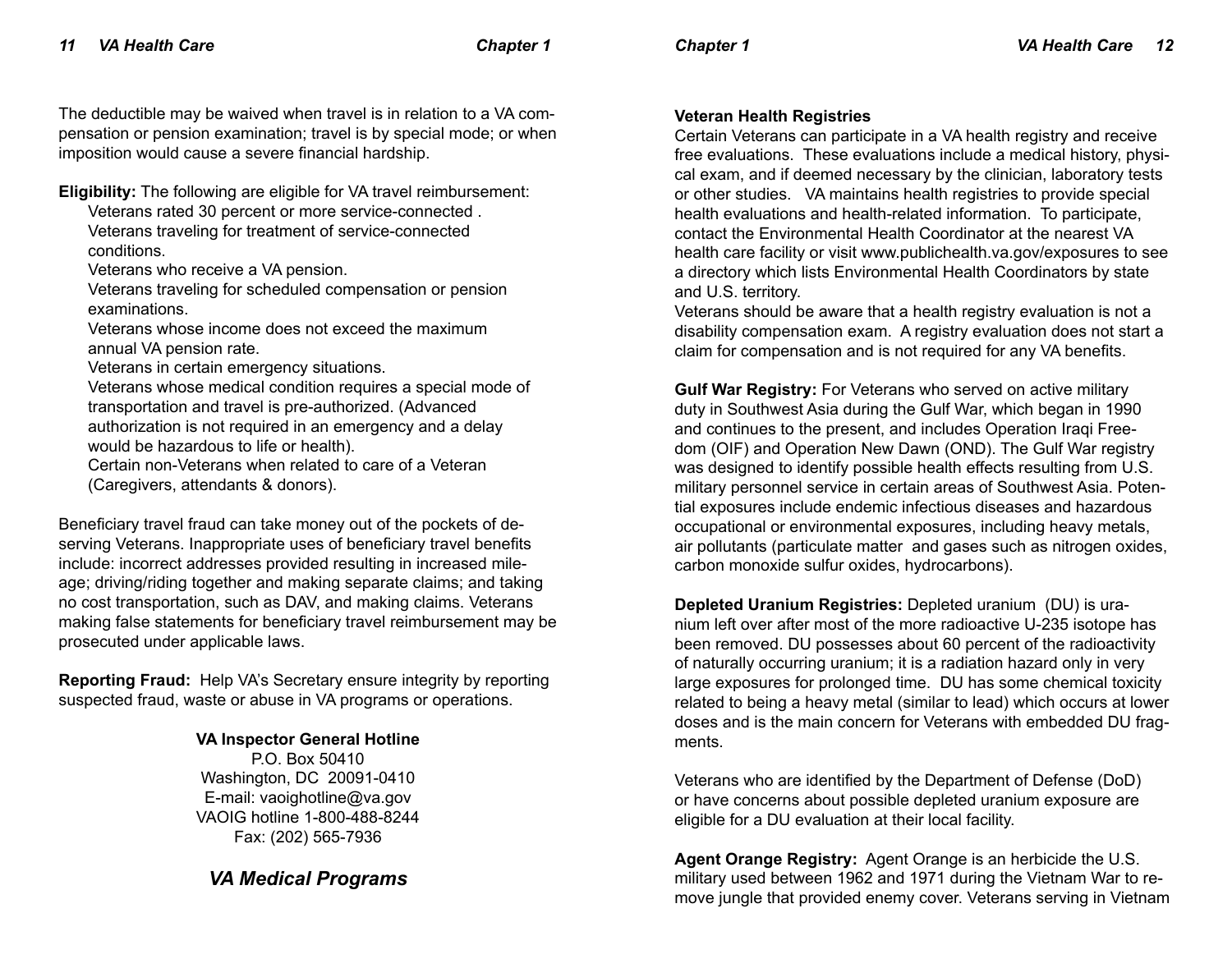were possibly exposed to Agent Orange or its dioxin contaminant. Veterans eligible for this registry evaluation are those who served on the ground in Vietnam between Jan. 9,1962, and May 7,1975, regardless of the length of service; this includes Veterans who served aboard boats that operated on inland waterways ("Brown Water Navy") or who made brief visits ashore.

 Other Veterans with possible exposure who are eligible include those who served: along the demilitarized zone in Korea (between April 1, 1968 and Aug. 31, 1971), on certain bases or in certain units in Thailand (between Feb. 28, 1961 and May 7, 1975), or on certain U.S. bases or locations in other countries where Agent Orange or other herbicides were tested or stored.

VA maintains a DoD-provided list of locations and dates where Agent Orange or other herbicides were tested or stored at military bases in the U.S. or locations in other countries at www.publichealth.va.gov/ exposures. For sites not listed, the Veteran should provide some proof of exposure to obtain a registry examination. Information is also available through VA's Special Issues Helpline at 1-800-749-8387.

**Ionizing Radiation Registry:** For Veterans in receipt of nasopharyngeal (nose and throat) radium irradiation treatments while in the active military, naval, or air service and Veterans possibly exposed to, and who are concerned about, possible adverse effects of their atomic exposure during the following "radiation-risk activities" –

On-site participation in:

an atmospheric detonation of a nuclear device, whether or not the testing nation was the United States;

occupation of Hiroshima or Nagasaki from Aug. 6, 1945, through July 1, 1946; or

internment as a POW in Japan during World War II, which the Secretary of Veterans Affairs determines resulted in an opportunity for exposure to ionizing radiation comparable to that of Veterans involved in the occupation of Hiroshima or Nagasaki, or

Service at (VA regulations provide that "radiation-risk activity" refers to):

Department of Energy gaseous diffusion plants at Paducah, Kentucky, Portsmouth, Ohio, or the K-25 area at Oak Ridge, Tennessee, for at least 250 days before Feb. 1, 1992, if the Veteran was monitored for each of the 250 days using dosimetry badges to monitor radiation to external body parts; or

Amchitka Island, Alaska, before Jan. 1, 1974, if the Veteran served for at least 250 days in a position that had exposures comparable to a job that was monitored using dosimetry badges in proximity to Longshot, Milrow, or Cannikin underground nuclear tests.

### *Readjustment Counseling Services*

VA provides outreach and readjustment counseling services through 300 community-based Vet Centers located in all 50 states, the District of Columbia, Guam, Puerto Rico, and America Samoa.

**Eligibility:** Veterans are eligible if they served on active duty in a combat theater or area of hostility during World War II, the Korean War, the Vietnam War, the Gulf War, or the campaigns in Lebanon, Grenada, Panama, Somalia, Bosnia, Kosovo, Afghanistan, Iraq and the Global War on Terror. Veterans, who served in the active military during the Vietnam-era, but not in the Republic of Vietnam, must have requested services at a Vet Center before Jan. 1, 2004. Vet Centers do not require enrollment in the VHA Health Care System.

**Services Offered:** Vet Center counselors provide individual, group, and family readjustment counseling to combat Veterans to assist them in making a successful transition from military to civilian life; to include treatment for post-traumatic stress disorder (PTSD) and help with any other military related problems that affect functioning within the family, work, school or other areas of everyday life. Other psycho-social services include outreach, education, medical referral, homeless Veteran services, employment, VA benefit referral, and the brokering of non-VA services. The Vet Centers also provide military sexual trauma counseling to Veterans of both genders and of any era of military service.

**Bereavement Counseling related to Servicemembers:** Bereavement counseling is available through VA's Vet Centers to all immediate family members (including spouses, children, parents, and siblings) of Servicemembers who die while serving on active service. This includes federally-activated members of the National Guard and reserve components. Vet Center bereavement services for surviving family members of Servicemembers may be accessed by calling (202) 461-6530.Vet Center Combat Call Center (1-877-WAR-VETS)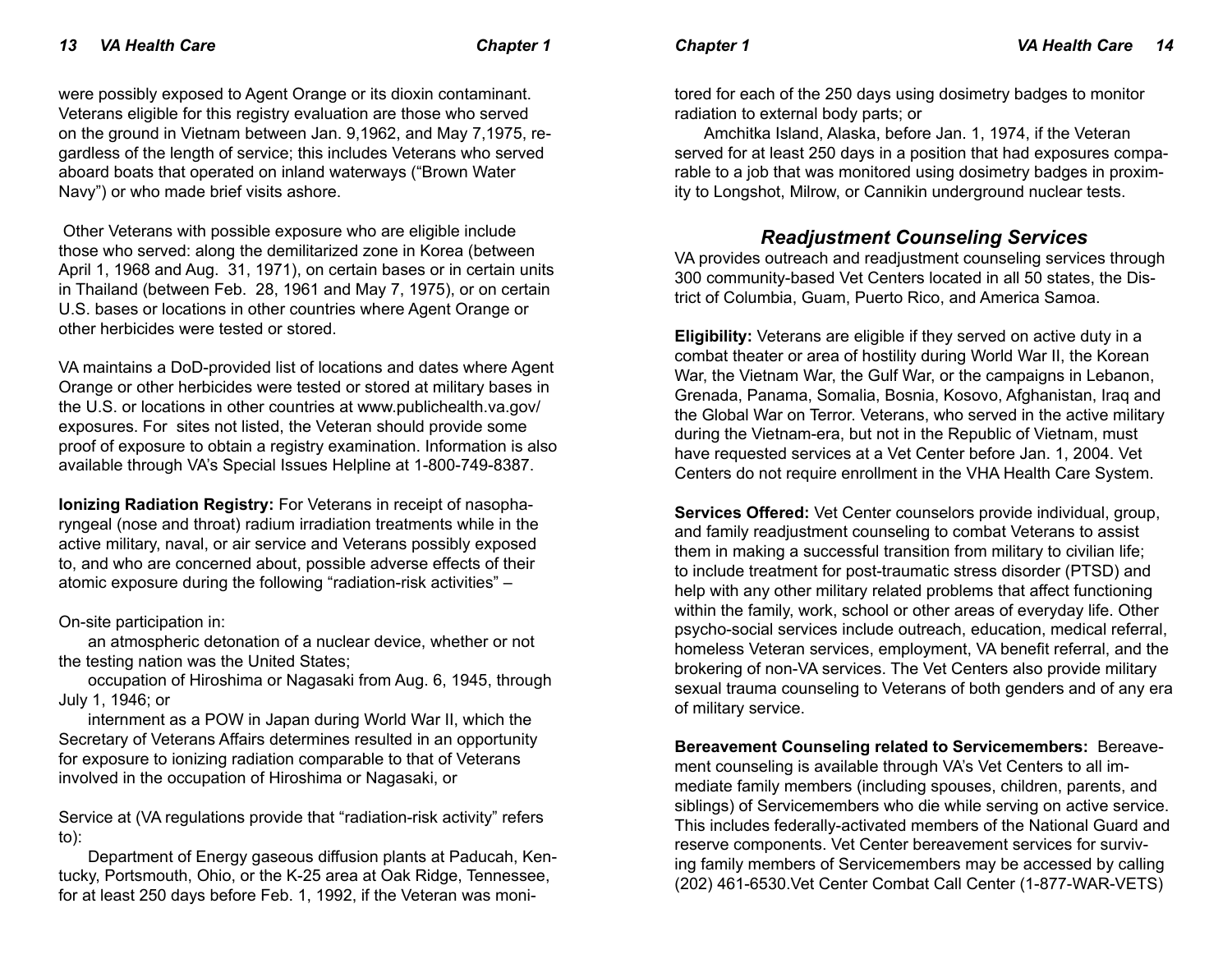is an around the clock confidential call center where combat Veterans and their families can call to talk about their military experience or any other issue they are facing in their readjustment to civilian life. The staff is comprised of combat Veterans from several eras as well as family members of combat Veterans. For additional information, contact the nearest Vet Center, listed in the back of this book, or visit www.vetcenter.va.gov/.

**Vet Center Combat Call Center:** (1-877-WAR-VETS) is an around the clock confidential call center where combat Veterans and their families can call to talk about their military experience or any other issue they are facing in their readjustment to civilian life. The staff is comprised of combat Veterans from several eras as well as family members of combat Veterans.

## *Prosthetic and Sensory Aids*

Veterans receiving VA care for any condition may receive VA prosthetic appliances, equipment and services, such as home respiratory therapy, artificial limbs, orthopedic braces and therapeutic shoes, wheelchairs, powered mobility, crutches, canes, walkers, special aids, appliances, optical and electronic devices for visual impairment and other durable medical equipment and supplies. Veterans who are approved for a guide or service dog may also receive service dog benefits including veterinary care and equipment.

VA medical services include diagnostic audiology and diagnostic and preventive eye care services. VA will provide hearing aids and eyeglasses to the following Veterans:

(a) Those with any compensable service-connected disability.

(b) Those who are former Prisoners of War (POWs).

(c) Those who were awarded a Purple Heart.

(d) Those in receipt of benefits under Title 38 United States Code (U.S.C.) 1151.

(e) Those in receipt of an increased pension based on being rated permanently housebound or in need of regular aid and attendance.

(f) Those with vision or hearing impairment resulting from diseases or the existence of another medical condition for which the Veteran is receiving care or services from VHA, or which resulted from treatment of that medical condition, e.g., stroke, polytrauma, traumatic brain injury, diabetes, multiple sclerosis, vascular disease, geriatric chronic illnesses, toxicity from drugs, ocular photosensitivity from drugs, cataract surgery, and/or other surgeries performed on the eye, ear, or brain resulting in vision or hearing impairment.

(g) Those with significant functional or cognitive impairment evidenced by deficiencies in the ability to perform activities of daily living. but not including normally occurring visual or hearing impairments. Note: Veterans with normally occurring visual and/or hearing impairments that interfere with their medical care are eligible for eyeglasses and hearing aids.

(h) Those who have vision or hearing impairment or combined visual and hearing impairments severe enough that it interferes with their ability to participate actively in their own medical treatment. **Note:** The term "severe" is to be interpreted as a vision and/or hearing loss that interferes with or restricts access to, involvement in, or active participation in health care services (e.g., communication or reading medication labels). The term is not to be interpreted to mean that a severe hearing or vision loss must exist to be eligible for hearing aids or eyeglasses.

(i) Those Veterans who have service-connected which contribute to a loss of communication ability; however, hearing aids are to be provided only as needed for the service-connected hearing disability.

**Nonservice-connected (NSC)** Veterans are eligible for hearing aids or eyeglasses on the basis of medical need. All such Veterans (including Medal of Honor recipients who do not have entitling conditions or circumstances and catastrophically disabled Veterans) must receive a hearing evaluation by a state-licensed audiologist prior to determining eligibility for hearing aids or an appropriate evaluation by an optometrist or ophthalmologist prior to determining eligibility for eyeglasses to establish medical justification for provision of these devices. These Veterans must meet the following criteria for eligibility based on medical need:

(a) Be enrolled at the VA medical facility where they receive their health care; and

(b) Have hearing or vision loss that interferes with or restricts communication to the extent that it affects their active participation in the provision of health care services as determined by an audiologist or an eye care practitioner or provider.

For additional information, contact the prosthetic chief or representative at the nearest VA medical center or go to www.prosthetics. va.gov.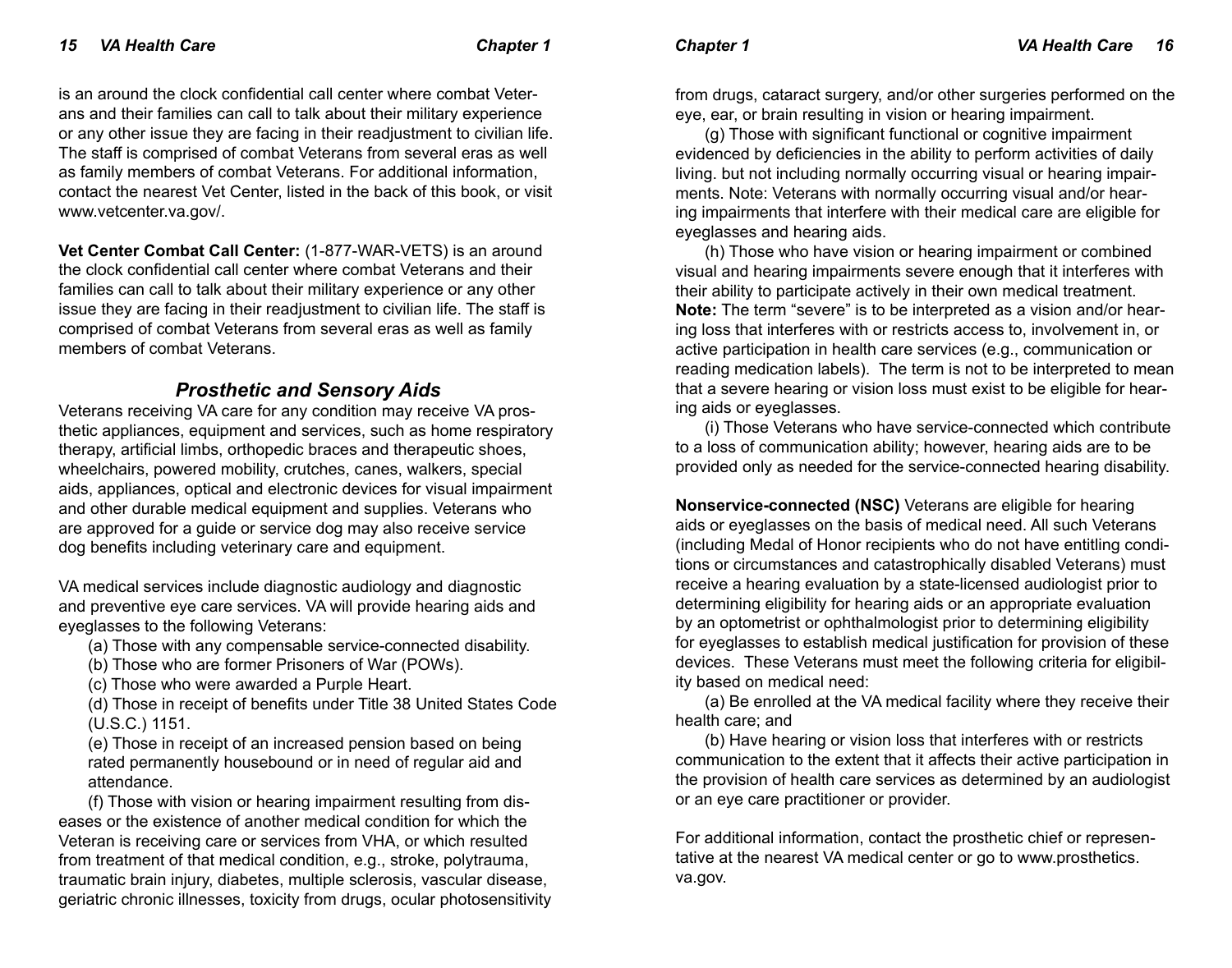# *Home Improvements and Structural Alterations*

VA provides up to \$6,800 lifetime benefits for service-connected Veterans/Servicemembers and up to \$2,000 lifetime benefit for or nonservice-connected Veterans to make home improvements and/or structural changes necessary for the continuation of treatment or for disability access to the Veterans/Servicemembers home and essential lavatory and sanitary facilities.

#### Modifications can include but are not limited to:

 Ramps allowing entrance to, or exit from, the Veterans/Servicemembers primary residence; Widening of doorways to allow access to essential lavatory and sanitary facilities; Raising or lowering kitchen or bathroom sinks and/or counters; Improving entrance paths or driveways in immediate area of the home to facilitate access to the home by the Veteran/Servicemember; Improving plumbing or electrical systems made necessary due to installation of dialysis equipment or other medically sustaining equipment in the home. For application information, contact the Prosthetic Representative at the nearest VA medical center.

# *Special Eligibility Programs*

**Special Eligibility for Children with Spina Bifida:** VA provides comprehensive health care benefits, including outpatient, inpatient, pharmacy, prosthetics, medical equipment, and supplies for certain Korea and Vietnam Veterans' birth children diagnosed with Spina Bifida (except spina bifida occulta).

**Special Eligibility for Veterans Participating in Vocational Rehabilitation:** Veterans participating in VA's vocational rehabilitation program may receive VA health care benefits including prosthetics, medical equipment, and supplies.

#### **Limitations on Benefits Available to Veterans outside the U.S.:**

Veterans outside the U.S. are eligible for prosthetics, medical equipment, and supplies only for a service-connected disability.

# *Services for Blind and Visually Impaired Veterans*

Severely disabled blind Veterans may be eligible for case management services at a VA medical center and for admission to an inpatient or outpatient VA blind or vision rehabilitation program. In addition, blind Veterans enrolled in the VA health care system may receive:

- 1. A total health and benefits review as well as counseling on obtaining benefits that may be due to the Veteran but have not been received.
- 2. Adjustment to blindness training and counseling.
- 3. Home improvements and structural alterations.
- 4. Specially adapted housing and adaptations.
- 5. Automobile grant.
- 6. Rehabilitation assessment and training to improve independence and quality of life.
- 7. Low-vision devices and training in their use.
- 8. Electronic and mechanical aids for the blind, including adaptive computers and computer-assisted devices such as reading machines and electronic travel aids.
- 9. Facilitation and recommendation for guide dogs and support in the use of guide dogs.
- 10. Costs for veterinary care and equipment for guide dogs.
- 11. Talking books, tapes and Braille literature.
- 12. Family education and support.

Eligible visually impaired Veterans (who are not severely visually disabled) enrolled in the VA health care system may be eligible for services at a VA medical center or for admission to an outpatient VA blind rehabilitation program and may also receive:

- 1. A total health and benefits review.
- 2. Adjustment to vision loss counseling.
- 3. Rehabilitation assessment and training to improve independence and quality of life.
- 4. Low-vision devices and training in their use.
- 5. Electronic and mechanical aids for the visually impaired, including adaptive computers and computer-assisted devices, such as reading machines and electronic travel aids, and training in their use.
- 6. Family education and support.

# *Mental Health Care Treatment*

Veterans eligible for VA medical care may receive general and specialty mental health treatment as needed. Mental health services are available in primary care clinics (including Home Based Primary Care), general and specialty mental health outpatient clinics, inpatient mental health units, residential rehabilitation and treatment programs, specialty medical clinics, and Community Living Centers. Mental Health services are also available in medical settings in which

# <span id="page-13-0"></span>*17 VA Health Care Chapter 1 Chapter 1 VA Health Care 18*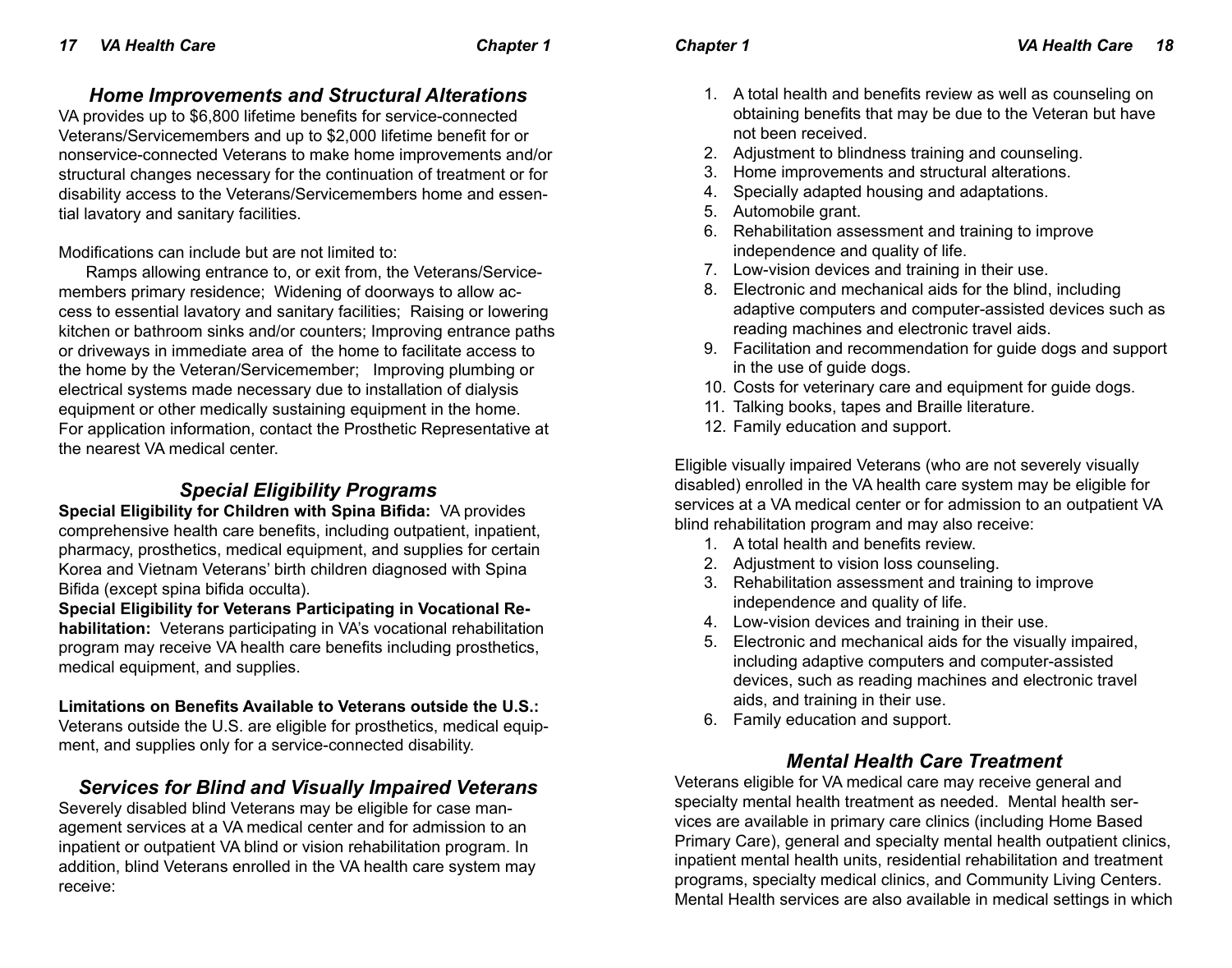patients are receiving treatment, such as inpatient medicine and outpatient specialty medical clinics. In addition to general mental health care, this may include specialized PTSD services, treatment for Veterans with psychological conditions related to a history of military sexual trauma, psychosocial rehabilitation and recovery services, treatment for substance use disorders, suicide prevention programs, geriatric mental health problems, violence prevention, evidencebased psychotherapy programs, treatment with psychiatric medications consistent with VA Clinical Practice Guidelines , integrated care services, and mental health disaster response/post deployment activities.

Specialized programs, such as mental health intensive case management, psychosocial rehabilitation and recovery centers, and work programs are provided for Veterans with serious mental health problems. VA's Program of Comprehensive Assistance for Family Caregivers entitles the designated primary and secondary Family Caregiver(s) access to mental health. These services may be offered at the VA and/or contracted agencies. General Caregivers (of all era Veterans) can receive counseling and other services when necessary if the treatment supports the Veteran's treatment plan. For more information on VA Mental Health services visit http://www. mentalhealth.va.gov/VAMentalHealthGroup.asp

*Veterans Crisis Line:*Veterans experiencing an emotional distress/ crisis or who need to talk to a trained mental health professional may call the Veterans Crisis Line 1-800-273-TALK (8255). The hotline is available 24 hours a day, seven days a week. When callers press "1", they are immediately connected with a qualified and caring provider who can help.

**Chat feature:** Veterans Chat is located at the Veterans Crisis Line and enables Veterans, their families and friends to go online where they can anonymously chat with a trained VA counselor. Veterans Chat can be accessed through the suicide prevention Website www. Veterancrisisline.net by clicking on the Veterans Chat tab on the right side of the Webpage.

**Text feature:** Those in crisis may text 83-8255 free of charge to receive confidential, personal and immediate support.

**European access:** Veterans and members of the military community in Europe may now receive free, confidential support from

the European Military Crisis Line, a new initiative recently launched by VA. Callers in Europe may dial 0800-1273-8255 or DSN 118 to receive confidential support from responders at the Veterans Crisis Line in the U.S. For more information about VA's suicide prevention program, visit: http://www.mentalhealth.va.gov/suicide\_prevention/ or www.veteranscrisisline.net.

**Make the Connection Resources:** help Veterans and their family members connect with information and services to improve their lives. Visitors to MakeTheConnection.net will find a one-stop resource where Veterans and their family and friends can privately explore information, watch stories similar to their own, research content on mental health issues and treatment, and easily access support and information that will help them live more fulfilling lives.

At the heart of Make the Connection are powerful personal testimonials, which illustrate true stories of Veterans who faced life events, experiences, physical injuries or psychological symptoms; reached out for support; and found ways to overcome their challenges. Veterans and their families are encouraged to "make the connection" - with strength and resilience of Veterans like themselves, with other people who care, and with information and available resources for getting their lives on a better track. For more information, go to www. MakeTheConnection.net

**Coaching Into Care:** works with family members or friends who become aware of the Veteran's post-deployment difficulties, and supports their efFt.s to find help for the Veteran. This national clinical service provides information and help to Veterans and the loved ones who are concerned about them. More information about the service can be found at http://www.mirecc.va.gov/coaching/contact.asp

VA's National Center for PTSD serves as a resource for healthcare professionals, Veterans and families. Information, self-help resources, and other helpful information can be found at www.ptsd.va.gov.

**The PTSD Coach** is a mobile application that provides information about PTSD, self assessment and symptom management tools and provides information about to connect with resources that are available for those who might be dealing with post trauma effects. The PTSD Coach is available as a free download for iPhone or Android devices.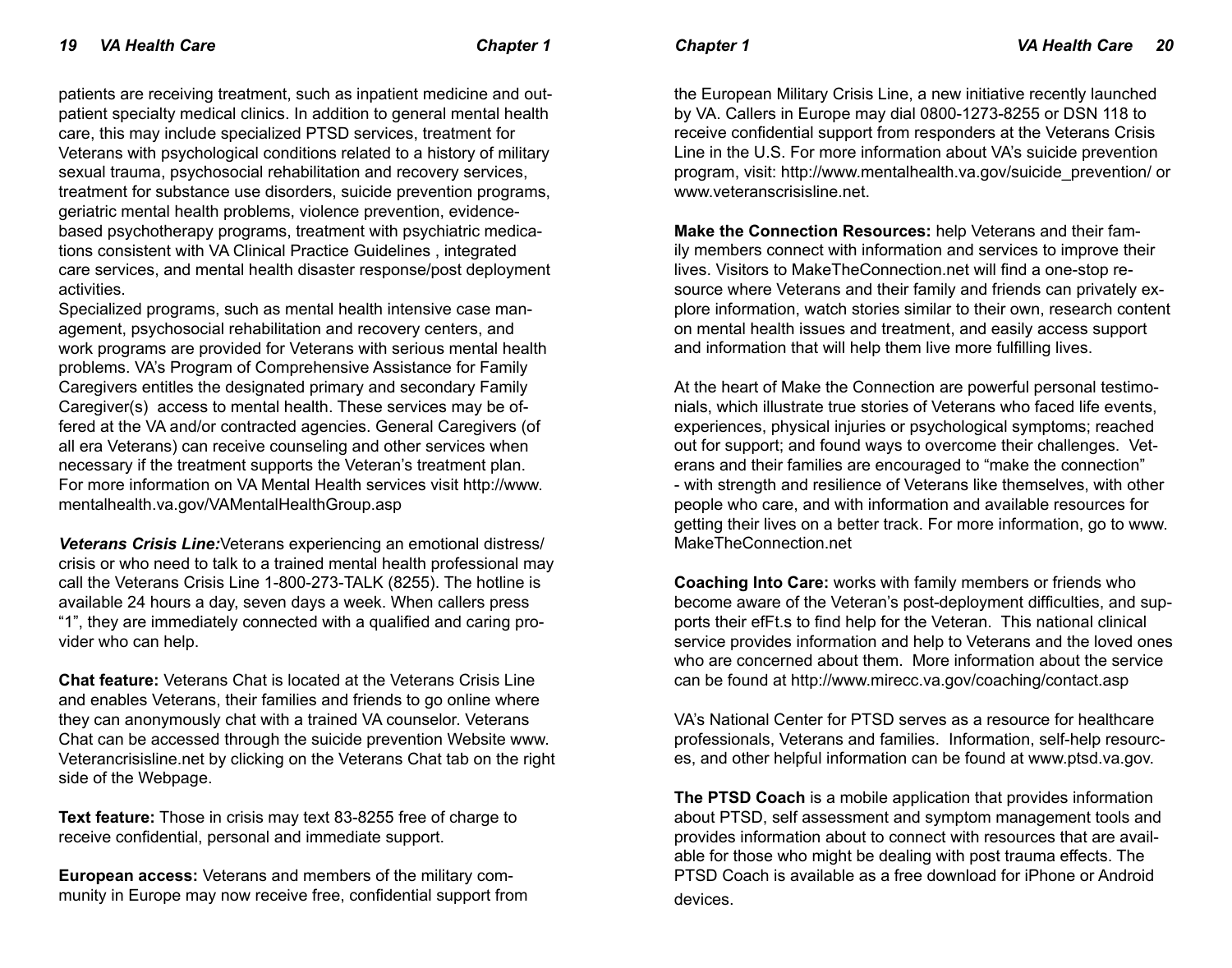# **Mental Health Residential Rehabilitation**

Mental Health Residential Rehabilitation Treatment Programs (MH RRTP) (including domiciliaries) provide residential rehabilitative and clinical care to Veterans who have a wide range of problems, illnesses, or rehabilitative care needs which can be medical, psychiatric, substance use, homelessness, vocational, educational, or social. The MH RRTP provides a 24-hour therapeutic setting utilizing a peer and professional support environment. The programs provide a strong emphasis on psychosocial rehabilitation and recovery services that instill personal responsibility to achieve optimal levels of independence upon discharge to independent or supportive community living. MH RRTP also provides rehabilitative care for homeless Veterans.

**Eligibility:** VA may provide domiciliary care to Veterans whose annual gross household income does not exceed the maximum annual rate of VA pension or to Veterans the Secretary of Veterans Affairs determines have no adequate means of support. The copays for extended care services apply to domiciliary care. Call the nearest benefits or health care facility to obtain the latest information.

## *Outpatient Dental Treatment*

Dental benefits are provided by VA according to law. In some instances, VA is authorized to provide extensive dental care, while in other cases treatment may be limited by law. This Fact Sheet table describes dental eligibility criteria and contains information to assist Veterans in understanding their eligibility for VA dental care.

By law, the eligibility for Outpatient Dental Care is not the same as for most other VA medical benefits. It is categorized in classes. Those eligible for VA dental care under Class I, IIC, or IV are eligible for any necessary dental care to maintain or restore oral health and masticatory function, including repeat care. Other classes have time and/or service limitations.

**\*Note:** Public Law 83 enacted June 16, 1955, amended Veterans' eligibility for outpatient dental services. As a result, any Veteran who received a dental award letter from VBA dated before 1955 in which VBA determined the dental conditions to be noncompensable are no longer eligible for Class II outpatient dental treatment.

Veterans receiving hospital, nursing home, or domiciliary care will be provided dental services that are professionally determined by a VA

| If you:                                                                                                                                                                              | You are eligible for:                                                                                                                                                                                                                                                                                                                           | <b>Through</b> |
|--------------------------------------------------------------------------------------------------------------------------------------------------------------------------------------|-------------------------------------------------------------------------------------------------------------------------------------------------------------------------------------------------------------------------------------------------------------------------------------------------------------------------------------------------|----------------|
| Have a service-connected<br>compensable dental disability or<br>condition.                                                                                                           | Any needed dental care.                                                                                                                                                                                                                                                                                                                         | Class I        |
| Are a former prisoner of war.                                                                                                                                                        | Any needed dental care.                                                                                                                                                                                                                                                                                                                         | Class IIC      |
| Have service-connected disabilities<br>rated 100 percent disabling, or<br>are unemployable and paid at the<br>100 percent rate due to service-<br>connected conditions.              | Any needed dental care.<br>[note: Veterans paid at the 100<br>percent rate based on a tempo-<br>rary rating, are not eligible for<br>comprehensive outpatient dental<br>services.                                                                                                                                                               | Class IV       |
| Apply for dental care within 180<br>days of discharge or release from of<br>active duty (under conditions other<br>than dishonorable) of 90 days or<br>more during the Gulf War era. | One-time dental care if a DD214<br>certificate of discharge does not<br>indicate that a complete dental<br>examination and all appropriate<br>dental treatment had been ren-<br>dered prior to discharge.(NOTE)                                                                                                                                 | Class II       |
| Have a service-connected noncom-<br>pensable dental condition or disabil-<br>ity resulting from combat wounds or<br>service trauma.                                                  | Any dental care necessary to<br>provide and maintain a functioning<br>dentition. A Dental Trauma Rating<br>(VA Form 10-564-D) or VA Re-<br>gional Office Rating Decision letter<br>(VA Form 10-7131) identifies the<br>tooth/teeth that are trauma rated.                                                                                       | Class IIA      |
| Have a dental condition clinically<br>determined by VA to be associated<br>with and aggravating a service-<br>connected medical condition.                                           | Dental care to treat the oral<br>conditions that are determined by<br>a VA dental professional to have<br>a direct and material detrimental<br>effect to a service-connected<br>medical condition.                                                                                                                                              | Class III      |
| Are actively engaged in a 38 USC<br>Chapter 31 vocational rehabilitation<br>program.                                                                                                 | Dental care to the extent neces-<br>sary to: to enter, achieve goals,<br>and prevent interruption of a rehab<br>program; hasten the return to a re-<br>hab program because of a dental<br>condition; or to secure and adjust<br>to employment during employment<br>assistance, or enable to achieve<br>maximum independence in daily<br>living. | Class V        |
| Are receiving VA care or are sched-<br>uled for inpatient care and require<br>dental care for a condition compli-<br>cating a current medical condition                              | Dental care to treat the oral condi-<br>tions that are determined by a VA<br>dental professional to complicate<br>a medical condition currently<br>under treatment.                                                                                                                                                                             | Class VI       |
| Are an enrolled Veteran who may<br>be homeless and receiving care<br>under VHA Directive 2007-039.                                                                                   | A one-time course of dental care<br>that is determined medically<br>necessary to relieve pain, assist<br>in gaining employment, or treat<br>moderate to severe gingival and<br>periodontal conditions.                                                                                                                                          | Class IIB      |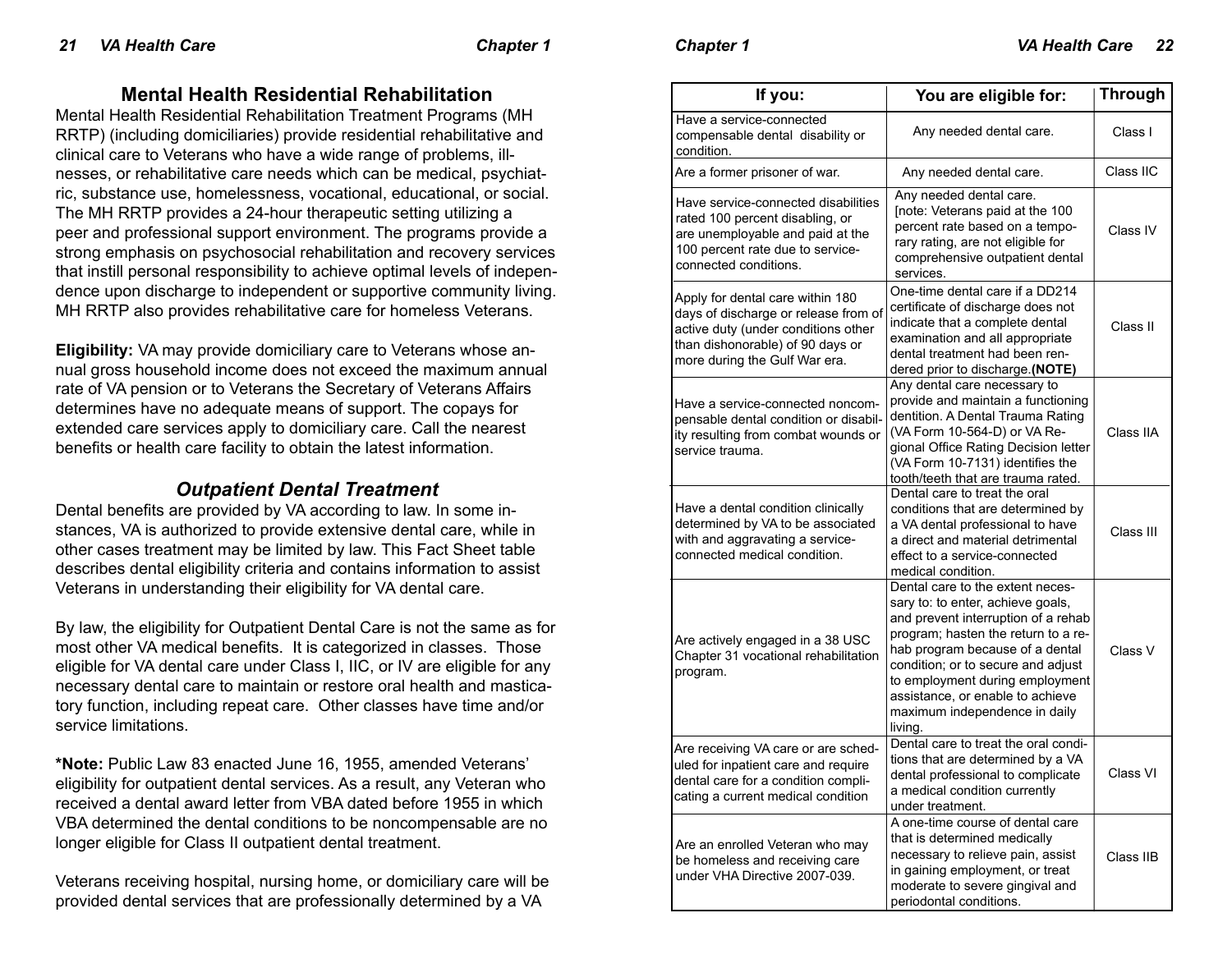dentist, in consultation with the referring physician, to be essential to the management of the patient's medical condition under active treatment. For more information about eligibility for VA medical and dental benefits, contact VA at 1-877-222-8387 8387, Monday through Friday between 8:00am and 8:00pm Eastern time or www.va.gov/ healthbenefits

*Vocational and Work Assistance Programs* VHA provides vocational assistance and therapeutic work opportunities through three primary **Therapeutic & Supported Employment Services (TSES) programs** for Veterans enrolled in the VA system of care. These programs are designed to assist Veterans to live and work as independently as possible in their respective communities. Participation in TSES vocational services cannot be used to deny or discontinue VA disability benefits. Payments received from Incentive Therapy and Compensated Work Therapy Sheltered Workshop and Transitional Work cannot be used to deny or discontinue SSI and/or SSDI payments and they are not subject to IRS taxes.

**CWT/Transitional Work (CWT/TW)** is vocational assessment program that operates in VA medical centers and/or local community business and industry. CWT/TW participants are matched to real life work assignments for a time-limited basis. Veterans are supervised by personnel of the sponsoring site, under the same job expectations experienced by non-CWT workers. Veterans participating in the CWT/TW program are not employees of either the Federal government or a host company and, as such, receive no traditional employee benefits. CWT/TW participants receive, at a minimum, the greater of Federal or state minimum wage for all hours worked. Approximately 40 percent of participants secure competitive employment at the time of discharge.

**CWT/Supported Employment (CWT/SE)** is a recovery-based intervention provided through an integrated partnership with the primary Mental Health treatment team. The employment is intended to be an extension of treatment to manage symptoms and advance recovery. CWT/SE consists of full or part-time competitive employment with extensive clinical supports to Veterans, and accommodations/supervision guidance to employers.

**Other Initiatives** include the adaption of SE evidence-based principles for specialty Therapeutic and Supported Employment Services programs for Veterans diagnosed with Spinal Cord Injury, Polytrau-

ma, Traumatic Brain Injury, and/or Post Traumatic Stress Disorder. A list of CWT program sites can be found on the Location Page at http://www.cwt.va.gov.

**Vocational Assistance** is a set of assessment, guidance, counseling, or other related services that may be offered to groups or individuals. These services are designed to enable Veterans to realize skills, resources, attitudes and expectations needed to prepare for searching for employment, succeeding in the employment interview process, and succeeding in employment.

**Compensated Work Therapy/Sheltered Workshop** operates sheltered workshops at approximately 25 VA medical centers. CWT Sheltered Workshop is a pre-employment vocational activity that provides an opportunity for work hardening and assessment in a simulated work environment. Participating Veterans are paid the greater of Federal or state minimum wage on a piece rate basis.

**Incentive Therapy (IT)** is a pre-employment program that provides a limited work experience at VA medical centers for Veterans who are not actively seeking competitive employment and exhibit severe mental illness and/or physical impairments. IT services may consist of full- or part-time work with nominal remuneration limited to the maximum of one half of the Federal minimum wage.

#### *Nursing Home Care*

VA provides nursing home services to Veterans through three national programs: VA owned and operated Community Living Centers (CLC), State Veterans' Homes owned and operated by the states, and the community nursing home program. Each program has admission and eligibility criteria specific to the program. Nursing home care is available for enrolled Veterans who need nursing home care for a service-connected disability, or Veterans or who have a 70 percent or greater service-connected disability and Veterans with a rating of total disability based on individual unemployability. VA provided nursing home care for all other Veterans is based on available resources.

**VA Community Living Centers:** Community Living Centers (CLC) provide a dynamic array of short stay (less than 90 days) and long stay (91 days or more) services. Short stay services include but are not limited to skilled nursing, respite care, rehabilitation, hospice, and continuing care for Veterans awaiting placement in the community.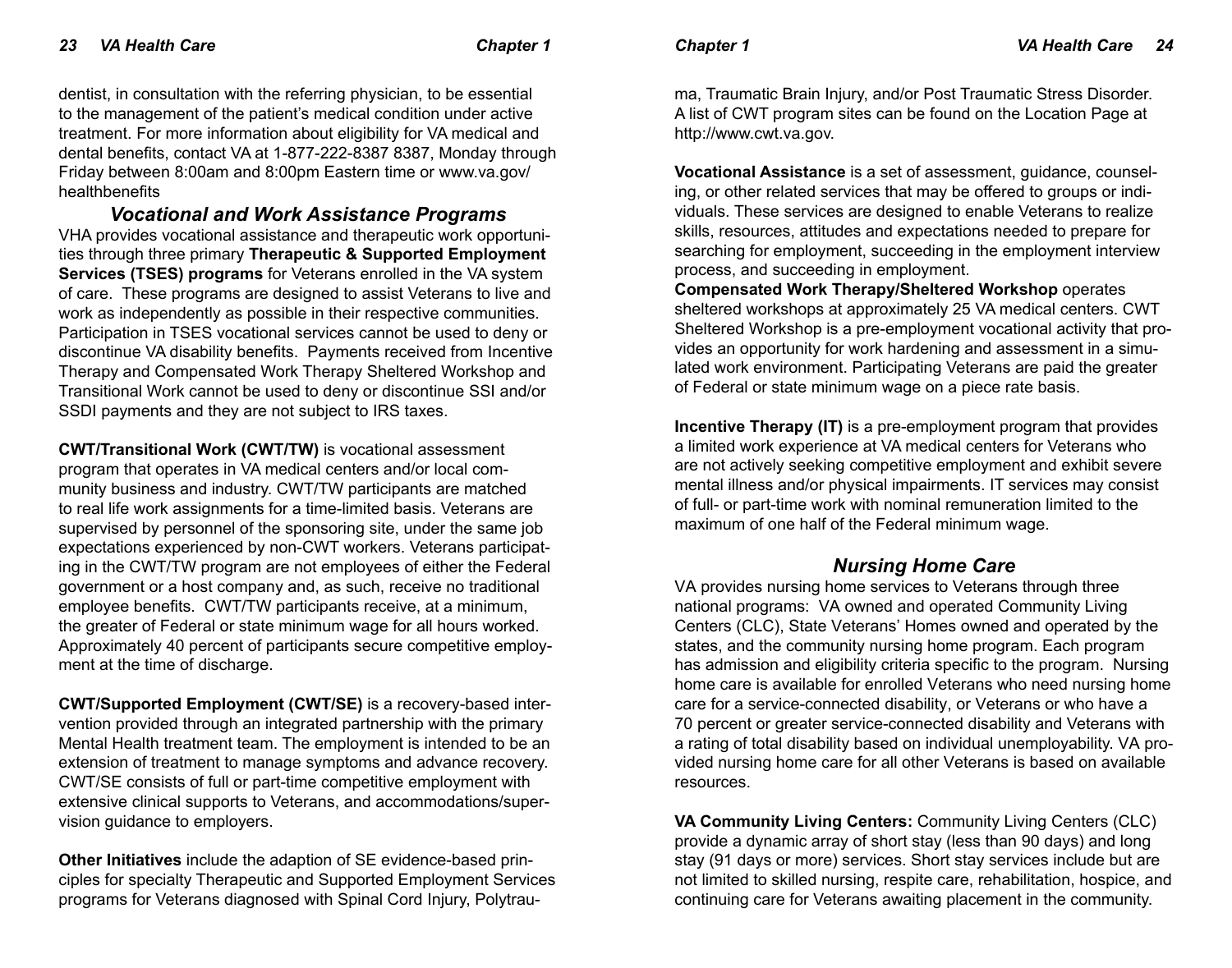<span id="page-17-0"></span>Long stay services include but are not limited to dementia care and continuing care to maintain the Veteran's level of functioning. Short stay and long stay services are available for Veterans who are enrolled in VA health care and require CLC services.

**State Veterans' Home Program:** State Veterans homes are owned and operated by the states. The states petition VA for grant dollars for a portion of the construction costs followed by a request for recognition as a state home. Once recognized, VA pays a portion of the per diem if the state meets VA standards. States establish eligibility criteria and determine services offered for short and long-term care. Specialized services offered are dependent upon the capability of the home to render them.

**Community Nursing Home Program:** VA health care facilities establish contracts with community nursing homes. The purpose of this program is to meet the nursing home needs of Veterans who require long-term nursing home care in their own community, close to their families and meet the enrollment and eligibility requirements.

**Admission Criteria:** The general criteria for nursing home placement in each of the three programs requires that a resident must be medically stable, i.e. not acutely ill, have sufficient functional deficits to require inpatient nursing home care, and be determined by an appropriate medical provider to need institutional nursing home care. Furthermore, the Veteran must meet the specific eligibility criteria for community living center care or the contract nursing home program and the eligibility criteria for the specific state Veterans home.

**Home and Community Based Services**: In addition to nursing home care, VA offers a variety of other long-term care services either directly or by contract with community-based agencies. Such services include adult day health care, respite care, geriatric evaluation and management, hospice and palliative care, skilled nursing and other skilled professional services at home, home health aide services, and home based primary care. Veterans receiving these services may be subject to a copay.

# *Emergency Medical Care in U.S. Non-VA Facilities*

In the case of medical emergencies, VA may reimburse or pay for emergency non-VA medical care not previously authorized that is provided to certain eligible Veterans when VA or other federal facilities are not feasibly available. This benefit may be dependent upon other conditions, such as notification to VA, the nature of treatment sought, the status of the Veteran, the presence of other health care insurance, and third party liability.

Because there are different regulatory requirements that may affect VA payment and Veteran liability for the cost of care, it is very important that the nearest VA medical facility to where emergency services are furnished be notified as soon as possible after emergency treatment is sought. If emergency inpatient services are required, VA will assist in transferring the Veteran to a Department facility, if available. Timely filing claim limitations apply. For additional information, contact the nearest VA medical facility. Please note that reimbursement criteria for Veterans living or traveling outside the United States fall under VA's Foreign Medical Program (FMP), and differ from the criteria for payment of emergency treatment received in the United States.

## *Foreign Medical Program*

VA will provide reimbursement for medical services for service-connected disabilities or any disability associated with and found to be aggravating a service-connected disability for those Veterans living or traveling outside the United States. This program will also reimburse for the treatment of foreign medical services needed as part of an approved VA vocational rehabilitation program. Veterans living in the Philippines should register with the U.S. Veterans Affairs office in Pasay City, telephone 011-632-838-4566 or by email at manlopc. inqry@vba.va.gov. All other Veterans living or planning to travel outside the U.S. should register with the Denver Foreign Medical Program office, P.O. Box 469061, Denver, CO 80246-9061, USA; telephone 303-331-7590. For information visit: http://www.va.gov/ hac/forbeneficiaries/fmp/fmp.asp

Some Veterans traveling or living overseas can telephone the Foreign Medical Program toll free from these countries: Germany 0800-1800-011; Australia 1800-354-965; Italy 800-782-655; United Kingdom (England and Scotland) 0800-032-7425; Mexico 001-877- 345-8179; Japan 00531-13-0871; Costa Rica 0800-013-0759; and Spain 900-981-776. (Note: Veterans in Mexico or Costa Rica must first dial the United States country code.)

On occasion Veterans will ask to have prescriptions mailed outside the Unites States and its territories. VA Pharmacy Service will not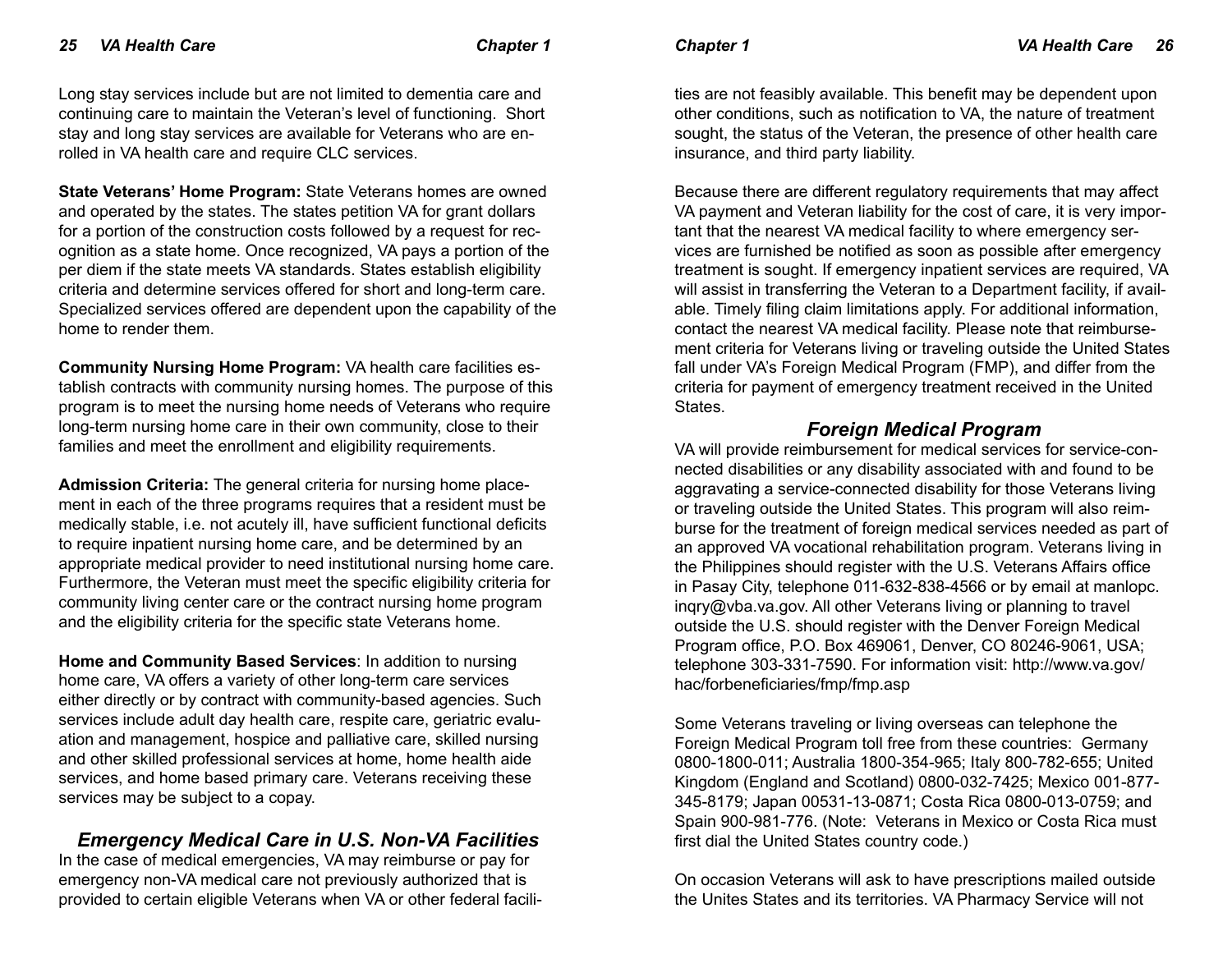<span id="page-18-0"></span>ship medications or medical/surgical supply items outside of the Unites States or US Territories (Virgin Islands, Guam, American Samoa, and the Commonwealth of the Northern Mariana Islands). For Veterans registered with the Foreign Medical Program, prescription reimbursement is approved only for United States Food and Drug Administration (FDA) approved medications.

Within the United States and prior to travel abroad, VA facilities may opt to fill a Veteran patient's outpatient medications prior to the normal dispensing date in the event that a Veteran will be traveling and unable to obtain medications while abroad. This may be done on a limited basis and requires prior consultation with the Veteran patient's VA provider prior to dispensing.

### *Online Health Services*

VA offers Veterans, Servicemembers, their dependents and caregivers their own personal health record through My Health*e*Vet, found at www.myhealth.va.gov.

My HealtheVet's free, online Personal Health Record is available 24/7 with Internet access. Those with an upgraded account (obtained by completing the one-time in-person authentication\* process) can:

- Participate in secure messaging with VA health care team members
- View key portions of DoD military service information
- Get VA wellness reminders
- View VA appointments
- View VA lab results
- View VA allergies, adverse reactions and other key portions of their VA electronic health record.
- View their VA Comprehensive Care Document (CCD)

With My Health*e*Vet, Veterans can access trusted health information to better manage personal health care and learn about other VA benefits and services.

My Health*e*Vet helps Veterans partner with VA health care teams by providing tools to make shared, informed decisions. Simply follow the directions on the Website to register. VA patients registered on My Health*e*Vet can begin to refill VA medications online. Veterans can also use the VA Blue Button to view, print, or download

the health data currently in their My Health*e*Vet account. Veterans can share this information with family, caregivers or others such as non-VA health care providers. It puts the Veteran in control of information stored in My Health*e*Vet. Accessible through My Health*e*Vet, VA Blue Button also provides Veterans who were discharged from military service after 1979 access to DoD Military Service Information. This information may include Military Occupational Specialty (MOS) codes, pay details, service dates, deployment, and retirement periods.

\*To access the advanced My Health*e*Vet features, Veterans will need to get an upgraded account by completing a one-time process at their VA facility called in-person authentication. Visit My Health*e*Vet at www.myhealth.va.gov, register and learn more about in-person authentication plus the many features and tools available with Internet access. Veterans with questions should contact the My Health*e*Vet Coordinator at their VA facility.

# *Caregiver Programs and Services*

VA has long supported Family Caregivers as vital partners in providing care worthy of the sacrifices by America's Veterans and Servicemembers. Each VA medical center has a Caregiver Support Program coordinated by a Caregiver Support Coordinator (CSC). The CSC coordinates Caregiver activities and serve as a resource expert for Veterans, their families and VA providers. Several programs are available for all Veteran Caregivers including:

**In-Home and Community Based Care:** Skilled home health care, homemaker/home health aide services, community adult day health care and Home Based Primary Care.

**Respite Care:** Designed to relieve the family Caregiver from the constant burden of caring for a chronically ill or disabled Veteran at home. Services can include in-home care, a short stay in an institutional setting or adult day health care.

**Caregiver Education and Training Programs:** VA currently provides multiple training opportunities which include pre-discharge care instruction and specialized Caregiver programs in multiple severe traumas such as Traumatic Brain Injury (TBI), Spinal Cord Injury/Disorders, and Blind Rehabilitation. VA has a Caregiver web site, www. caregiver.va.gov, which provides tools, resources, and information to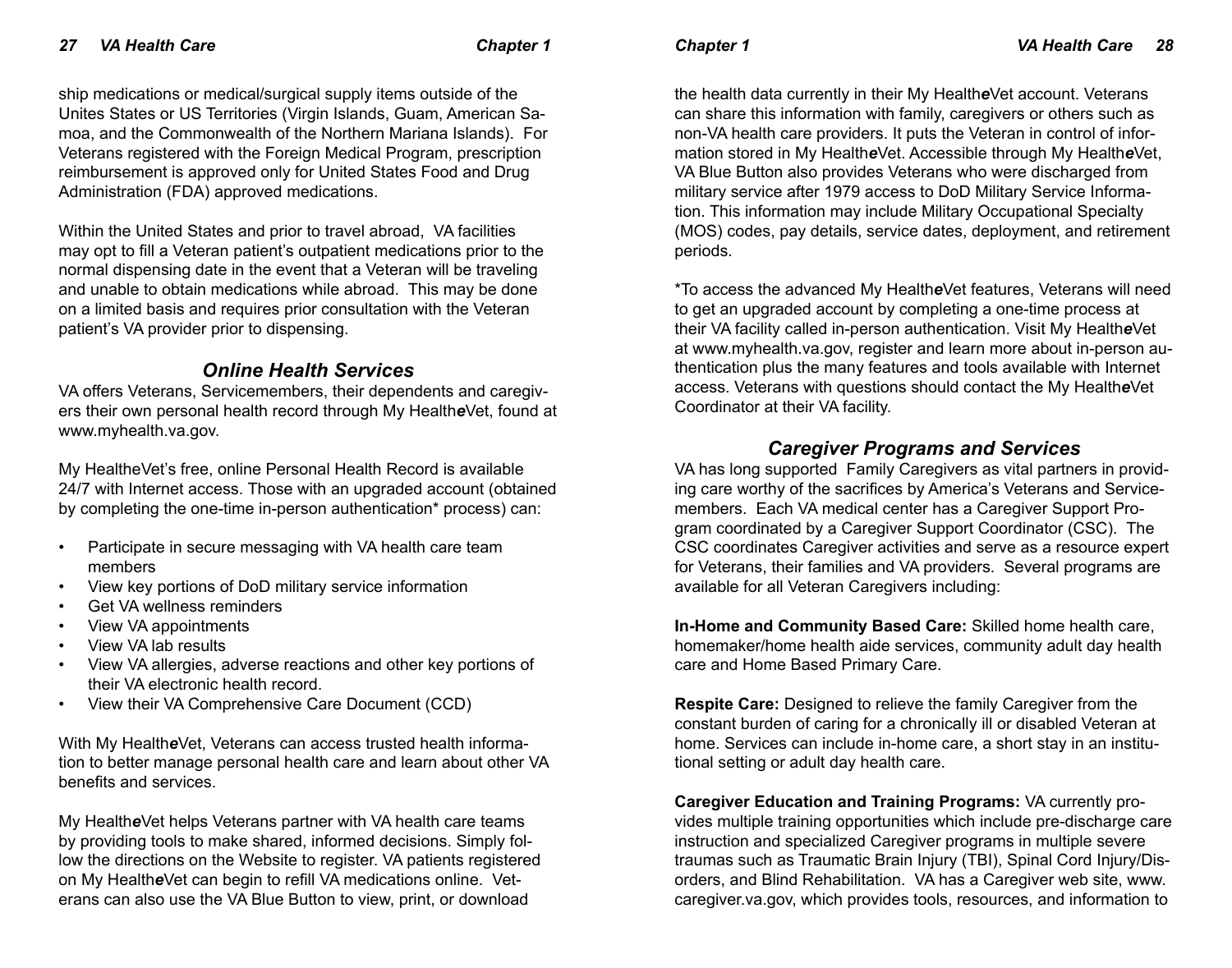Family Caregivers.

**Family Support Services:** These support groups can be face-toface or on the telephone. They include family counseling, spiritual and pastoral care, family leisure and recreational activities and temporary lodging in Fisher Houses.

**Travel:** VA's Comprehensive Assistance for Family Caregivers Program entitles the designated family caregiver to beneficiary travel benefits. These benefits include:

- Transport, lodging, and subsistence for period of Caregiver training
- Transport, lodging, and subsistence while traveling as Veteran's attendant to and from VA Healthcare as well as duration of care at VA or VA authorized facility.
- Mileage or common carrier transport.
- Lodging and/or subsistence at 50 percent of local federal employee rates

**Other Benefits:** VA provides durable medical equipment and prosthetic and sensory aides to improve function, financial assistance with home modification to improve access and mobility, and transportation assistance for some Veterans to and from medical appointments.

On May 5, 2010, the Caregivers and Veterans Omnibus Health Services Act of 2010 was signed into law. Title I of the Act will allow VA to provide unprecedented benefits to eligible Caregivers (a parent, spouse, child, step-family member, extended family member, or an individual who lives with the Veteran, but is not a family member) who support the Veterans who have given so much for this Nation. The law distinguishes between Veterans who incurred or aggravated a serious injury in the line of duty on or after Sept. 11, 2001 (post-9/11 Veterans), and those Veterans whose injuries were incurred prior to Sept. 11, 2001 (pre-9/11 Veterans).

#### **The new services for this group include:**

• Monthly stipend based on the personal care needs of the Veteran

• Travel expenses, including lodging and per diem while accompanying Veterans undergoing care

• Access to health care insurance through CHAMPVA if the

Caregiver is not already entitled to care or services under a health plan

- Mental health services and counseling
- Comprehensive VA Caregiver training provided by Easter Seals
- Respite care
- Appropriate caregiving instruction and training

# *Chapter 2 Service-connected Disabilities*

#### **Disability Compensation**

Disability compensation is a monetary benefit paid to Veterans who are disabled by an injury or illness that was incurred or aggravated during active military service. These disabilities are considered to be service connected.

For additional details on types of disability claims and how to apply, go to http://benefits.va.gov/benefits/

Monthly disability compensation varies with the degree of disability and the number of eligible dependents. Veterans with certain severe disabilities may be eligible for additional special monthly compensation (SMC). Disability compensation benefits are not subject to federal or state income tax.

The payment of military retirement pay, disability severance pay and separation incentive payments, known as Special Separation Benefit (SSB) and Voluntary Separation Incentive (VSI), may affect the amount of VA compensation paid to disabled Veterans.

To be eligible for compensation, the Veteran must have been separated or discharged under conditions other than dishonorable.

#### **Receiving Disability Benefit Payments**

The Department of Treasury has mandated that all recurring federal benefits be administered through either Electronic Funds Transfer (EFT) or Direct Express® Debit MasterCard®. Compensation and pension beneficiaries can establish direct deposit through the Treasury's Go Direct helpline. Call toll-free 1-800-333-1795, or enroll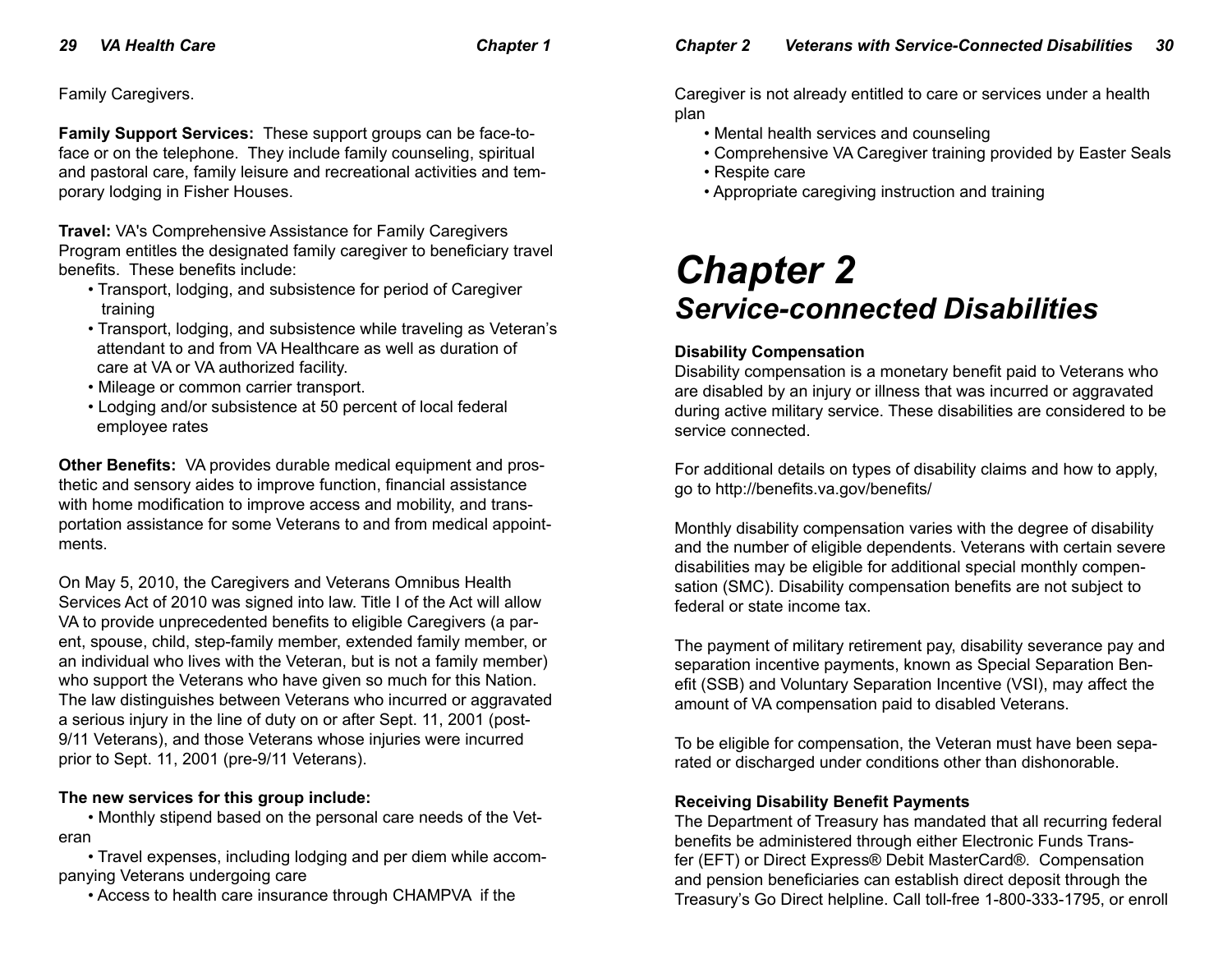online at www.GoDirect.org.

Veterans also have the option of receiving their benefits via a prepaid debit card, even if they do not have a bank account. There is no credit check, no minimum balance required, and basic services are free. To establish payments of federal benefits through Direct Express® Debit MasterCard® issued by Comerica Bank, call 1-888- 213-1625 to enroll in the program.

| <b>2013 VA Disability Compensation</b><br><b>Rates for Veterans</b> |                     |  |  |
|---------------------------------------------------------------------|---------------------|--|--|
| <b>Disability Rating</b>                                            | <b>Monthly Rate</b> |  |  |
| 10 percent                                                          | \$129               |  |  |
| 20 percent                                                          | \$255               |  |  |
| 30 percent*                                                         | \$395               |  |  |
| 40 percent*                                                         | \$569               |  |  |
| 50 percent*                                                         | \$810               |  |  |
| 60 percent*                                                         | \$1,026             |  |  |
| 70 percent*                                                         | \$1,293             |  |  |
| 80 percent*                                                         | \$1,503             |  |  |
| 90 percent*                                                         | \$1,689             |  |  |
| 100 percent*                                                        | \$2,816             |  |  |

\*Veterans with disability ratings of at least 30 percent are eligible for additional allowances for dependents, including spouses, minor children, children between the ages of 18 and 23 who are attending school, children who are permanently incapable of self-support because of a disability arising before age 18, and dependent parents. The additional amount depends on the disability rating and the number of dependents.

#### **Additional Monetary Benefits for Eligible Military Retirees**

Concurrent Retirement and Disability Pay (CRDP) is a Department of Defense (DoD) program that allows some individuals to receive both military retired pay and VA disability compensation. This dual receipt was prohibited until the CRDP program began on Jan. 1, 2004. CRDP is a "phase in" of benefits that gradually restores a retiree's VA disability offset. This means that an eligible person's retired pay will gradually increase each year until the phase in is complete in Jan. 2014.

Effective Jan. 1, 2005, Veterans rated 100 percent disabled by VA, including those receiving benefits at the 100 percent rate due to individual unemployability (IU), are entitled to full CRDP without being phased in.

**Eligibility:** To qualify for CRDP, Veterans must:

- Have a VA service-connected rating of 50 percent or greater, and:
- Be retired from military service based on longevity, including temporary Early Retirement Authority (TERA) retirees; or
- Be retired under Chapter 61 with 20 or more qualifying years of service; or
- Be retired from National Guard or Reserve service with 20 or more qualifying years; and
- Be eligible to receive retired pay (must be offset by VA payments).

Retirees do not need to apply for this benefit. Payment is coordinated between VA and the military pay center.

**Combat-Related Special Compensation** (CRSC) is a DoD program that provides tax-free monthly payments to eligible retired Veterans with combat-related disabilities. With CRSC, Veterans can receive both their military retirement pay and VA disability compensation for disabilities determined by the service department to be combat related.

**Eligibility:** To qualify for CRSC, Veterans must:

- 1. Be a military retiree.
- 2. Be entitled to and/or receiving military retired pay.
- 3. Have a compensable service-connected disability.

In addition, Veterans must be able to provide documentary evidence that their disabilities were the result of one of the following:

- Training that simulates war (e.g., exercises, field training)
- Hazardous duty (e.g., flight, diving, parachute duty)
- An instrumentality of war (e.g., combat vehicles, weapons)
- Armed conflict (e.g., gunshot wounds, Purple Heart)

Disabilities related to in-service exposure to hazards (e.g., Agent Orange, Gulf War illnesses, radiation exposure) for which VA awards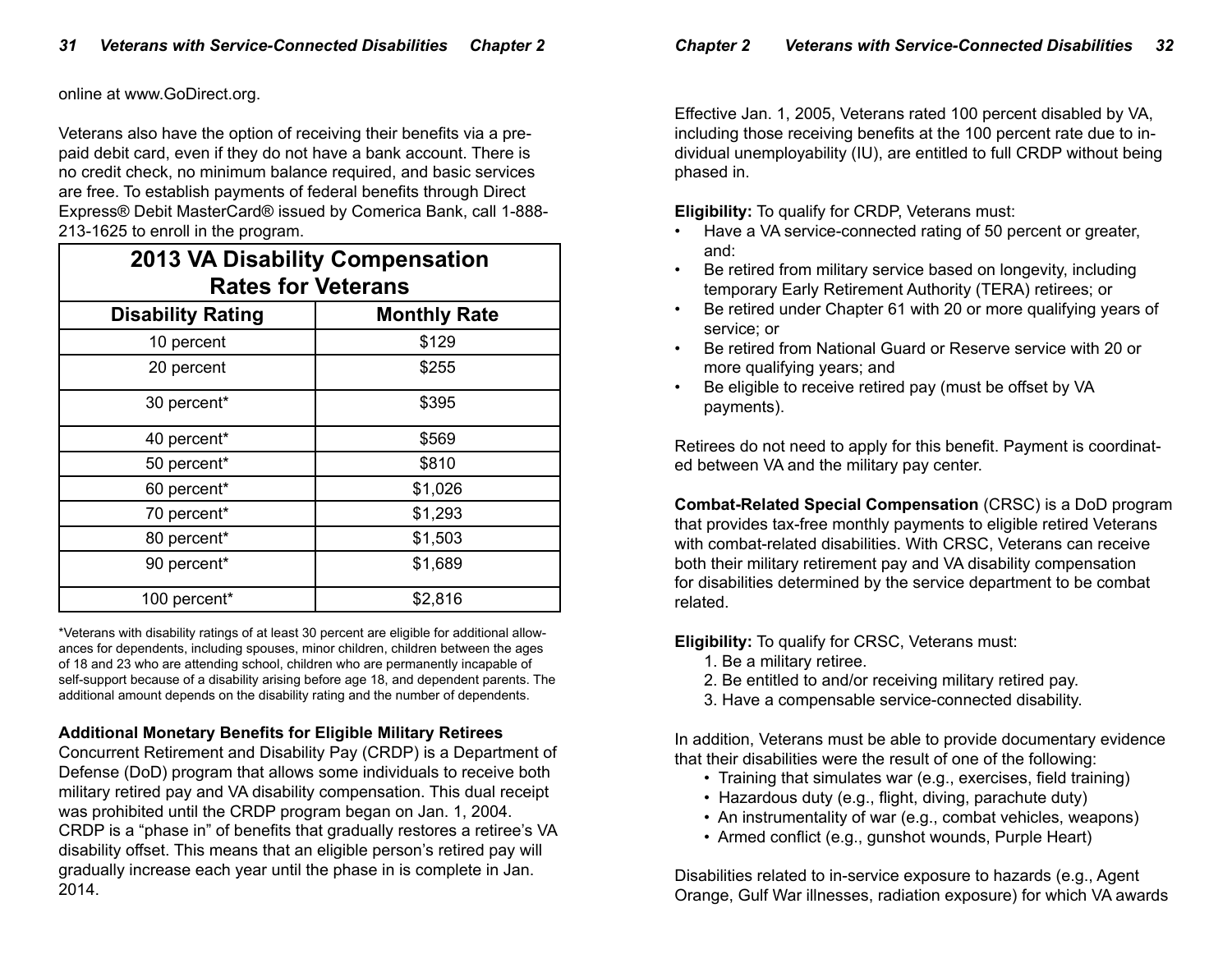<span id="page-21-0"></span>compensation are considered combat-related for CRSC purposes.

For more information, visit www.defense.gov, or call the toll-free phone number for the Veteran's branch of service:

**Army** 1-866-281-3254, ,https://www.hrc.army.mil/site/crsc/index.html or e-mail at crsc.info@us.army.mil

**Air Force** 1-800-616-3775, http://www.retirees.af.mil/ or email at AFPC.DPPDC.AFCRSC@us.af.mil

**Navy/Marine Corps** 1-877-366-2772, www.donhq.navy.mil/corb/ CRSCB/combatrelated.htm or email at DoN\_CRSC@navy.mil

**Coast Guard** 1-202-493-1735, http://www.uscg.mil/adm1/crsc.asp or email at Cassie.H.Sylvester@uscg.mil.

#### **Disability Compensation for Presumptive Conditions**

Certain chronic and tropical diseases (for example, multiple sclerosis, diabetes mellitus, and arthritis) may be service connected if the disease becomes at least 10 percent disabling within the applicable time limit following service. For a comprehensive list of these chronic diseases, see 38 CFR 3.309; for applicable time limits, see 38 CFR 3.307.

All Veterans who develop Amyotrophic Lateral Sclerosis (ALS), also known as Lou Gehrig's Disease, at any time after separation from service may be eligible for compensation for that disability. To be eligible, the Veteran must have served a minimum of 90 consecutive days of active service.

**Prisoners of War:** For former POWs who were imprisoned for any length of time, the following disabilities are presumed to be service connected if they become at least 10 percent disabling anytime after military service: psychosis, any of the anxiety states, dysthymic disorder, organic residuals of frostbite, post-traumatic osteoarthritis, atherosclerotic heart disease or hypertensive vascular disease and their complications, stroke and its complications, and, effective Oct.10, 2008, osteoporosis if the Veteran has post-traumatic stress disorder (PTSD).

For former POWs who were imprisoned for at least 30 days, the

following conditions are also presumed to be service connected: avitaminosis, beriberi, chronic dysentery, helminthiasis, malnutrition (including optic atrophy associated with malnutrition), pellagra and/or other nutritional deficiencies, irritable bowel syndrome, peptic ulcer disease, peripheral neuropathy except where related to infectious causes, cirrhosis of the liver, and, effective Sept. 28, 2009, osteoporosis.

**Veterans Exposed to Agent Orange and Other Herbicides:** A

Veteran who served in the Republic of Vietnam between Jan. 9, 1962, and May 7, 1975, is presumed to have been exposed to Agent Orange and other herbicides used in support of military operations. VA presumes the following diseases to be service-connected for such exposed Veterans: AL amyloidosis, chloracne or other acneform disease similar to chloracne, porphyria cutanea tarda, soft-tissue sarcoma (other than osteosarcoma, chondrosarcoma, Kaposi's sarcoma or mesothelioma), Hodgkin's disease, multiple myeloma, respiratory cancers (lung, bronchus, larynx, trachea), non-Hodgkin's lymphoma, prostate cancer, acute and subacute peripheral neuropathy, diabetes mellitus (Type 2), all chronic B-cell leukemias (including, but not limited to, hairy-cell leukemia and chronic lymphocytic leukemia), Parkinson's disease, and ischemic heart disease.

**Veterans Exposed to Radiation:** For Veterans who participated in radiation risk activities as defined in VA regulations while on active duty, active duty for training, or inactive duty training, the following conditions are presumed to be service connected: all forms of leukemia (except for chronic lymphocytic leukemia); cancer of the thyroid, breast, pharynx, esophagus, stomach, small intestine, pancreas, bile ducts, gall bladder, salivary gland, urinary tract (renal pelvis, ureter, urinary bladder and urethra), brain, bone, lung, colon, and ovary; bronchiolo-alveolar carcinoma; multiple myeloma; lymphomas (other than Hodgkin's disease), and primary liver cancer (except if cirrhosis or hepatitis B is indicated).

To determine service connection for other conditions or exposures not eligible for presumptive service connection, VA considers factors such as the amount of radiation exposure, duration of exposure, elapsed time between exposure and onset of the disease, gender and family history, age at time of exposure, the extent to which a non-service exposure could contribute to disease, and the relative sensitivity of exposed tissue.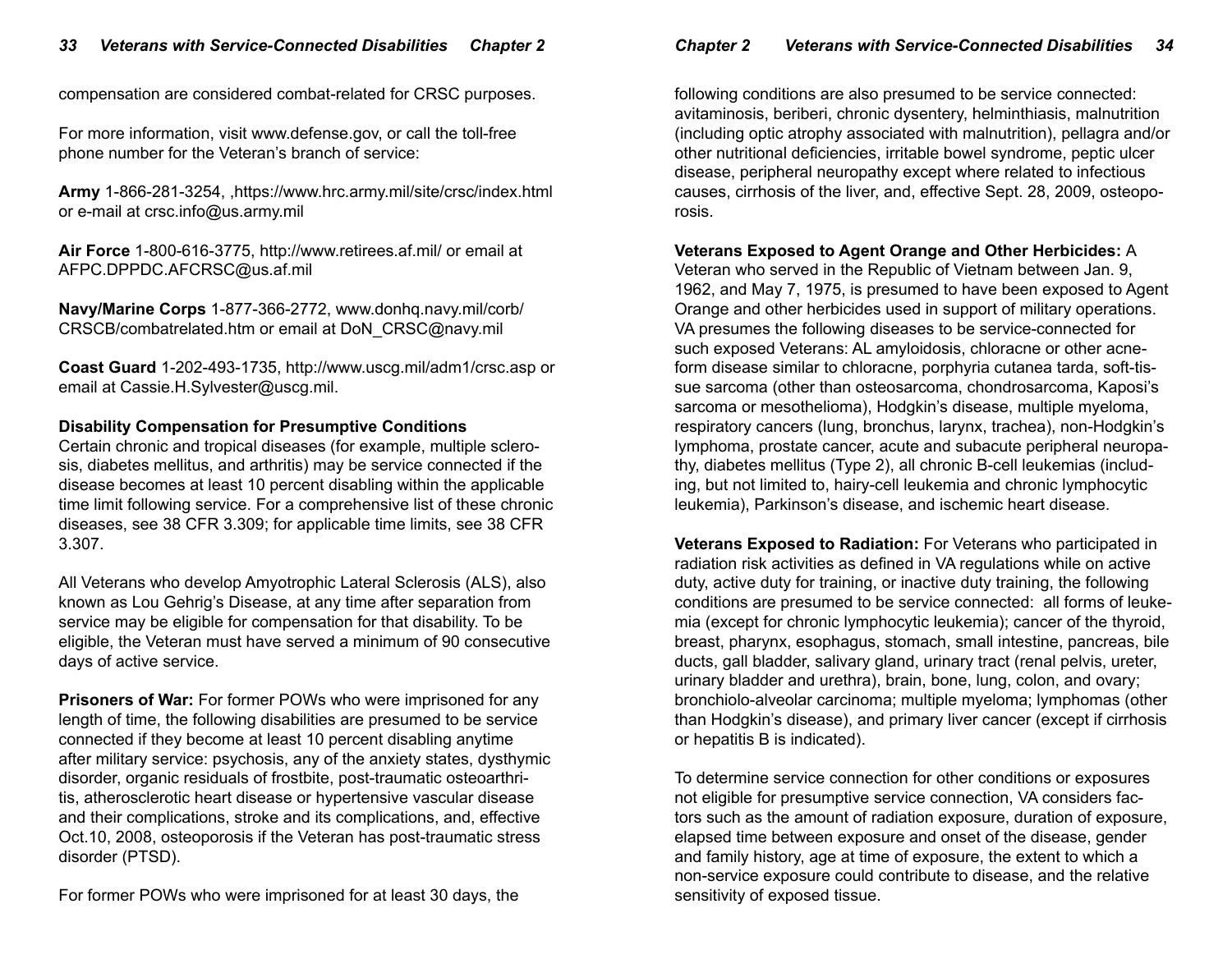**Gulf War Veterans with Chronic Disabilities** may receive disability compensation for chronic disabilities resulting from undiagnosed illnesses and/or medically unexplained chronic multi-symptom illnesses defined by a cluster of signs or symptoms. A disability is considered chronic if it has existed for at least six months.

The undiagnosed illness must have appeared either during active service in the Southwest Asia theater of operations during the Gulf War period of Aug. 2, 1990, to July 31, 1991, or to a degree of at least 10 percent at any time since then through Dec.31, 2016. This theater of operations includes Iraq, Kuwait, Saudi Arabia, the neutral zone between Iraq and Saudi Arabia, Bahrain, Qatar, the United Arab Emirates, Oman, the Gulf of Aden, the Gulf of Oman, the Persian Gulf, the Arabian Sea, the Red Sea, and the airspace above these locations.

Examples of symptoms of an undiagnosed illness and medically unexplained chronic multi-symptom illness defined by a cluster of signs and symptoms include: chronic fatigue syndrome, fibromyalgia, functional gastrointestinal disorders , fatigue, signs or symptoms involving the skin, headache, muscle pain, joint pain, neurological signs or symptoms, neuropsychological signs or symptoms, signs or symptoms involving the respiratory system (upper or lower), sleep disturbances, gastrointestinal signs or symptoms, cardiovascular signs or symptoms, abnormal weight loss, and menstrual disorders.

Presumptive service connection may be granted for the following infectious diseases if found compensable within a specific time period: Brucellosis, Campylobacter jejuni, Coxiella burnetti (Q fever), Malaria, Mycobacterium tuberculosis, Nontyphoid Salmonella, Shigella, Visceral leishmaniasis, and West Nile virus. Qualifying periods of service for these infectious diseases include active military, naval, or air service in the above stated Southwest Asia theater of operations during the Gulf War period of Aug. 2, 1990, until such time as the Gulf War is ended by Congressional action or Presidential proclamation; and active military, naval, or air service on or after Sept. 19, 2001, in Afghanistan.

**Housing Grants for Disabled Veterans** Certain Servicemembers and Veterans with service-connected disabilities may be entitled to a housing grant from VA to help build a new specially adapted house,

to adapt a home they already own, or buy a house and modify it to meet their disability-related requirements. Eligible Veterans or Servicemembers may now receive up to three grants, with the total dollar amount of the grants not to exceed the maximum allowable. Previous grant recipients who had received assistance of less than the current maximum allowable may be eligible for an additional grant.

**Specially Adapted Housing (SAH) Grant** Eligibility for up to \$64,960: VA may approve a grant of not more than 50 percent of the cost of building, buying, or adapting existing homes or paying to reduce indebtedness on a currently owned home that is being adapted, up to a maximum of \$64,960. In certain instances, the full grant amount may be applied toward remodeling costs. Veterans and Servicemembers must be determined eligible to receive compensation for permanent and total service-connected disability due to one of the following:

- 1. Loss or loss of use of both lower extremities, which so affects the functions of balance or propulsion to preclude ambulating without the aid of braces, crutches, canes or a wheelchair.
	- 2. Loss or loss of use of both upper extremities at or above the elbow.
	- 3. Blindness in both eyes, having only light perception, plus loss or loss of use of one lower extremity.
	- 4. Loss or loss of use of one lower extremity together with (a) residuals of organic disease or injury, or (b) the loss or loss of use of one upper extremity which so affects the functions of balance or propulsion as to preclude locomotion without the use of braces, canes, crutches or a wheelchair.
	- 5. Severe burn injuries, which are defined as full thickness or subdermal burns that have resulted in contractures with limitation of motion of two or more extremities or of at least one extremity and the trunk.
	- 6. The loss, or loss of use of one or more lower extremities due to service

 on or after Sept. 11, 2001, which so affects the functions of balance or propulsion as to preclude ambulating without the aid of braces, crutches, canes, or a wheelchair.

**Special Home Adaption (SHA) Grant:** Eligibility for up to \$12,992: VA may approve a benefit amount up to a maximum of \$12,992, for the cost of necessary adaptations to a Servicemember's or Veteran's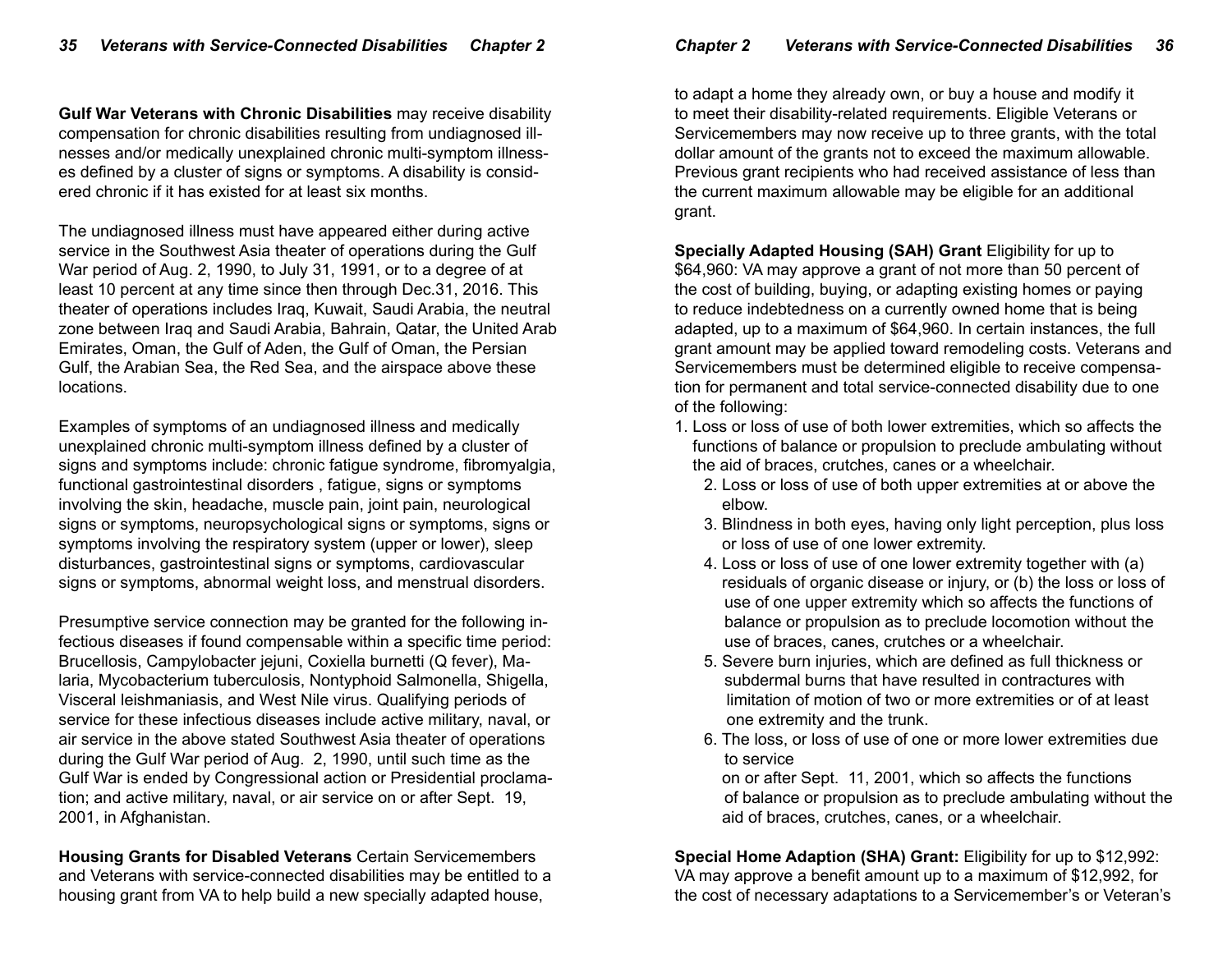residence or to help him/her acquire a residence already adapted with special features for his/her disability, to purchase and adapt a home, or for adaptations to a family member's home in which they will reside.

To be eligible for this grant, Servicemembers and Veterans must be entitled to compensation for permanent and total service-connected disability due to one of the following:

- 1. Blindness in both eyes with 20/200 visual acuity or less.
- 2. Anatomical loss or loss of use of both hands.
- 3. Severe burn injuries (see above).

**Temporary Residence Adaptation (TRA):** Eligible Veterans and Servicemembers who are temporarily residing in a home owned by a family member may also receive a TRA grant to help the Veteran or Servicemember adapt the family member's home to meet his or her special needs. Those eligible for a \$64,960 grant would be permitted to use up to \$28,515 and those eligible for a \$12,992 grant would be permitted to use up to \$5,092. Grant amounts are adjusted Oct.1 every year based on a cost-of-construction index. These adjustments will increase the grant amounts or leave them unchanged; grant amounts will not decrease. Under the Honoring America's Veterans and Caring for Camp Lejeune Families Act of 2012, TRA grant amounts will not count against SAH grant maximum amounts starting Aug. 6, 2013.

The property may be located outside the United States, in a country or political subdivision which allows individuals to have or acquire a beneficial property interest, and in which the Secretary of Veterans Affairs, in his or her discretion, has determined that it is reasonably practicable for the Secretary to provide assistance in acquiring specially adapted housing. For more information on SAH, visit http:// www.benefits.va.gov/homeloans/sah.asp.

**Supplemental Financing:** Veterans and Servicemembers with available loan guaranty entitlement may also obtain a guaranteed loan or a direct loan from VA to supplement the grant to acquire a specially adapted home. Amounts with a guaranteed loan from a private lender will vary, but the maximum direct loan from VA is \$33,000. Additional information about the Specially Adapted Housing Program is available at http://www.benefits.va.gov/homeloans/sah.asp.

**Automobile Allowance:** As of Oct. 1, 2012, Veterans and Servicemembers may be eligible for a one-time payment of not more than \$19,505 toward the purchase of an automobile or other conveyance if they have service-connected loss or permanent loss of use of one or both hands or feet, or permanent impairment of vision of both eyes to a certain degree.

They may also be eligible for adaptive equipment, and for repair, replacement, or reinstallation required because of disability or for the safe operation of a vehicle purchased with VA assistance. To apply, contact a VA regional office at 1-800-827-1000 or the nearest VA health care facility.

**Clothing Allowance:** Any Veteran who has service-connected disabilities that require a prosthetic or orthopedic appliances may receive clothing allowances. This allowance is also available to any Veteran whose service-connected skin condition requires prescribed medication that irreparably damages outer garments. To apply, contact the prosthetic representative at the nearest VA medical center.

#### **Allowance for Aid and Attendance or Housebound Veterans**

A Veteran who is determined by VA to be in need of the regular aid and attendance of another person, or a Veteran who is permanently housebound, may be entitled to additional disability compensation or pension payments. A Veteran evaluated at 30 percent or more disabled is entitled to receive an additional payment for a spouse who is in need of the aid and attendance of another person.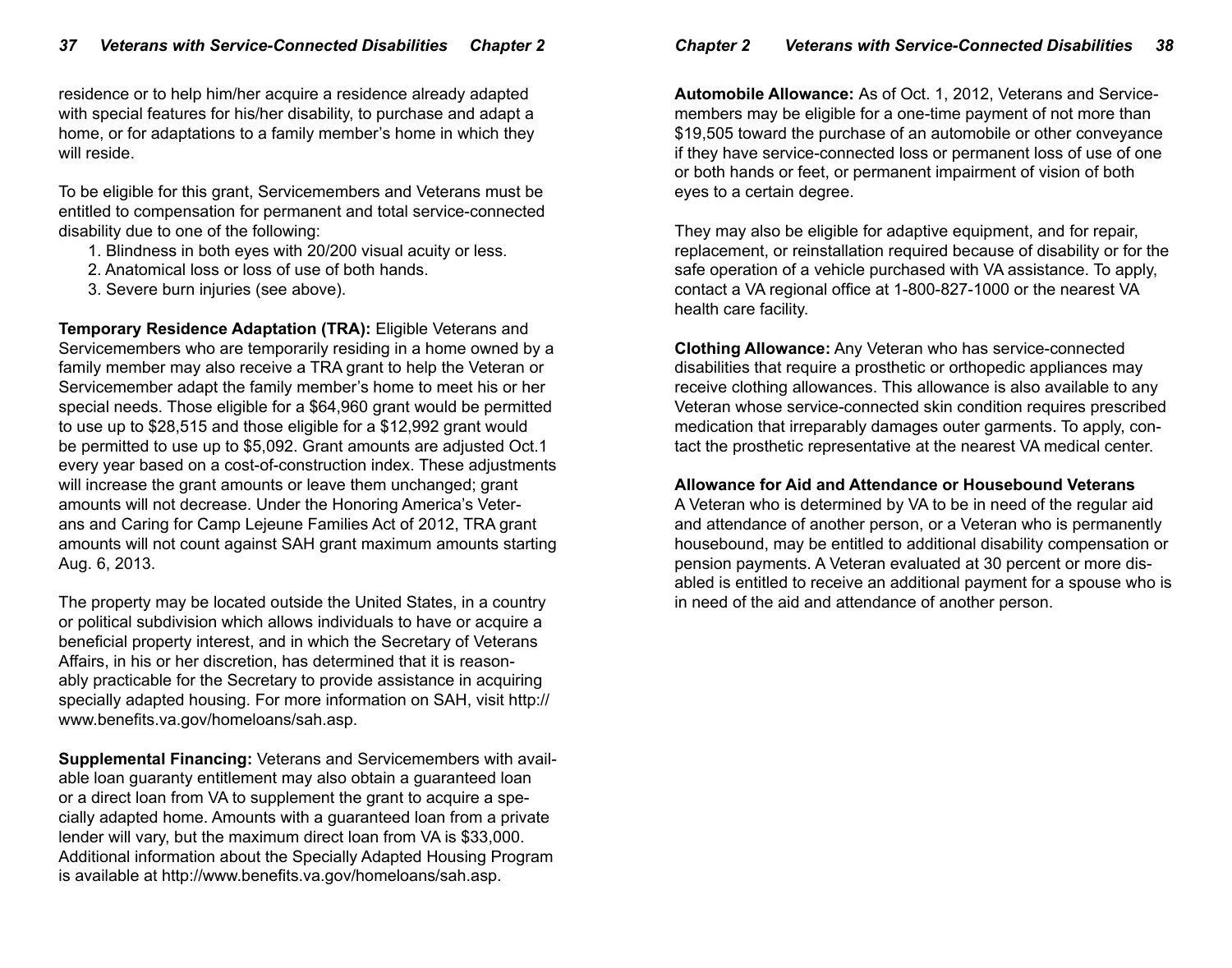*39 Vocational Rehabilitation & Employment Chapter 3 Chapter 3 Vocational Rehabilitation & Employment 40*

# *Chapter 3* **VR&E**

**Vocational Rehabilitation and Employment (VR&E):** sometimes referred to as the Chapter 31 program. VR&E provides services to eligible Servicemembers and Veterans with service-connected disabilities to help them prepare for, obtain, and maintain suitable employment or achieve independence in daily living. Additional information is available at www.vetsuccess.gov.

**Eligibility for Veterans:** A Veteran must have a VA service-connected disability rated at least 20 percent with an employment handicap, or rated 10 percent with a serious employment handicap, and be discharged or released from military service under other than dishonorable conditions.

**Eligibility for Servicemembers:** Servicemembers are eligible to apply if they expect to receive an honorable discharge upon separation from active duty, obtain a rating of 20 percent percent or more from VA, obtain a proposed Disability Evaluation System (DES) rating of 20 percent percent or more from VA, or obtain a referral to a Physical Evaluation Board (PEB) through the Integrated Disability Evaluation System (IDES).

**Entitlement:** A Vocational Rehabilitation Counselor (VRC) works with the Veteran to determine if an employment handicap exists. An employment handicap exists if a Veteran's service- connected disability impairs his/her ability to prepare for, obtain, and maintain suitable career employment. After an entitlement decision is made, the Veteran and VRC work together to develop a rehabilitation plan. The rehabilitation plan outlines the rehabilitation services to be provided.

**Services:** Based on their individualized needs, Veterans work with a VRC to select one of five vocational tracks of services. If a program of training is selected, the VA pays the cost of the approved training and services (except those coordinated through other providers) that are included in an individual's rehabilitation plan, including subsistence allowance.

VR&E's five tracks of services are:

**Reemployment with Previous Employer:** For individuals who are separating from active duty or in the National Guard or Reserves and are returning to work for their previous employer.

**Rapid Access to Employment:** For individuals who either wish to obtain employment soon after separation or who already have the necessary skills to be competitive in the job market in an appropriate occupation.

**Self-Employment:** For individuals who have limited access to traditional employment, need flexible work schedules, or who require more accommodation in the work environment due to their disabling conditions or other life circumstances.

**Employment Through Long-Term Services:** For individuals who need specialized training and/or education to obtain and maintain suitable employment.

**Independent Living Services:** For Veterans who are not currently able to work and need rehabilitation services to live more independently.

**Length of a Rehabilitation Program:** The basic period of eligibility in which VR&E benefits may be used is 12 years from the latter of the following: 1). A Veteran's date of separation from active military service, or 2). The date VA first notified a Veteran that he/she have a compensable service-connected disability. Depending on the length of program needed, Veterans may be provided up to 48 months of full-time services or the part-time equivalent. Rehabilitation plans that only provide services to improve independence in daily living are limited to 30 months. These limitations may be extended in certain circumstances.

**Intergrated Disability Evaluation System (IDES):** VR&E is providing earlier access to VR&E benefits to wounded, ill or injured Servicemembers pending a medical separation from military service. Vocational Rehabilitation Counselors are assigned to military installations hosting an IDES site and provide VR&E services to assist Servicemembers in the transition from active-duty to entering the labor market in viable careers.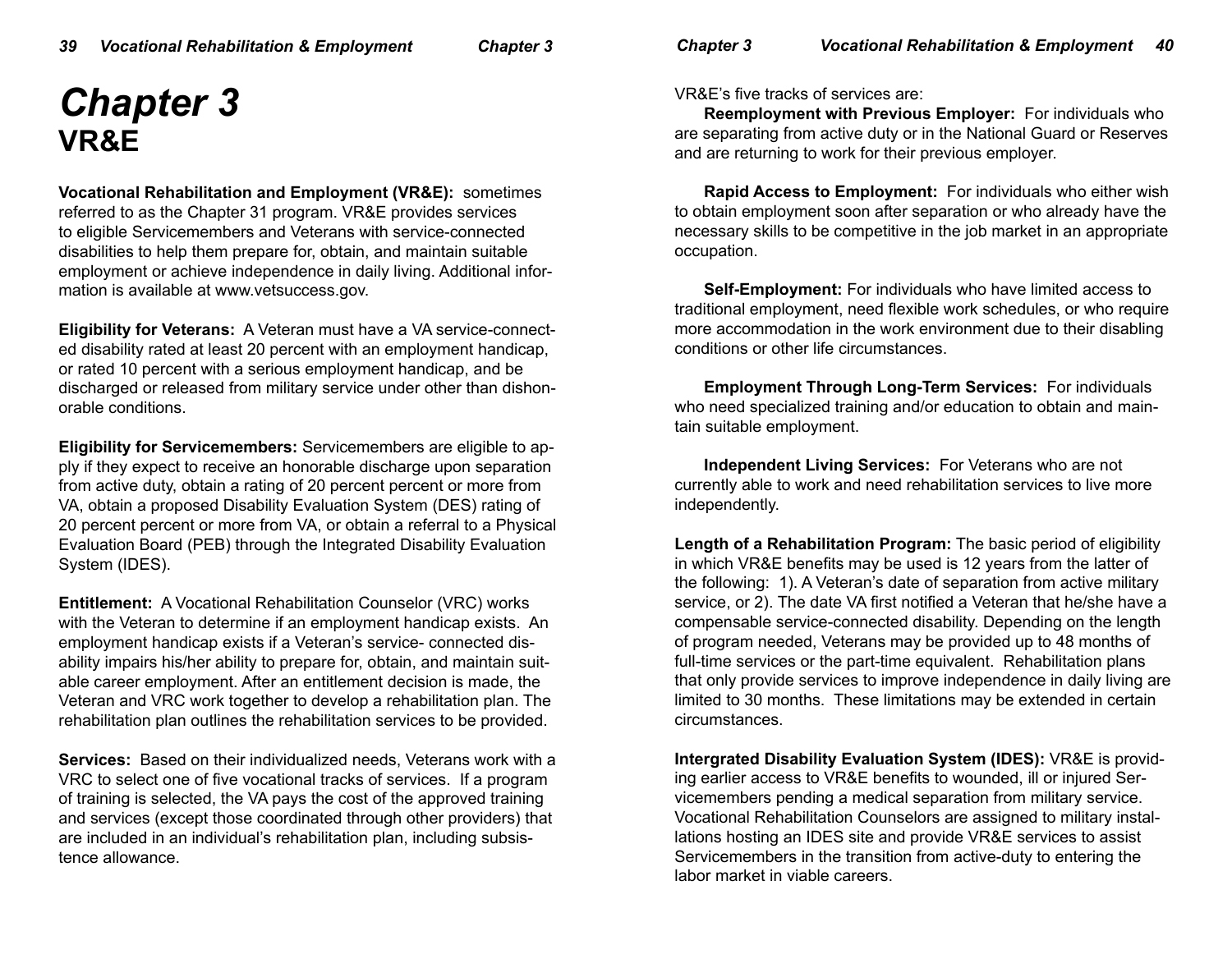<span id="page-25-0"></span>**Current locations include:** Joint Base Elmendorf-Richardson, Ft. Wainwright, Ft. Benning, Ft. Gordon, Robins AFB, Ft. Meade, Ft. Drum, BeauFt. NH, Ft. Jackson, Ft. Carson, Tripler AMC, Pearl Harbor NH, San Antonio JB (Sam Houston), Ft. Irwin, Ft. Knox, White-River Junction, Pensacola NH, Ft. Rucker, Redstone Arsenal, Ft. Sill, Sheppard AFB, Ft. Campbell, Ft. Polk, Travis AFB, Ft. Huachuca, Nellis AFB, Ft. Eustis, Portsmouth NMC, Ft. Lee, Langley JB, San Diego Navy Medical Center (Balboa), Ft. Lewis, Kitsap Naval Base, Fairchild AFB, Ft. Lewis (JB Lewis McChord), Ft. Leonard Wood, Jacksonville NH, Ft. Bliss, Ft. Hood, Bethesda NNMC/Walter Reed AMC, Andrews AFB, Ft. Belvoir, MCB Quantico, Ft. Riley, Camp Lejuene, Ft. Bragg, Seymour-Johnson AFB, and Cherry Point NH.

**VetSuccess.gov:** See page 57.

**Work-Study Program:** Refer to Chapter 5, "Education and Training"

**Educational and Vocational Counseling Services:** Refer to Chapter 10, "Transition Assistance"

**Dependents and Survivors Educational Assistance:** Refer to Chapter 12, "Dependents and Survivors Benefits"

**Fiduciary Program:** The fiduciary program provides oversight of VA's most vulnerable beneficiaries who are unable to manage their VA benefits because of injury, disease, the infirmities of advanced age, or being under 18 years of age. VA appoints fiduciaries who manage VA benefits for these beneficiaries and conducts oversight of VA-appointed fiduciaries to ensure that they are meeting the needs of the beneficiaries they serve.

VA closely monitors fiduciaries for compliance with program responsibilities to ensure that VA benefits are being used for the purpose of meeting the needs, security, and comfort of beneficiaries and their dependents. In deciding who should act as fiduciary for a beneficiary, VA will always select the most effective and least restrictive fiduciary arrangement.

This means that VA will first consider whether the beneficiary can manage his/her VA benefits with limited supervision. VA will consider the choice of the beneficiary as well as any family, friends and caregivers who are qualified and willing to provide fiduciary services for

the beneficiary without a fee.

As a last resort, VA will consider appointment of a paid fiduciary. For more information about VA's fiduciary program, please visit our website at http://benefits.va.gov/fiduciary/index.asp.

**Vocational Rehabilitation and Employment Subsistence Allowance:** In some cases, a Veteran may require additional education or training to become employable. A subsistence allowance is paid each month during training and is based on the rate of attendance (full-time or part-time), the number of dependents, and the type of training.

Veterans who are eligible for both VR&E services and Post-9/11 GI Bill benefits may elect a special subsistence allowance that is based on the monthly basic allowance for housing paid to active duty military. The monthly amount varies depending on the ZIP code of the training facility and is usually greater than the following regular subsistence allowance rates that are available to Veterans with no Post-9/11 GI Bill eligibility who are using VR&E benefits.

Active-duty Servicemembers are not eligible for subsistence allowance until after Release from Active Duty date (RAD). 2012.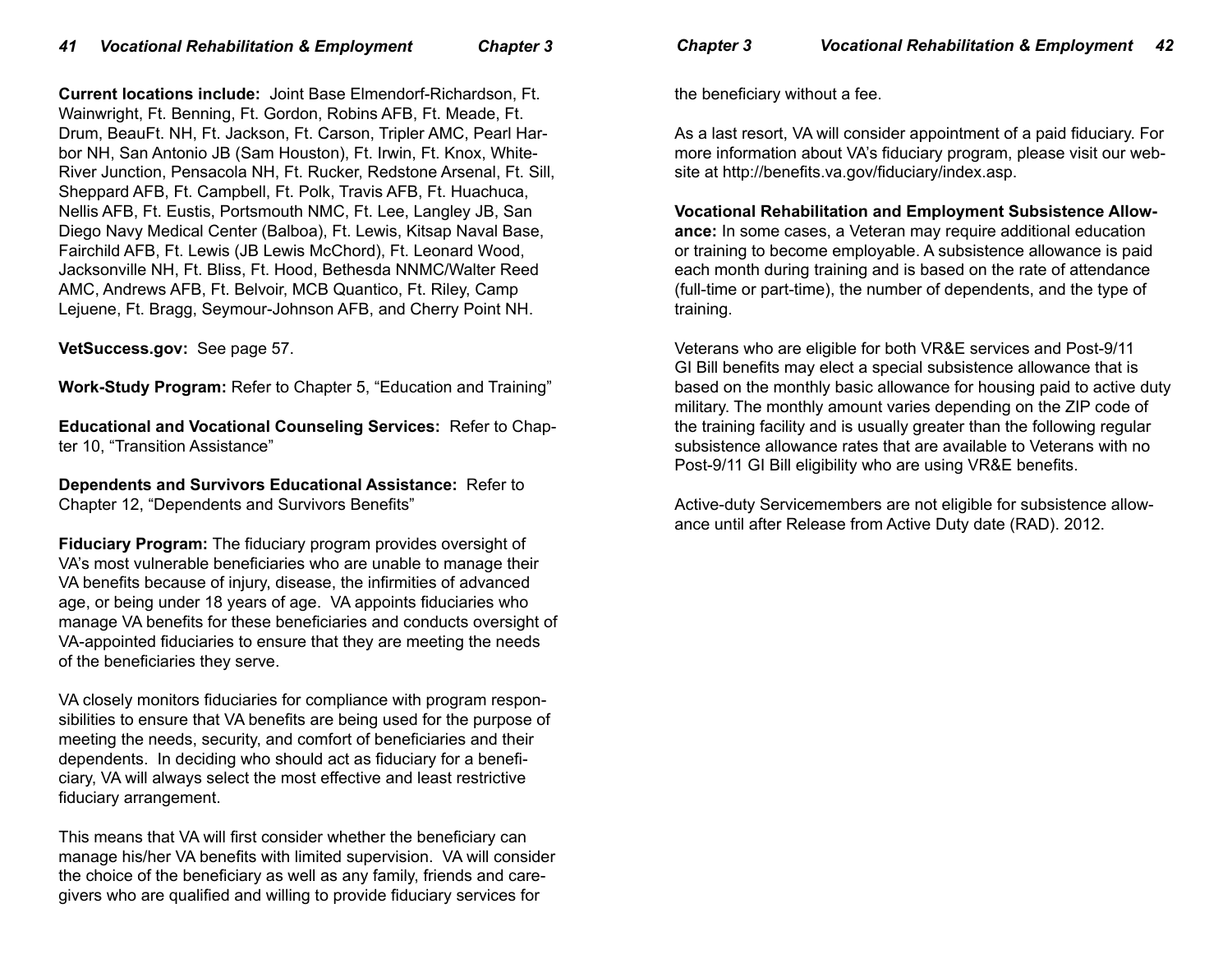| <b>Training</b>                      | <b>Time</b> | <b>No</b><br>dependents | One<br>dependent | Two<br>dependents | Each<br><b>Additional</b><br>dependent |
|--------------------------------------|-------------|-------------------------|------------------|-------------------|----------------------------------------|
| Institutional*                       | Full-Time   | \$585.11                | \$725.78         | \$855.28          | \$62.34                                |
|                                      | 3/4-Time    | \$439.64                | \$545.13         | \$639.45          | \$47.94                                |
|                                      | $1/2$ -Time | \$294.17                | \$364.47         | \$428.42          | \$31.99                                |
| Farm Co-op<br>Apprentice<br>$OJT***$ | Full-Time   | \$511.58                | \$618.65         | \$713.00          | \$46.38                                |
| Extended<br>Evaluation<br>Services   | Full-Time   | \$585.11                | \$725.78         | \$855.28          | \$62.34                                |
| in Rehab<br>Facility                 |             |                         |                  |                   |                                        |
|                                      | 3/4-Time    | \$439.64                | \$545.13         | \$639.45          | \$47.94                                |
|                                      | $1/2$ -Time | \$294.17                | \$364.47         | \$428.42          | \$31.99                                |
|                                      | $1/4$ -Time | \$147.06                | \$182.25         | \$214.21          | \$15.95                                |
| Independ.<br>Living                  | Full-Time   | \$585.11                | \$725.78         | \$855.28          | \$62.34                                |
|                                      | 3/4-Time    | \$439.64                | \$545.13         | \$639.45          | \$47.94                                |
|                                      | $1/2$ -Time | \$294.17                | \$364.47         | \$428.42          | \$31.99                                |

**VR&E Subsistence Allowance Rates as of Oct. 1, 2012**

For VR&E Training Programs Subsistence Allowance Rates, please go to http://www.vba.va.gov/bln/vre/sa.htm.

# *Chapter 4* **VA Pensions**

#### **Eligibility for Veterans Pension**

Low-income wartime Veterans may qualify for pension if they meet certain service, income and net worth limits set by law; are age 65 or older, permanently and totally disabled, a patient in a nursing home receiving skilled nursing care, receiving Social Security Disability Insurance, or receiving Supplemental Security Income. Generally, a Veteran must have at least 90 days of active duty service, with at least one day during a VA recognized wartime period. The 90-day active service requirement does not apply to Veterans discharged from the military due to a service-connected disability. (Veterans may have to meet longer minimum periods of active duty if they entered active duty on or after Sept. 8, 1980, or, if they were officers who entered active duty on or after Oct. 16, 1981.) The Veteran's discharge must have been under conditions other than dishonorable and the disability must be for reasons other than the Veteran's own willful misconduct.

Payments are made to bring the Veteran's total income, including other retirement or Social Security income, to a level set by Congress. Unreimbursed medical expenses may reduce countable income for VA purposes.

**Protected Pension:** Pension beneficiaries, who were receiving a VA pension on December 31, 1978, and do not wish to elect the Improved Pension, will continue to receive the pension rate received on that date. This rate generally continues as long as the beneficiary's income remains within established limits, or net worth does not bar payment, and the beneficiary does not lose any dependents.

Beneficiaries must continue to meet basic eligibility factors, such as permanent and total disability for Veterans. VA must adjust rates for other reasons, such as a Veteran's hospitalization in a VA facility.

**Medal of Honor Pension:** VA administers a pension benefit to recipients of the Medal of Honor. This entitlement is not based on income level or need. Congress set the monthly pension at \$1,259 for 2013.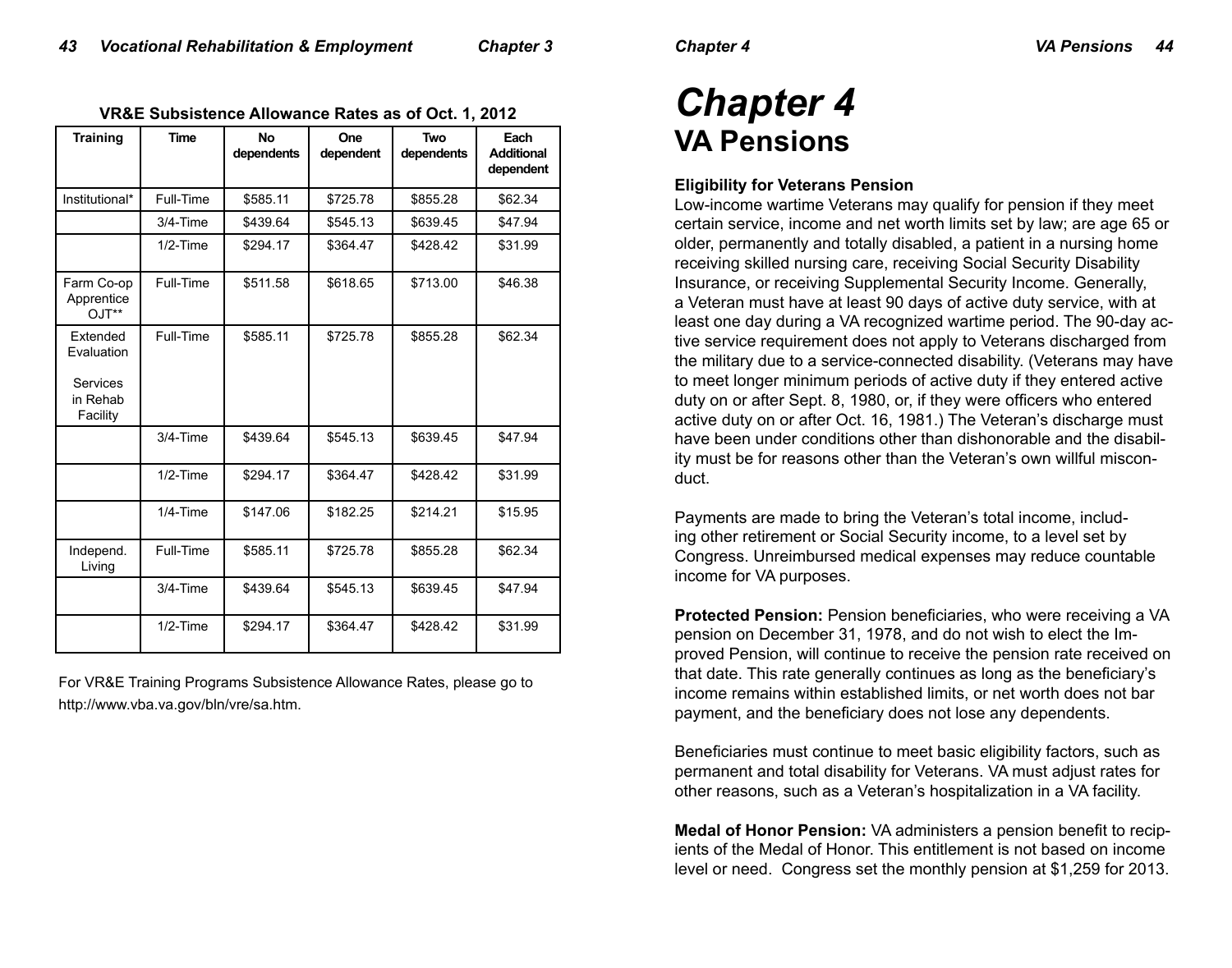**Veterans Pension:** Congress establishes the maximum annual Veterans Pension rates. Payments are reduced by the amount of countable income of the Veteran, spouse, and dependent children. When a Veteran without a spouse or a child is furnished nursing home or domiciliary care by VA, the pension is reduced to an amount not to exceed \$90 per month after three calendar months of care. The reduction may be delayed if nursing-home care is being continued to provide the Veteran with rehabilitation services.

#### **Aid and Attendance and Housebound Benefits (Special Monthly**

**Pension):** Veterans and surviving spouses who are eligible for VA pensions are eligible for higher maximum pension rates if they qualify for aid and attendance or housebound benefits. An eligible individual may qualify if he or she requires the regular aid of another person in order to perform personal functions required in everyday living, or is bedridden, a patient in a nursing home due to mental or physical incapacity, blind, or permanently and substantially confined to his/her immediate premises because of a disability.

Veterans and surviving spouses who are ineligible for basic pension based on annual income may still be eligible for VA Pension if they are eligible for aid and attendance or housebound benefits because a higher income limit applies. In addition, unreimbursed medical expenses for nursing home or home-health care may be used to reduce countable annual income, which may result in a higher pension benefit.

Claimants may apply for aid and attendance or housebound benefits by completing VA Form 21-2680 (available through www.va.gov). Claimants may also write to the nearest VA regional office and include copies of any evidence, preferably a report from an attending physician or a nursing home, validating the need for aid and attendance or housebound care. The report should be in sufficient detail to determine whether there is disease or injury producing physical or mental impairment, loss of coordination, or conditions affecting the ability to dress and undress, to feed oneself, to attend to sanitary needs, and to keep oneself ordinarily clean and presentable. In addition, VA may need to determine whether the claimant is confined to the home or immediate premises.

VA also pays a special \$90 monthly rate to pension-eligible Veterans or surviving spouses with no dependents who receive Medicaid-cov-

ered nursing home care. These funds are available for the beneficiary's personal use and may not be used to offset the cost of his or her care.

| 2012 VA Improved Pension - Veterans Rates                                            |                                      |  |  |
|--------------------------------------------------------------------------------------|--------------------------------------|--|--|
| <b>Status of Veteran's</b><br><b>Family Situation and</b><br><b>Caretaking Needs</b> | <b>Maximum</b><br><b>Annual Rate</b> |  |  |
| Veteran without<br>dependents                                                        | \$12,465                             |  |  |
| Veteran with one<br>dependent                                                        | \$16,324                             |  |  |
| Veteran permanently<br>housebound, no<br>dependents                                  | \$15,233                             |  |  |
| Veteran permanently<br>housebound, one<br>dependent                                  | \$19,093                             |  |  |
| Veteran needing regular<br>aid and attendance, no<br>dependents                      | \$20,795                             |  |  |
| Veteran needing regular<br>aid and attendance,<br>one dependent                      | \$24,652                             |  |  |
| Two Veterans married to<br>one another                                               | \$16,324                             |  |  |
| Increase for each<br>additional dependent child                                      | \$2,129                              |  |  |

\* Additional information can be found in the Pension Benefits section at www. benefits.va.gov/pension/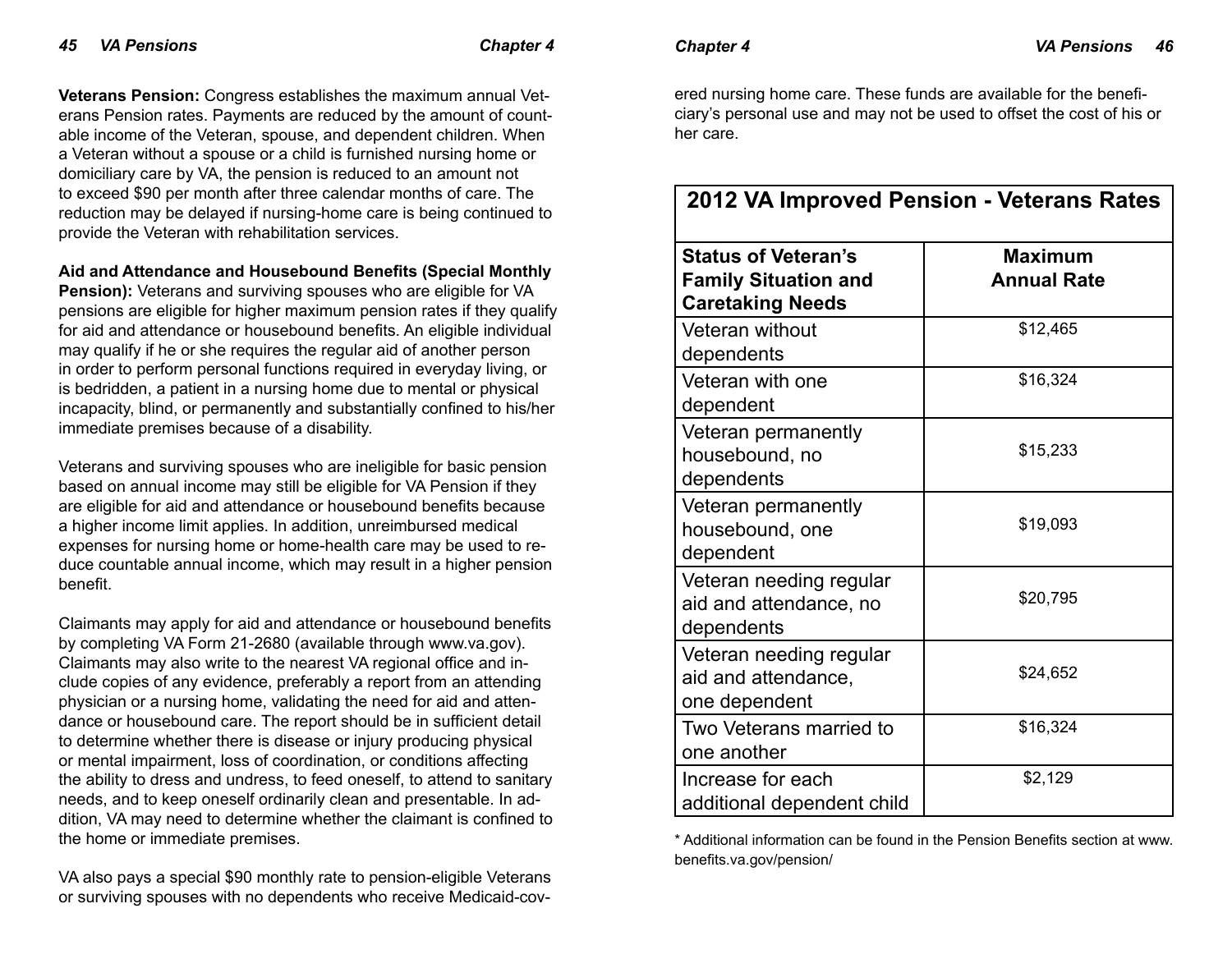# <span id="page-28-0"></span>*47 Education and Training Chapter 5 Chapter 5 Education and Training 48*

# *Chapter 5* **Education and Training**

This chapter provides a summary of VA educational and training benefits. Additional information can be found at www.gibill.va.gov/ or by calling 1-888-GI-BILL-1 (1-888-442-4551).

# *Post – 9/11 GI Bill*

**Eligibility:** The Post- 9/11 GI Bill is an education benefit program for Servicemembers and Veterans who served on active duty after Sept. 10, 2001. Benefits are payable for training pursued on or after Aug. 1, 2009. No payments can be made under this program for training pursued before that date.

To be eligible, the Servicemember or Veteran must serve at least 90 aggregate days on active duty after Sept. 10, 2001, and remain on active duty or be honorably discharged. Active duty includes active service performed by National Guard members under title 32 U.S.C. for the purposes of organizing, administering, recruiting, instructing, or training the National Guard; or under section 502(f) for the purpose of responding to a national emergency. Veterans may also be eligible if they were honorably discharged from active duty for a service-connected disability after serving 30 continuous days after Sept. 10, 2001. Generally, Servicemembers or Veterans may receive up to 36 months of entitlement under the Post-9/11 GI Bill.

Eligibility for benefits expires 15 years from the last period of active duty of at least 90 consecutive days. If released for a serviceconnected disability after at least 30 days of continuous service, eligibility ends 15 years from when the member is released for the service-connected disability. If, on Aug.1, 2009, the Servicemember or Veteran is eligible for the Montgomery GI Bill; the Montgomery GI Bill – Selected Reserve; or the Reserve Educational Assistance Program, and qualifies for the Post-9/11 GI Bill, an irrevocable election must be made to receive benefits under the Post-9/11 GI Bill. In most instances, once the election to receive benefits under the Post-9/11 GI Bill is made, the individual will no longer be eligible to receive benefits under the relinquished program.

Based on the length of active duty service, eligible participants are entitled to receive a percentage of the following:

- 1. Cost of in-state tuition and fees at public institutions and for the 2011-2012 academic year, up to \$17,500 towards tuition and fee costs at private and foreign institutions (paid directly to the school);
- 2. Monthly housing allowance equal to the basic allowance for housing payable to a military E-5 with dependents, in the same Zip code as the primary school (paid directly to the Servicemember, Veteran, or eligible dependents);
- 3. Yearly books and supplies stipend of up to \$1,000 per year (paid directly to the Servicemember, Veteran, or eligible dependents); and
- 4. A one-time payment of \$500 paid to certain individuals relocating from highly rural areas.

\* The housing allowance is not payable to individuals pursuing training at half time or less.

Approved training under the Post-9/11 GI Bill includes graduate and undergraduate degrees, vocational/technical training, on-the-job training, flight training, correspondence training, licensing and national testing programs, and tutorial assistance.

Individuals serving an aggregate period of active duty after Sept. 10, 2001 can receive the following percentages based on length of service:

| <b>Active Duty Service</b>                                                           | <b>Maximum Benefit</b> |
|--------------------------------------------------------------------------------------|------------------------|
| At least 36 months                                                                   | 100 percent            |
| At least 30 continuous days and<br>discharged due to service-connected<br>disability | 100 percent            |
| At least 30 months $<$ 36 months (1)                                                 | 90 percent             |
| At least 24 months $<$ 30 months (1)                                                 | 80 percent (3)         |
| At least 18 months < 24 months $(2)$                                                 | 70 percent             |
| At least 12 months $<$ 18 months (2)                                                 | 60 percent             |
| At least 6 months $<$ 12 months (2)                                                  | 50 percent             |
| At least 90 days $< 6$ months (2)                                                    | 40 percent             |

(1) Includes service on active duty in entry level and skill training. (2) Excludes service on active duty in entry level and skill training. (3) If the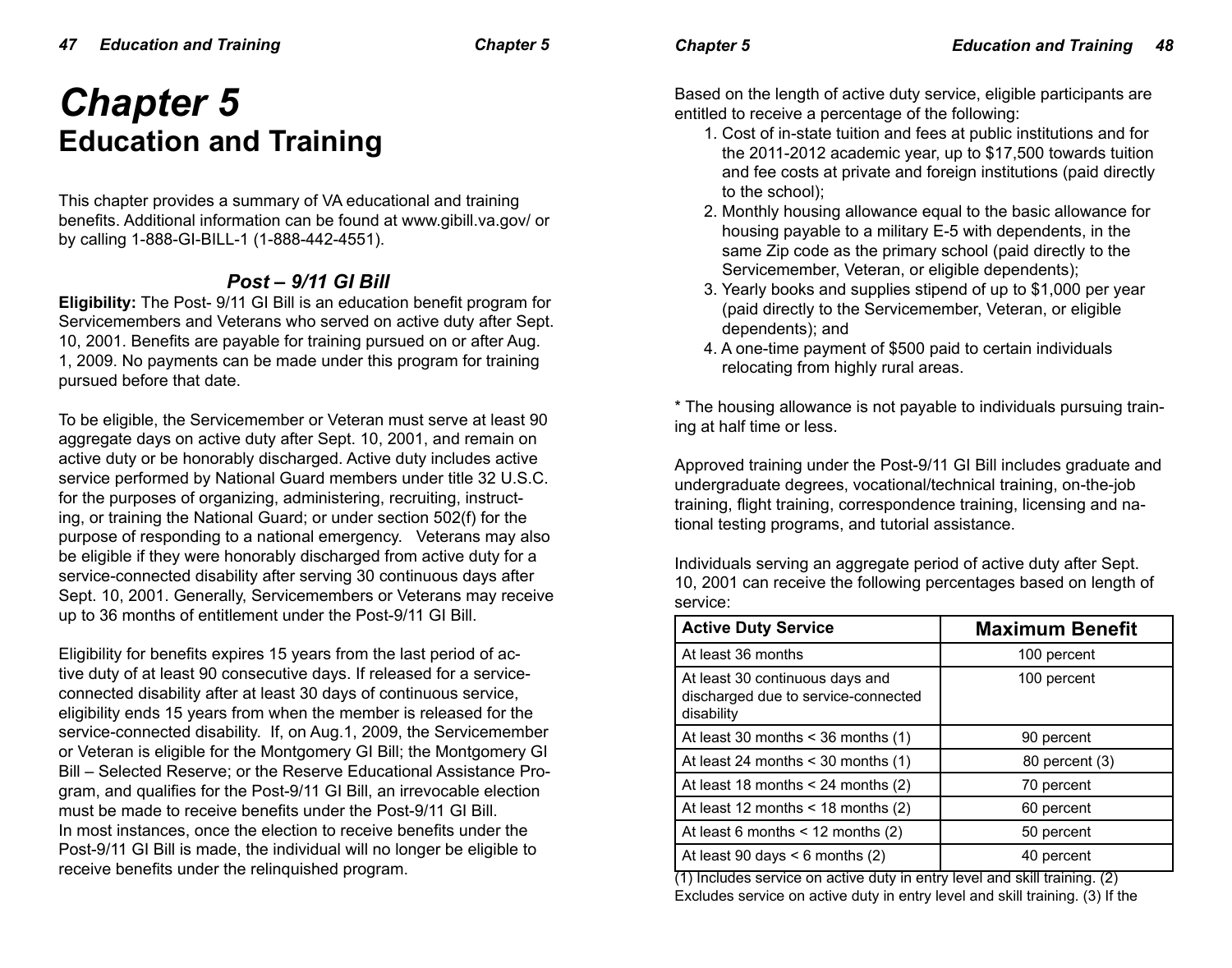individual would only qualify at the 70 percent level when service on active duty in entry level and skill training is excluded, then VA can only pay at the 70 percent level.

**The Yellow Ribbon G.I. Education Enhancement Program** was enacted to potentially assist eligible individuals with payment of their tuition and fees in instances where costs exceed the in-state tuition charges at a public institution or the national maximum payable at private and foreign institutions. To be eligible, the student must be: a Veteran receiving benefits at the 100 percent benefit rate payable, a transfer-of-entitlement-eligible dependent child, or a transfer-ofentitlement eligible spouse of a Veteran.

The school of attendance must have accepted VA's invitation to participate in the program, state how much student tuition will be waived (up to 50 percent) and how many participants will be accepted into the program during the current academic year. VA will match the school's percentage (up to 50 percent) to reduce or eliminate out-ofpocket costs for eligible participants.

**Transfer of Entitlement** (TOE): DoD may offer members of the Armed Forces on or after Aug.1, 2009, the opportunity to transfer benefits to a spouse or dependent children. DoD and the military services must approve all requests for this benefit. Members of the Armed Forces approved for the TOE may only transfer any unused portion of their Post-9/11 GI Bill benefits while a member of the Armed Forces, subject to their period of eligibility.

**Marine Gunnery Sergeant John David Fry Scholarship:** This scholarship entitles children of those who die in the line of duty on or after Sept. 11, 2001, to use Post-9/11 GI Bill benefits.

#### **Eligible children:**

- are entitled to 36 months of benefits at the 100 percent level
- have 15 years to use the benefit beginning on their 18th birthday
- may use the benefit until their 33rd birthday
- are not eligible for the Yellow Ribbon Program

# **Restoring GI Bill Fairness Act of 2011**

The Restoring GI Bill Fairness Act of 2011 amended the Post-9/11 GI Bill. The provisions of the bill are applicable to training pursued under

the Post-9/11 GI Bill that began on or after Aug. 1, 2011.

The legislation authorizes VA to pay more than the national maximum set for private schools (currently \$17,500 or the appropriately reduced amount based on eligibility percentage) in tuition and fees under the Post-9/11 GI Bill for certain students attending private colleges and universities in seven states - Arizona, Michigan, New Hampshire, New York, Pennsylvania, South Carolina and Texas.

To qualify for the increased payment (also referred to as the "grandfathered" tuition and fee amount), students must have been enrolled in the same college or university since Jan. 4, 2011, and have been enrolled in a program for which the combined amount of tuition and fees for full-time attendance during the 2010-2011 academic year exceeded \$17,500.

# **VOW to Hire Heroes Act of 2011**

Included in this new law is the Veterans Retraining Assistance Program (VRAP) for unemployed Veterans. VA and the Department of Labor (DoL) rolled out this new program on July 1, 2012. The program provides retraining for Veterans hardest hit by current economic conditions.

VRAP offers 12 months of training assistance to unemployed Veterans. To qualify, a Veteran must:

- Be at least 35, but no more than 60 years old
- Be unemployed (as determined by DoL)
- Have an other than dishonorable discharge
- Not be eligible for any other VA education benefit program (e.g., the Post-9/11 GI Bill, Montgomery GI Bill, Vocational Rehabilitation and Employment assistance)
- Not be in receipt of VA compensation due to unemployability
- Not be enrolled in a federal or state job-training program

The program is limited to 54,000 participants from Oct. 1, 2012, through March 31, 2014. Participants may receive up to 12 months of assistance at the full-time payment rate under the Montgomery GI Bill–Active Duty program (currently \$1,564 per month). Applications will be submitted through DoL and benefits paid by VA. DoL provides employment assistance to every Veteran who participates upon completion of their program.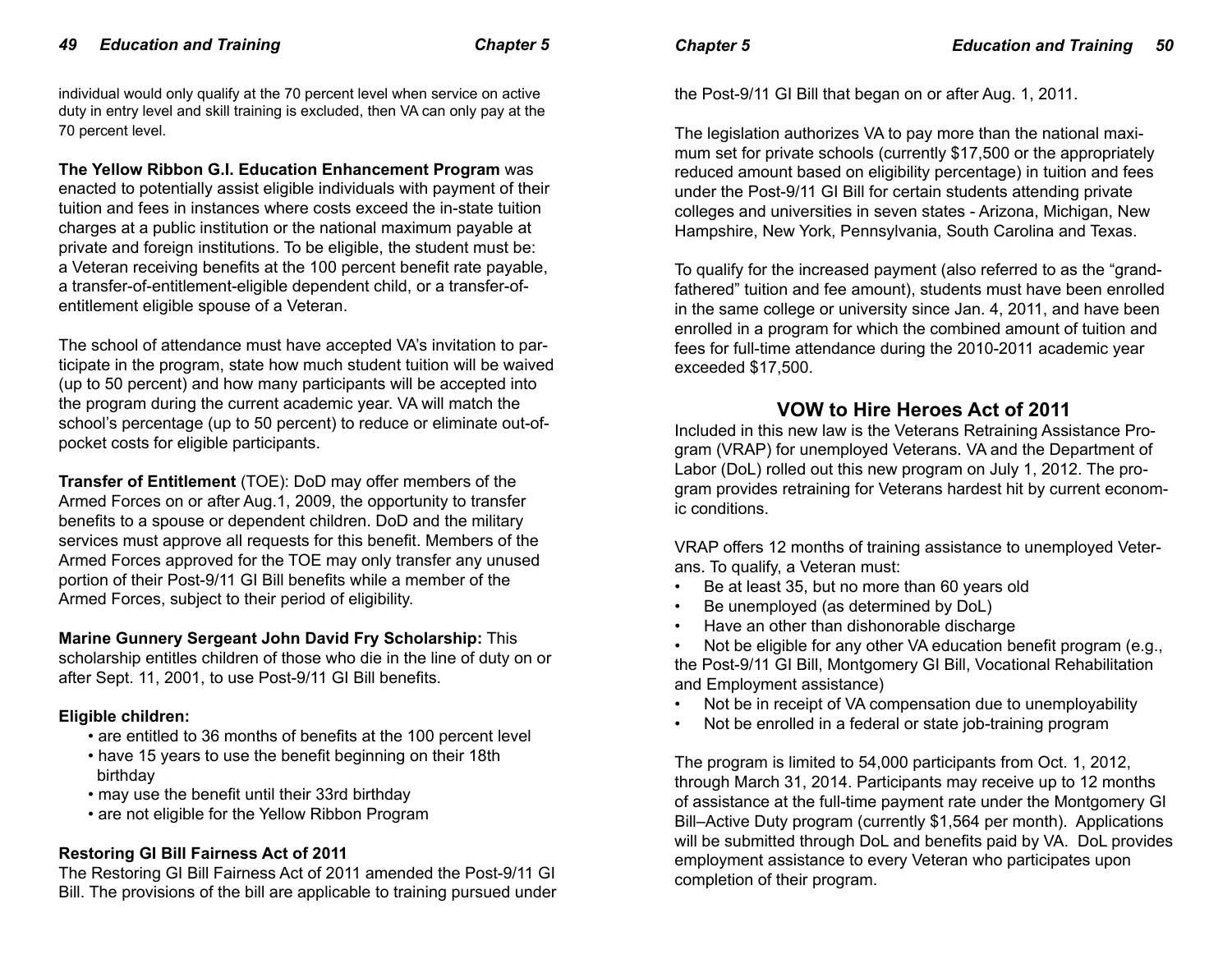Participants must be enrolled in a VA-approved program of education offered by a community college or technical school. The program must lead to an associate degree, non-college degree, or a certification, and train the Veteran for a high-demand occupation.

More details will be available at www.gibill.va.gov and on VA's Facebook, which are updated regularly.

**VetSuccess on Campus:** is designed to provide on-campus benefits assistance and readjustment counseling to assist Veterans in completing their college educations and entering the labor market in viable careers. Under this program, a full-time, experienced Vocational Rehabilitation Counselor and a part-time Vet Center Outreach

Coordinator are assigned at each campus to provide VA benefits outreach, support, and assistance to ensure their health, educational, and benefit needs are met.

Current locations include Cleveland State University, Community College of Rhode Island, Rhode Island College, University of Maryland University College, Western Michigan University, Kalamazoo Valley Community College, Kellogg Community College, Eastern Michigan University, University of Michigan - Ann Arbor, Washtenaw Community College, University of South Florida, Middle Tennessee State University, Eastern Kentucky University, Norfolk State University, Tidewater Community College, Tidewater Community College – Chesapeake, Tidewater Community College – Portsmouth, Tidewater Community College - Virginia Beach, Tarrant County College District - South Campus, Tarrant County College District - Northeast Campus, Texas A&M University - Central Texas, Sam Houston State University, University of Texas-San Antonio, Arizona State University, Boise State University, Salt Lake Community College, University of Utah, Portland State University, San Diego State University, University of Alaska –Anchorage, Central New Mexico Community College, and University of New Mexico.

**Educational and Vocational Counseling Services:** Refer to Chapter 10, "Transition Assistance," for detailed information on available services.

## *Montgomery GI Bill*

**Eligibility:** VA educational benefits may be used while the Servicemember is on active duty or after the Servicemember's separation from active duty with a fully honorable military discharge. Discharges "under honorable conditions" and "general" discharges do not establish eligibility.

Eligibility generally expires 10 years after the Servicemember's discharge. However, there are exceptions for disability, re-entering active duty, and upgraded discharges. All participants must have a high school diploma, equivalency certificate, or have completed 12 hours toward a college degree before applying for benefits.

Previously, Servicemembers had to meet the high school requirement before they completed their initial active duty obligation. Those who did not may now meet the requirement and reapply for benefits. If eligible, they must use their benefits within 10 years from the date of last discharge from active duty.

Additionally, every Veteran must establish eligibility under one of four categories.

**Category 1**: Service after June 30, 1985

For Veterans who entered active duty for the first time after June 30, 1985, did not decline MGIB in writing, and had their military pay reduced by \$100 a month for 12 months. Servicemembers can apply after completing two continuous years of service. Veterans must have completed three continuous years of active duty, or two continuous years of active duty if they first signed up for less than three years or have an obligation to serve four years in the Selected Reserve (the 2x4 program) and enter the Selected Reserve within one year of discharge.

Servicemembers or Veterans who received a commission as a result of graduation from a service academy or completion of an ROTC scholarship are not eligible under Category 1 unless they received their commission:

- 1. After becoming eligible for MGIB benefits (including completing the minimum service requirements for the initial period of active duty); or
- 2. After Sept. 30, 1996, and received less than \$3,400 during any one year under ROTC scholarship.

Servicemembers or Veterans who declined MGIB because they received repayment from the military for education loans are also ineligible under Category 1. If they did not decline MGIB and re-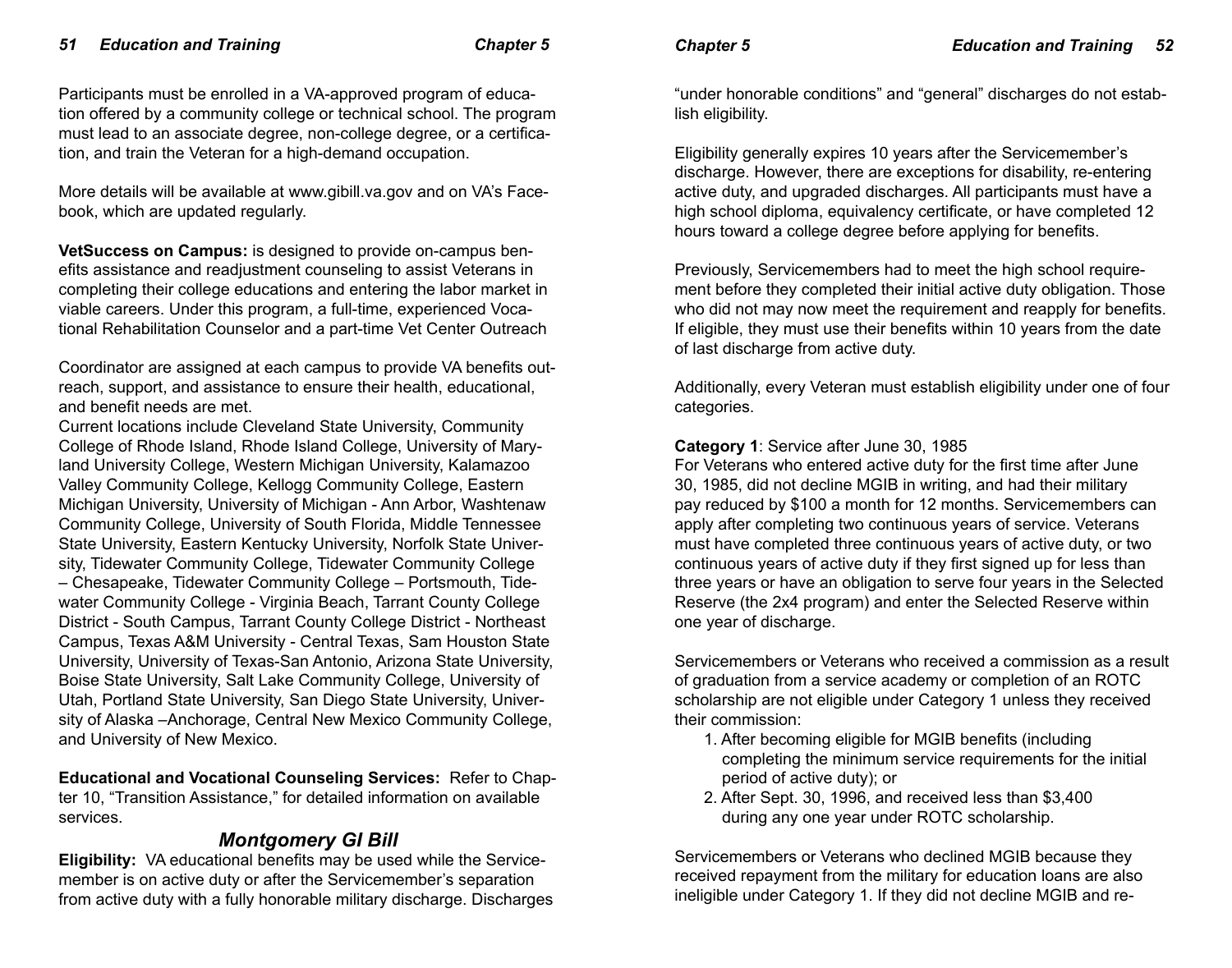<span id="page-31-0"></span>ceived loan repayments, the months served to repay the loans will be deducted from their entitlement.

**Early Separation from Military Service:** Servicemembers who did not complete the required period of military service may be eligible under:

#### **Category 1:** If discharged for one of the following:

- 1. Convenience of the government—with 30 continuous months of service for an obligation of three or more years, or 20 continuous months of service for an obligation of less than three years
- 2. Service-connected disability
- 3. Hardship
- 4. A medical condition diagnosed prior to joining the military
- 5. A condition that interfered with performance of duty and did not result from misconduct
- 6. A reduction in force (in most cases)
- 7. Sole Survivorship (if discharged after 9/11/01)

#### **Category 2:** Vietnam Era GI Bill Conversion

For Veterans who had remaining entitlement under the Vietnam Era GI Bill on Dec. 31, 1989, and served on active duty for any number of days during the period Oct. 19, 1984, to June 30, 1985, for at least three continuous years beginning on July 1, 1985; or at least two continuous years of active duty beginning on July 1, 1985, followed by four years in the Selected Reserve beginning within one year of release from active duty.

Veterans not on active duty on Oct. 19, 1984, may be eligible under Category 2 if they served three continuous years on active duty beginning on or after July 1, 1985, or two continuous years of active duty at any time followed by four continuous years in the Selected Reserve beginning within one year of release from active duty.

Veterans are barred from eligibility under Category 2 if they received a commission after Dec. 31, 1976, as a result of graduation from a service academy or completion of an ROTC scholarship.

However, such a commission is not disqualifying if they received the commission after becoming eligible for MGIB benefits, or received the commission after Sept. 30, 1996, and received less than \$3,400

during any one year under ROTC scholarship.

#### **Category 3:** Involuntary Separation/Special Separation

For Veterans who meet one of the following requirements:

- 1. Elected MGIB before being involuntarily separated; or
- 2. were voluntarily separated under the Voluntary Separation Incentive or the Special Separation Benefit program, elected MGIB benefits before being separated, and had military pay reduced by \$1,200 before discharge.

**Category 4:** Veterans Educational Assistance Program

For Veterans who participated in the Veterans Educational Assistance Program (VEAP) and:

- 1. Served on active duty on Oct. 9, 1996.
- 2. Participated in VEAP and contributed money to an account.
- 3. Elected MGIB by Oct. 9, 1997, and paid \$1,200.

Veterans who participated in VEAP on or before Oct. 9, 1996, may also be eligible even if they did not deposit money in a VEAP account if they served on active duty from Oct. 9, 1996, through April 1, 2000, elected MGIB by Oct. 31, 2001, and contributed \$2,700 to MGIB.

Certain National Guard Servicemembers may also qualify under Category 4 if they:

- 1. Served for the first time on full-time active duty in the National Guard between June 30, 1985, and Nov. 29, 1989, and had no previous active duty service.
- 2. Elected MGIB during the nine-month window ending on July 9, 1997; and
- 3. Paid \$1,200.

**Payments:** Effective Oct. 1, 2012, the rate for full-time training in college, technical or vocational school is \$1,564 a month for those who served three years or more or two years plus four years in the Selected Reserve. For those who served less than three years, the monthly rate is \$1,270

Benefits are reduced for part-time training. Payments for other types of training follow different rules. VA will pay an additional amount, called a "kicker" or "college fund," if directed by DoD. Visit www.gibill. va.gov for more information. The maximum number of months Veter-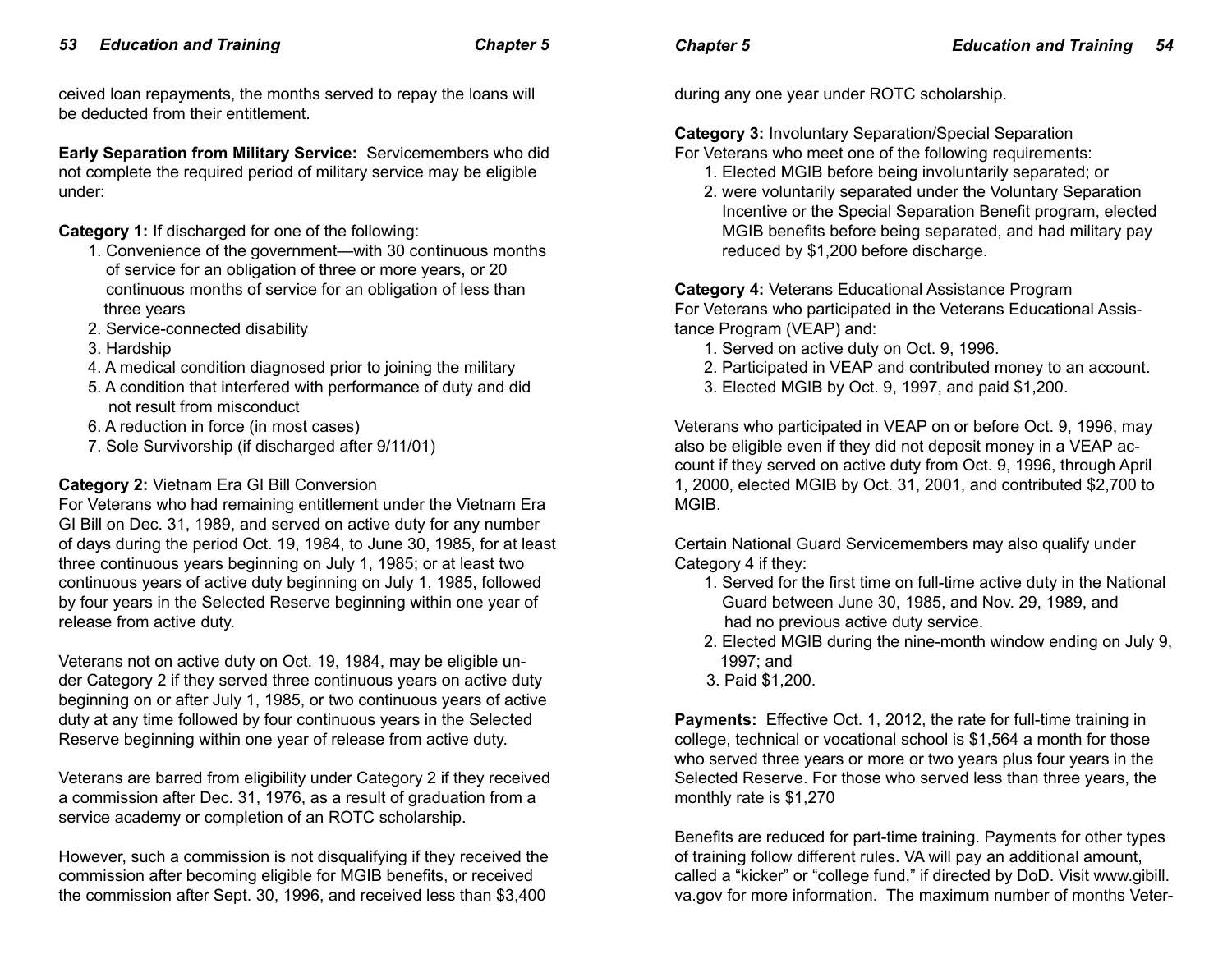ans can receive payments is 36 months at the full-time rate or the part-time equivalent.

**The following groups qualify for the maximum:** Veterans who served the required length of active duty, Veterans with an obligation of three years or more who were separated early for the convenience of the government and served 30 continuous months, and Veterans with an obligation of less than three years who were separated early for the convenience of the government and served 20 continuous months.

#### **Types of Training Available:**

- 1. Courses at colleges and universities leading to associate, bachelor or graduate degrees, including accredited independent study offered through distance education.
- 2. Courses leading to a certificate or diploma from business, technical or vocational schools.
- 3. Apprenticeship or on-the-job training for those not on active duty, including self-employment training begun on or after June 16, 2004, for ownership or operation of a franchise
- 4. Correspondence courses, under certain conditions.
- 5. Flight training, if the Veteran holds a private pilot's license upon beginning the training and meets the medical requirements.
- 6. State-approved teacher certification programs.
- 7. Preparatory courses necessary for admission to a college or graduate school.
- 8. License and certification tests approved for Veterans.
- 9. Entrepreneurship training courses to create or expand small businesses.
- 10. Tuition assistance using MGIB as "Top-Up" (active duty Servicemembers).

Accelerated payments for certain high-cost programs are authorized.

**Work-Study Program:** Participants who train at the three-quarter or full-time rate may be eligible for a work-study program in which they work for VA and receive hourly wages. Students under the workstudy program must be supervised by a VA employee, and all duties performed must relate to VA. The types of work allowed include:

Working in Veterans-related position at schools or other training facilities.

Providing hospital or domiciliary care at a state home. Working at national or state Veterans' cemeteries. Various jobs within any VA facility.

Providing assistance in obtaining a benefit under title 38 U.S.C. at a state Veterans agency.

Assisting in the administration of chapters 1606 or 1607 of title 10 U.S.C. at a Department of Defense, Coast Guard, or National Guard facility.

Working in a Center for Excellence for Veterans Student Success.

**Educational and Vocational Counseling Services:** Refer to Chapter 10, "Transition Assistance", for detailed information on available services.

# *Veterans' Educational Assistance Program*

**Eligibility:** Active duty personnel could participate in the Veterans' Educational Assistance Program (VEAP) if they entered active duty for the first time after Dec. 31, 1976, and before July 1, 1985, and made a contribution prior to April 1, 1987.

The maximum contribution is \$2,700. Active duty participants may make a lump-sum contribution to their VEAP account. For more information, visit www.gibill.va.gov.

Servicemembers who participated in VEAP are eligible to receive benefits while on active duty if:

- 1. At least three months of contributions are available, except for high school or elementary, in which only one month is needed.
- 2. And they enlisted for the first time after Sept. 7, 1980, and completed 24 months of their first period of active duty.

Servicemembers must receive a discharge under conditions other than dishonorable for the qualifying period of service. Servicemembers who enlisted for the first time after Sept. 7, 1980, or entered active duty as an officer or enlistee after Oct. 16, 1981, must have completed 24 continuous months of active duty, unless they meet a qualifying exception.

Eligibility generally expires 10 years from release from active duty, but can be extended under special circumstances.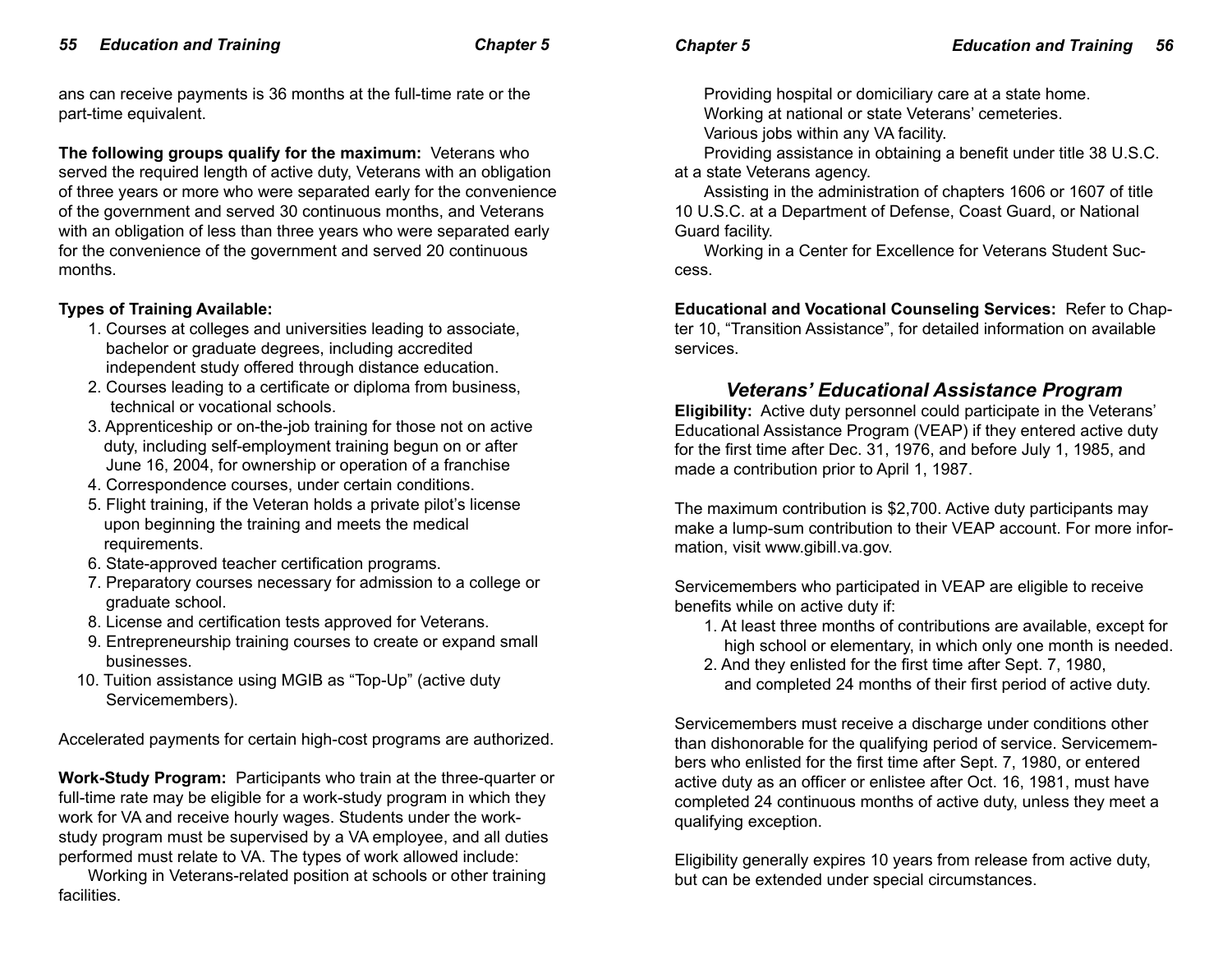**Payments:** DoD will match contributions at the rate of \$2 for every \$1 put into the fund and may make additional contributions, or "kickers," as necessary. For training in college, vocational or technical schools, the payment amount depends on the type and hours of training pursued. The maximum amount is \$300 a month for full-time training.

**Training, Work-Study, Counseling:** VEAP participants may receive the same training, work-study benefits and counseling as provided under the MGIB with the exception of preparatory courses.

#### *Employment Services*

#### *VetSuccess.gov*

The Department of Veterans Affairs provides Veterans with employment and transition assistance through the VetSuccess.gov Website. VetSuccess.gov is a Veteran-centric tool, providing a number of employment and transition resources. Veterans can access VetSuccess.gov to:

Browse job listings Post resumes Apply for positions

Employers can use VetSuccess.gov to hire Veterans by posting job openings or by searching a database of over 25,000 Veteran resumes. VetSuccess.gov provides links to millions of jobs on the VetCentral site and the Veterans Job Bank search engine, and links Veterans to Indeed, Google, Simply Hired, and other job search engines. Veterans may also apply for VA benefits, including Vocational Rehabilitation and Employment, through the site.

Veterans, Servicemembers, and their families can also access a variety of interactive tools and information available throughout the Veteran lifecycle from transition to college, career, retirement, and family life.

#### *Servicemembers and Veterans with Disabilities*

Eligible Veterans or Servicemembers with disabilities who require assistance with obtaining and maintaining employment may receive services through the Vocational Rehabilitation & Employment (VR&E) program (see chapter 2 for eligibility information). VR&E staff assists Veterans and Servicemembers with achieving their employment goals by providing job development and placement ser-

vices, which include: on-the-job training, job-seeking skills, resume development, interviewing skills and direct placement. VR&E has partnerships with federal, state and private agencies to provide direct placement of Veterans or Servicemembers. VR&E can assist with placement using the following resources:

**On the Job Training Program:** Employers hire Veterans at an apprentice wage, and VR&E supplements the salary up the journeyman wage (up to maximum allowable under OJT). As the Veterans progress through training, the employers begin to pay more of the salary until the Veterans reach journeyman level and the employers are paying the entire salary. VR&E will also pay for any necessary tools. Employers are also eligible for a federal tax credit for hiring an individual who participated in a vocational rehabilitation program.

**Non-Paid Work Experience:** The Non-Paid Work Experience (NPWE) program provides eligible Veterans the opportunity to obtain training and practical job experience concurrently. This program is ideal for Veterans or Servicemembers who have a clearly established career goal, and who learn easily in a hands-on environment. This program is also well suited for Veterans who are having difficulties obtaining employment due to lack of work experience. NPWE program may be established in a federal, state, or local (i.e. city, town, school district) government agencies only. The employer may hire the Veteran at any point during the NPWE.

**Special Employer Incentive:** The Special Employer Incentive (SEI) program is for eligible Veterans who face challenges in obtaining employment. Veterans approved to participate in the SEI program are hired by participating employers and employment is expected to continue following successful completion of the program. Employers may be provided this incentive to hire Veterans. If approved, the employer will receive reimbursement for up to 50 percent of the Veteran's salary during the SEI program, which can last up to six months.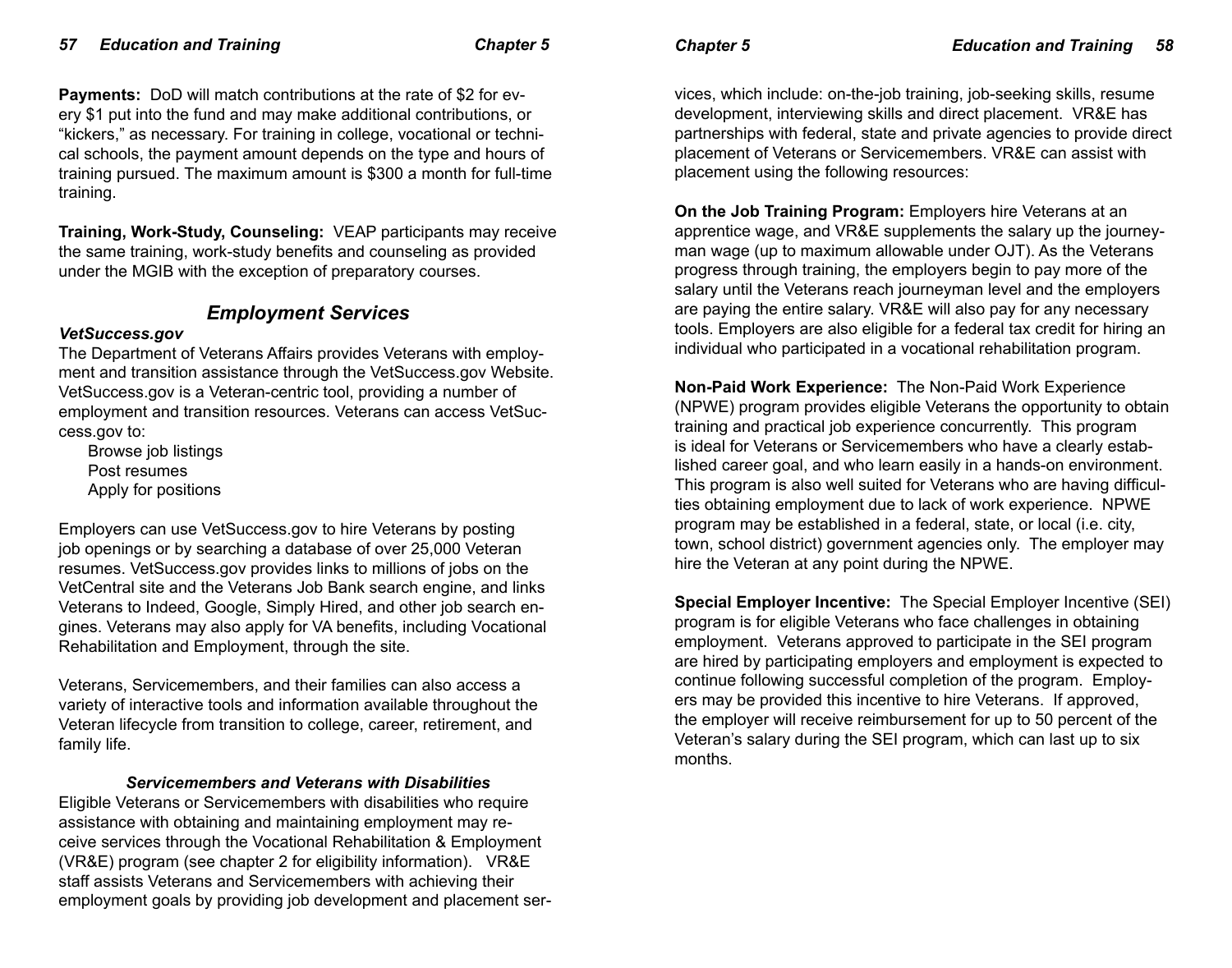# <span id="page-34-0"></span>*Chapter 6 Home Loan Guaranty*

VA home loan guaranties are issued to help eligible Servicemembers, Veterans, Reservists, National Guard and certain unmarried surviving spouses obtain homes, condominiums, and manufactured homes, and to refinance loans. For additional information or to obtain VA loan guaranty forms, visit http://www.benefits.va.gov/homeloans/.

**Loan Uses:** A VA guaranty helps protect lenders from loss if the borrower fails to repay the loan. It can be used to obtain a loan to:

- 1. Buy or build a home.
- 2. Buy a residential condominium unit.
- 3. Repair, alter, or improve a residence owned by the Veteran and occupied as a home.
- 4. Refinance an existing home loan.
- 5. Buy a manufactured home and/or lot.
- 6. Install a solar heating or cooling system or other energy efficient improvements.

**Eligibility:** In addition to the periods of eligibility and conditions of service requirements, applicants must have a good credit rating, sufficient income, a valid Certificate of Eligibility (COE), and agree to live in the property in order to be approved by a lender for a VA home loan.

Lenders can apply for a COE online through the Veterans Information Portal (https://vip.vba.va.gov/portal/VBAH/Home). Active duty Servicemembers and Veterans can also apply online at http://www. ebenefits.va.gov. Although it's preferable to apply electronically, it is possible to apply for a COE using VA Form 26-1880, Request for Certificate of Eligibility.

In applying for a hard-copy COE from the VA Eligibility Center using VA Form 26-1880, it is typically necessary that the eligible Veteran present a copy of his/her report of discharge or DD Form 214, Certificate of Release or Discharge from Active Duty, or other adequate substitute evidence to VA. An eligible active duty Servicemember should obtain and submit to the VA Eligibility Center a statement of

service signed by an appropriate military official. A completed VA Form 26-1880 and any associated documentation should be mailed to Atlanta Regional Loan Center, Attn: COE (262), P.O. Box 100034, Decatur, GA 30031.

Please note that while VA's electronic applications can establish eligibility and issue an online COE in a matter of seconds, not all cases can be processed online. The system can only process those cases for which VA has sufficient data in its records. If a COE cannot be issued immediately, users have the option of submitting an electronic application.

**Periods of Eligibility:** World War II: (1) active duty service after Sept.15, 1940, and prior to July 26, 1947; (2) discharge under other than dishonorable conditions; and (3) at least 90 days total service unless discharged early for a service-connected disability.

**Post-World War II period:** (1) active duty service after July 25, 1947, and prior to June 27, 1950; (2) discharge under other than dishonorable conditions; and (3) 181 days continuous active duty service unless discharged early for a service-connected disability.

**Korean War:** (1) active duty after June 26, 1950, and prior to Feb. 1, 1955; (2) discharge under other than dishonorable conditions; and (3) at least 90 days total service, unless discharged early for a service-connected disability.

**Post-Korean War period:** (1) active duty after Jan. 31, 1955, and prior to Aug. 5, 1964; (2) discharge under other than dishonorable conditions; (3) 181 days continuous service, unless discharged early for a service-connected disability.

**Vietnam War:** (1) active duty after Aug. 4, 1964, and prior to May 8, 1975; (2) discharge under other than dishonorable conditions; and (3) 90 days total service, unless discharged early for a serviceconnected disability. For Veterans who served in the Republic of Vietnam, the beginning date is Feb. 28, 1961.

**Post-Vietnam period:** (1) active duty after May 7, 1975, and prior to Aug. 2, 1990; (2) active duty for 181 continuous days, all of which occurred after May 7, 1975; and (3) discharge under conditions other than dishonorable or early discharge for service-connected disability.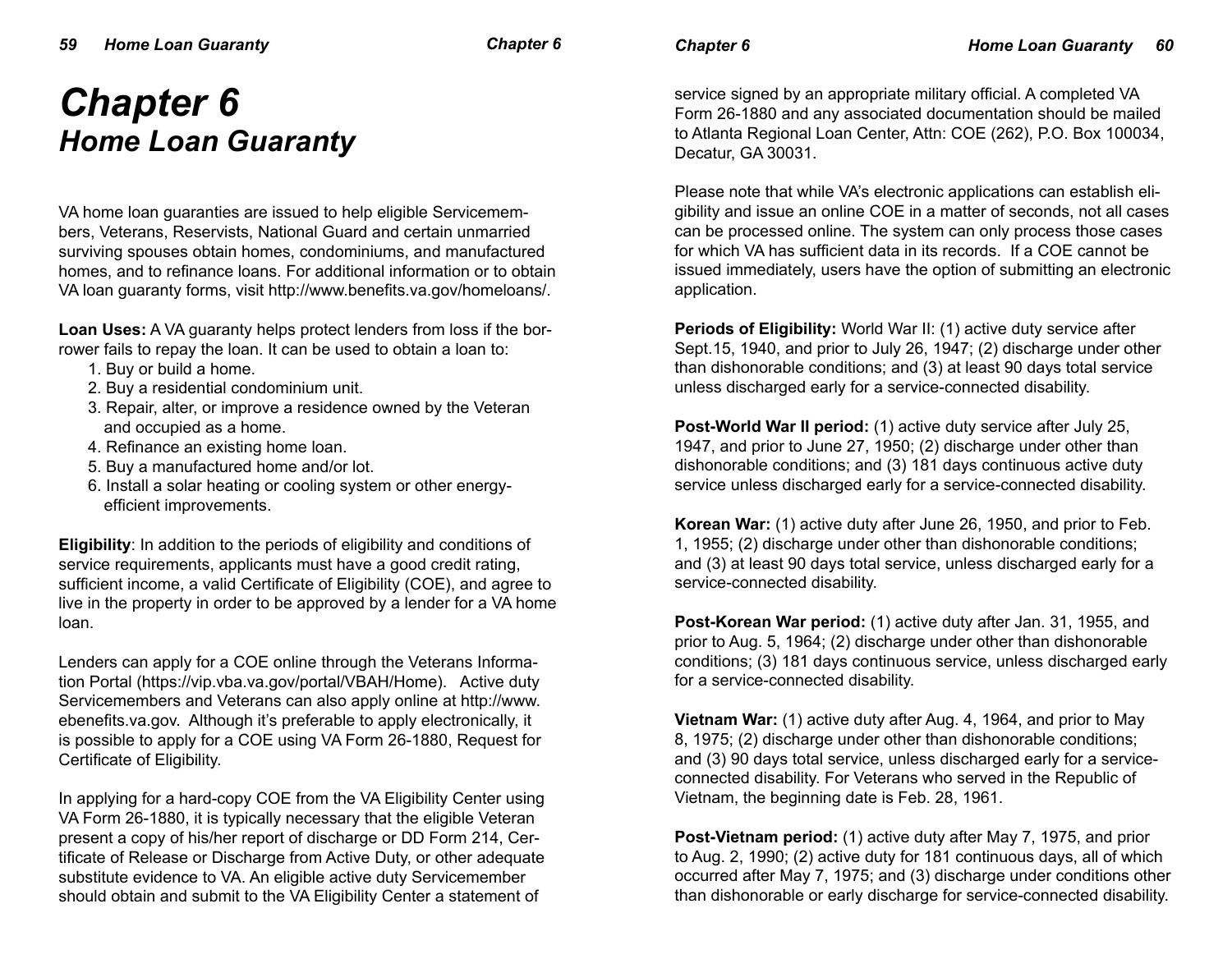**24-Month Rule:** If service was between Sept. 8, 1980, (Oct. 16, 1981, for officers) and Aug. 1, 1990, Veterans must generally complete 24 months of continuous active duty service or the full period (at least 181 days) for which they were called or ordered to active duty, and be discharged under conditions other than dishonorable.

Exceptions are allowed if the Veteran completed at least 181 days of active duty service but was discharged earlier than 24 months for (1) hardship, (2) the convenience of the government, (3) reductionin-force, (4) certain medical conditions, or (5) service-connected disability.

**Gulf War:** Veterans of the Gulf War era – Aug. 2, 1990, to a date to be determined – must generally complete 24 months of continuous active duty service or the full period (at least 90 days) for which they were called to active duty, and be discharged under other than dishonorable conditions.

Exceptions are allowed if the Veteran completed at least 90 days of active duty but was discharged earlier than 24 months for (1) hardship, (2) the convenience of the government, (3) reduction-in-force, (4) certain medical conditions, or (5) service-connected disability. Reservists and National Guard members are eligible if they were activated after Aug. 1, 1990, and completed the full period for which they were called to active duty, served at least 90 days, and were discharged under other than dishonorable conditions.

**Active Duty Personnel:** Until the Gulf War era is ended, persons on active duty are eligible after serving 90 continuous days.

**Eligibility for Reserves and/or Guard (not activated):** Members of the Reserves and National Guard who are not otherwise eligible for loan guaranty benefits are eligible upon completion of 6 years service in the Reserves or Guard (unless released earlier due to a service-connected disability). The applicant must have received an honorable (a general or under honorable conditions is not qualifying) discharge from such service unless he or she is either in an inactive status awaiting final discharge, or still serving in the Reserves or Guard.

**Surviving Spouses:** Some spouses of Veterans may have home loan eligibility. They are:

- the surviving spouse of a Veteran who dies on active duty or from service-connected causes, who remarries on or after attaining age 57 and on or after Dec. 16, 2003
- the spouse of an active duty member who is listed as missing in action (MIA) or a prisoner of war (POW) for at least 90 days.

Eligibility under this MIA/POW provision is limited to one-time use only.

Surviving spouses of Veterans who died from non service-connected causes may also be eligible if any of the following conditions are met: The Veteran was rated totally disabled for 10 years or more immediately preceding death, or was rated totally disabled for not less than five years from date of discharge or release from active duty to date of death, or was a former prisoner of war who died after Sept. 30, 1999, and was rated totally disabled for not less than one year immediately preceding death.

Under the Home Loan Guaranty Program, VA does not make loans to Veterans and Servicemembers; VA guarantees loans made by private-sector lenders. The guaranty amount is what VA could pay a lender should the loan go to foreclosure.

VA's guaranteed home loans have no maximum loan amount, only a maximum guaranty amount, which is set in law. However, due to secondary market requirements, lenders typically require that the VA guaranty, plus any downpayment provided by a Veteran, total 25 percent of the loan amount. As a result, an amount equal to four times VA's maximum guaranty amount is customarily referred to as a "loan limit." Loans for the loan limit or less are typically available to Veterans with no downpayment; loans for more than the loan limit generally require downpayments. VA's maximum guaranty amounts are established annually, and vary, depending on the size of the loan and the location of the property.

The following chart lists general information on VA's maximum guaranty. To see the county limits for 2013, select "Loan Limits" on the "Purchase & Cash-Out Refinance Loan" link on http://www.benefits. va.gov/homeloans.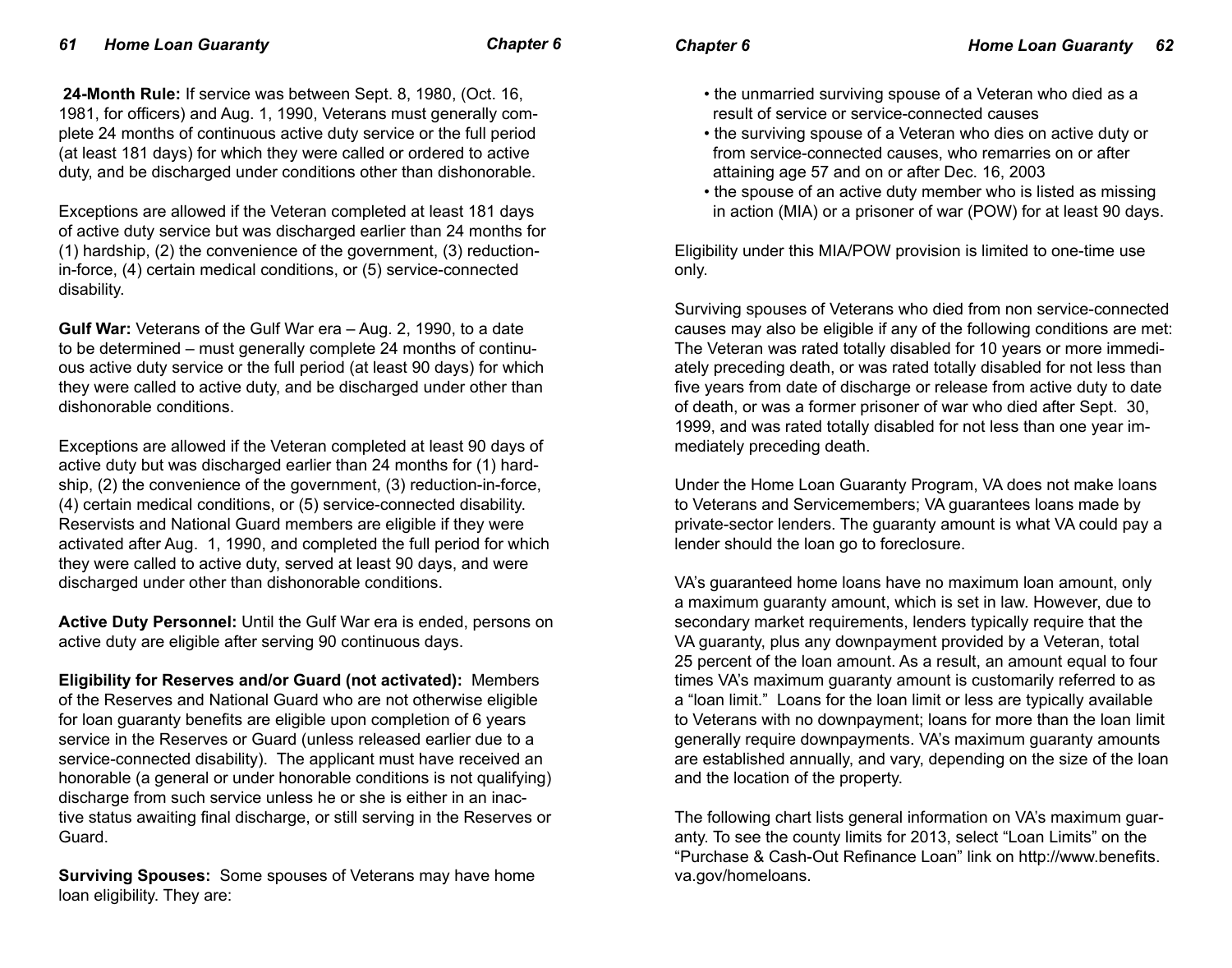| Loan Amount          | <b>Maximum Guaranty</b>                                               | <b>Special Provisions</b>                                       |
|----------------------|-----------------------------------------------------------------------|-----------------------------------------------------------------|
| Up to \$45,000       | 50 percent of loan<br>amount                                          | 25 percent on Inter-<br>est Rate Reduction<br>Refinancing Loans |
| \$45,001 - \$56,250  | \$22,500                                                              | Same as above                                                   |
| $$56,251 - $144,000$ | 40 percent of the<br>loan amount, with a<br>maximum of \$36,000       | Same as above                                                   |
| \$144,000 or more    | Up to an amount<br>equal to 25 percent<br>of the county loan<br>limit | Same as above                                                   |

An eligible borrower can use a VA-guaranteed Interest Rate Reduction Refinancing Loan to refinance an existing VA loan to lower the interest rate and payment. Typically, no credit underwriting is required for this type of loan. The loan may include the entire outstanding balance of the prior loan, the costs of energy-efficient improvements, as well as closing costs, including up to two discount points.

An eligible borrower who wishes to obtain a VA-guaranteed loan to purchase a manufactured home or lot can borrow up to 95 percent of the home's purchase price. The amount VA will guarantee on a manufactured home loan is 40 percent of the loan amount or the Veteran's available entitlement, up to a maximum amount of \$20,000. These provisions apply only to a manufactured home that will not be placed on a permanent foundation.

**VA Appraisals:** No loan can be guaranteed by VA without first being appraised by a VA-assigned fee appraiser. A lender can request a VA appraisal through VA systems. The Veteran borrower typically pays for the appraisal upon completion, according to a fee schedule approved by VA. This VA appraisal estimates the value of the property. It is not an inspection and does not guarantee the house is free of defects. VA guarantees the loan, not the condition of the property. A thorough inspection of the property by a reputable inspection firm may help minimize any problems that could arise after loan closing. In an existing home, particular attention should be given to plumbing, heating, electrical, and roofing components.

**Closing Costs:** For purchase home loans, payment in cash is

required on all closing costs, including title search and recording fees, hazard insurance premiums and prepaid taxes. For refinancing loans, all such costs may be included in the loan, as long as the total loan does not exceed the reasonable value of the property. Interest rate reduction loans may include closing costs, including a maximum of two discount points.

*2013 VA Funding Fees:* A ffunding fee must be paid to VA unless the Veteran is exempt from such a fee. [See previous discussion in Closing Costs for specific exemptions from the funding fee]. The fee may be paid in cash or included in the loan. Closing costs such as VA appraisal, credit report, loan processing fee, title search, title insurance, recording fees, transfer taxes, survey charges, or hazard insurance may not be included for purchase home loans.

All Veterans, except those who are specified by law as exempt, are charged a VA funding fee (See chart on Page 66). Currently, exemptions from the funding fee are provided for those Veterans and Servicemembers receiving VA disability compensation, those who are rated by VA as eligible to receive compensation as a result of predischarge disability examination and rating, and those who would be in receipt of compensation, but who were recalled to active duty or reenlisted and are receiving active-duty pay in lieu of compensation. Additionally, unmarried surviving spouses in receipt of Dependency and Indemnity Compensation are exempt from the funding fee. For all types of loans, the loan amount may include this funding fee.

The VA funding fee and up to \$6,000 of energy-efficient improvements can be included in VA loans. However, no other fees, charges, or discount points may be included in the loan amount for regular purchase or construction loans. For refinancing loans, most closing costs may be included in the loan amount.

**Required Occupancy:** To qualify for a VA home loan, a Veteran or the spouse of an active-duty Servicemember must certify that he or she intends to occupy the home. A dependent child of an activeduty Servicemember also satisfies the occupancy requirement when refinancing a VA-guaranteed loan solely to reduce the interest rate, a Veteran need only certify to prior occupancy.

**Financing, Interest Rates and Terms:** Veterans obtain VA-guaranteed loans through the usual lending institutions, including banks,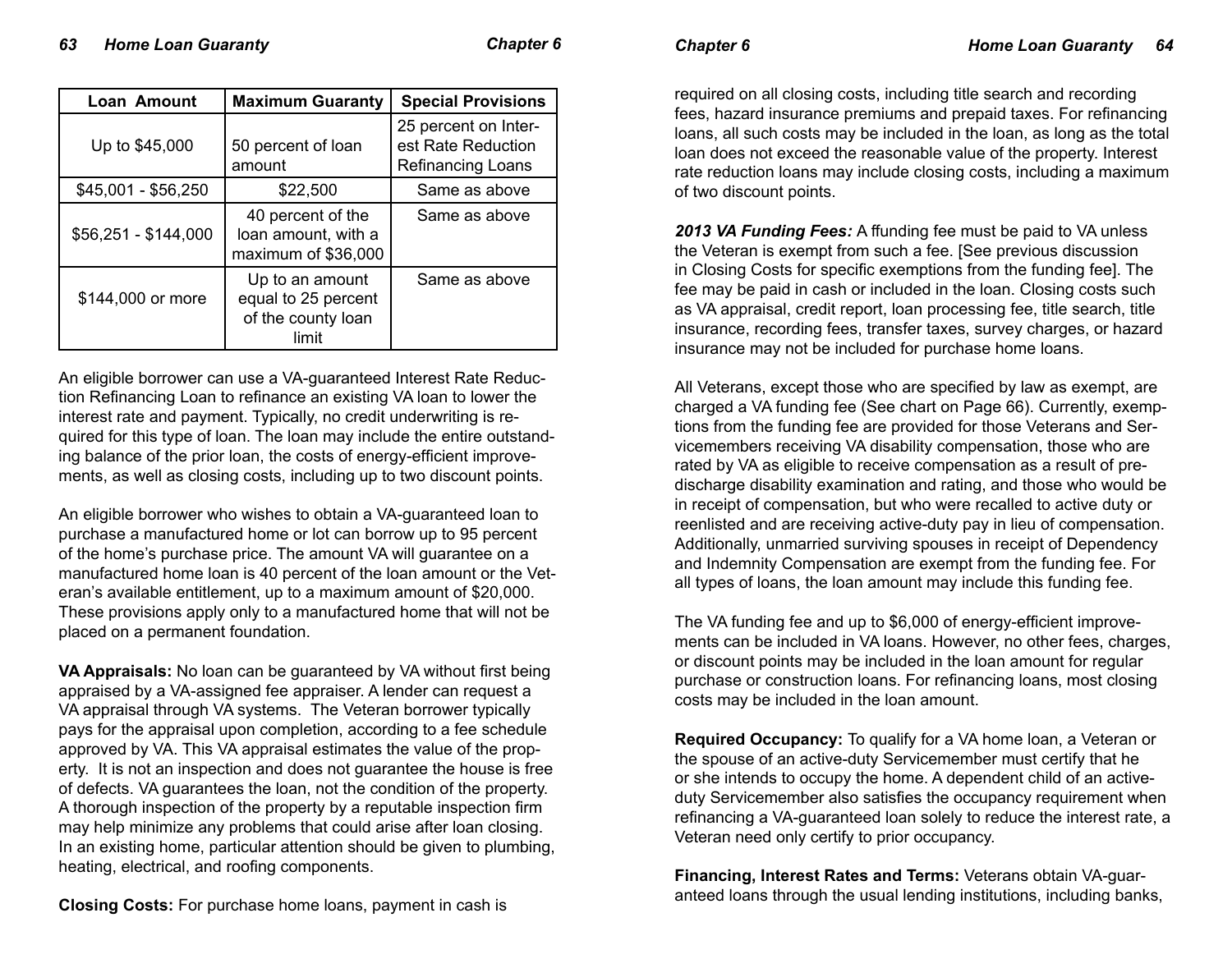<span id="page-37-0"></span>credit unions, and mortgage brokers. VA-guaranteed loans can have either a fixed interest rate or an adjustable rate, where the interest rate may adjust up to one percent annually and up to five percent over the life of the loan. VA does not set the interest rate. Interest rates are negotiable between the lender and borrower on all loan types.

Veterans may also choose a different type of adjustable rate mortgage called a hybrid ARM, where the initial interest rate remains fixed for three to 10 years. If the rate remains fixed for less than five years, the rate adjustment cannot be more than one percent annually and five percent over the life of the loan. For a hybrid ARM with an initial fixed period of five years or more, the initial adjustment may be up to two percent. The Secretary has the authority to determine annual adjustments thereafter. Currently annual adjustments may be up to two percentage points and six percent over the life of the loan.

If the lender charges discount points on the loan, the Veteran may negotiate with the seller as to who will pay points or if they will be split between buyer and seller. Points paid by the Veteran may not be included in the loan (with the exception that up to two points may be included in interest rate reduction refinancing loans). The term of the loan may be for as long as 30 years and 32 days.

**Loan Assumption Requirements and Liability:** VA loans made on or after March 1, 1988, are not assumable without the prior approval of VA or its authorized agent (usually the lender collecting the monthly payments). To approve the assumption, the lender must ensure that the borrower is a satisfactory credit risk and will assume all of the Veteran's liabilities on the loan. If approved, the borrower will have to pay a funding fee that the lender sends to VA, and the Veteran will be released from liability to the federal government. A release of liability does not mean that a Veteran's guaranty entitlement is restored. That occurs only if the borrower is an eligible Veteran who agrees to substitute his or her entitlement for that of the seller. If a Veteran allows assumption of a loan without prior approval, then the lender may demand immediate and full payment of the loan, and the Veteran may be liable if the loan is foreclosed and VA has to pay a claim under the loan guaranty.

Loans made prior to March 1, 1988, are generally freely assumable, but Veterans should still request VA's approval in order to be

released of liability. Veterans whose loans were closed after Dec. 31, 1989, usually have no liability to the government following a foreclosure, except in cases involving fraud, misrepresentation, or bad faith, such as allowing an unapproved assumption. However, for the entitlement to be restored, any loss suffered by VA must be paid in full.

#### *2013 VA Funding Fee Rates*

| Loan Category                                                                                                                      | <b>Active Duty and</b><br>Veterans | Reservists and<br><b>National Guard</b> |
|------------------------------------------------------------------------------------------------------------------------------------|------------------------------------|-----------------------------------------|
| Loans for purchase<br>or construction with<br>downpayments of<br>less than 5 percent,<br>refinancing, and<br>home improve-<br>ment | 2.15 percent                       | 2.40 percent                            |
| Loans for purchase<br>or construction with<br>downpayments of at<br>least 5 percent but<br>less than 10 percent                    | 1.50 percent                       | 1.75 percent                            |
| Loans for purchase<br>or construction with<br>downpayments of<br>10percent or more                                                 | 1.25 percent                       | 1.50 percent                            |
| Loans for manufac-<br>tured homes                                                                                                  | 1 percent                          | 1 percent                               |
| Interest rate reduc-<br>tion refinancing<br>loans                                                                                  | .50 percent                        | .50 percent                             |
| Assumption of a VA-<br>guaranteed loan                                                                                             | .50 percent                        | .50 percent                             |
| Second or subse-<br>quent use of<br>entitlement with no<br>downpayment                                                             | 3.3 percent                        | 3.3 percent                             |

**VA Assistance to Veterans in Default:** VA urges all Veterans who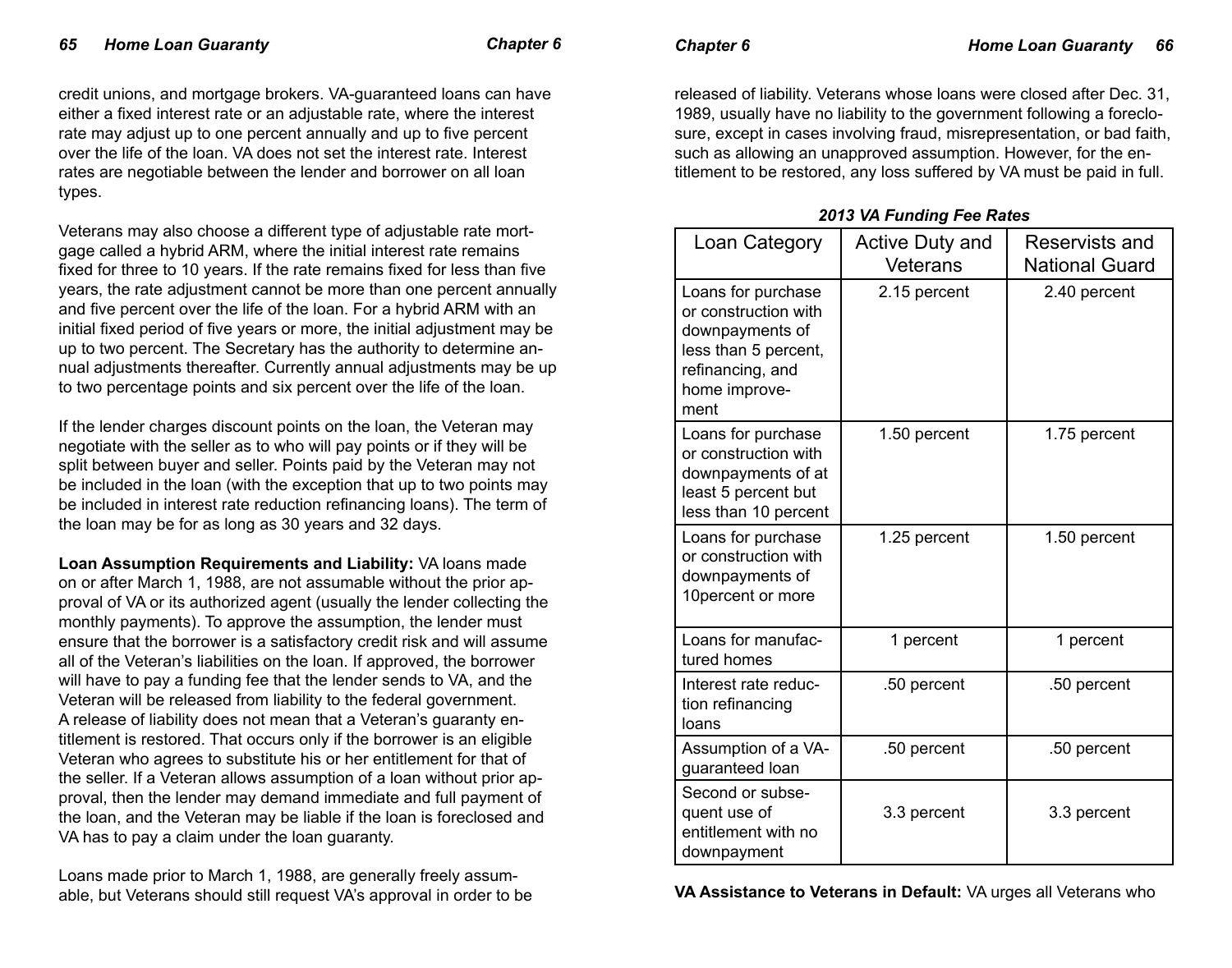are encountering problems making their mortgage payments to speak with their servicers as soon as possible to explore options to avoid foreclosure. Contrary to popular opinion, servicers do not want to foreclose because foreclosure costs a lot of money. Depending on a Veteran's specific situation, servicers may offer any of the following options to avoid foreclosure:

- Repayment Plan The borrower makes regular installment each month plus part of the missed installments.
- Special Forbearance The servicer agrees not to initiate fore closure to allow time for borrowers to repay the missed installments. An example of when this would be likely is when a borrower is waiting for a tax refund.
- Loan Modification Provides the borrower a fresh start by adding the delinquency to the loan balance and establishing a new payment schedule.
- Additional time to arrange a private sale The servicer agrees to delay foreclosure to allow a sale to close if the loan will be paid off.
- Short Sale When the servicer agrees to allow a borrower to sell his/her home for a lesser amount than what is currently required to payoff the loan.
- Deed-in-Lieu of Foreclosure The borrower voluntarily agrees to deed the property to the servicer instead of going through a lengthy foreclosure process.

#### **Servicemembers Civil Relief Act**

Veteran borrowers may be able to request relief pursuant to the Servicemembers Civil Relief Act (SCRA). In order to qualify for certain protections available under the Act, their obligation must have originated prior to their current period of active military service. SCRA may provide a lower interest rate during military service and for up to one year after service ends, and provide forbearance, or prevent foreclosure or eviction up to nine months from period of military service.

#### **Assistance to Veterans with VA-Guaranteed Home Loans**

When a VA-guaranteed home loan becomes delinquent, VA may provide supplemental servicing assistance to help cure the default. The servicer has the primary responsibility of servicing the loan to resolve the default.

However, in cases where the servicer is unable to help the Veteran

borrower, VA has loan technicians in eight Regional Loan Centers and two special servicing centers who take an active role in interceding with the mortgage servicer to explore all options to avoid foreclosure. Veterans with VA-guaranteed home loans can call 1-877 827-3702 to reach the nearest VA office where loan specialists are prepared to discuss potential ways to help save the loan.

# **VA Acquired Property Foreclosures**

VA acquires properties as a result of foreclosures VA-guaranteed and VA-owned loans. A private contractor is currently marketing the acquired properties through listing agents using local Multiple Listing Services. A listing of "VA Properties for Sale" may be found at http:// listings.vrmco.com/. Contact a real estate agent for information on purchasing a VA-acquired property.

#### **Preventing Veteran Homelessness**

Veterans who feel they may be facing homelessness as a result of losing their home can call 1-877-4AID VET (877-424-3838) or go to http://www.va.gov/HOMELESS/index.asp to receive assistance from VA.

#### **Assistance to Veterans with Non-VA Guaranteed Home Loans**

For Veterans or Servicemembers who have a conventional or subprime loan, VA has a network of eight Regional Loan Centers and two special servicing centers that can offer advice and guidance. Borrowers may visit www.benefits.va.gov/homeloans/, or call toll free -1-877-827-3702 to speak with a VA loan technician. However, unlike when a Veteran has a VA-guaranteed home loan, VA does not have the legal authority to intervene on the borrower's behalf. It is imperative that a borrower contact his/her servicer as quickly as possible.

#### **VA Refinancing of a Non-VA Guaranteed Home Loan**

Veterans with conventional home loans now have new options for refinancing to a VA-guaranteed home loan. These new options are available as a result of the Veterans' Benefits Improvement Act of 2008. Veterans who wish to refinance their subprime or conventional mortgage may now do so for up t o 100 percent of the value of the property, which is up from the previous limit of 90 percent.

Additionally, Congress raised VA's maximum loan guaranty for these types of refinancing loans. Loan limits were effectively raised from \$144,000 to \$417,000. High-cost counties have even higher maxi-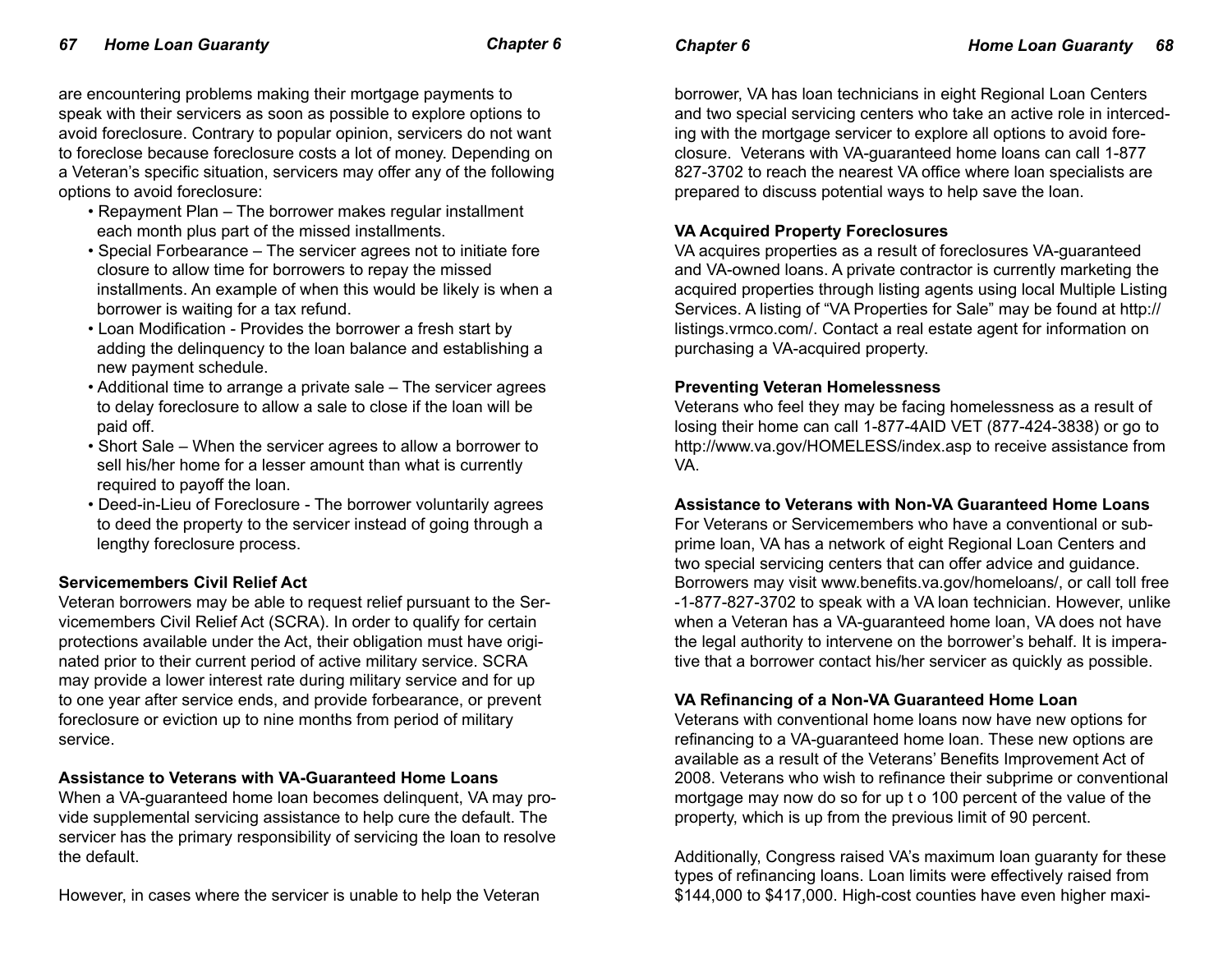<span id="page-39-0"></span>mum loan limits. VA county loan limits can be found at http://www. benefits.va.gov/homeloans/. These changes will allow more qualified Veterans to refinance through VA, allowing for savings on interest costs and avoiding foreclosure.

#### **Other Assistance for Delinquent Veteran Borrowers**

If VA is not able to help a Veteran borrower retain his/her home (whether a VA-guaranteed loan or not), the HOPE NOW Alliance may be of assistance. HOPE NOW is a joint alliance consisting of servicers, counselors, and investors whose main goal is to assist distressed borrowers retain their homes and avoid foreclosure. They have expertise in financial counseling, as well as programs that take advantage of relief measures that VA cannot. HOPE NOW provides outreach, counseling and assistance to homeowners who have the willingness and ability to keep their homes but are facing financial difficulty as a result of the crisis in the mortgage market. The HOPE NOW Alliance can be reached at (888) 995-HOPE (4673), or by visiting www.hopenow.com.

For more information go to http://www.benefits.va.gov/homeloans/, or call (877) 827-3702

#### **Loans for Native American Veterans**

Eligible Native American Veterans can obtain a loan from VA to purchase, construct, or improve a home on Federal Trust Land, or to reduce the interest rate on such a VA loan. Native American Direct Loans are only available if a memorandum of understanding exists between the tribal organization and VA.

Veterans who are not Native American, but who are married to Native American non-Veterans, may be eligible for a direct loan under this program. To be eligible for such a loan, the qualified non-Native American Veteran and the Native American spouse must reside on Federal Trust Land, and both the Veteran and spouse must have a meaningful interest in the dwelling or lot.

The following safeguards have been established to protect Veterans:

- 1. VA may suspend from the loan program those who take unfair advantage of Veterans or discriminate because of race, color, religion, sex, disability, family status, or national origin.
- 2. The builder of a new home (or manufactured) is required to give the purchasing Veteran either a one-year warranty or a 10-year insurance-backed protection plan.
- 3. The borrower obtaining a loan may only be charged closing

costs allowed by VA.

- 4. The borrower can prepay without penalty the entire loan or any part not less than one installment or \$100.
- 5. VA encourages holders to extend forbearance if a borrower becomes temporarily unable to meet the terms of the loan.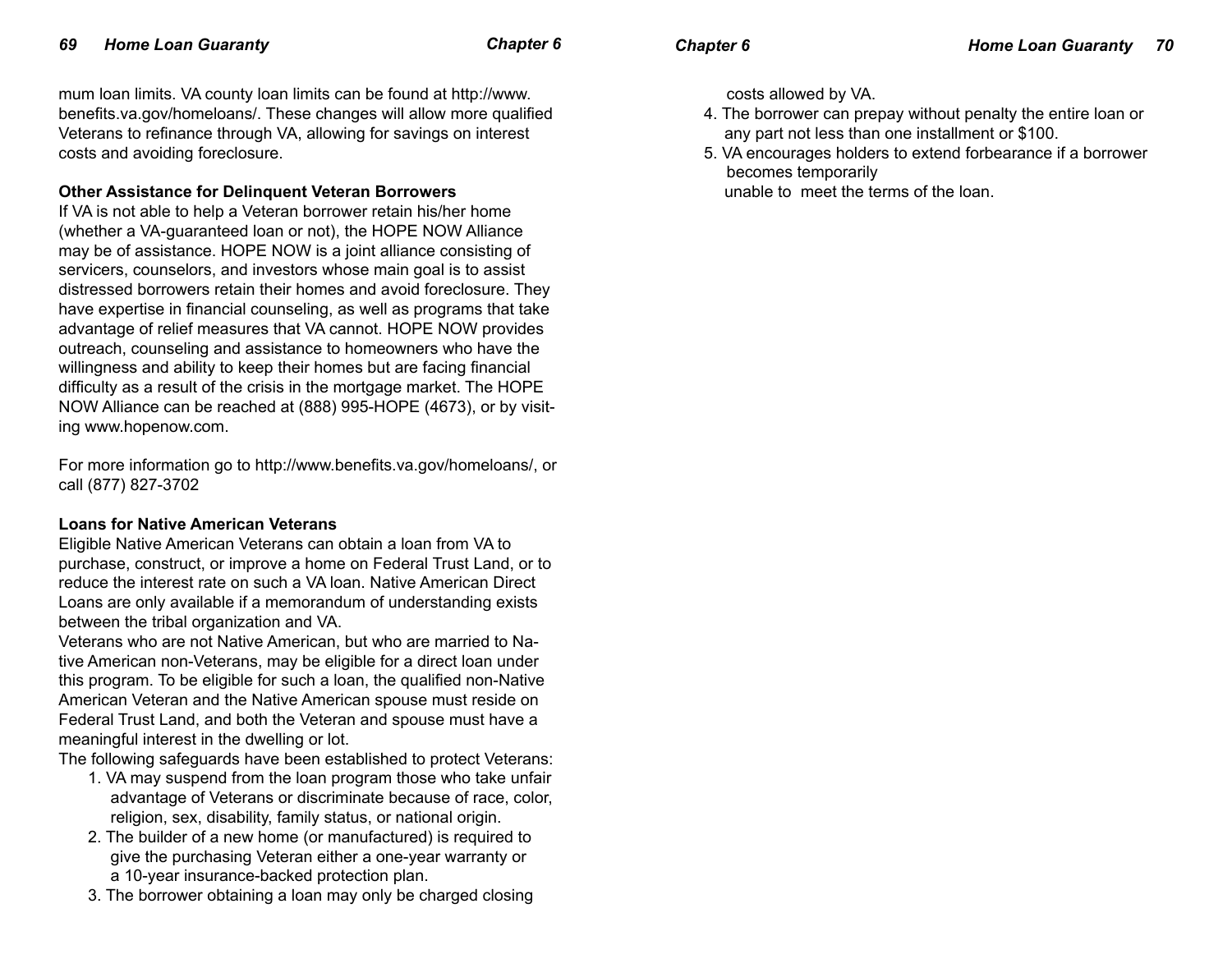# *Chapter 7* **VA Life Insurance**

For complete details on government life insurance, visit the VA Internet site at www.insurance.va.gov/ or call VA's Insurance Center toll-free at 1-800-669-8477. Specialists are available between the hours of 8:30 a.m. and 6 p.m., Eastern Time, to discuss premium payments, insurance dividends, address changes, policy loans, naming beneficiaries and reporting the death of the insured.

If the insurance policy number is not known, send whatever information is available, such as the Veteran's VA file number, date of birth, Social Security number, military serial number or military service branch and dates of service to:

> Department of Veterans Affairs Insurance Center PO Box 42954 Philadelphia, PA 19101

For information about Servicemembers' Group Life Insurance, Veterans Group Life Insurance, Servicemembers' Group Life Insurance Traumatic Injury Protection, or Servicemembers' Group Life Insurance Family Coverage, visit the Website above or call the Office of Servicemembers' Group Life Insurance directly at 1-800-419-1473.

**Servicemembers' Group Life Insurance:** The following are automatically insured for \$400,000 under Servicemembers' Group Life Insurance (SGLI)

- 1. Active-duty members of the Army, Navy, Air Force, Marines and Coast Guard.
- 2. Commissioned members of the National Oceanic and Atmospheric Administration (NOAA) and the Public Health Service (PHS).
- 3. Cadets or midshipmen of the U.S. military academies.
- 4. Members, cadets and midshipmen of the ROTC while engaged in authorized training and practice cruises.
- 5. Members of the Ready Reserves/National Guard who are

 scheduled to perform at least 12 periods of inactive training per year.

 6. Members who volunteer for a mobilization category in the Individual Ready Reserve.

Individuals may elect in writing to be covered for a lesser amount or no coverage. SGLI coverage is available in \$50,000 increments up to the maximum of \$400,000.

Full-time Servicemembers on active duty are covered 365 days per year. Coverage is in effect during the period of active duty or inactive duty training and for 120 days following separation or release from duty. Reservists or National Guard members who have been assigned to a unit in which they are scheduled to perform at least 12 periods of inactive duty that is creditable for retirement purposes are also covered 365 days of the year and for 120 days following separation or release from duty.

Part-time coverage is provided for Reservists or National Guard members who do not qualify for the full-time coverage described above. Part-time coverage generally applies to Reservists/National Guard members who drill only a few days in a year. These individuals are covered only while on active duty or active duty for training, or traveling to and from such duty. Members covered part-time do not receive 120 days of free coverage after separation unless they incur or aggravate a disability during a period of duty

**SGLI Traumatic Injury Protection:** Members of the armed services serve our nation heroically during times of great need, but what happens when they experience great needs of their own because they have sustained a traumatic injury? Servicemembers' Group Life Insurance Traumatic Injury Protection (TSGLI) helps severely injured Servicemembers who have suffered physical losses through their time of need with a one-time payment. The amount varies depending on the loss, but it could make a difference in the lives of Servicemembers by allowing their families to be with them during their recovery. TSGLI helps them with unforeseen expenses or gives them a financial head start on life after recovery.

TSGLI is attached to Servicemembers' Group Life Insurance (SGLI). An additional \$1.00 is added to the Servicemember's SGLI premium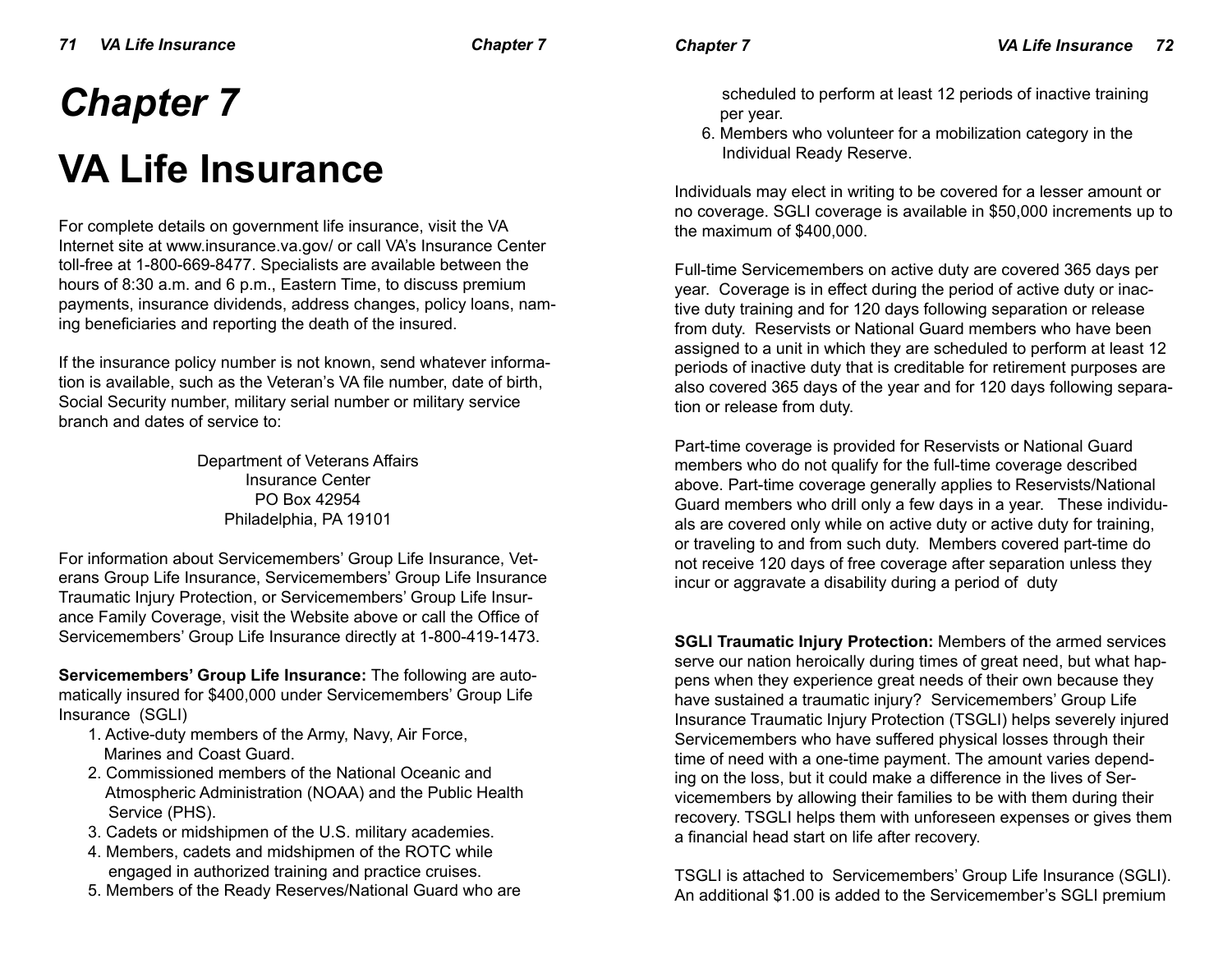to cover TSGLI. After December 1, 2005, all Servicemembers who are covered by SGLI are automatically also covered by TSGLI. TSGLI cannot be declined unless the Servicemember also declines basic SGLI. TSGLI claims are adjudicated by the individual military branches of service.

In addition, there is retroactive TSGLI coverage for Servicemembers who sustained a qualifying loss between Oct. 7, 2001 and November 30, 2005, regardless of where it occurred . TSGLI coverage is payable to these Servicemembers regardless of whether they had SGLI coverage in force.

For more information, and branch of service contact information, visit www.insurance.va.gov/sgliSite/TSGLI/TSGLI.htm, or call 1-800- 237-1336 (Army); 1-800-368-3202 (Navy); 1-877-216-0825 (Marine Corps); 1-800-433-0048 (Active Duty Air Force); 1-800-525-0102 (Air Force Reserves); 1-240-612-9072 (Air National Guard); 1-703-872- 6647- (U.S. Coast Guard); 1-301-427-3280 (PHS); or 1-301-713- 3444 (NOAA).

**Servicemembers' Group Life Insurance Family Coverage: F**SGLI Family Coverage consists of spousal coverage and dependent child coverage. FSGLI provides up to \$100,000 of life insurance coverage for spouses of Servicemembers with full-time SGLI coverage, not to exceed the amount of SGLI the member has in force. FSGLI is a Servicemembers' benefit; the member pays the premium and is the only person allowed to be the beneficiary of the coverage. FSGLI spousal coverage ends when: 1) the Servicemember elects in writing to terminate coverage on the spouse; 2) the Servicemember elects to terminate his or her own SGLI coverage; 3) the Servicemember dies; 4) the Servicemember separates from service; or 5) the Servicemember is divorced from the spouse. The insured spouse may convert his or her FSGLI coverage to a permanent policy offered by participating private insurers within 120 days of the date of any of the termination events noted above. FSGLI dependent coverage of \$10,000 is also automatically provided for dependent children of Servicemembers insured under SGLI, with no premium required.

**Veterans' Group Life Insurance:** SGLI may be converted to Veterans' Group Life Insurance (VGLI), which provides renewable term coverage to:

1. Veterans who had full-time SGLI coverage upon speration

from active duty or the reserves.

- 2. Members of the Ready Reserves/National Guard with part-time SGLI coverage who incur a disability or aggravate a pre-existing disability during a period of active duty or a period of inactive duty for less than 31 days that renders them uninsurable at standard premium rates.
- 3. Members of the Individual Ready Reserve and Inactive National Guard.

Servicemembers must apply for VGLI within one year and 120 days from separation . Servicemembers discharged on or after November 1, 2012 who apply for VGLI within 240 days of separation do not need to submit evidence of good health, while Servicemembers who apply after the 240-day period must submit evidence of insurability..

Effective April 11, 2011, VGLI insureds who are under age 60 and have less than \$400,000 in coverage can purchase up to \$25,000 of additional coverage on each five-year anniversary of their coverage, up to the maximum \$400,000. No medical underwriting is required for the additional coverage.

**SGLI Disability Extension:** Servicemembers who are totally disabled at the time of separation (unable to work), can apply for the SGLI Disability Extension, which provides free coverage for up to two years from the date of separation. To apply, Servicmembers must complete and return SGLV 8715, the SGLI Disability Extension Application.

Those covered under the SGLI Disability Extension are automatically converted to VGLI at the end of their extension period, subject to the payment of premiums. VGLI is convertible at any time to a permanent plan policy with any participating commercial insurance company.

**Accelerated Death Benefits:** Like many private life insurance companies, the SGLI, FSGLI and VGLI programs offer an accelerated benefits option to terminally ill insureds. An insured member is considered to be terminally ill if he or she has a written medical prognosis of 9 months or less to live. All terminally ill members are eligible to receive up to 50 percent of their SGLI or VGLI coverage in a lump sum. Accelerated benefits paid prior to death are not, of course, available for payment to survivors. To apply, an insured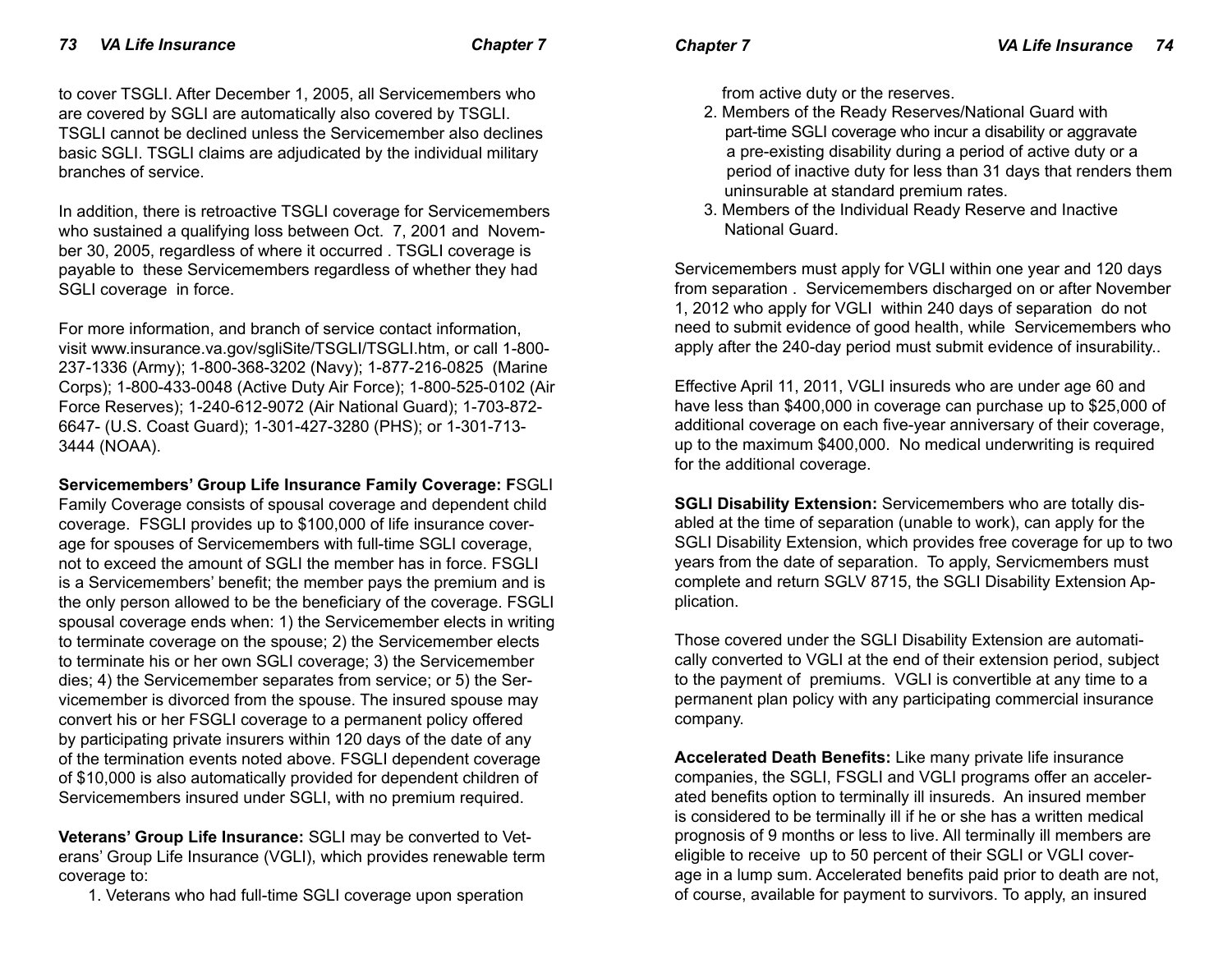member must submit SGLV 8284, Servicemember/Veteran Accelerated Benefit Option Form.

**Service-Disabled Veterans' Insurance:** Veterans who separated from Service on or after April 25, 1951 under other than dishonorable conditions who have service-connected disabilities, even zero percent, disability but are otherwise in good health, may apply to VA for up to \$10,000 in life insurance coverage under the Service-Disabled Veterans' Insurance (S-DVI) program. Applications must be submitted within two years from the date of being notified of the approval of a new service-connected disability by VA. .

Veterans who are totally disabled may apply for a waiver of premiums and additional supplemental insurance coverage of up to \$30,000. However, premiums cannot be waived on the additional supplemental insurance. To be eligible for this type of supplemental insurance, Veterans must meet all of the following three requirements:

- 1. Be under age 65.
- 2. Be eligible for a waiver of premiums due to total disability.
- 3. Apply for additional insurance within one year from the date of notification of waiver approval on the basic S-DVI policy.

*Veterans' Mortgage Life Insurance:* VMLI is mortgage protection insurance available to severely disabled Veterans who have been approved by VA for a Specially Adapted Housing Grant (SAH). Maximum coverage is the smaller of the existing mortgage balance or \$200,000, and is payable only to the mortgage company. Protection is issued automatically following SAH approval, provided the Veteran submits mortgage information required to establish a premium and does not decline coverage. Coverage automatically terminates when the mortgage is paid off. If a mortgage is disposed of through sale of the property, VMLI may be obtained on the mortgage of another home.

## *Other Insurance Information*

The following information applies to policies issued to World War II, Korean, and Vietnam-era Veterans and any Service-Disabled Veterans Insurance policies. Policies in this group are prefixed by the letters K, V, RS, W, J, JR, JS, or RH.

**Insurance Dividends Issued Annually:** World War II, and Korean-

era Veterans with active policies beginning with the letters V, RS, W, J, JR, JS, or K earn tax-free dividends annually on the policy anniversary date. (Policies prefixed by RH do not earn dividends.) Policyholders do not need to apply for dividends, but may select from among the following dividend options:

- 1. Cash: The dividend is paid directly to the insured either by a mailed check or by direct deposit to a bank account.
- 2. Paid-Up Additional Insurance: The dividend is used to purchase additional insurance coverage.
- 3. Credit or Deposit: The dividend is held in an account for the policyholder with interest. Withdrawals from the account can be made at any time. The interest rate may be adjusted.
- 4. Net Premium Billing Options: These options use the dividend to pay the annual policy premium. If the dividend exceeds the premium, the policyholder has options to choose how the remainder is used. If the dividend is not enough to pay an annual premium, the policyholder is billed the balance.
- 5. Other Dividend Options: Dividends can also be used to repay a loan or pay premiums in advance.

**Reinstating Lapsed Insurance:** Lapsed term policies may be reinstated within five years from the date of lapse. A five-year term policy that is not lapsed at the end of the term is automatically renewed for an additional five years. Lapsed permanent plans may be reinstated within certain time limits and with certain health requirements. Reinstated permanent plan policies require repayment of all back premiums, plus interest.

**Converting Term Policies:** Term policies are renewed automatically every five years, with premiums increasing at each renewal. Premiums do not increase after age 70. Term policies may be converted to permanent plans, which have fixed premiums for life and earn cash and loan values.

**Dividends on Capped Term Policies:** Effective Sept. 2000, VA provides either a cash dividend or paid-up insurance on term policies whose premiums have been capped. Veterans with National Service Life Insurance (NSLI) term insurance that has renewed at age 71 or older and who stop paying premiums on their policies will be given a "termination dividend." This dividend can either be received as a cash payment or used to purchase a reduced amount of paid-up insurance, which insures the Veteran for life with no premium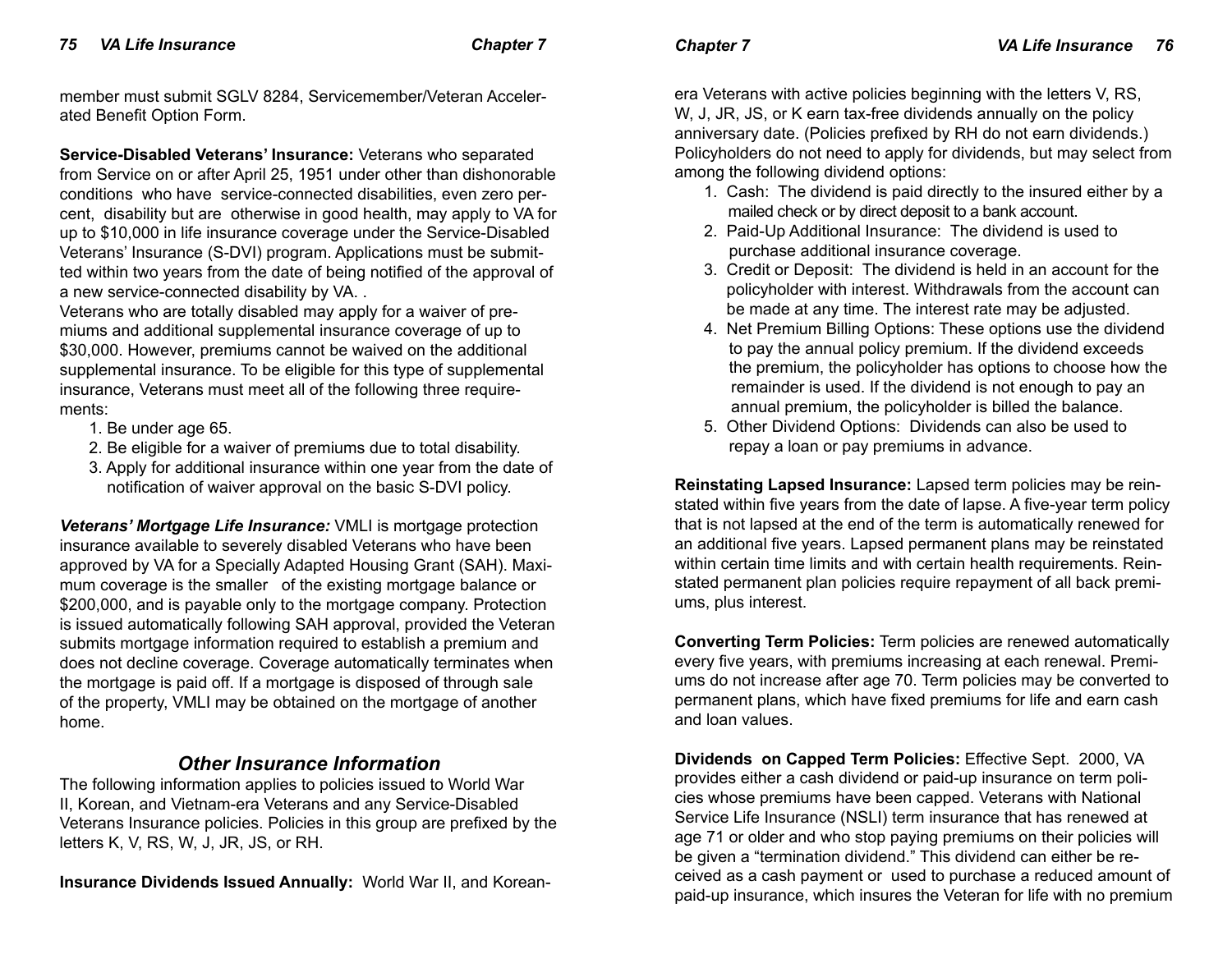payments required. The amount of the reduced paid-up insurance remains level. This does not apply to S-DVI (RH) policies.

**Borrowing on Policies:** Policyholders with permanent plan policies may borrow up to 94 percent of the cash surrender value of their insurance after the insurance is in force for one year or more. Interest is compounded annually. The loan interest rate is variable and may be obtained by calling toll-free 1-800-669-8477.

# *Chapter 8*

# **Burial and Memorial Benefits**

Veterans discharged from active duty under conditions other than dishonorable; Servicemembers who die while on active duty, active duty for training, or inactive duty training; and spouses and dependent children of Veterans and active duty service members, may be eligible for VA burial and memorial benefits. (For the purposes of this chapter, the term "Veteran" includes eligible persons who die during active duty service.) The Veteran does not have to die before a spouse or dependent child can be eligible for burial or memorial benefits.

### **Burial in VA National Cemeteries**

Burial in a VA national cemetery is available for eligible Veterans, spouses and dependents at no cost and includes the gravesite, grave-liner, opening and closing of the grave, a headstone or marker, and perpetual care as part of a national shrine. For Veterans, benefits may also include a burial flag (with case for active duty), and military funeral honors.

With certain exceptions, active duty service beginning after Sept. 7, 1980, as an enlisted person, and after Oct. 16, 1981, as an officer, must be for a minimum of 24 consecutive months or the full period of active duty (as in the case of reservists or National Guard members called to active duty for a limited duration). Active duty for training, by itself, while serving in the reserves or National Guard, is not sufficient to confer eligibility. Reservists and National Guard members, as well as their spouses and dependent children, are eligible if they were entitled to retired pay at the time of death, or would have been upon reaching requisite age. See Chapter 8 for more information.

Certain otherwise eligible individuals found to have committed federal or state capital crimes are barred from burial or memorialization in a VA national cemetery, and from receipt of Government-furnished headstones, markers, medallions, burial flags, and Presidential Memorial Certificates. Veterans and other claimants for VA burial benefits have the right to appeal decisions made by VA regarding eligibility for national cemetery burial or other memorial benefits. Chapter 13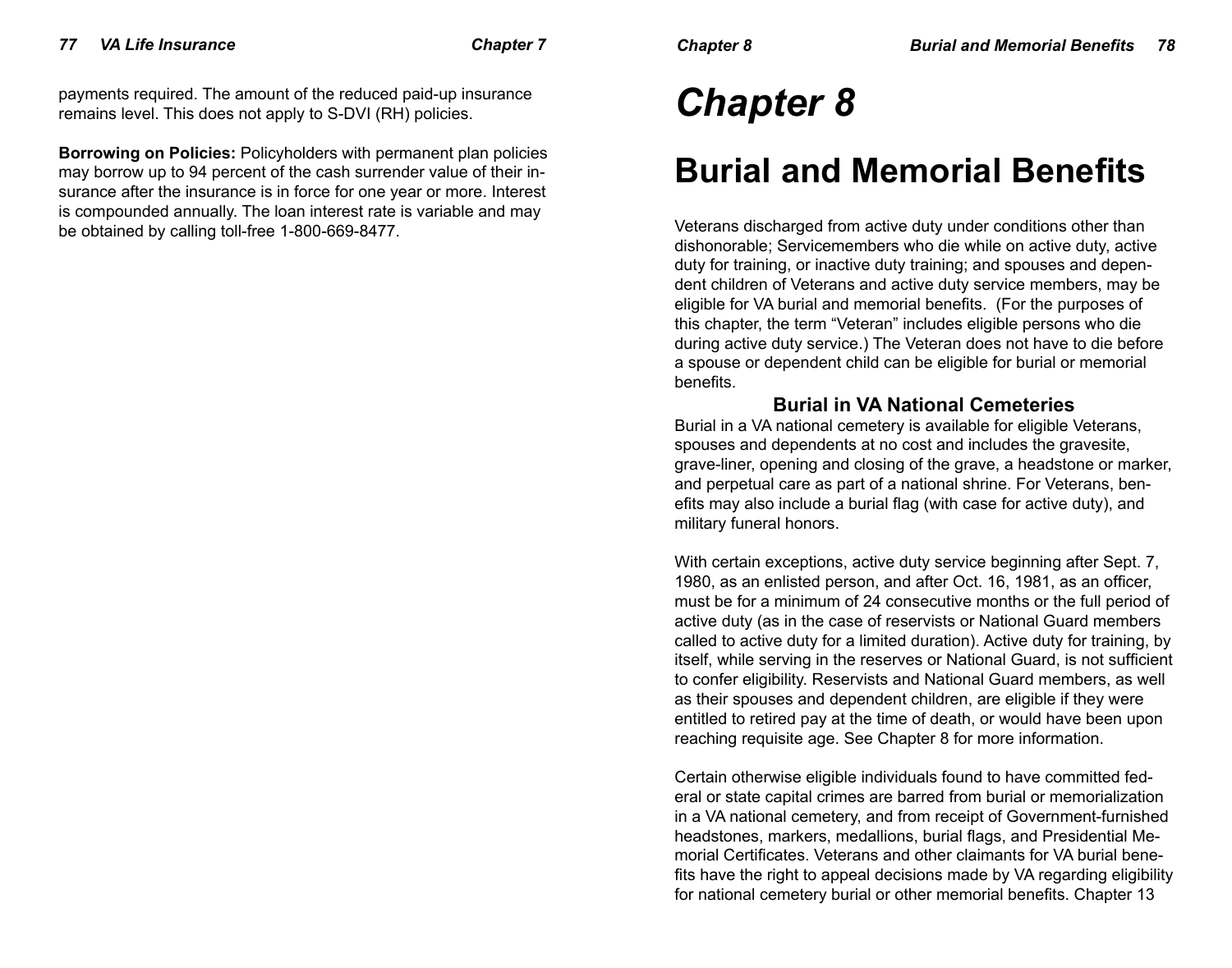<span id="page-44-0"></span>discusses the procedures for appealing VA claims. This chapter contains information on the full range of VA burial and memorial benefits. Readers with questions may contact the nearest national cemetery, listed by state in the VA Facilities section of this book, call 1-800-827- 1000, or visit the web site at www.cem.va.gov/.

**Surviving spouses of Veterans** who died on or after Jan. 1, 2000, do not lose eligibility for burial in a national cemetery if they remarry. Unmarried dependent children of Veterans who are under 21 years of age, or under 23 years of age if a full-time student at an approved educational institution, are eligible for burial. Unmarried adult children who become physically or mentally disabled and incapable of self-support before age 21, or age 23 if a full-time student, also are eligible.

**Certain Parents** of servicemembers who die as a result of hostile activity or from combat training-related injuries may be eligible for burial in a national cemetery with their child. The biological or adopted parents of a servicemember who died in combat or while performing training in preparation for a combat mission, who leaves no surviving spouse or dependent child, may be buried with the deceased servicemember if there is available space. Eligibility is limited to servicemembers who died on or after Oct. 7, 2001, and biological or adoptive parents who died on or after Oct. 13, 2010.

The next of kin or authorized representative (e.g., funeral director) makes interment arrangements at time of need by contacting the National Cemetery Scheduling Office (see information available at http://www.cem.va.gov/bbene/need.asp) or, in some cases, the national cemetery in which burial is desired. VA normally does not conduct burials on weekends. Gravesites cannot be reserved; however, VA will honor reservations made before 1973 by the Department of the Army.

VA's National Cemetery Scheduling Office or local national cemetery directors verify eligibility for burial. A copy of the Veteran's discharge document that specifies the period(s) of active duty and character of service is usually sufficient to determine eligibility. A copy of the deceased's death certificate and proof of relationship to the Veteran (for eligible family members) may be required.

VA operates 131 national cemeteries, of which 72 are currently

open for both new casket and cremation interments and 18 may accept new interment of cremated remains only. Burial options are limited to those available at a specific cemetery and may include inground casket, or interment of cremated remains in a columbarium, in-ground, or in a scattering area. Contact the national cemetery directly, or visit our website at http://www.cem.va.gov to determine if a particular cemetery is open for new burials, and what other options are available.

#### **Headstones, Markers and Medallions**

Veterans, Veterans, active duty service members, and retired Reservists and National Guard service members, are eligible for an inscribed headstone or marker for their unmarked grave at any cemetery – national, state veterans, tribal, or private. VA will deliver a headstone or marker at no cost, anywhere in the world.

For eligible Veterans or service members buried in a private cemetery whose deaths occurred on or after Nov. 1, 1990, VA may furnish a government headstone or marker (even if the grave is already marked with a private one); or VA may furnish a medallion to affix to an already existing privately-purchased headstone or marker.

Spouses and dependent children are eligible for a government headstone or marker only if they are buried in a national or State Veterans cemetery.

Flat markers are available in bronze, granite or marble. Upright headstones come in granite or marble. The style provided will be consistent with existing monuments at the place of burial. Niche markers are available to mark columbaria used for inurnment of cremated remains. Medallions are made of bronze and are available in three sizes: 5-inch, 3-inch, and 1 ½-inches. Headstones, markers and medallions previously furnished by the government may be replaced at the government's expense if badly deteriorated, illegible, vandalized or stolen.

Headstones or markers for VA national cemeteries will be ordered by the cemetery director using information provided by the next of kin or authorized representative.

**Headstones or Markers for private cemeteries:** Before ordering, the next of kin or authorized representative should check with the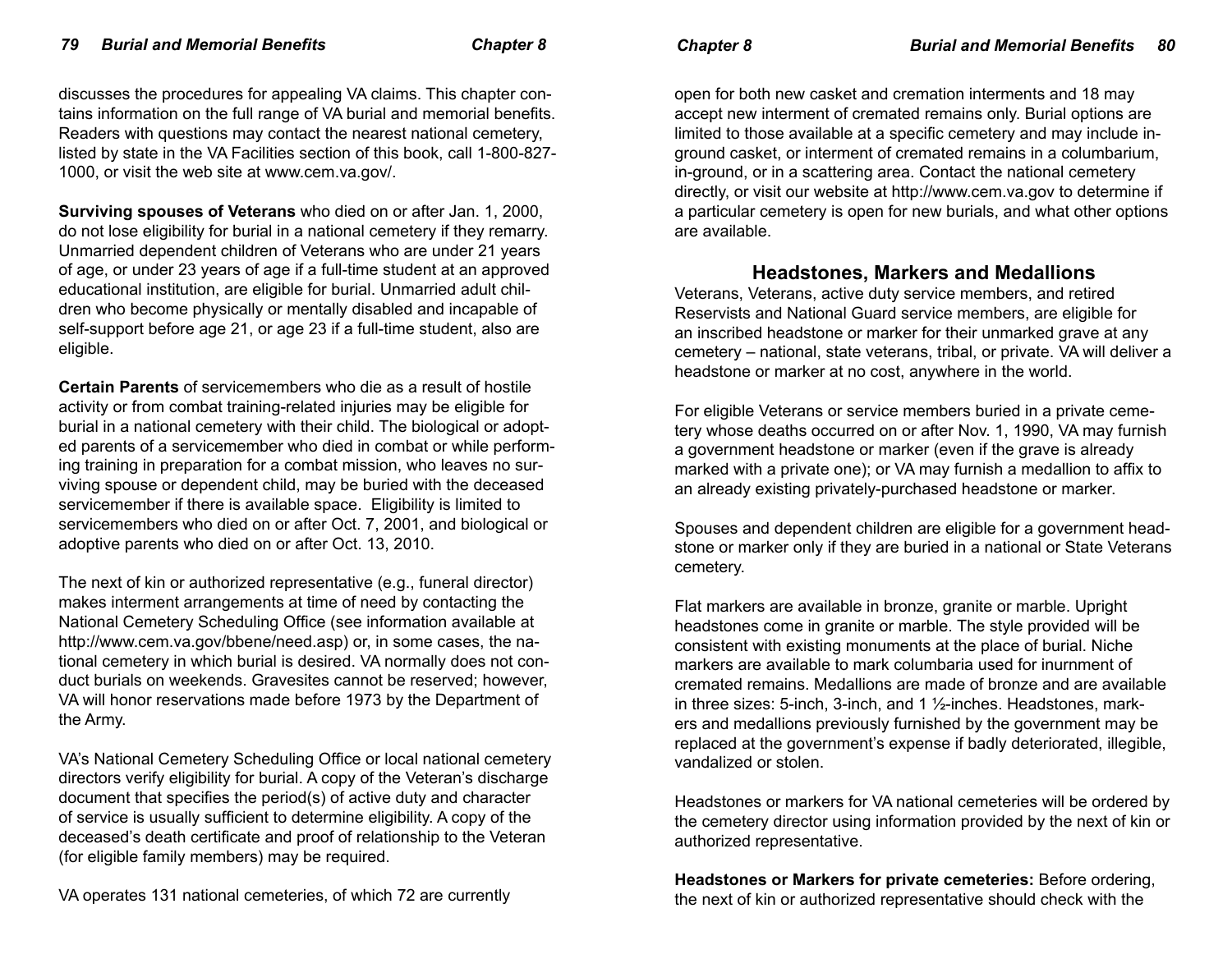<span id="page-45-0"></span>cemetery to ensure that the Government-furnished headstone or marker will be accepted. All installation fees at private cemeteries are the responsibility of the applicant. To submit a claim for a headstone or marker for a gravesite in a private cemetery, use VA Form 40-1330, Application for Standard Government Headstone or Marker (available at http://www.va.gov/vaforms/). A copy of the Veteran's military discharge document is required. Mail forms to Memorial Programs Service, Department of Veterans Affairs, 5109 Russell Road, Quantico, VA 22134-3903. The form and supporting documents may also be faxed toll free to 1-800-455-7143.

**"In Memory Of" Markers:** VA provides memorial headstones and markers with "In Memory Of" as the first line of inscription for those whose remains have not been recovered or identified, were buried at sea, donated to science or cremated and scattered. Eligibility is the same as for regular headstones and markers. There is no fee when the "In Memory Of" marker is placed in a national cemetery. All installation fees at private cemeteries are the responsibility of the applicant. Memorial headstones/markers for spouses and dependents can be provided only for placement in a national or State veterans cemetery.

**Inscriptions:** Headstones and markers must be inscribed with the name of the deceased, branch of service, and year of birth and death. They also may be inscribed with other optional information, including an emblem of belief and, space permitting, additional text including military rank; war service such as "World War II;" complete dates of birth and death; military awards; military organizations; civilian or Veteran affiliations; and personalized words of endearment.

**Medallion in lieu of government headstone or marker for private cemeteries:** For Veterans or service members whose death occurred on or after Nov. 1, 1990, VA is authorized to provide a medallion instead of a headstone or marker if the grave is in a private cemetery and already marked with a privately-purchased headstone or marker. To submit a claim for a medallion to be affixed to a private headstone/marker in a private cemetery, use VA Form 40-1330M, Claim for Government Medallion (available at http://www.va.gov/ vaforms). A copy of the Veteran's military discharge document is required. Mail forms to Memorial Programs Service, Department of Veterans Affairs, 5109 Russell Road, Quantico, VA 22134-3903. The form and supporting documents may also be faxed toll free to 1-800455-7143.

To check the status of a claim for a headstone or marker for placement in a national, state, or tribal Veterans cemetery, please call the cemetery. To check the status of one being placed in a private cemetery, please contact the Applicant Assistance Unit at 1-800-697- 6947 or via email at mps.headstone@va.gov.

### **Other Memorialization**

**Presidential Memorial Certificates** are issued to recognize the military service of honorably discharged deceased Veterans and persons who died in the active military, naval, or air service. Next of kin, relatives and other loved ones may apply for a certificate by mailing, or faxing a completed and signed VA Form 40-0247, Presidential Memorial Certificate Request Form (available at http://www.va.gov/ vaforms/), along with a copy of the Veteran's military discharge documents or proof of honorable military service. The processing of requests sent without supporting documents will be delayed until eligibility can determined. Eligibility requirements can be found at www. cem.va.gov.

**Burial Flags:** Generally, VA will furnish a U.S. burial flag to memorialize Veterans who received an other than dishonorable discharge. This includes certain persons who served in the organized military forces of the Commonwealth of the Philippines while in service of the U.S armed forces and who died on or after April 25, 1951. Also eligible for a burial flag are Veterans who were entitled to retired pay for service in the Reserve or National Guard, or would have been entitled if over age 60; and members or former members of the Selected Reserve who served their initial obligation, or were discharged for a disability incurred or aggravated in the line of duty, or died while a member of the Selected Reserve. The next of kin may apply for the flag at any VA regional office or U.S. Post Office by completing VA Form 21-2008, Application for United States Flag for Burial Purposes (available at http://www.va.gov/vaforms/). In most cases, a funeral director will help the family obtain the flag.

**Reimbursement of Burial Expenses:** VA will pay a burial allowance up to \$2,000 if the Veteran's death is service-connected. In such cases, the person who bore the Veteran's burial expenses may claim reimbursement from VA.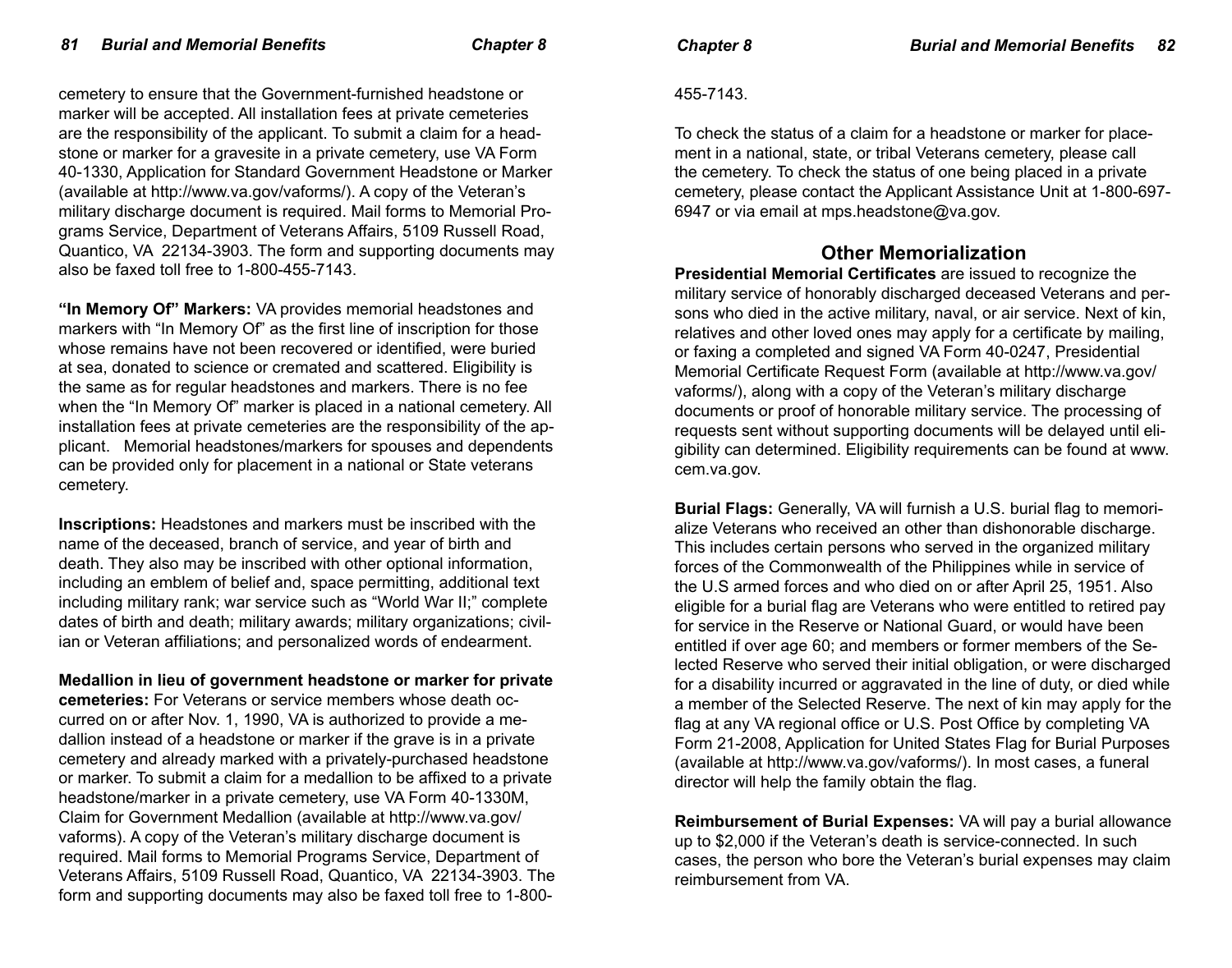In some cases, VA will pay the cost of transporting the remains of a Veteran whose death was service-connected to the nearest national cemetery with available gravesites. There is no time limit for filing reimbursement claims in service-connected death cases.

**Burial Allowance:** VA will pay a burial and funeral allowance of up to \$2,000 for Veterans who die from service-connected causes. VA will pay a burial and funeral allowance of up to \$300 for Veterans who, at the time of death from nonservice-connected causes, were entitled to receive pension or compensation or would have been entitled if they were not receiving military retirement pay. VA will pay a burial and funeral allowance of up to \$722 when the Veteran's death occurs in a VA facility, a VA-contracted nursing home or a state Veterans nursing home. In cases in which the Veteran's death was not service connected, claims must be filed within two years after burial or cremation.

**Plot Allowance:** VA will pay a plot allowance of up to \$722 when a Veteran is buried in a cemetery not under U.S. government jurisdiction if: the Veteran was discharged from active duty because of disability incurred or aggravated in the line of duty; the Veteran was receiving compensation or pension or would have been if the Veteran was not receiving military retired pay; or the Veteran died in a VA facility. The plot allowance may be paid to the state for the cost of a plot or interment in a state-owned cemetery reserved solely for Veteran burials if the Veteran is buried without charge. Burial expenses paid by the deceased's employer or a state agency will not be reimbursed.

**Military Funeral Honors:** Upon request, DoD will provide military funeral honors consisting of folding and the presenting of the United States flag and the playing of "Taps." A funeral honors detail consists of two or more uniformed members of the armed forces, with at least one member from the deceased's branch of service.

Family members should inform their funeral director if they want military funeral honors. DoD maintains a toll-free number (1-877-MIL-HONR) for use by funeral directors only to request honors. VA can help arrange honors for burials at VA national cemeteries. Veterans service organizations or volunteer groups may help provide honors. For more information, visit www.militaryfuneralhonors.osd.mil/.

**Veterans Cemeteries Administered by Other Agencies Department of the Army:** Administers Arlington National Cemetery and other Army installation cemeteries. Eligibility is generally more restrictive than at VA national cemeteries. For information, call (703) 607-8000, write Superintendent, Arlington National Cemetery, Arlington, VA 22211, or visit www.arlingtoncemetery.mil/.

**Department of the Interior:** Administers two active national cemeteries – Andersonville National Cemetery in Georgia and Andrew Johnson National Cemetery in Tennessee. Eligibility is similar to VA national cemeteries. For information, call (202) 208-4747, write Department of Interior, National Park Service 1849 C. St. NW, Washington, D.C. 20240.

**State and Tribal Veterans Cemeteries:** Currently 87 state and four Tribal Veterans cemeteries offer burial options for Veterans and their families. These cemeteries have similar eligibility requirements and some require state residency. Some services, particularly for family members, may require a fee. Contact the state or tribal veterans cemetery or the state veterans affairs office for information. To locate a State or Tribal Veterans cemetery, visit www.cem.va.gov/cem/scg/ lsvc.asp.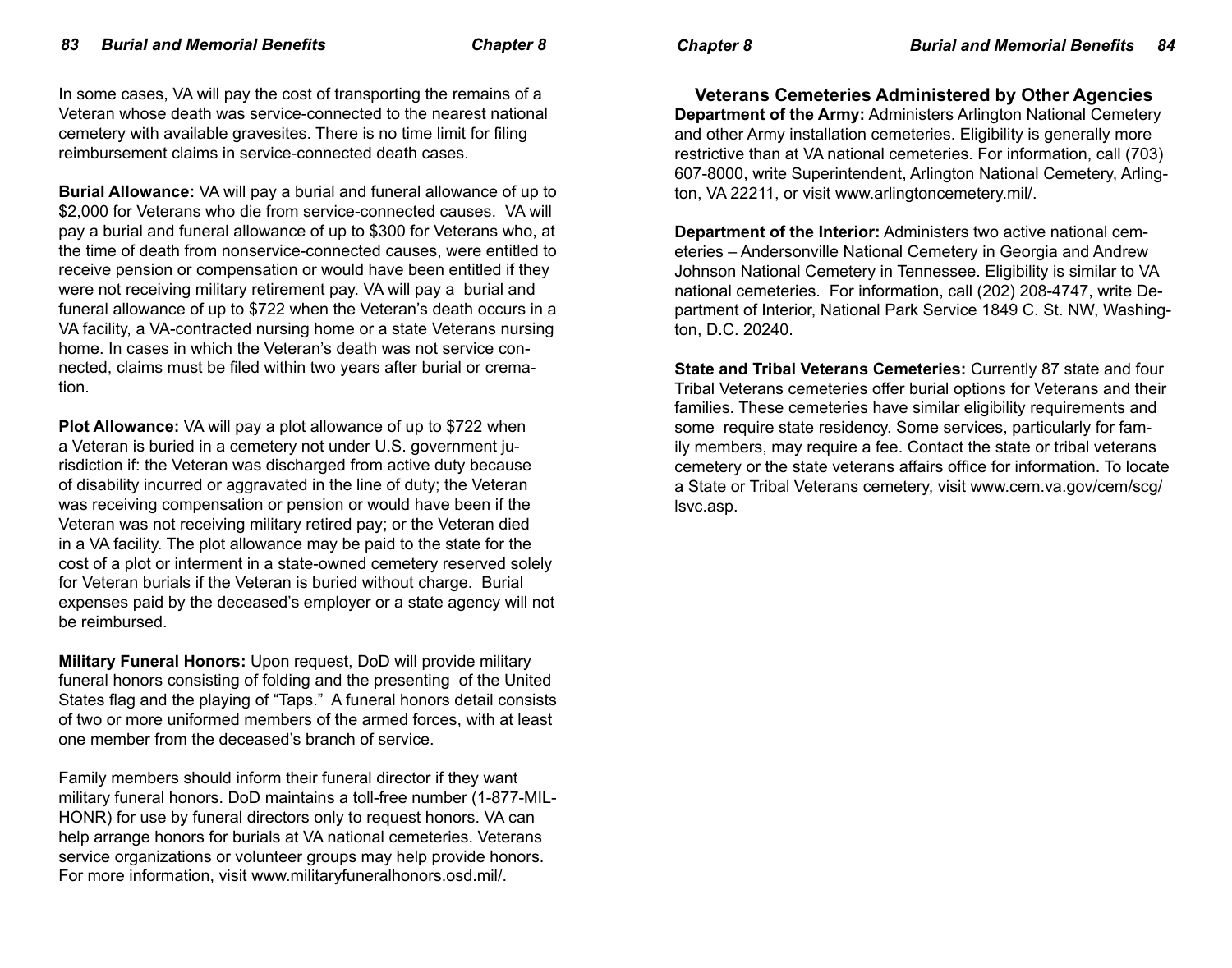# <span id="page-47-0"></span>*Chapter 9* **Reserve and National Guard**

# *Eligibility for VA Benefits*

Reservists who serve on active duty establish Veteran status and may be eligible for the full range of VA benefits, depending on the length of active military service and a discharge or release from active duty under conditions other than dishonorable. In addition, Reservists not activated may qualify for some VA benefits.

National Guard members can establish eligibility for VA benefits if activated for federal service during a period of war or domestic emergency. Activation for other than federal service does not qualify National Guard members for all VA benefits. Claims for VA benefits based on federal service filed by members of the National Guard should include a copy of the military orders, presidential proclamation, or executive order that clearly demonstrates the federal nature of the service.

# *Qualifying for VA Health Care*

Under the "Combat Veteran" authority, Combat Veterans who were discharged or released from active service on or after Jan. 28, 2003, are eligible for enrollment in Priority Group 6, unless eligible for enrollment in a higher priority group. This authority provides a 5-year enrollment period, which begins on the discharge or separation date. These Combat Veterans are eligible for health care services and community living care for conditions possibly related to their military service, and are not required to disclose their income information unless they would like to be considered for a higher priority status, beneficiary travel benefits, or exemption of co-pays for care unrelated to their military service.

Activated Reservists and members of the National Guard are eligible if they served on active duty in a theater of combat operations after Nov. 11, 1998, and were discharged under other than dishonorable conditions.

Veterans who enroll with VA under this authority will continue to be enrolled even after their enhanced eligibility period ends. At the end of their enhanced eligibility period, Veterans enrolled in Priority Group 6 may be shifted to a lower priority group depending on their income level. For additional information, call 1-877-222-VETS (8387).

OEF/OIF/OND Veterans may be eligible for a one-time dental evaluation and treatment following separation from service, if they did not have a dental exam prior to separation. Veterans must request a dental appointment within the first 180 days post separation from active duty.

## *Disability Benefits*

VA pays monthly compensation benefits for disabilities incurred or aggravated during active duty, or active duty for training as a result of injury or disease, or inactive duty training for disabilities due to injury, heart attack, or stroke. Additionally, the discharge must be under other than dishonorable conditions. For additional information see Chapter 2, "Service-connected Disabilities."

# *Montgomery GI Bill – Selected Reserve*

Members of reserve elements of the Army, Navy, Air Force, Marine Corps and Coast Guard, and members of the Army National Guard and the Air National Guard, may be entitled to up to 36 months of educational benefits under the Montgomery GI Bill (MGIB) – Selected Reserve. To be eligible, the participant must:

- 1. Have a six-year obligation in the Selected Reserve or National Guard signed after June 30, 1985, or, if an officer, agree to serve six years in addition to the original obligation.
- 2. Complete initial active duty for training (IADT).
- 3. Meet the requirement to receive a high school diploma or equivalency certificate before Completing IADT..
- 4. Remain in good standing in a Selected Reserve or National Guard unit.

Reserve components determine eligibility for benefits. VA does not make decisions about eligibility and cannot make payments until the Reserve component has determined eligibility and notified VA.

**Period of Eligibility:** Benefits generally end the day a reservist or National Guard member separates from the military. Additionally, if in the Selected Reserve and called to active duty, VA can generally extend the eligibility period by the length of time on active duty plus four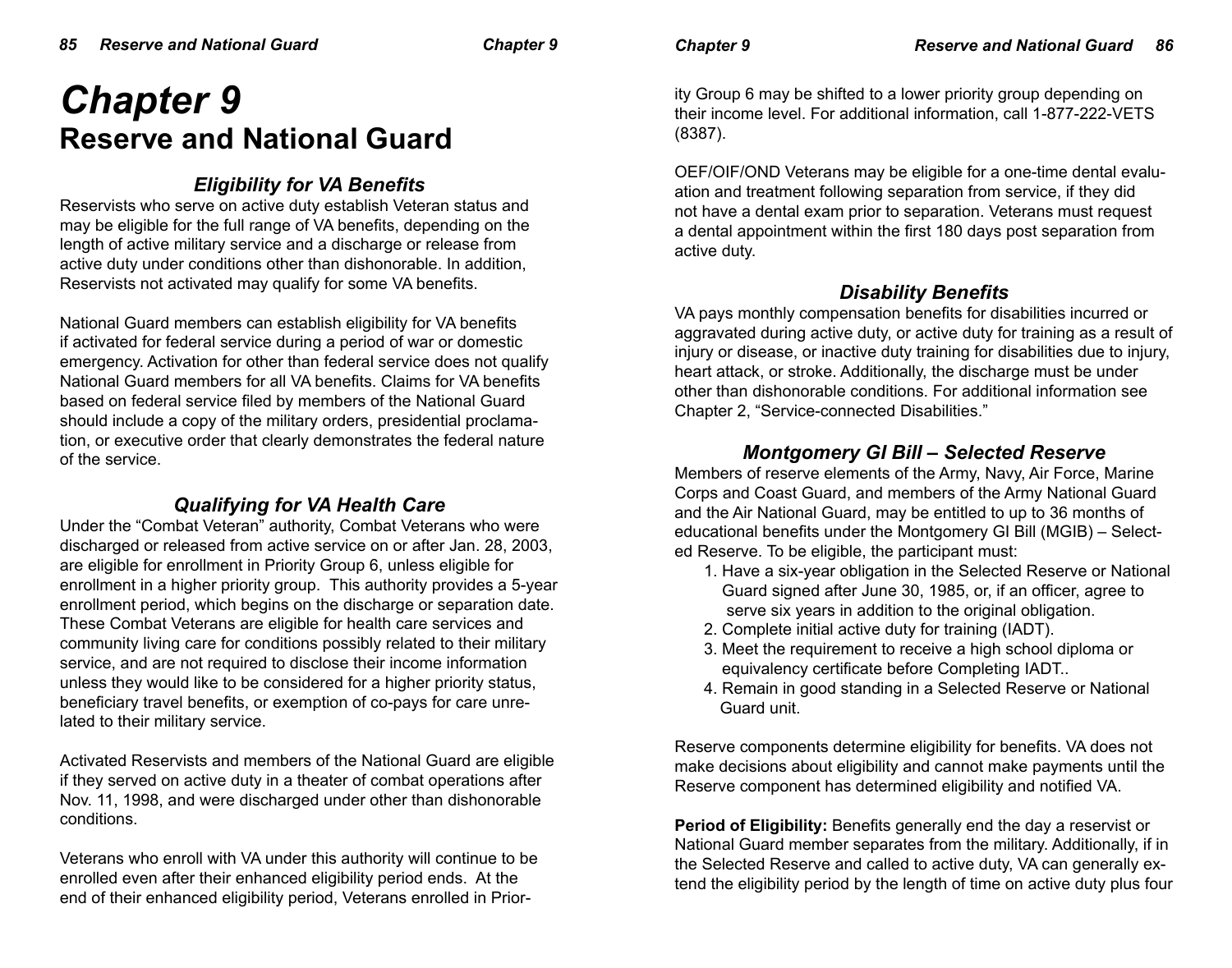months for each period of active duty. Once this extension is granted, it will not be taken awayafter leaving the Selected Reserve.

Eligible members separated because of unit deactivation, a disability that was not caused by misconduct, or otherwise involuntarily separated during Oct. 1, 1991, through December 31, 2001, have 14 years after their eligibility date to use benefits. Similarly, members involuntarily separated from the Selected Reserve due to a deactivation of their unit between Oct. 1, 2007, and Sept. 30, 2014, may receive a 14-year period of eligibility.

**Payments:** The rate for full-time training effective Oct. 1, 2012, is \$356 a month for 36 months. Part-time benefits are reduced proportionately. For complete current rates, visit www.gibill.va.gov. DoD may make additional contributions.

**Training:** Participants may pursue training at a college or university, or take technical training at any approved facility. Training includes undergraduate, graduate, or post-graduate courses; state licensure and certification; courses for a certificate or diploma from business, technical or vocational schools; cooperative training; apprenticeship or on-the-job training; correspondence courses; independent study programs; flight training; entrepreneurship training; remedial, deficiency or refresher courses needed to complete a program of study; or preparatory courses for tests required or used for admission to an institution of higher learning or graduate school.

Accelerated payments for certain high-cost programs are authorized effective Jan. 28, 2008

#### **Work-Study:** See page 55

**Educational and Vocational Counseling:** Refer to Chapter 10, "Transition Assistance", for detailed information on available services.

## *Reserve Educational Assistance Program (REAP)*

This program provides educational assistance to members of National Guard and Reserve components who are called or ordered to active duty service in response to a war or national emergency as declared by the President or Congress. Visit www.gibill.va.gov for more information.

**Eligibility:** Eligibility is determined by DoD or the Department of Homeland Security. Generally, a Servicemember who serves on active duty on or after Sept. 11, 2001, for at least 90 consecutive days, or accumulates a total of three or more of years of service is eligible.

**Payments:** Reserve or National Guard members whose eligibility is based upon continuous service receive a payment rate based upon their number of continuous days on active duty. Members who qualify after the accumulation of three or more years of aggregate active duty service receive the full payment allowable.

#### **Active Duty Service Monthly Payment Rate for Full-Time Students** 90 days but less than one year  $\vert$  \$625.60 One year but less than two years \$938.40 Two or more continuous years  $\vert$  \$1,251.20

#### **Reserve Educational Assistance Rate***s*

**Training:** Participants may pursue training at a college or university, or take technical training at any approved facility. Training includes undergraduate, graduate, or post-graduate courses; state licensure and certification courses; courses for a certificate or diploma from business, technical or vocational schools; cooperative training; apprenticeship or on-the-job training; correspondence courses; independent study programs; flight training; entrepreneurship training; remedial, deficiency, or refresher courses needed to complete a program of study; or preparatory courses for tests required or used for admission to an institution of higher learning or graduate school. Accelerated payments for certain high-cost programs are authorized.

**Period of Eligibility:** Prior to Jan. 28, 2008, members of the Selected Reserve called to active duty were eligible as long as they continued to serve in the Selected Reserve. They lost eligibility if they went into the Inactive Ready Reserve (IRR). Members of the IRR called to active duty were eligible as long as they stayed in the IRR or Selected Reserve.

Effective Jan. 28, 2008, members who are called up from the Selected Reserve, complete their REAP-qualifying period of active duty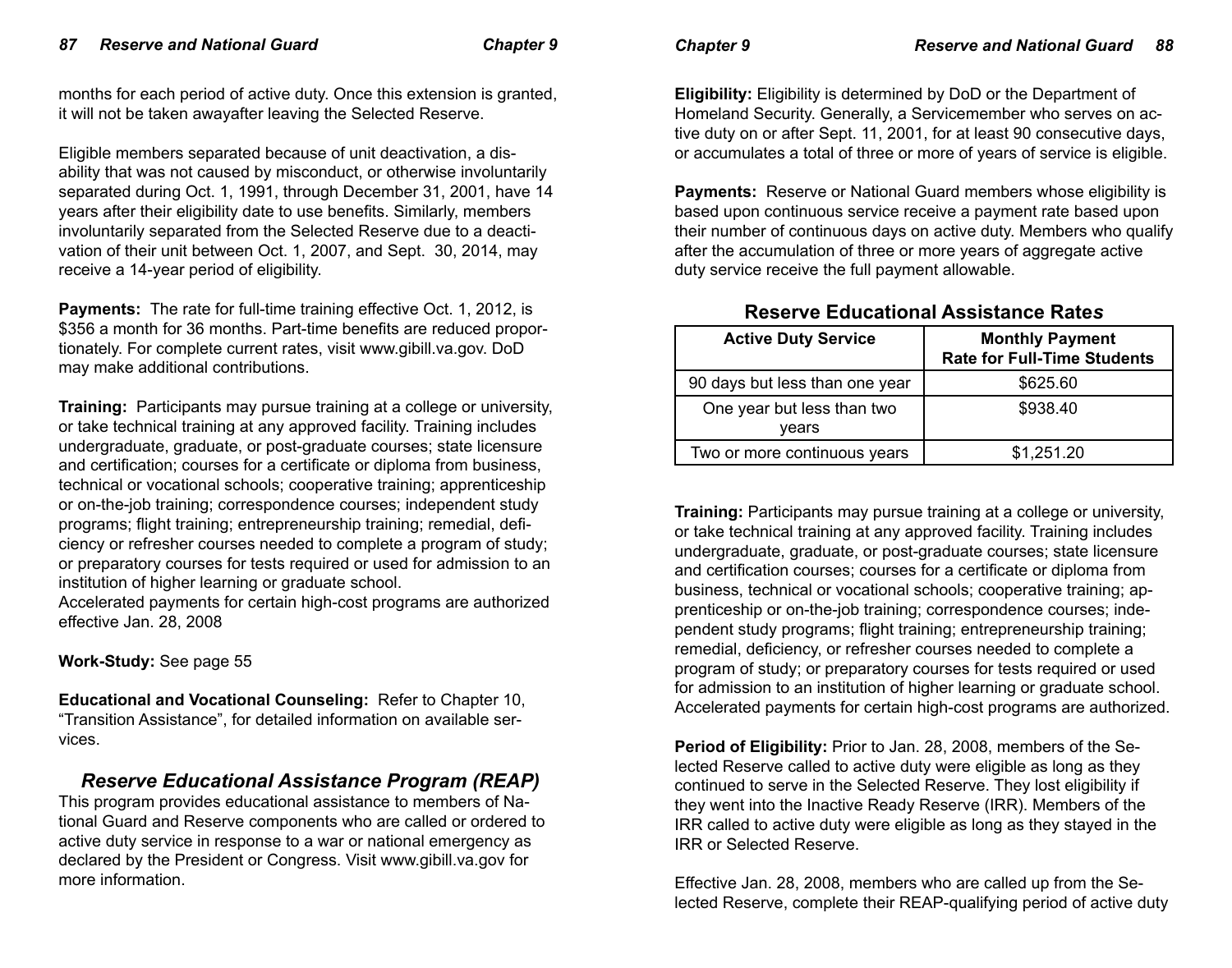service, and then return to the Selected Reserve for the remainder of their service contract, have 10 years to use their benefits after separation.

In addition, members who are called up from the IRR or Inactive National Guard (ING), complete their REAP-qualifying period of active duty service, and then enter the Selected Reserve to complete their service contract, have 10 years to use their benefits after separation.

**Work-Study Program:** See page 55.

**Educational and Vocational Counseling:** Refer to Chapter 10, "Transition Assistance", for detailed information on available services.

### *Home Loan Guaranty*

National Guard members and reservists are eligible for a VA home loan if they have completed at least six years of honorable service, are mobilized for active duty service for a period of at least 90 days, or are discharged because of a service-connected disability.

Reservists who do not qualify for VA housing loan benefits may be eligible for loans on favorable terms insured by the Federal Housing Administration (FHA), part of HUD. Additional information can be found in Chapter 5 – "Home Loan Guaranty."

## *Life Insurance*

National Guard members and reservists are eligible to receive Servicemembers' Group Life Insurance (SGLI), Veterans' Group Life Insurance (VGLI), and Family Servicemembers' Group Life Insurance (FSGLI). They may also be eligible for SGLI Traumatic Injury Protection if severely injured and suffering a qualifying loss, Service-Disabled Veterans Insurance if they receive a service-connected disability rating from VA, and Veterans' Mortgage Life Insurance if approved for a Specially Adapted Housing Grant. Complete details can be found in Chapter 6 – "VA Life Insurance."

# *Burial and Memorial Benefits*

VA provides a burial flag to memorialize members or former members of the Selected Reserve who served their initial obligation, or were discharged for a disability incurred or aggravated in the line of duty, or died while a member of the Selected Reserve.

Reservists and National Guard members may be eligible for additional burial benefits if their death was due to an injury or disease that developed during, or was aggravated during, active duty, active duty for training, or inactive duty for training. Burial benefits may include burial in a national cemetery; an inscribed headstone, marker, or medallion; a Presidential Memorial Certificate; and an allowance to partially reimburse burial and funeral costs. Additional information about burial benefits that may be available can be found in Chapter 7 – "Burial and Memorial Benefits".

## *Re-employment Rights*

A person who left a civilian job to enter active duty in the armed forces is entitled to return to the job after discharge or release from active duty if they:

- 1. Gave advance notice of military service to the employer.
- 2. Did not exceed five years cumulative absence from the civilian job (with some exceptions).
- 3. Submitted a timely application for re-employment.
- 4. Did not receive a dishonorable or other punitive discharge.

The law calls for a returning Veteran to be placed in the job as if he/ she had never left, including benefits based on seniority such as pensions, pay increases and promotions. The law also prohibits discrimination in hiring, promotion or other advantages of employment on the basis of military service. Veterans seeking re-employment should apply, verbally or in writing, to the company's hiring official and keep a record of their application. If problems arise, contact the Department of Labor's Veterans' Employment and Training Service (VETS) in the state of the employer.

Federal employees not properly re-employed may appeal directly to the Merit Systems Protection Board. Non-federal employees may file complaints in U.S. District Court. For information, visit www.dol.gov/ vets/programs/userra/main.htm.

# **Transition Assistance Advisor Program**

The Transition Assistance Advisor (TAA) program is a partnership between the National Guard and VA to assist Veterans. The TAA Program, housed within the National Guard (NG) Office of Warrior Support, places a NG/VA trained expert at the NG Headquarters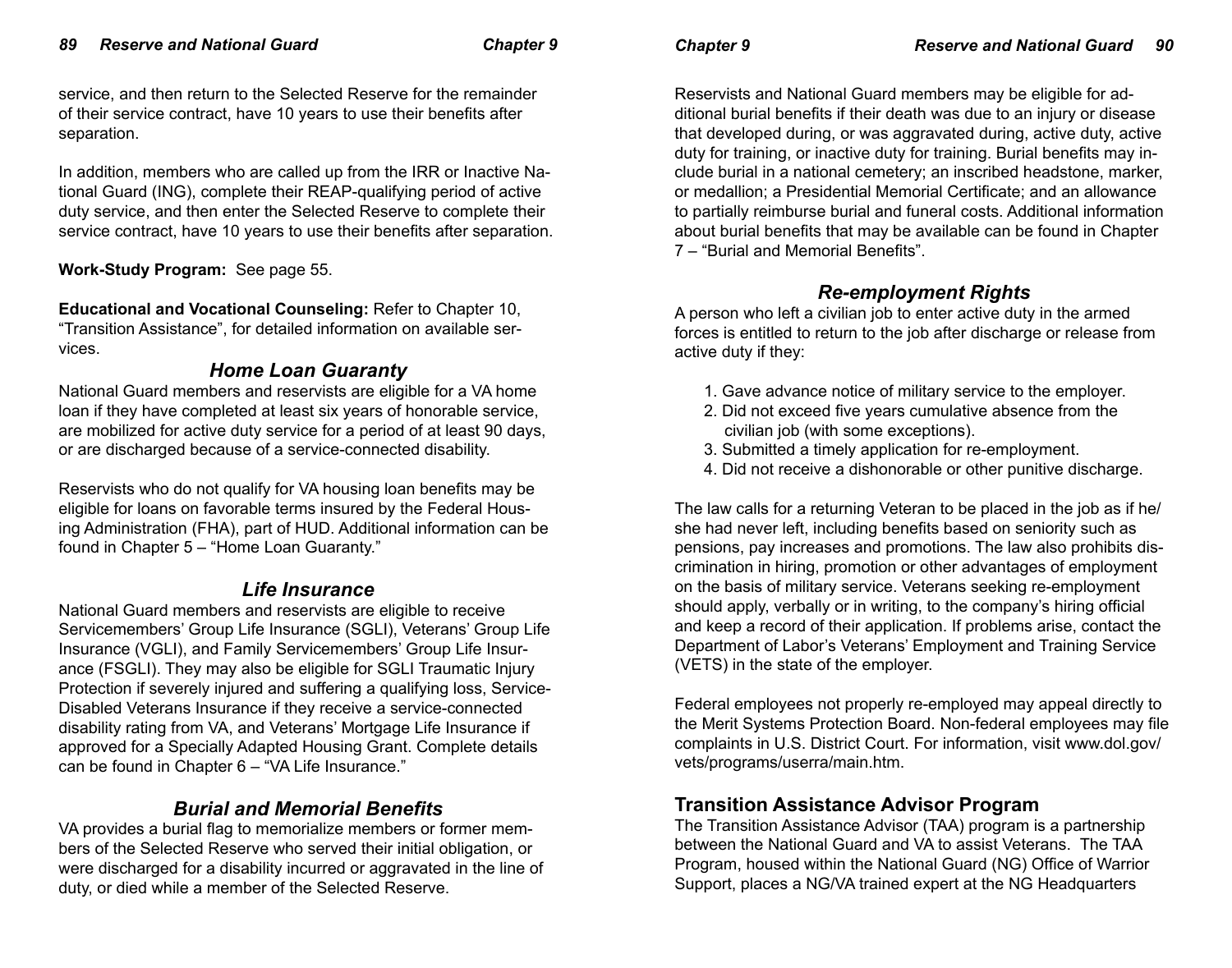in each of the 50 states as well as PR, GU, VI, and the District of Columbia. The advisor serves as an advocate for Guard members and their families, as well as other geographically dispersed military members and families. In collaboration with state and local coalition partners, the TAA Program provides VA benefit enrollment assistance, referrals, and assists in facilitating access for Veterans through the overwhelming maze of programs, with the compassion of someone who knows what it is like to transition from the Guard to active duty and then back to civilian status.

Advisors receive annual training from VA experts in VA health care and benefits to assist Guard members and their families with access to VA health care facilities and TRICARE facilities within their network. To find a local Transition Assistance Advisor call 1-877-577- 6691 or go to http://www.taapmo.com.

### **Outreach for OEF/OIF/New Dawn Veterans**

VA's OEF/OIF/New Dawn Outreach Teams focus on improving outreach to members of the National Guard and Reserve by engaging them throughout the deployment cycle with targeted messages and face-to-face encounters with VA staff. These outreach teams are located at VA Medical Centers to help ease the transition from military to civilian life. To learn more, visit www.oefoif.va.gov. Veterans can also call the toll-free OEF/OIF/New Dawn Help Line at 1-866-606- 8216 for answers to questions about VA benefits, health care, and enrollment procedures.

#### **Air Reserve Personnel Center**

The Air Reserve Personnel Center (ARPC) is available to assist with various personnel issues, including requests for personnel records, copies of DD Form 214, or other military documents. Many Veterans file an Air Force Board Correction of Military Records (AFBCMR) or write their Congressman to get these basic issues resolved, which requires that the request be routed through appropriate authorities, sometimes taking up to 180 days. Alternately, the ARPC routinely handles these actions on a much quicker basis. Members should call the ARPC for assistance at 1-800-525-0102 or logon to https://gumcrm.csd.disa.mil.

# *Chapter 10* **Special Groups of Veterans**

## **Homeless Veterans**

VA's homeless programs constitute the largest integrated network of homeless assistance programs in the country, offering a wide array of services to help Veterans recover from homelessness and live as self-sufficiently and independently as possible.

The *VA Health Care for Homeless Veterans (HCHV) Program* provides a gateway to VA and community supportive services for eligible Veterans. Through the HCHV Program, Veterans are provided with case management and residential treatment in the community. The program also conducts outreach to homeless Veterans who are not likely to come to VA facilities on their own.

#### **Homeless Veterans Supported Employment Program (HVSEP)**

provides vocational assistance, job development and placement, and ongoing employment supports designed to improve employment outcomes among homeless Veterans. HVSEP is coordinated between CWT and the continuum of Homeless Veterans Programs for the purpose of providing community-based vocational and employment services. All of the HVSEP vocational rehabilitation specialists (VRS) hired to provide employment services for the program consists of homeless, formerly homeless, or at risk of homelessness Veterans.

The **National Call Center for Homeless Veterans** (NCCHV) assists homeless Veterans, at-risk Veterans, their families and other interested parties with linkages to appropriate VA and community-based resources. The call center provides trained VA staff members 24 hours a day, seven days a week to assess a caller's needs and connect them to appropriate resources. The call center can be accessed by dialing 1-877-4AID VET (1-877-424-3838).

The **VA's Homeless Providers Grant and Per Diem Program**

provides funds to non-profit community agencies providing transitional housing (up to 24 months) and/or offering services to homeless Veterans, such as case management, education, crisis intervention, counseling, and services targeted towards specialized populations including homeless women Veterans. The goal of the program is to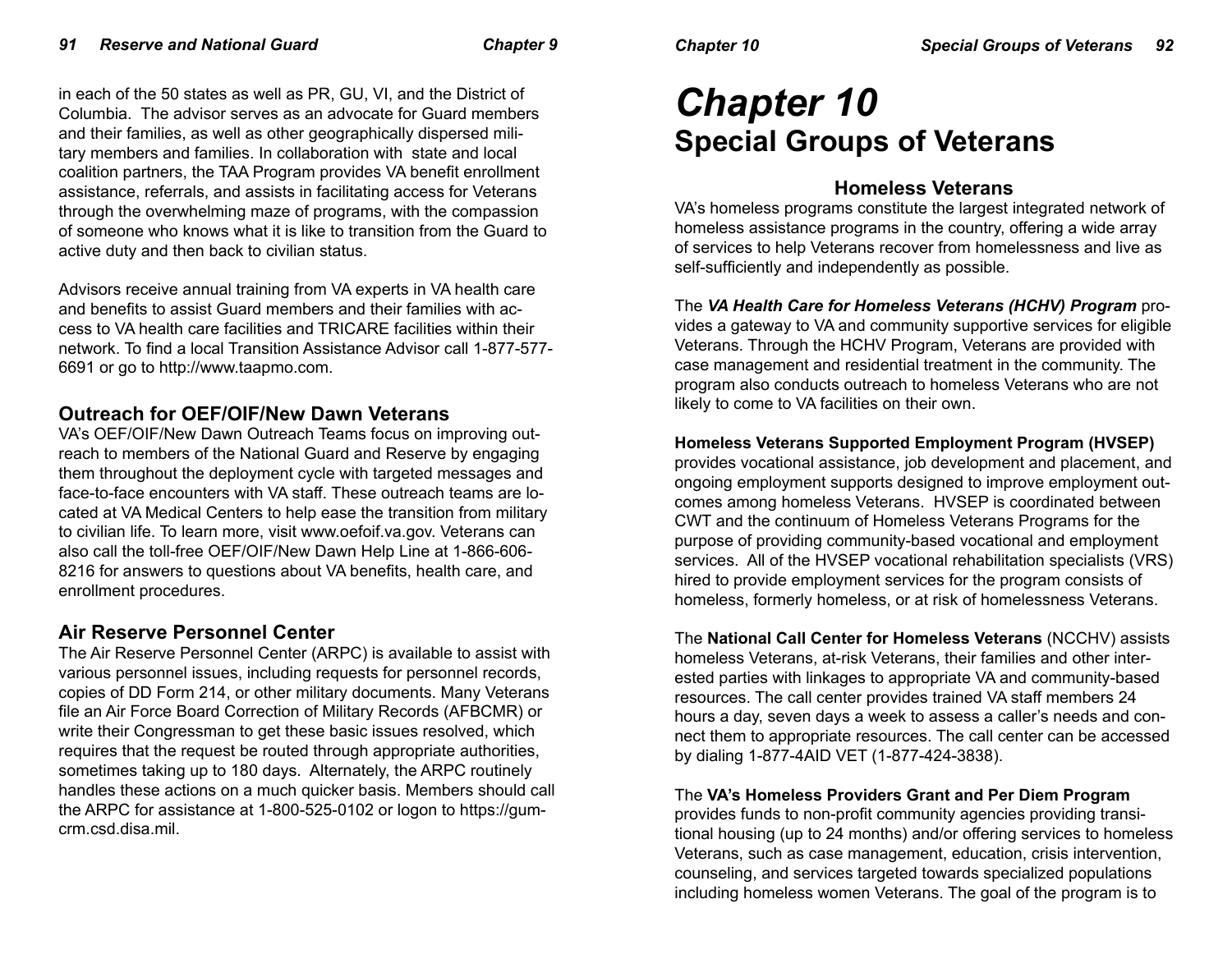help homeless Veterans achieve residential stability, increase their skill levels and/or income, and obtain greater self-determination.

The **Housing and Urban Development-Veterans Affairs Supportive Housing** (HUD-VASH) Program provides permanent housing and ongoing case management for eligible homeless Veterans who would not be able to live independently otherwise. This program allows eligible Veterans to live in Veteran-selected housing units with a "Housing Choice" voucher. These vouchers are portable to support the Veteran's choice of housing in communities served by their VA medical facility where case management services can be provided. HUD-VASH services include outreach and case management to ensure integration of services and continuity of care. This program enhances the ability of VA to serve homeless women Veterans, and homeless Veterans with families.

Through the **Supportive Services for Veteran Families Program**,

VA aims to improve very low-income Veteran families' housing stability by providing supportive services in, or transitioning to, permanent housing. VA funds community-based organizations to provide eligible Veteran families with outreach, case management and assistance in obtaining VA and other benefits. Grantees may also provide timelimited payments to third parties (e.g., landlords, utility companies, moving companies and licensed child care providers) if these payments help Veterans' families stay in or acquire permanent housing on a sustainable basis.

#### In **VA's Compensated Work Therapy/Transitional Residence**

(CWT/TR) Program, disadvantaged, at-risk, and homeless Veterans live in CWT/TR community-based supervised group homes while working for pay in VA's CWT Program, to learn new job skills, relearn successful work habits, and regain a sense of self-esteem and selfworth.

The **Health Care for Re-Entry Veterans (HCRV) Program** offers outreach, referrals and short-term case management assistance for incarcerated Veterans who may be at risk for homelessness upon their release.

For more information on VA homeless programs and services, Veterans currently enrolled in VA health care can speak with their VA mental health or health care provider. Other Veterans and interested

parties can find a complete list of VA health care facilities at www. va.gov, or they can call VA's general information hotline at 1-800- 827-1000. If assistance is needed when contacting a VA facility, ask to speak to the Health Care for Homeless Veterans Program or the Mental Health service manager. Information is also available on the VA Homeless program website at www.va.gov/homeless.

## *Filipino Veterans*

World War II era Filipino Veterans are eligible for certain VA benefits. Generally, Old Philippine Scouts are eligible for VA benefits in the same manner as U.S. Veterans. Commonwealth Army Veterans, including certain organized Filipino guerrilla forces and New Philippine Scouts residing in the United States who are citizens or lawfully admitted for permanent residence, are also eligible for VA health care in the United States on the same basis as U.S. Veterans.

Certain Commonwealth Army Veterans and new Philippine Scouts may be eligible for disability compensation and burial benefits. Other Veterans of recognized guerrilla groups also may be eligible for certain VA benefits. Survivors of World War II era Filipino Veterans may be eligible for dependency and indemnity compensation. Eligibility and the rates of benefits vary based on the recipient's citizenship and place of residence. Call 1-800-827-1000 for additional information.

## *VA Benefits for Veterans Living Overseas*

VA monetary benefits, including disability compensation, pension, educational benefits, and burial allowances are generally payable overseas. Some programs are restricted. Home loan guaranties are available only in the United States and selected U.S. territories and possessions. Educational benefits are limited to approved, degreegranting programs in institutions of higher learning. Beneficiaries living in foreign countries should contact the nearest American embassy or consulate for help. In Canada, contact an office of Veterans Affairs Canada. For information, visit http://www.vba.va.gov/bln/21/ Foreign/index.htm.

## *World War II Era Merchant Marine Seamen*

Certain Merchant Marine seamen who served in World War II may qualify for Veterans benefits. When applying for medical care, seamen must present their discharge certificate from the Department of Defense. Call 1-800-827-1000 for help obtaining a certificate.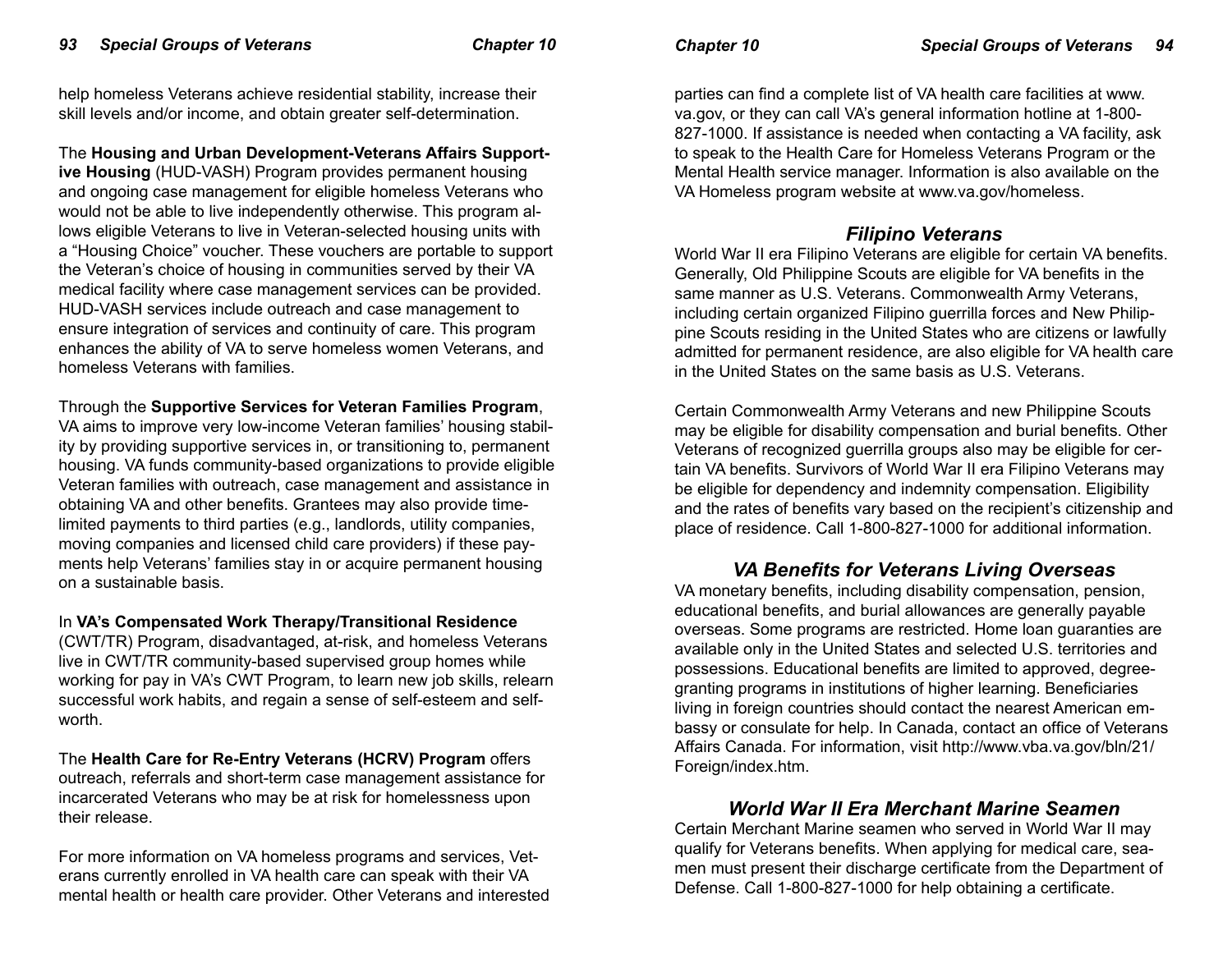# *Allied Veterans Who Served During WWI or WWII*

VA may provide medical care to certain Veterans of nations allied or associated with the United States during World War I or World War II if authorized and reimbursed by the foreign government. VA also may provide hospitalization, outpatient care and domiciliary care to former members of the armed forces of Czechoslovakia or Poland who fought in World War I or World War II in armed conflict against an enemy of the United States if they have been U.S. citizens for at least 10 years.

### **World War Service by Particular Groups**

A number of groups who provided military-related service to the United States can receive VA benefits. A discharge by the Secretary of Defense is needed to qualify. Service in the following groups has been certified as active military service for benefits purposes:

- 1. Women Air Force Service Pilots (WASPs).
- 2. World War I Signal Corps Female Telephone Operators Unit.
- 3. World War I Engineer Field Clerks.
- 4. Women's Army Auxiliary Corps (WAAC).
- 5. Quartermaster Corps female clerical employees serving with the American Expeditionary Forces in World War I.
- 6. Civilian employees of Pacific naval air bases who actively participated in defense of Wake Island during World War II.
- 7. Reconstruction aides and dietitians in World War I.
- 8. Male civilian ferry pilots.
- 9. Wake Island defenders from Guam.
- 10. Civilian personnel assigned to OSS secret intelligence.
- 11. Guam Combat Patrol.
- 12. Quartermaster Corps members of the Keswick crew on Corregidor during World War II.
- 13. U.S. civilians who participated in the defense of Bataan.
- 14. U.S. merchant seamen on block ships in support of Operation Mulberry in the World War II invasion of Normandy.
- 15. American merchant marines in oceangoing service during World War II.
- 16. Civilian Navy IFF radar technicians who served in combat areas of the Pacific during World War II.
- 17. U.S. civilians of the American Field Service who served overseas in World War I.
- 18. U.S. civilians of the American Field Service who served overseas under U.S. armies and U.S. army groups in World War II.
- 19. U.S. civilian employees of American Airlines who served overseas in a contract with the Air Transport Command between Dec. 14, 1941, and Aug. 14, 1945.
- 20. Civilian crewmen of U.S. Coast and Geodetic Survey vessels who served in areas of immediate military hazard while conducting cooperative operations with and for the U.S. armed forces between Dec. 7, 1941, and Aug. 15, 1945 Qualifying vessels are: the Derickson, Explorer, Gilber, Hilgard, E. Lester Jones, Lydonia Patton, Surveyor, Wainwright, Westdahl, Oceanographer, Hydrographer and Pathfinder.
- 21. Members of the American Volunteer Group (Flying Tigers) who served between Dec. 7, 1941, and July 18, 1942.
- 22. U.S. civilian flight crew and aviation ground support employees of United Air Lines who served overseas in a contract with Air Transport Command between Dec. 14, 1941, and Aug.14, 1945.
- 23. U.S. civilian flight crew, including pursers, and aviation ground support employees of Transcontinental and Western Air, Inc. who served overseas in a contract with the Air Transport Command between Dec. 14, 1941, and Aug. 14, 1945.
- 24. U.S. civilian flight crew and aviation ground support employees of Consolidated Vultee Aircraft Corp. who served overseas in a contract with Air Transport Command between Dec. 14, 1941, and Aug. 14, 1945.
- 25. U.S. civilian flight crew and aviation ground support employees of Pan American World Airways and its subsidiaries and affiliates, who served overseas in a contract with the Air Transport Command and Naval Air Transport Service between Dec. 14, 1941, and Aug. 14, 1945.
- 26. Honorably discharged members of the American Volunteer Guard, Eritrea Service Command, between June 21, 1942, and March 31, 1943.
- 27. U.S. civilian flight crew and aviation ground support employees of Northwest Airlines who served overseas under the airline's contract with Air Transport Command from Dec. 14, 1941, through Aug. 14, 1945.
- 28. U.S. civilian female employees of the U.S. Army Nurse Corps who served in the defense of Bataan and Corregidor between Jan. 2, 1942, and Feb. 3, 1945.
- 29. U.S. flight crew and aviation ground support employees of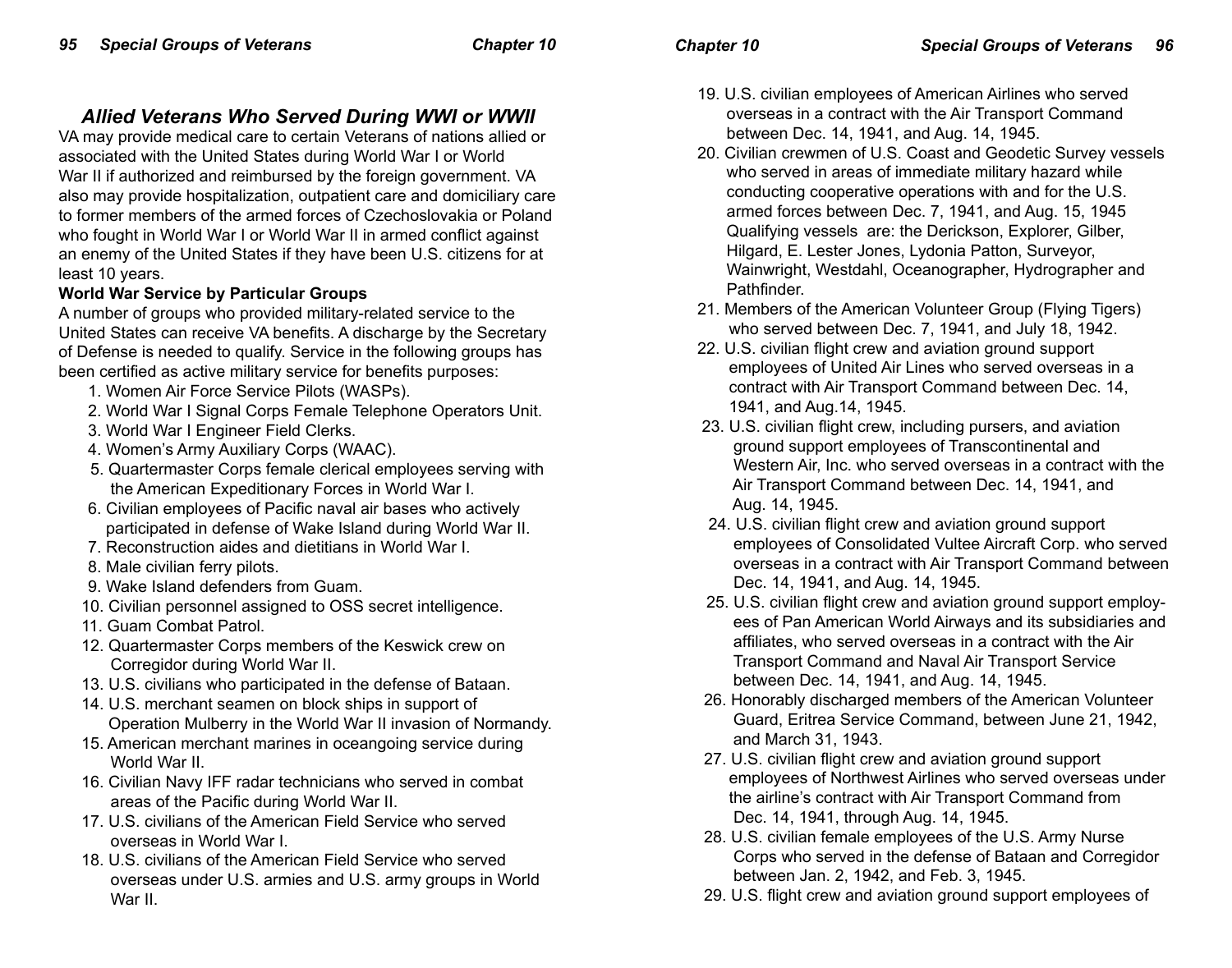Northeast Airlines Atlantic Division, who served overseas as a result of Northeast Airlines' contract with the Air Transport Command from Dec. 7, 1941, through Aug. 14, 1945.

- 30. U.S. civilian flight crew and aviation ground support employees of Braniff Airways, who served overseas in the North Atlantic or under the jurisdiction of the North Atlantic Wing, Air Transport Command, as a result of a contract with the Air Transport Command between Feb. 26, 1945, and Aug. 14, 1945.
- 31. Chamorro and Carolina former native police who received military training in the Donnal area of central Saipan and were placed under command of Lt. Casino of the 6th Provisional Military Police Battalion to accompany U.S. Marines on active, combat patrol from Aug. 19, 1945, to Sept. 2, 1945.
- 32. Three scouts/guides, Miguel Tenorio, Penedicto Taisacan, and Cristino Dela Cruz, who assisted the United States Marines in the offensive operations against the Japanese on the Northern Mariana Islands from June 19, 1944, through Sept. 2, 1945.
- 33. The operational Analysis Group of the Office of Scientific Research and Development, Office of Emergency Management, which served overseas with the U.S. Army Air Corps from Dec. 7, 1941, through Aug. 15, 1945.
- 34. Service as a member of the Alaska Territorial Guard during World War II or any individual who was honorably discharged under section 8147 of the Department of Defense Appropria tions Act of 2001.

## **Incarcerated Veterans**

VA benefits are affected if a beneficiary is convicted of a felony and imprisoned for more than 60 days. Disability or death pension paid to an incarcerated beneficiary must be discontinued. Disability compensation paid to an incarcerated Veteran rated 20 percent or more disabled is limited to the 10 percent rate. For a Veteran whose disability rating is 10 percent, the payment is reduced to half of the rate payable to a Veteran evaluated as 10 percent disabled.

Any amounts not paid to the Veteran while incarcerated may be apportioned to eligible dependents. Payments are not reduced for participants in work-release programs, residing in halfway houses or under community control.

Failure to notify VA of a Veteran's incarceration can result in overpayment of benefits and the subsequent loss of all VA financial benefits until the overpayment is recovered. VA benefits will not be provided to any Veteran or dependent wanted for an outstanding felony warrant.

**The Health Care for Reentry Veterans Program (HCRV)** offers outreach to Veterans incarcerated in state and federal prisons, and referrals and short-term case management assistance upon release from prison.

**The Veterans Justice Outreach Program (VJO)** offers outreach and case management to Veterans involved in law enforcement encounters, overseen by treatment courts, and incarcerated in local jails. Visit www.va.gov/homeless/ to locate an outreach worker.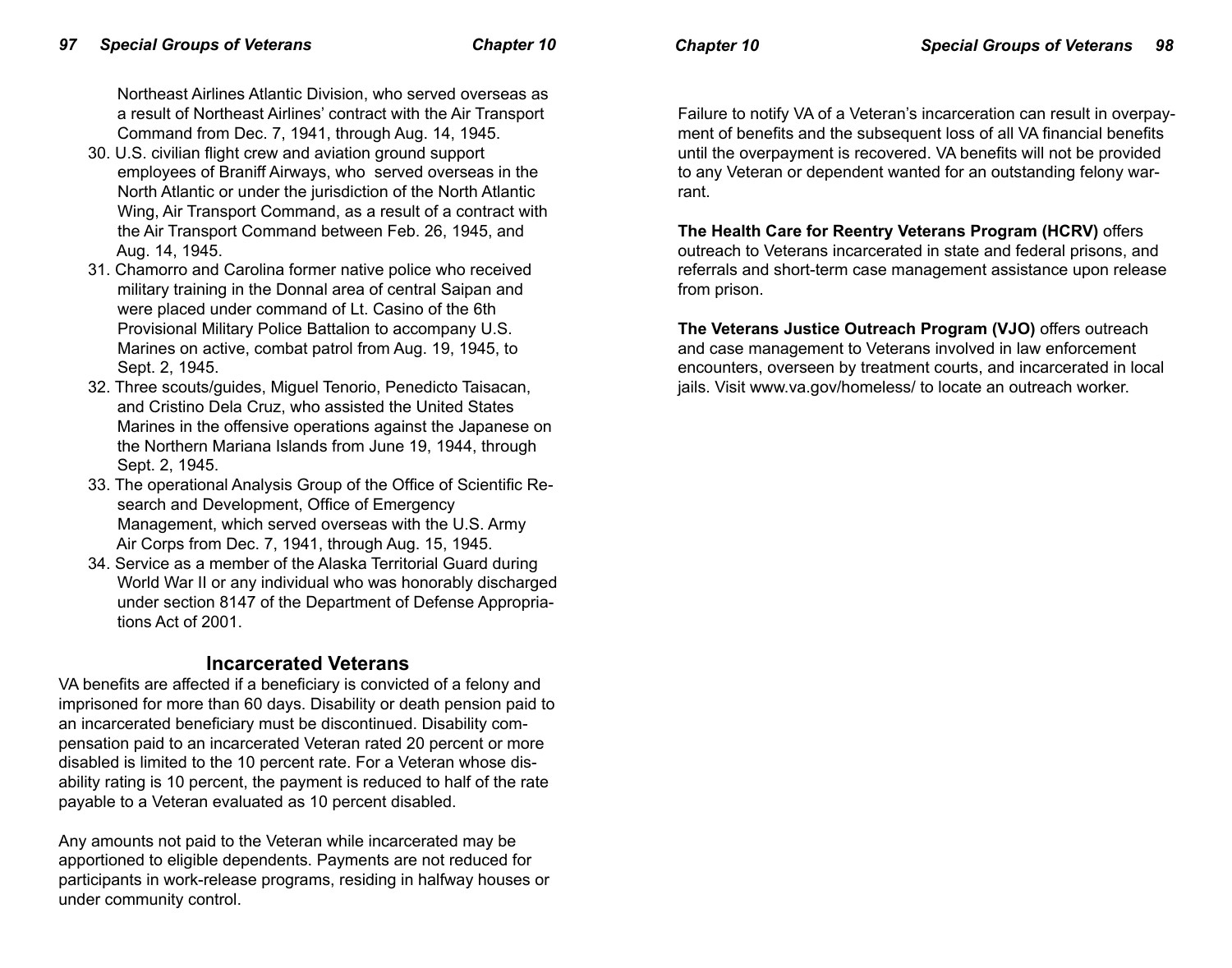# *Chapter 11* **Transition Assistance**

# *Joint Transition Assistance*

The Departments of Veterans Affairs, Defense, and Labor relaunched a new and improved website for wounded warriors – the National Resource Directory (NRD). This directory (www.nrd.gov) provides access to thousands of services and resources at the national, state and local levels to support recovery, rehabilitation and community reintegration. The NRD is a comprehensive online tool available nationwide for wounded, ill and injured Servicemembers, Veterans and their families.

The NRD includes extensive information for Veterans seeking resources on VA benefits such as disability benefits, pensions for Veterans and their families, VA health care insurance and the GI Bill. The NRD's design and interface is simple, easy-to-navigate and intended to answer the needs of a broad audience of users within the military, Veteran and caregiver communities.

# *Transition From Military to VA*

VA has personnel stationed at major military hospitals to help seriously injured Servicemembers returning from Operations Enduring Freedom, Iraqi Freedom, and New Dawn (OEF/OIF/OND) as they transition from military to civilian life. OEF/OIF Servicemembers who have questions about VA benefits or need assistance in filing a VA claim or accessing services can contact the nearest VA office or call 1-800-827-1000.

#### *eBenefits*

The eBenefits portal (www.ebenefits.va.gov) provides Servicemembers, Veterans, their families, and Caregivers with self-service access to benefit applications, benefits information, and access to personal information such as official military personnel file documents. The portal provides two main services; it catalogs links to information on other websites about military and Veteran benefits, and it provides a personalized workspace called My Dashboard, which gives quick access to all the online tools currently integrated into eBenefits.

**Transition Assistance Program**:consists of comprehensive workshops at military installations designed to assist Servicemembers as they transition from military to civilian life. The program includes job search, employment and training information, as well as VA benefits information for Servicemembers who are within 18 months of separation or retirement. The VA Benefit Briefings are comprised of two briefings focusing on education, benefits. and VA health care and disability compensation. Servicemembers can sign up for one-on-one appointments with a VA representative. Interested Servicemembers should contact their local TAP Manager to sign up for this program.

#### **VOW to Hire Heroes Act**

Improving the Transition Assistance Program (TAP): The VOW to Hire Heroes Act of 2011 ("the Act") made TAP, including attendance at the VA Benefit Briefings, mandatory for most Servicemembers transitioning to civilian status, upgraded career counseling options, and tailored TAP for the 21st Century job market.

**Facilitating Seamless Transition:** The Act allows Servicemembers to begin the federal employment process prior to separation in order to facilitate a truly seamless transition from the military to jobs at VA, Department of Homeland Security, and the many other federal agencies seeking to hire Veterans.

**Expanding Education and Training:** The Act provides nearly 100,000 unemployed Veterans of past eras and wars with up to one year of assistance (equal to the full-time payment rate under the Montgomery GI Bill-Active Duty program) to qualify for jobs in highdemand sectors. It also provides disabled Veterans up to one year of additional Vocational Rehabilitation and Employment benefits.

**Translating Military Skills and Training:** The Act requires the Department of Labor take a hard look at military skills and training equivalencies that are transferrable to the civilian sector and make it easier to obtain licenses and certifications.

**Veterans Tax Credits:** The Act provides tax credits for hiring Veterans and disabled Veterans who are out of work.

#### **The inTransition**

Servicemembers and Veterans may receive assistance from the in-Transition Program when they are receiving mental health treatment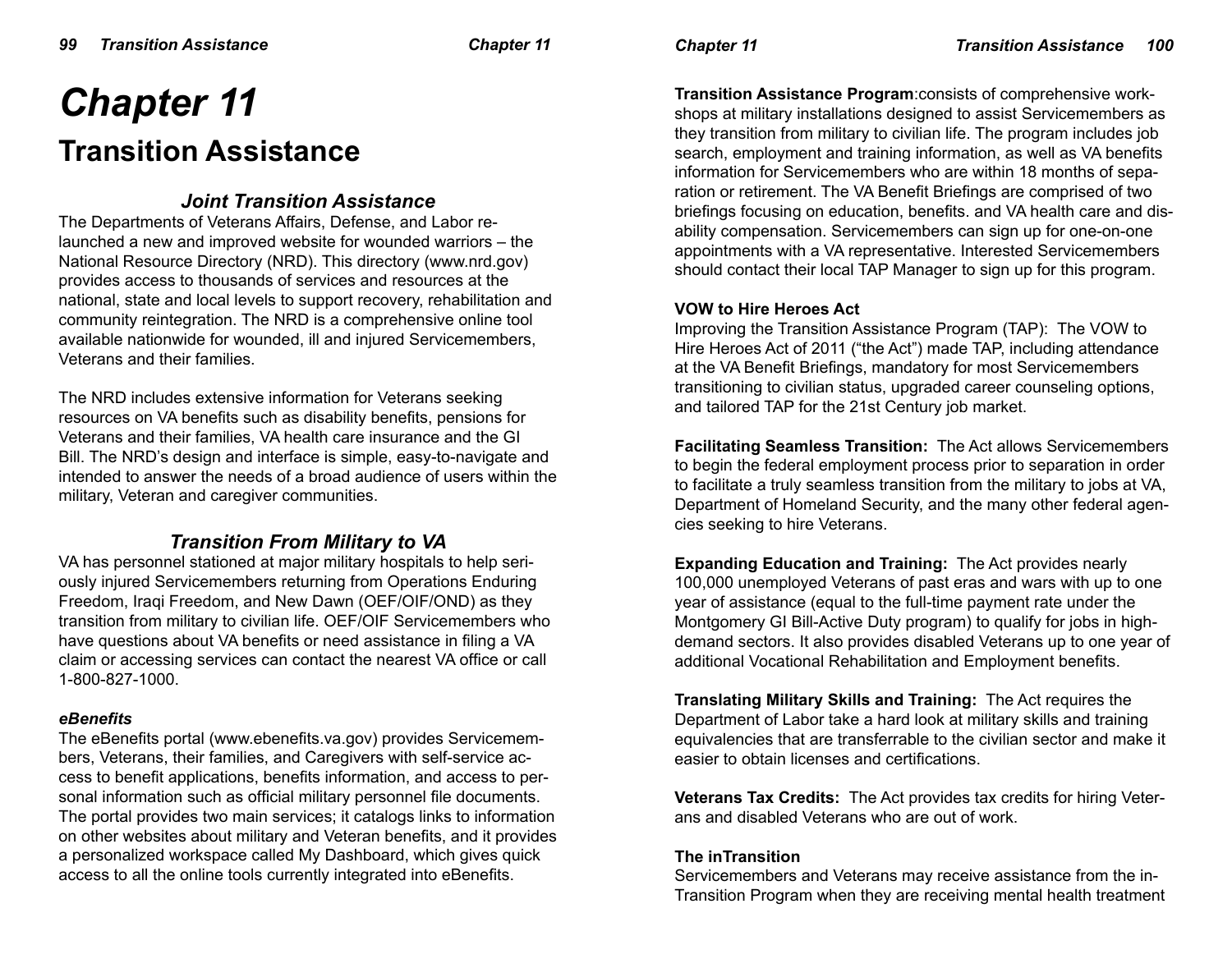and are making transitions from military service, location or a health care system. This program provides access to transitional support, motivation, and healthy lifestyle assistance and advice from qualified coaches through the toll-free telephone number 1-800-424-7877. For more information about The inTransition Program, please log onto www.health.mil/inTransition.

#### **Pre-Discharge Program**

The Pre-Discharge Program is a joint VA and DoD program that affords Servicemembers the opportunity to file claims for disability compensation and other benefits up to 180 days prior to separation or retirement.

The two primary components of the Pre-Discharge Program, Benefits Delivery at Discharge (BDD) and Quick Start, may be utilized by separating and retiring Servicemembers on active duty, including members of the Coast Guard, and members of the National Guard and Reserves (activated under Titles 10 or 32) in CONUS and some overseas locations. BDD is offered to accelerate receipt of VA disability benefits after release or discharge from active duty.

To participate in the BDD program, Servicemembers must:

- 1. have at least 60 days, but not more than 180 days, remaining on active duty.
- 2. have a known date of separation or retirement.
- 3. provide VA with service treatment records, originals or photocopies.
- 4. be available to complete all necessary examinations prior to leaving the point of separation.

Quick Start is offered to Servicemembers who have less than 60 days remaining on active duty or are unable to complete the necessary examinations prior to leaving the point of separation.

To participate in the Quick Start Program, Servicemembers must:

- 1. have at least one day remaining on active duty.
- 2. have a known date of separation or retirement.
- 3. provide VA with service treatment records, originals or photocopies.

Servicemembers should contact the local Transition Assistance Office or Army Career Alumni Program Center to schedule appoint-

ments to attend VA benefits briefings and learn how to initiate a predischarge claim. Servicemembers can obtain more information by calling VA toll-free at 1-800-827-1000 or by visiting www.vba.va.gov/ predischarge.

#### **Integrated Disability Evaluation System (IDES)**

A third component of the Pre-Discharge program is the Integrated Disability Evaluation System. The IDES program covers Servicemembers who are referred to a Medical Evaluation Board.

The IDES program has three goals:

1. a single seiers of disability exams conducted to VA standards that is used by both Departments;

2. a single disability rating completed by VA that is binding upon both Departments; and

3. expeditious payment of VA benefits after a Servicemember's separation from service.

VA Form 21-0819, VA/DoD Joint Disability Evaluation Board Claim, is initiated by the Military Service Coordinator jointly with Servicemember (SM), when the SM is initially referred to IDES. The VA Form 21-0819, will not only reflect the military referred/unfitting medical conditions, but all claimed medical conditions affecting the uniformed member. This approach provides a comprehensive view of the SM's health at the time of the IDES evaluation process.

#### **Federal Recovery Coordination Program**

The Federal Recovery Coordination Program (FRCP), a joint program of DoD and VA, helps coordinate and access federal, state and local programs, benefits and services for seriously wounded, ill, and injured Servicemembers, and their families through recovery, rehabilitation, and reintegration into the community.

Federal Recovery Coordinators (FRCs) have the delegated authority for oversight and coordination of the clinical and non-clinical care identified in each client's Federal Individual Recovery Plan (FIRP). Working with a variety of case managers, FRCs assist their clients in reaching their FIRP goals. FRCs remain with their clients as long as they are needed regardless of the client's location, duty or health status. In doing so, they often serve as the central point of contact and provide transition support for their clients.

#### **Military Services Provide Pre-Separation Counseling**

Servicemembers may receive pre-separation counseling 24 months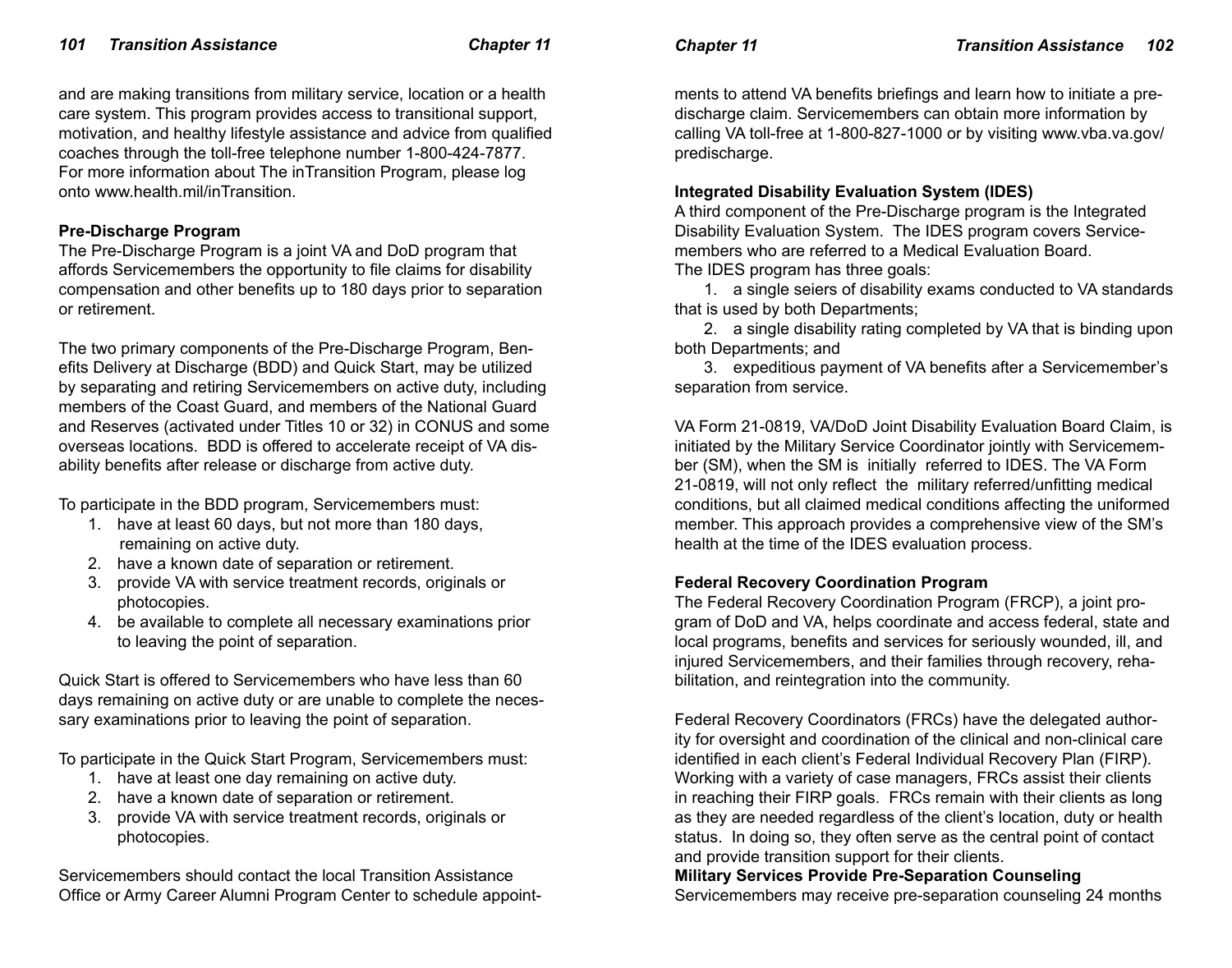prior to retirement or 12 months prior to separation from active duty. These sessions present information on education, training, employment assistance, National Guard and Reserve programs, medical benefits, and financial assistance.

#### **Verification of Military Experience and Training**

The Verification of Military Experience and Training (VMET) Document, DD Form 2586, helps Servicemembers verify previous experience and training to potential employers, negotiate credits at schools, and obtain certificates or licenses. VMET documents are available only through each military branch support offices and are intended for Servicemembers who have at least six months of active service. Servicemembers should obtain VMET documents from their Transition Support Office within 12 months of separation or 24 months of retirement.

#### **Transition Bulletin Board**

To find business opportunities, a calendar of transition seminars, job fairs, information on Veterans associations, transition services, training and education opportunities, as well as other announcements at www.turbotap.org

#### **DoD Transportal**

To find locations and phone numbers of all Transition Assistance Offices as well as mini-courses on conducting successful job-search campaigns, writing resumes, using the internet to find a job, and links to job search and recruiting Websites, visit the DoD Transportal at www.Veteranprograms.com/index.html

#### **Educational and Vocational Counseling**

The Vocational Rehabilitation and Employment (VR&E) Program provides educational and vocational counseling to Servicemembers, Veterans, and certain dependents (U.S.C. Title 38, Section 3697) at no charge. These counseling services are designed to help an individual choose a vocational direction, determine the course needed to achieve the chosen goal, and evaluate the career possibilities open to them.

Assistance may include interest and aptitude testing, occupational exploration, setting occupational goals, locating the right type of training program, and exploring educational or training facilities which can be utilized to achieve an occupational goal.

Counseling services include, but are not limited to, educational and vocational counseling and guidance; testing; analysis of and recommendations to improve job-marketing skills; identification of employment, training, and financial aid resources; and referrals to other agencies providing these services.

**Eligibility:** Educational and vocational counseling services are available during the period the individual is on active duty with the armed forces and within 180 days of the estimated date of his or her discharge or release from active duty. The projected discharge must be under conditions other than dishonorable.

Servicemembers are eligible even if they are only considering whether or not they will continue as members of the armed forces. Veterans are eligible if not more than one year has elapsed since the date they were last discharged or released from active duty.

Veterans and dependents who are eligible for VA education benefits may receive educational and vocational counseling at any time during their eligibility period. This service is based on having eligibility for a VA program such as Chapter 30 (Montgomery GI Bill); Chapter 31 (Vocational Rehabilitation and Employment); Chapter 32 (Veterans Education Assistance Program – VEAP); Chapter 33 (Post-9/11 GI Bill); Chapter 35 (Dependents' Educational Assistance Program) for certain spouses and dependent children; Chapter 18 (Spina Bifida Program) for certain dependent children; and Chapter 1606 and 1607 of Title 10.

Veterans and Servicemembers may apply for counseling services using VA Form 28-8832, Application for Counseling. Veterans and Servicemembers may also write a letter expressing a desire for counseling services.

Upon receipt of either type of request for counseling from an eligible individual, an appointment for counseling will be scheduled. Counseling services are provided to eligible persons at no charge.

#### **Veterans' Workforce Investment Program**

Recently separated Veterans and those with service-connected disabilities, significant barriers to employment or who served on active duty during a period in which a campaign or expedition badge was authorized can contact the nearest state employment office for em-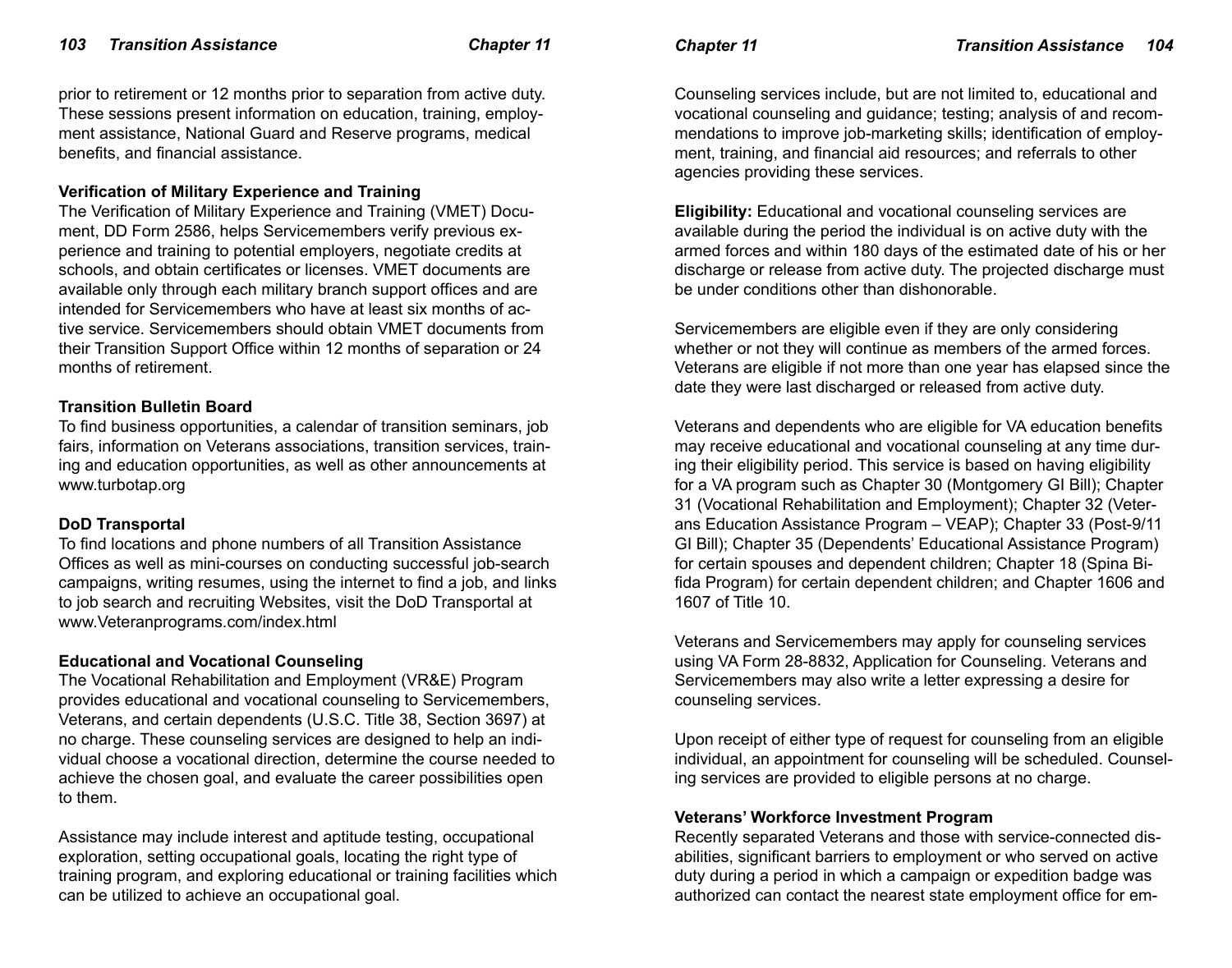ployment help through the Veterans Workforce Investment Program. The program may be conducted through state or local public agencies, community organizations or private, nonprofit organizations.

#### **State Employment Services**

Veterans can find employment information, education and training opportunities, job counseling, job search workshops, and resume preparation assistance at state Workforce Career or One-Stop Centers. These offices also have specialists to help disabled Veterans find employment.

#### **Unemployment Compensation**

Veterans who do not begin civilian employment immediately after leaving military service may receive weekly unemployment compensation for a limited time. The amount and duration of payments are determined by individual states. Apply by contacting the nearest state employment office listed in the local telephone directory.

#### **Veterans Preference for Federal Jobs**

Since the time of the Civil War, Veterans of the U.S. armed forces have been given some degree of preference in appointments to federal jobs. Veterans' preference in its present form comes from the Veterans' Preference Act of 1944, as amended, and now codified in Title 5, United States Code. By law, Veterans who are disabled or who served on active duty in the U.S. armed forces during certain specified time periods or in military campaigns are entitled to preference over others when hiring from competitive lists of eligible candidates, and also in retention during a reduction in force (RIF).

To receive preference, a Veteran must have been discharged or released from active duty in the U.S. armed forces under honorable conditions (honorable or general discharge). Preference is also provided for certain widows and widowers of deceased Veterans who died in service; spouses of service-connected disabled Veterans; and mothers of Veterans who died under honorable conditions on active duty or have permanent and total service-connected disabilities. For each of these preferences, there are specific criteria that must be met in order to be eligible to receive the Veterans' preference.

Recent changes in Title 5 clarify Veterans preference eligibility criteria for National Guard and Reserve members. Veterans eligible for preference include Reservists and National Guard members who

served on active duty as defined by Title 38 at any time in the armed forces for a period of more than 180 consecutive days, any part of which occurred during the period beginning on Sept. 11, 2001, and ending on the date prescribed by Presidential proclamation or by law as the last date of OEF/OIF. Reservists and National Guardsmen must have been discharged or released from active duty in the armed forces under honorable conditions.

Another recent change involves Veterans who earned the Global War on Terrorism Expeditionary Medal for service in OEF/OIF/OND. Under Title 5, service on active duty in the armed forces during a war or in a campaign or expedition for which a campaign badge has been authorized also qualifies for Veterans preference. Any Armed Forces Expeditionary medal or campaign badge qualifies for preference. Medal holders must have served continuously for 24 months or the full period called or ordered to active duty. For additional information, visit the Office of Personnel Management (OPM) website at www. fedshirevets.gov.

In 2011, President Obama signed the VOW (Veterans Opportunity to Work) To Hire Heroes Act. VOW amends Chapter 21 of Title 5, United States Code (U.S.C.) by adding section 2108a, "Treatment of certain individuals as Veterans, disabled Veterans, and preference eligibles." Section 2108a requires Federal agencies to treat active duty Servicemembers as Veterans, disabled Veterans, or preference eligibles for purposes of appointment in the competitive service when these Servicemembers submit a certification of expected discharge or release from active duty under honorable conditions along with their applications for Federal employment. A certification is any written document from the armed forces that certifies the Servicemember is expected to be discharged or released from active duty service in the armed forces under honorable conditions not later than 120 days from the date the certification is signed.

Veterans' preference does not require an agency to use any particular appointment process. Agencies can pick candidates from a number of different special hiring authorities or through a variety of different sources. For example, the agency can reinstate a former federal employee, transfer someone from another agency, reassign someone from within the agency, make a selection under merit promotion procedures or through open, competitive exams, or appoint someone noncompetitively under special authority such as a Veter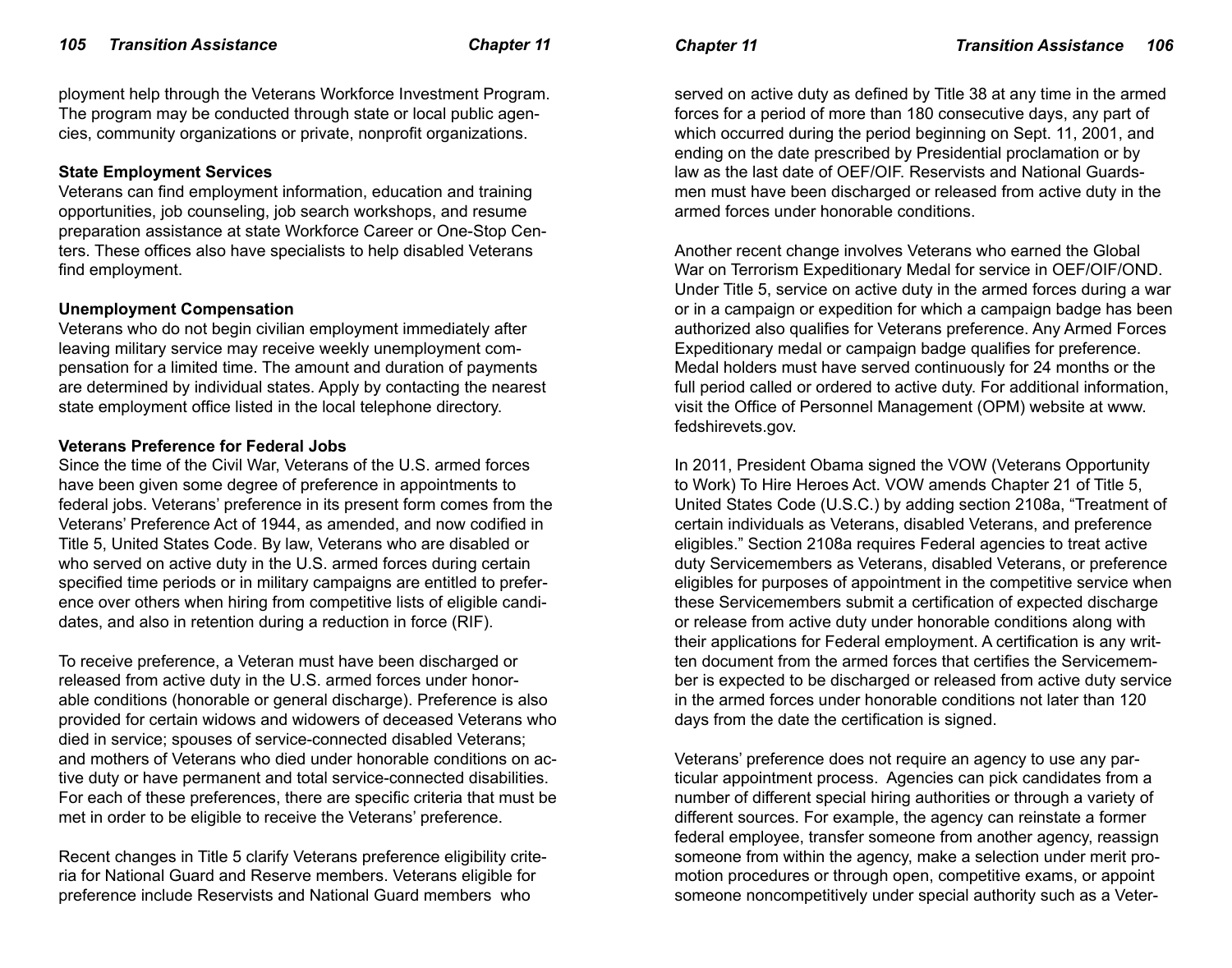*107 Transition Assistance Chapter 11 Chapter 12 Dependents and Survivors Health Care 108*

ans Readjustment Appointment or special authority for 30 percent or more disabled Veterans. The decision on which hiring authority the agency desires to use rests solely with the agency. When applying for federal jobs, eligible Veterans should claim preference on their application or resume. Veterans should apply for a federal job by contacting the personnel office at the agency in which they wish to work. For more information, visit www.usajobs.gov for job openings or help creating a federal resume.

**Veterans' Employment Opportunities Act:** When an agency accepts applications from outside its own workforce, the Veterans' Employment Opportunities Act of 1998 allows preference eligible candidates or Veterans to compete for these vacancies under merit promotion procedures.Veterans who are selected are given career or career-conditional appointments. Veterans are those who have been separated under honorable conditions from the U.S. armed forces with three or more years of continuous active service. For information, visit www.usajobs.gov or www.fedshirevets.gov.

**Veterans' Recruitment Appointment:** Allows federal agencies to appoint eligible Veterans to jobs without competition. These appointments can be converted to career or career-conditional positions after two years of satisfactory work. Veterans should apply directly to the agency where they wish to work. For information,www.fedshirevets.gov/.

#### **Small Businesses**

VA's Center for Veterans Enterprise helps Veterans interested in forming or expanding small businesses and helps VA contracting offices identify Veteran-owned small businesses. For information, write the U.S. Department of Veterans Affairs (OOVE), 810 Vermont Avenue, N.W., Washington, DC 20420-0001, call toll-free 1-866-584- 2344 or visit www.vetbiz.gov. Small Business Contracts: Like other federal agencies, VA is required to place a portion of its contracts and purchases with small and disadvantaged businesses. VA has a special office to help small and disadvantaged businesses get information on VA acquisition opportunities. For information, write the U.S. Department of Veterans Affairs (OOSB), 810 Vermont Avenue, N.W., Washington, DC 20420-0001, call toll-free 1-800-949-8387 or visit www.va.gov/osdbu/.

# *Chapter 12* **Dependents and Survivors Health Care**

Civilian Health and Medical Program of the Department of Veterans Affairs (CHAMPVA). Under CHAMPVA, certain dependents and survivors can receive reimbursement for most medical expenses – inpatient, outpatient, mental health, prescription medication, skilled nursing care and durable medical equipment.

**Eligibility:** To be eligible for CHAMPVA, an individual cannot be eligible for TRICARE (the medical program for civilian dependents provided by DoD) and must be one of the following:

1. The spouse or child of a Veteran whom VA has rated permanently and totally disabled due to a service-connected disability.

2. The surviving spouse or child of a Veteran who died from a VArated service-connected disability, or who, at the time of death, was rated permanently and totally disabled.

3. The surviving spouse or child of a Veteran who died on active duty service and in the line of duty, not due to misconduct. However, in most of these cases, these family members are eligible for TRI-CARE, not CHAMPVA.

A surviving spouse under age 55 who remarries loses CHAMPVA eligibility at midnight of the date on remarriage. He/she may re-establish eligibility if the remarriage ends by death, divorce or annulment effective the first day of the month following the termination of the remarriage or Dec. 1, 1999, whichever is later. A surviving spouse who remarries after age 55 does not lose eligibility upon remarriage.

For those who have Medicare entitlement or other health insurance, CHAMPVA is a secondary payer. Beneficiaries with Medicare must be enrolled in Parts A&B to maintain CHAMPVA eligibility. For additional information, contact Purchased Care at the VA Health Administration Center, CHAMPVA, P.O. Box 469028, Denver, CO 80246, call 1-800-733-8387 or visit www.va.gov/hac/forbeneficiaries/champva/ champva.asp.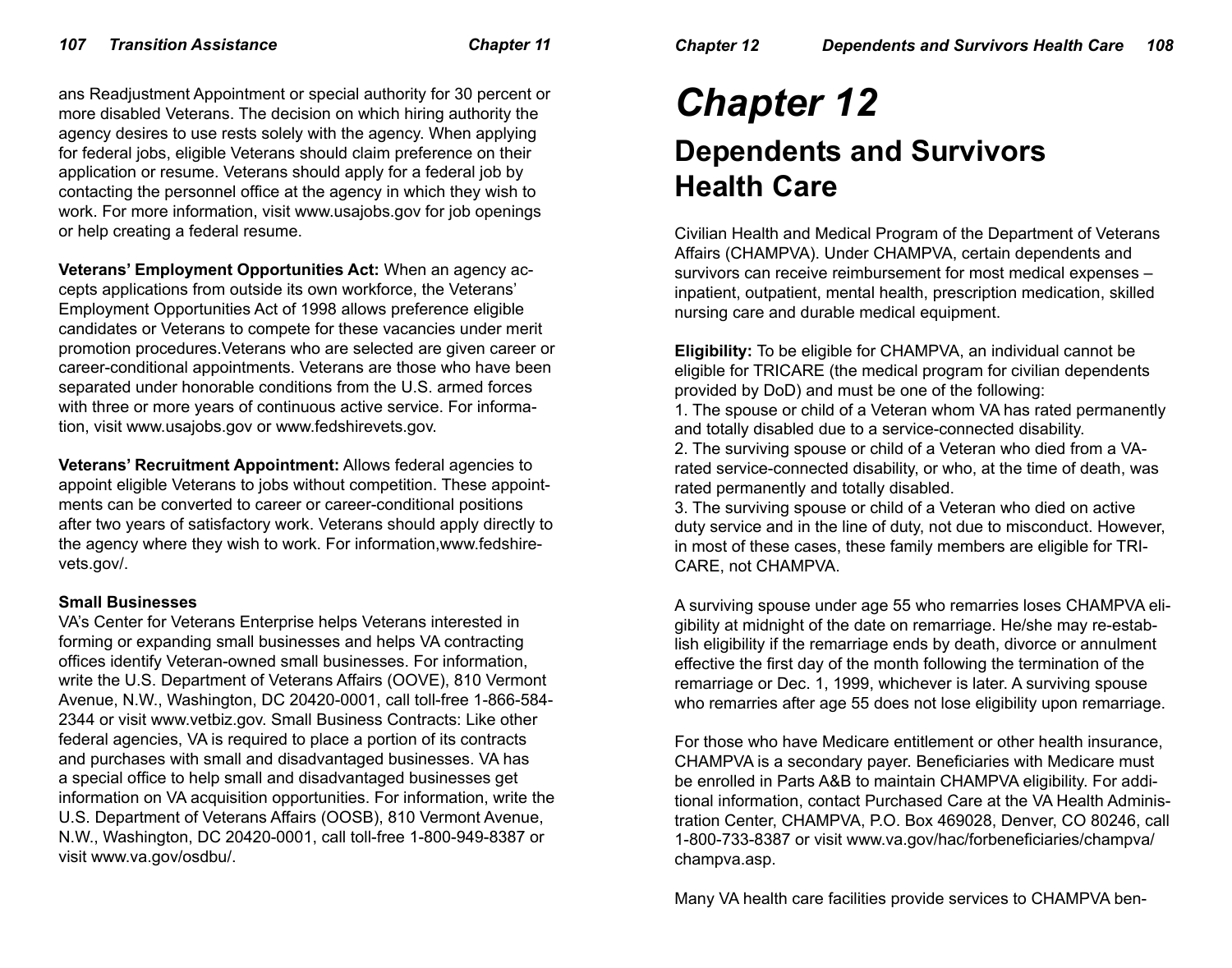eficiaries under the CHAMPVA In-house Treatment Initiative (CITI) program. Contact the nearest VA health care facility to determine if it participates. Those who use a CITI facility incur no cost for services; however, services are provided on a space-available basis, after the needs of Veterans are met. Not all services are available at all times. The coverage of services is dependent upon the CHAMPVA benefit coverage. CHAMPVA beneficiaries who are covered by Medicare cannot use CITI.

VA's Comprehensive Assistance for Family Caregivers Program entitles the designated Primary Family Caregiver, who is without health insurance coverage, CHAMPVA benefits. Some of the health plans that would make a Primary Family Caregiver ineligible for CHAMP-VA benefits include Medicare, Medicaid, commercial health plans through employment and individual plans.

#### **Children Born with Spina Bifida to Certain Vietnam or Korea**

**Veterans:** The Spina Bifida Program (SB) is a comprehensive health care benefits program administered by the Department of Veterans Affairs for birth children of certain Vietnam and Korea Veterans who have been diagnosed with spina bifida (except spina bifida occulta). The SB program provides reimbursement for inpatient and outpatient medical services, pharmacy, durable medical equipment, and supplies. Purchased Care at the VA's Health Administration Center in Denver, Colorado manages the SB Program, including the authorization of benefits and the subsequent processing and payment of claims. For more information about spina bifida health care benefits, call 1-888-820-1756 or visit www.va.gov/hac/forbeneficiaries/spina/ spina.asp

**Eligibility:** To be eligible for the SB Program, Veterans must be eligible for a monetary award under the Veterans Benefits Administration (VBA). The Denver VA Regional Office makes the determination regarding this entitlement. The VBA notifies Purchased Care at the VA Health Administration Center after an award is made and the eligible child is enrolled in SB.

**Children of Women Vietnam Veterans (CWVV) Born with Certain Birth Defects:** The CWVV Health Care Program is a federal health benefits program administered by the Department of Veterans Affairs for children of women Vietnam Veterans born with certain birth defects. The CWVV Program provides reimbursement for medical

care related to covered birth defects and conditions associated with the covered birth defect except for spina bifida. For more information about benefits for children with birth defects, call 1-888-820-1756 or visit www.va.gov/hac/forbeneficiaries and select Spina Bifida/Children of Women Vietnam Veterans (CWVV.)

**Eligibility:** To be eligible for the CWVV Program, Veterans must have received an award under VBA. The Denver VA Regional Office makes determination regarding this entitlement. The VBA notifies Purchased Care at the VA Health Administration Center after an award is made and the eligible child is enrolled in CWVV.

**Bereavement Counseling:** VA Vet Centers provide bereavement counseling to all family members including spouses, children, parents, and siblings of Servicemembers who die while on active duty. This includes federally activated members of the National Guard and reserve components. Bereavement services may be accessed by calling (202) 461-6530.

**Bereavement Counseling related to Veterans:** Bereavement counseling is available through any VA medical center to immediate family members of Veterans who die unexpectedly or while participating in a VA hospice or similar program, as long as the immediate family members had been receiving family support services in connection with or in furtherance of the Veteran's treatment. (In other cases, bereavement counseling is available to the Veteran's legal guardian or the individual with whom the Veteran had certified an intention to live, as long as the guardian or individual had been receiving covered family support services.) This bereavement counseling is of limited duration and may only be authorized up to 60 days. However, VA medical center directors have authority to approve a longer period of time when medically indicated. Contact the Social Work Service at the nearest VA medical center to access bereavement counseling.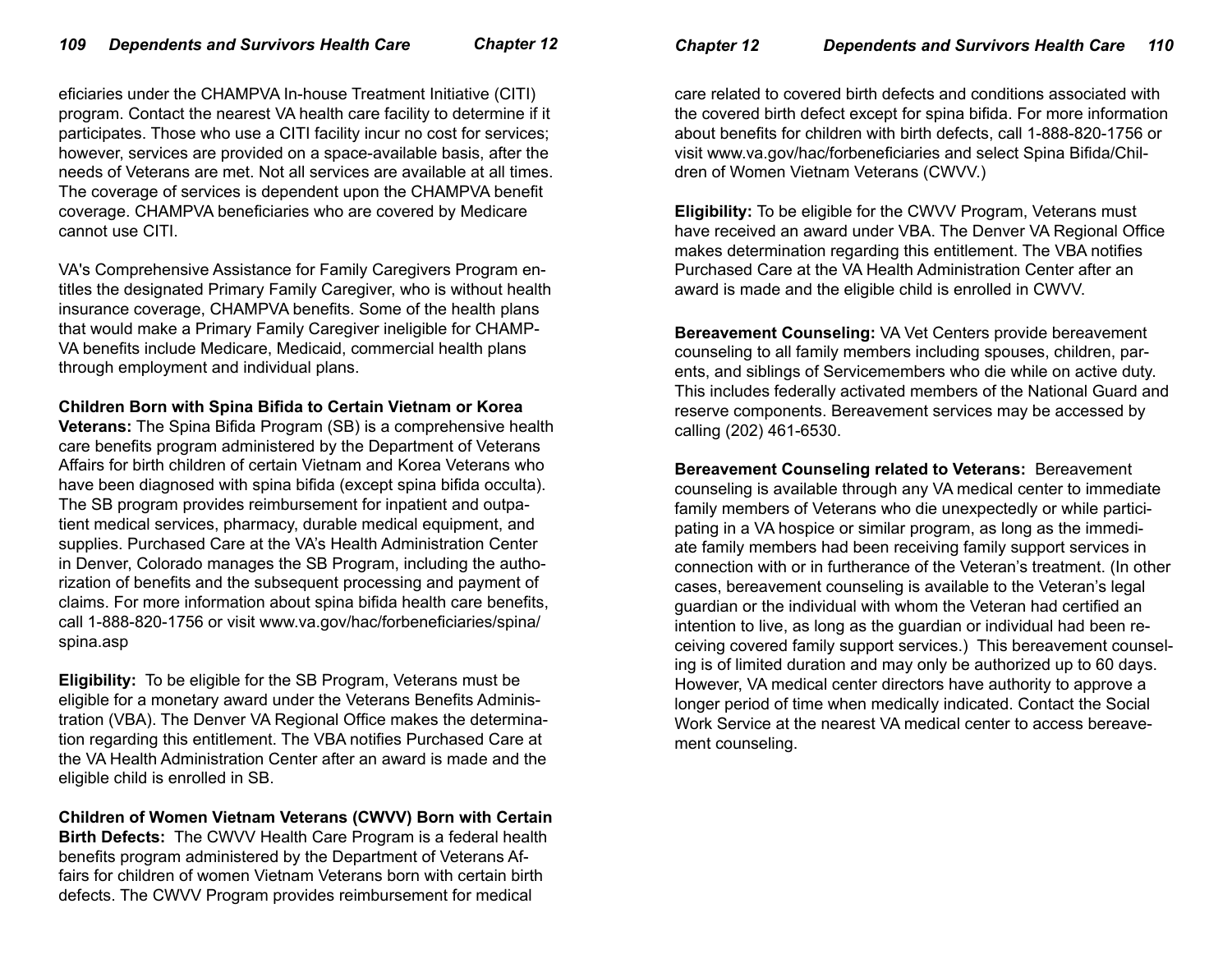# <span id="page-60-0"></span>*Chapter 13* **Dependents and Survivors Benefits**

### **Death Gratuity Payment**

Military services provide payment, called a death gratuity, in the amount of \$100,000 to the next of kin of Servicemembers who die while on active duty (including those who die within 120 days of separation) as a result of service-connected injury or illness.

If there is no surviving spouse or child, then parents or siblings designated as next of kin by the Servicemember may be provided the payment. The payment is made by the last military command of the deceased. If the beneficiary is not paid automatically, application may be made to the military service concerned.

# *Dependency and Indemnity Compensation*

**Eligibility:** For a survivor to be eligible for Dependency and Indemnity Compensation (DIC), one of the following must have directly caused or contributed to the Veteran's death:

- 1. A disease or injury incurred or aggravated in the line of duty while on active duty or active duty for training.
- 2. An injury, heart attack, cardiac arrest, or stroke incurred or aggravated in the line of duty while on inactive duty for training.
- 3. A service-connected disability or a condition directly related to a service-connected disability.

DIC also may be paid to certain survivors of Veterans who were totally disabled from service-connected conditions at the time of death, even though their service-connected disabilities did not cause their deaths. The survivor qualifies if the Veteran was:

- 1. Continuously rated totally disabled for a period of 10 years immediately preceding death; or
- 2. Continuously rated totally disabled from the date of military discharge and for at least 5 years immediately preceding death; or
- 3. A former POW who was continuously rated totally disabled for a period of at least on a year immediately preceding death.

Payments will be offset by any amount received from judicial pro-

ceedings brought on by the Veteran's death. When the surviving spouse is eligible for payments under the military's Survivor Benefit Plan (SBP), only the amount of SBP greater than DIC is payable. If DIC is greater than SBP, only DIC is payable. The Veteran's discharge must have been under conditions other than dishonorable.

**Payments for Deaths After Jan. 1, 1993:** Surviving spouses of Veterans who died on or after Jan. 1, 1993, receive a basic rate, plus additional payments for dependent children, for the aid and attendance of another person if they are patients in a nursing home or require the regular assistance of another person, or if they are permanently housebound.

# **Aid and Attendance and Housebound Benefits**

Surviving Surviving spouses who are eligible for DIC or survivors pension may also be eligible for Aid and Attendance or Housebound benefits. They may apply for these benefits by writing to their VA regional office. They should include copies of any evidence, preferably a report from an attending physician or a nursing home, validating the need for aid and attendance or housebound care. The report should contain sufficient detail to determine whether there is disease or injury producing physical or mental impairment, loss of coordination, or conditions affecting the ability to dress and undress, to feed oneself, to attend to sanitary needs, and to keep oneself ordinarily clean and presentable. In addition, it is necessary to determine whether the surviving spouse is confined to the home or immediate premises.

# **2013 DIC Payment Rates for Surviving Spouses**

DIC rates (Veteran died on or after Jan. 1, 1993.)

| <b>Allowances</b>             | <b>Monthly Rate</b> |
|-------------------------------|---------------------|
| <b>Basic Payment Rate</b>     | \$1,215             |
| <b>Additional Allowances:</b> |                     |
| Each Dependent Child          | \$301               |
| Aid and Attendance            | \$301               |
| Housebound                    | \$141               |

**Special Allowances:** Add \$258 if the Veteran was totally disabled eight continuous years prior to death.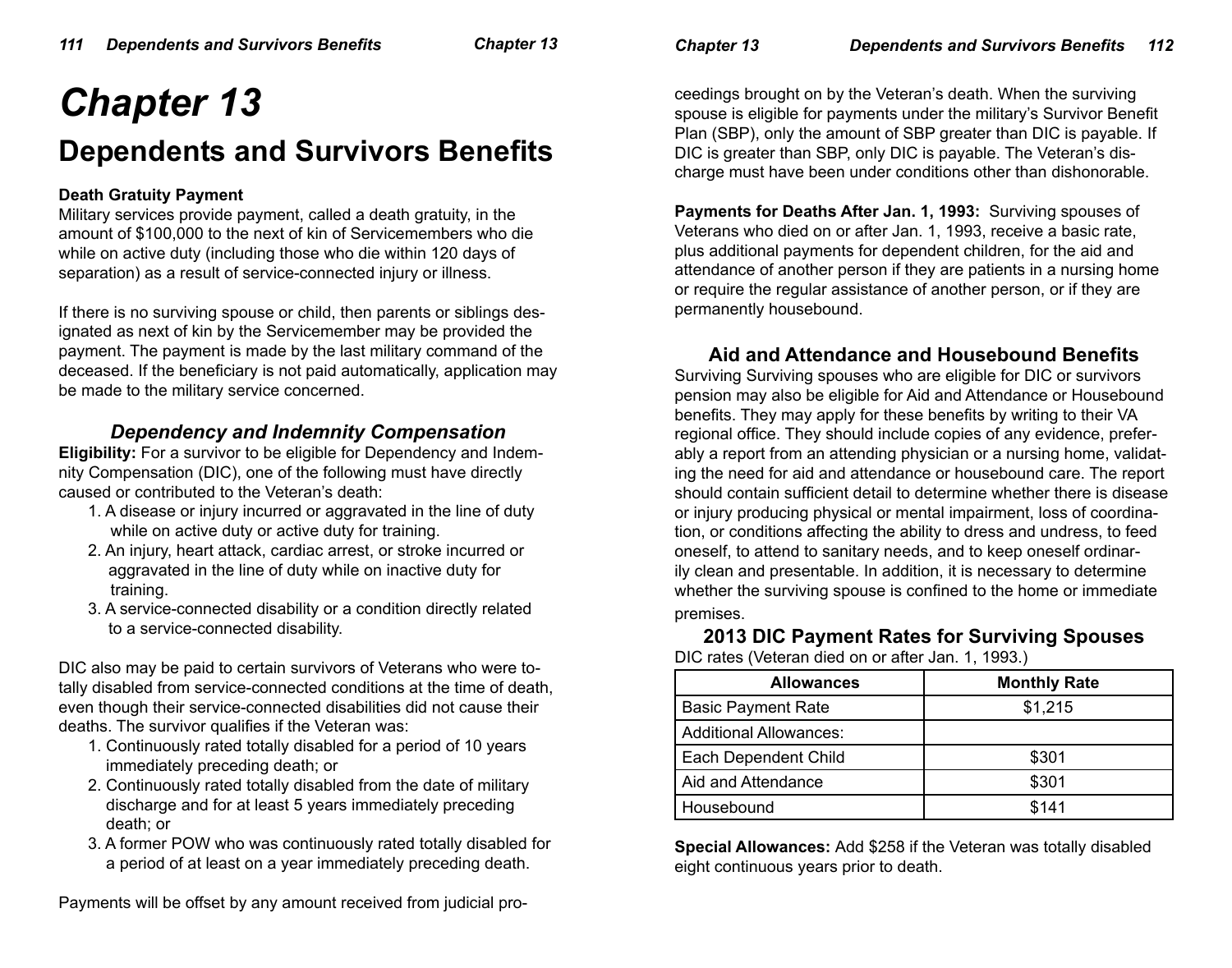Add \$263 to the additional allowance if there are dependent children under age 18 for the initial two years of entitlement for DIC awards commencing on or after Jan. 1, 2005.

**Payments for Deaths Prior to Jan. 1, 1993:** Surviving spouses of Veterans who died prior to Jan. 1, 1993, receive an amount based on the deceased's military pay grade.

| <b>Enlisted</b> | Rate    | <b>Warrant</b><br><b>Officer</b> | Rate    | <b>Officer</b> | Rate    |
|-----------------|---------|----------------------------------|---------|----------------|---------|
| $E-1$           | \$1,215 | W-1                              | \$1,283 | $O-1$          | \$1,283 |
| $E-2$           | \$1,215 | W-2                              | \$1,334 | $O-2$          | \$1,327 |
| $E-3$           | \$1,215 | W-3                              | \$1,373 | $O-3$          | \$1,418 |
| $E-4$           | \$1,215 | $W-4$                            | \$1,453 | $O-4$          | \$1,503 |
| $E-5$           | \$1,215 |                                  |         | $O-5$          | \$1,654 |
| $E-6$           | \$1,215 |                                  |         | $O-6$          | \$1,865 |
| $E-7$           | \$1,257 |                                  |         | $O-7$          | \$2,013 |
| $E-8$           | \$1,327 |                                  |         | $O-8$          | \$2,211 |
| $E-9$           | \$1,384 |                                  |         | $O-9$          | \$2,365 |
|                 |         |                                  |         | $O-10$         | \$2,594 |

**DIC Rates (Veteran who died prior to Jan. 1, 1993)**

**Parents' DIC:** VA provides an income-based monthly benefit to the surviving parent(s) of a Servicemember or Veteran whose death was service-related. When countable income exceeds the limit set by law, no benefits are payable. The spouse's income must also be included if living with a spouse.

A spouse may be the other parent of the deceased Veteran, or a spouse from remarriage. Unreimbursed medical expenses may be used to reduce countable income. Benefit rates and income limits change annually.

**Restored Entitlement Program for Survivors:** Survivors of Veterans who died of service-connected causes incurred or aggravated prior to Aug. 13, 1981, may be eligible for a special benefit payable in addition to any other benefits to which the family may be entitled. The amount of the benefit is based on information provided by the Social Security Administration.

### *Survivors Pension*

VA provides pension benefits to qualifying surviving spouses and unmarried children of deceased Veterans with wartime service.

**Eligibility**: To be eligible, spouses must not have remarried and children must be under age 18, or under age 23 if attending a VAapproved school, or have become permanently incapable of selfsupport because of disability before age 18. Surviving spouses and children must have qualifying income.

The Veteran must have been discharged under conditions other than dishonorable and must have had 90 days or more of active military service, at least one day of which was during a period of war, or a service-connected disability justifying discharge. Longer periods of service may be required for Veterans who entered active duty on or after Sept. 8, 1980, or Oct. 16, 1981, if an officer. If the Veteran died in service but not in the line of duty, survivors pension may be payable if the Veteran completed at least two years of honorable service.

Children who become incapable of self-support because of a disability before age 18 may be eligible for survivors pension as long as the condition exists, unless the child marries or the child's income exceeds the applicable limit.

**Payment:** Survivors pension provides a monthly payment to bring an eligible person's income to a level established by law. The payment is reduced by the annual income from other sources such as Social Security. The payment may be increased if the recipient has unreimbursed medical expenses that can be deducted from countable income.

#### **Aid and Attendance and Housebound Benefits**

Surviving spouses who are eligible for VA survivors pension are eligible for a higher maximum pension rate if they qualify for aid and attendance or housebound benefits. An eligible individual may qualify if he or she requires the regular aid of another person in order to perform personal functions required for everyday living, or is bedridden, a patient in a nursing home due to mental or physical incapacity, blind, or permanently and substantially confined to his/her immediate premises because of a disability.

Surviving spouses who are ineligible for basic survivors pension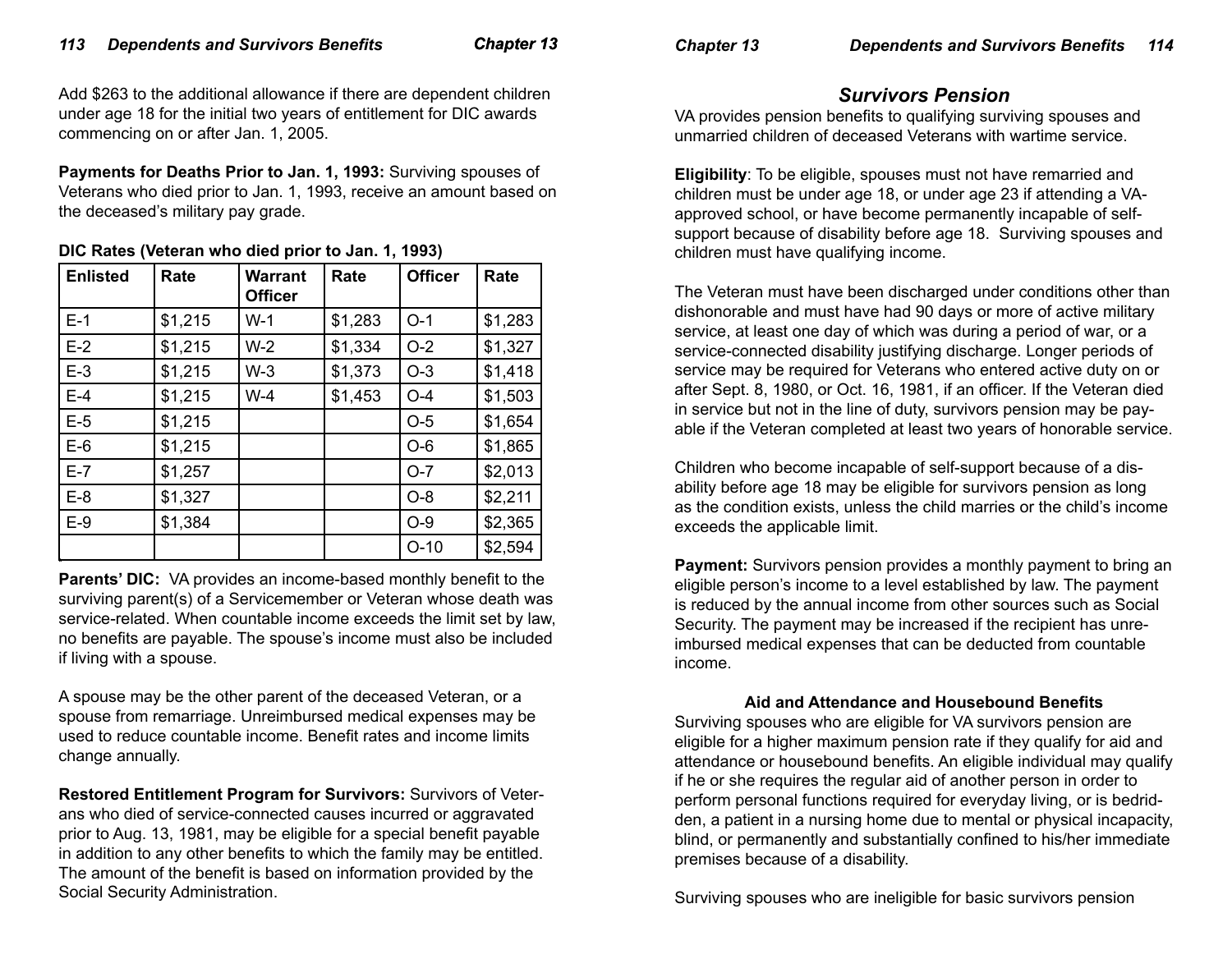based on annual income may still be eligible for survivors pension if they are eligible for aid and attendance or housebound benefits because a higher income limit applies. In addition, unreimbursed medical expenses for nursing-home or home-health care may be used to reduce countable annual income, which may result in a higher pension benefit.

To apply for aid and attendance or housebound benefits, write to a VA regional office. Please include copies of any evidence, preferably a report from an attending physician or a nursing home, validating the need for aid and attendance or housebound type care. The report should contain sufficient detail to determine whether there is disease or injury producing physical or mental impairment, loss of coordination, or conditions affecting the ability to dress and undress, to feed oneself, to attend to sanitary needs, and to keep oneself ordinarily clean and presentable. In addition, it is necessary to determine whether the claimant is confined to the home or immediate premises.

### **2013 Survivors Pension Rates**

| <b>Recipient of Pension</b>      | <b>Maximum Annual Rate</b> |  |
|----------------------------------|----------------------------|--|
| Surviving spouse                 | \$8,359                    |  |
| (With dependent child)           | \$10,942                   |  |
| Permanently housebound           | \$10,217                   |  |
| (With dependent child)           | \$12,796                   |  |
| Needs regular aid & attendance   | \$13,362                   |  |
| (With dependent child)           | \$15,940                   |  |
| Each additional dependent child  | \$2,129                    |  |
| Pension for each surviving child | \$2,129                    |  |

#### *Survivors' & Dependents' Educational Assistance*

**Eligibility:** VA provides educational assistance to qualifying dependents as follows:

- 1. The spouse or child of a Servicemember or Veteran who either died of a service-connected disability, or who has permanent and total service-connected disability, or who died while such a disability existed.
- 2. The spouse or child of a Servicemember listed for more than 90 days as currently Missing in Action (MIA), captured in the line of duty by a hostile force, or detained or interned by a

foreign government or power.

3. The spouse or child of a Servicemember who is hospitalized or receives outpatient care or treatment for a disability that is determined to be totally and permanently disabling, incurred or aggravated due to active duty, and for which the service member is likely to be discharged from military service.

Surviving spouses lose eligibility if they remarry before age 57 or are living with another person who has been recognized publicly as their spouse. They can regain eligibility if their remarriage ends by death or divorce or if they cease living with the person. Dependent children do not lose eligibility if the surviving spouse remarries. Visit www. gibill.va.gov/ for more information.

**Period of Eligibility:** The period of eligibility for Veterans' spouses expires 10 years from either the date they become eligible or the date of the Veteran's death. Children generally must be between the ages of 18 and 26 to receive educational benefits. VA may grant extensions to both spouses and children.

The period of eligibility for spouses of Servicemembers who died on active duty expires 20 years from the date of death. This is a change in law that became effective Dec. 10, 2004. Spouses of Servicemembers who died on active duty whose 10-year eligibility period expired before Dec. 10, 2004, now have 20 years from the date of death to use educational benefits. Effective Oct. 10, 2008, Public Law 110- 389 provides a 20-year period of eligibility for spouses of Veterans with a permanent and total service-connected disability rating effective within 3 years of release from active duty.

**Payments:** The payment rate effective Oct. 1, 2012, is \$987 a month for full-time school attendance, with lesser amounts for parttime. Benefits are paid for full-time training up to 45 months or the equivalent in part-time training.

**Training Available:** Benefits may be awarded for pursuit of associate, bachelor, or graduate degrees at colleges and universities; independent study; cooperative training study abroad certificate or diploma from business, technical or vocational schools, apprenticeships, on-the-job training programs; farm cooperative courses; and preparatory courses for tests required or used for admission to an institution of higher learning or graduate school. Benefits for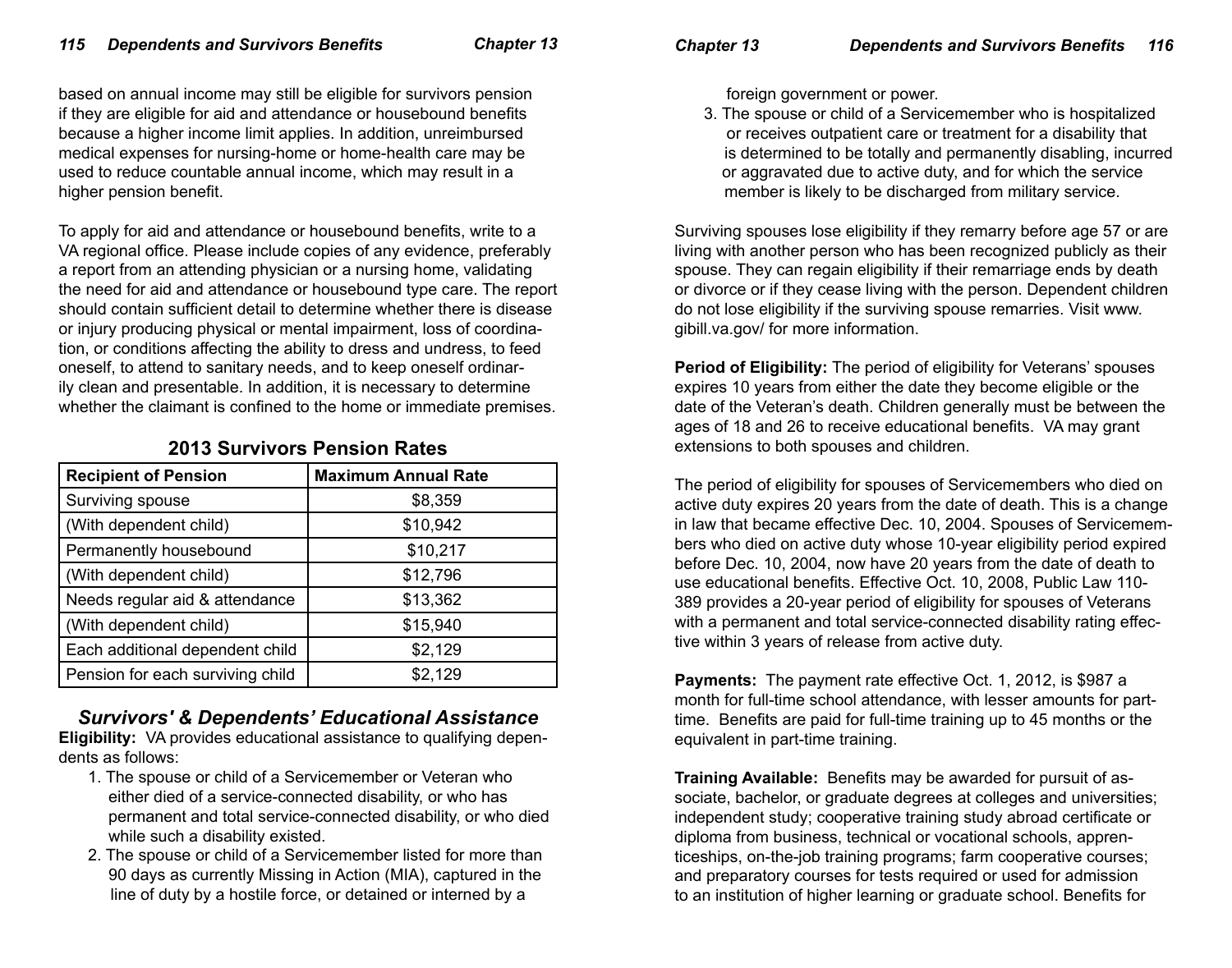correspondence courses under certain conditions are available to spouses only. Beneficiaries without high-school degrees can pursue secondary schooling, and those with a deficiency in a subject may receive tutorial assistance if enrolled half-time or more.

*Special Benefits:* Dependents over age 14 with physical or mental disabilities that impair their ability to pursue an education may receive specialized vocational or restorative training, including speech and voice correction, language retraining, lip reading, auditory training, Braille reading and writing, and similar programs. Certain disabled or surviving spouses are also eligible.

#### *Marine Gunnery Sergeant John David Fry Scholarship*

Children of those who died in the line of duty on or after Sept. 11, 2001, are potentially eligible to use Post-9/11 GI Bill benefits. Refer to Chapter 4, "Education and Training", for more details.

#### **Work-Study**: See page 55

**Counseling:** VA may provide counseling to help participants pursue an educational or vocational objective.

**Montgomery GI Bill (MGIB) Death Benefit:** VA will pay a special MGIB death benefit to a designated survivor in the event of the service-connected death of a Servicemember while on active duty or within one year after discharge or release. The deceased must either have been entitled to educational assistance under the MGIB program or a participant in the program who would have been so entitled but for the high school diploma or length-of-service requirement. The amount paid will be equal to the participant's actual military pay reduction, less any education benefits paid.

**Children of Veterans Born with Certain Birth Defects** Children of Vietnam or Korean Veterans Born with Spina Bifida: Biological children of male and female Veterans who served in Vietnam at any time during the period beginning Jan. 9, 1962 and ending May 7, 1975, or who served in or near the Korean demilitarized zone (DMZ) during the period beginning Sept. 1, 1967 and ending Aug. 31, 1971, born with spina bifida may be eligible for a monthly monetary allowance, and vocational training if reasonably feasible.

The law defines "child" as the natural child of a Vietnam Veteran, regardless of age or marital status. The child must have been con-

ceived after the date on which the Veteran first entered the Republic of Vietnam. For more information about benefits for children with birth defects, visit www.va.gov/hac/forbeneficiaries/spina/spina.asp.

A monetary allowance is paid at one of three disability levels based on the neurological manifestations that define the severity of disability: impairment of the functioning of extremities, impairment of bowel or bladder function, and impairment of intellectual functioning.

# **2012 VA Benefits for Children of Vietnam or Korean Veterans Born with Spina Bifida**

|                              | Level I | Level II | Level III |
|------------------------------|---------|----------|-----------|
| Monthly<br><sup>I</sup> Rate | \$303   | \$1,038  | \$1,769   |

**Children of Women Vietnam Veterans Born with Certain Birth Defects:** Biological children of women Veterans who served in Vietnam at any time during the period beginning on Feb. 28, 1961 and ending on May 7, 1975, may be eligible for certain benefits because of birth defects associated with the mother's service in Vietnam that resulted in a permanent physical or mental disability.

The covered birth defects do not include conditions due to family disorders, birth-related injuries, or fetal or neonatal infirmities with well-established causes. A monetary allowance is paid at one of four disability levels based on the child's degree of permanent disability.

# **2013 VA Benefits for Children of Women Vietnam Veterans Born with Certain Birth Defects**

|                 | 'Level i | Level II | Level III | Level IV |
|-----------------|----------|----------|-----------|----------|
| Monthly<br>Rate | \$139    | \$303    | \$1,038   | \$1,769  |

**Vocational Training:** VA provides vocational training, rehabilitation services, and employment assistance to help these children prepare for and attain suitable employment. To qualify, an applicant must be a child receiving a VA monthly allowance for spina bifida or another covered birth defect and for whom VA has determined that achieve-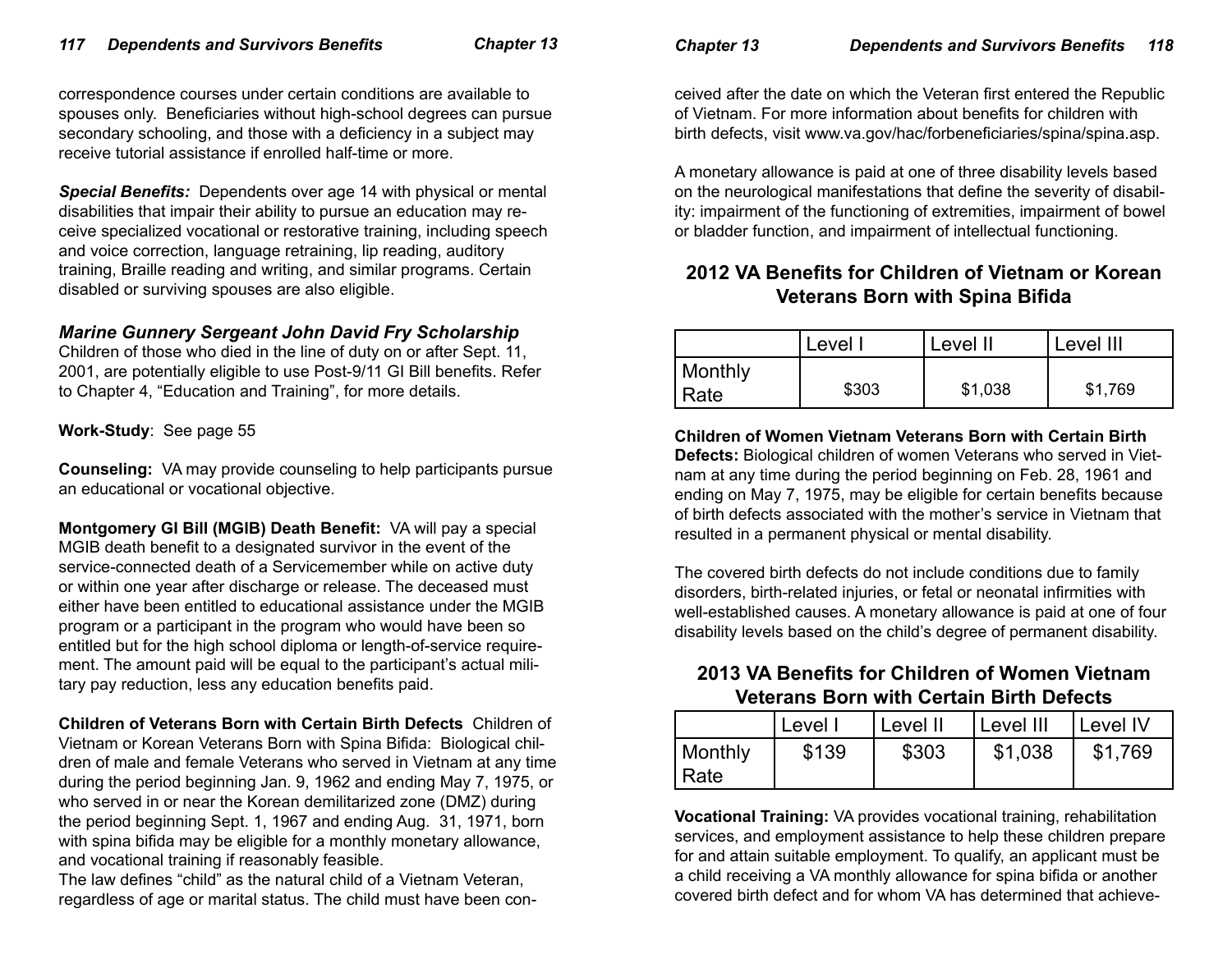ment of a vocational goal is reasonably feasible. A child may not begin vocational training before his/her 18th birthday or the date he/ she completes secondary schooling, whichever comes first. Depending on need and eligibility, a child may be provided up to 24 months of full-time training with the possibility of an extension of up to 24 months if it is needed to achieve the identified employment goal.

## **Other Benefits for Survivors**

#### **VA Home Loan Guaranty**

A VA loan guaranty to acquire a home may be available to an unmarried spouse of a Veteran or Servicemember who died as a result of service-connected disabilities, a surviving spouse who remarries after age 57, or to a spouse of a Servicemember officially listed as MIA or who is currently a POW for more than 90 days. Spouses of those listed MIA/POW are limited to one loan. Surviving spouses of certain totally disabled Veterans whose disability may not have been the cause of death, may also be eligible for the VA loan guaranty.

#### **"No-Fee" Passports**

"No-fee" passports are available to immediate family members (spouse, children, parents, brothers and sisters) for the expressed purpose of visiting their loved one's grave or memorialization site at an American military cemetery on foreign soil. For additional information, write to the American Battle Monuments Commission, Courthouse Plaza II, Suite 500, 2300 Clarendon Blvd., Arlington, VA 22201, or telephone 703-696-6897, or visit www.abmc.gov

#### **Burial and Memorial Benefits for Survivors**

The Department of Veterans Affairs offers several burial and memorial benefits for eligible survivors and dependents. These benefits may include internment at a state or national Veterans cemetery, plot, marker and more. To learn more about these and other benefits please refer to Chapter 7 of this guide.

# **Chapter 14 Appeals of VA Claims Decisions**

Veterans and other claimants for VA benefits have the right to appeal decisions made by a VA regional office, medical center or National Cemetery Administration (NCA) office. Typical issues appealed are disability compensation, pension, education benefits, recovery of overpayments, reimbursement for unauthorized medical services, and denial of burial and memorial benefits.

A claimant has one year from the date of the notification of a VA decision to file an appeal. The first step in the appeal process is for a claimant to file a written notice of disagreement with the VA regional office, medical center or national cemetery office that made the decision.

Following receipt of the written notice, VA will furnish the claimant a "Statement of the Case" describing what facts, laws, and regulations were used in deciding the case. To complete the request for appeal, the claimant must file a "Substantive Appeal" within 60 days of the mailing of the Statement of the Case, or within one year from the date VA mailed its decision, whichever period ends later.

#### **Board of Veterans' Appeals**

The Board of Veterans' Appeals ("the Board") makes decisions on appeals on behalf of the Secretary of Veterans Affairs. Although it is not required, a veterans service organization, an agent, or an attorney may represent a claimant. Appellants may present their cases in person to a member of the Board at a hearing in Washington, D.C., at a VA regional office or by videoconference.

Decisions made by the Board can be found at www.index.va.gov/ search/va/bva.html. The pamphlet, "Understanding the Appeal Process," is available on the website or may be requested by writing: Mail Process Section (014), Board of Veterans' Appeals, 810 Vermont Avenue, NW, Washington, DC 20420.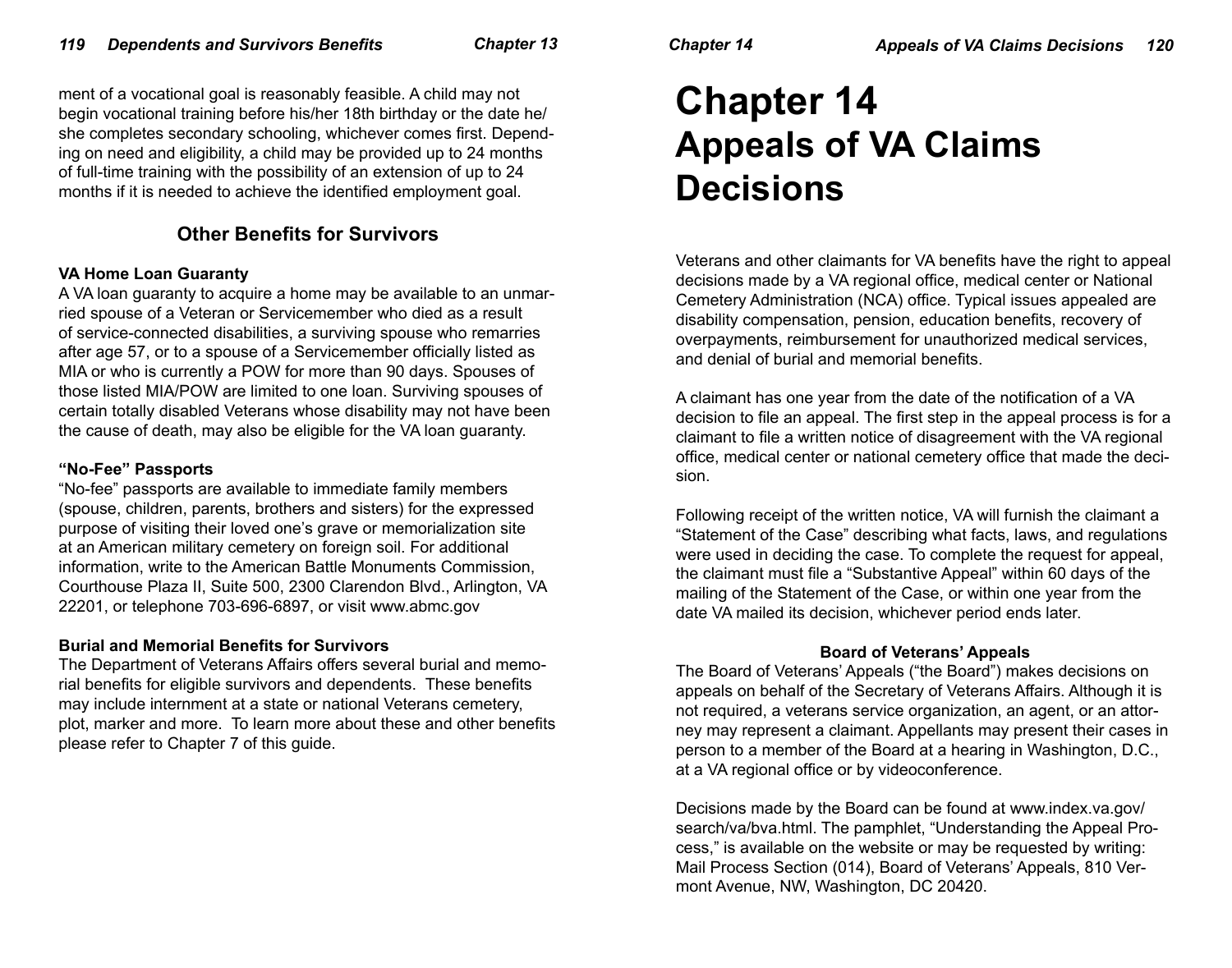# *U.S. Court of Appeals for Veterans Claims*

A final Board of Veterans' Appeals decision that does not grant a claimant the benefits desired may be appealed to the U.S. Court of Appeals for Veterans Claims. The court is an independentbody, not part of the Department of Veterans Affairs.

Notice of an appeal must be received by the court with a postmark that is within 120 days after the Board of Veterans' Appeals mailed its decision. The court reviews the record considered by the Board of Veterans' Appeals. It does not hold trials or receive new evidence.

Appellants may represent themselves before the court or have lawyers or approved agents as representatives. Oral argument is held only at the direction of the court. Either party may appeal a decision of the court to the U.S. Court of Appeals for the Federal Circuit and may seek review in the Supreme Court of the United States.

Published decisions, case status information, rules and procedures, and other special announcements can be found at http:// www.uscourts.cavc.gov/. The court's decisions can also be found in West's Veterans Appeals Reporter, and on the Westlaw and LEXIS online services. For questions, write the Clerk of the Court, 625 Indiana Ave. NW, Suite 900, Washington, DC 20004, or call (202) 501-5970.

# *Chapter 14* **Military Medals and Records**

# *Replacing Military Medals*

Medals awarded while in active service are issued by the individual military services if requested by Veterans or their next of kin. Requests for replacement medals, decorations, and awards should be directed to the branch of the military in which the Veteran served. However, for Air Force (including Army Air Corps) and Army Veterans, the National Personnel Records Center (NPRC) verifies awards and forwards requests and verification to appropriate services.

Requests for replacement medals should be submitted on Standard Form 180, "Request Pertaining To Military Records," which may be obtained at VA offices or the Internet at www.va.gov/vaforms/. Forms, addresses, and other information on requesting medals can be found on the Military Personnel Records section of NPRC's Website at www.archives.gov/st-louis/military-personnel/index.html. For questions, call Military Personnel Records at (314) 801-0800 or e-mail questions to: MPR.center@nara.gov.

When requesting medals, type or clearly print the Veteran's full name, include the Veteran's branch of service, service number or Social Security number and provide the Veteran's exact or approximate dates of military service. The request must contain the signature of the Veteran or next of kin if the Veteran is deceased. If available, include a copy of the discharge or separation document, WDAGO Form 53-55 or DD Form 214.

If discharge or separation documents are lost, Veterans or the next of kin of deceased Veterans may obtain duplicate copies through the eBenefits portal (www.ebenefits.va.gov) or by completing forms found on the Internet at www.archives.gov/research/index.html and mailing or faxing them to the NPRC.

Alternatively, write the National Personnel Records Center, Military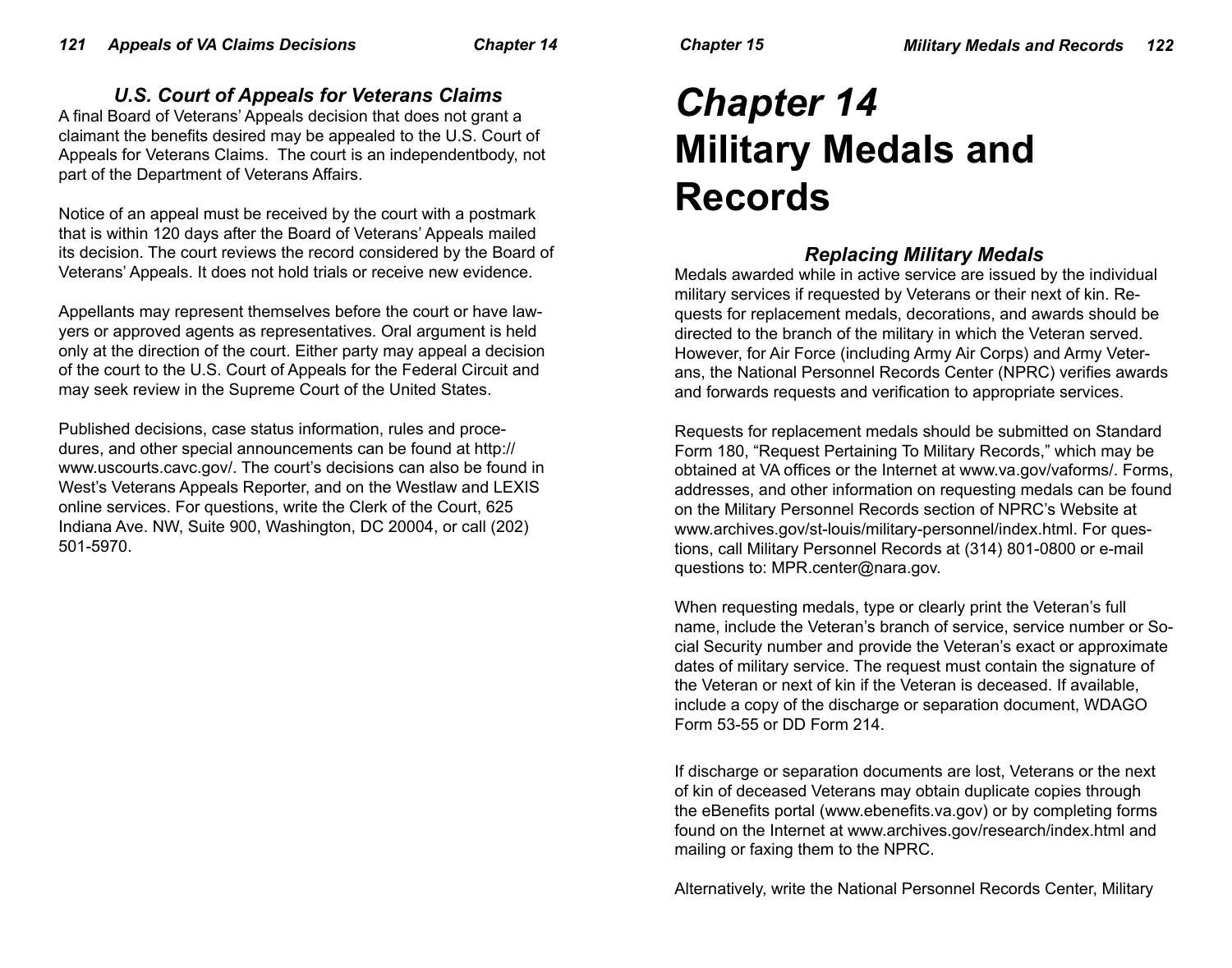Personnel Records, One Archives Drive, St. Louis, MO 63138-1002. Specify that a duplicate separation document is needed. The Veteran's full name should be printed or typed so that it can be read clearly, but the request must also contain the signature of the Veteran or the signature of the next of kin, if the Veteran is deceased. Include the Veteran's branch of service, service number or Social Security number and exact or approximate dates and years of service. Use Standard Form 180, "Request Pertaining To Military Records."

It is not necessary to request a duplicate copy of a Veteran's discharge or separation papers solely for the purpose of filing a claim for VA benefits. If complete information about the Veteran's service is furnished on the application, VA will obtain verification of service.

### *Correcting Military Records*

The Secretary of a military department, acting through a Board for Correction of Military Records, has authority to change any military record when necessary to correct an error or remove an injustice. A correction board may consider applications for correction of a military record, including a review of a discharge issued by court-martial.

The Veteran, survivor, or legal representative must file a request for correction within three years of discovering an alleged error or injustice. The board may excuse failure to file within this time, however, if it finds it would be in the interest of justice. It is an applicant's responsibility to show why the filing of the application was delayed and why it would be in the interest of justice for the board to consider it despite the delay.

To justify a correction, it is necessary to show to the satisfaction of the board that the alleged entry or omission in the records was in error or unjust. Applications should include all available evidence, such as signed statements of witnesses or a brief of arguments supporting the correction. Application is made with DD Form 149, available at VA offices, Veterans organizations or visit www.dtic.mil/whs/directives/infomgt/forms/formsprogram.htm.

## *Review of Discharge from Military Service*

Each of the military services maintains a discharge review board with authority to change, correct or modify discharges or dismissals not issued by a sentence of a general court-martial. The board has no

authority to address medical discharges.

The Veteran or, if the Veteran is deceased or incompetent, the surviving spouse, next of kin or legal representative, may apply for a review of discharge by writing to the military department concerned, using DD Form 293 – "Application for the Review of Discharge from the Armed Forces of the United States." This form may be obtained at a VA regional office, from Veterans organizations or online at www. dtic.mil/whs/directives/infomgt/forms/formsprogram.htm.

However, if the discharge was more than 15 years ago, a Veteran must petition the appropriate Service's Board for Correction of Military Records using DD Form 149 – "Application for Correction of Military Records Under the Provisions of Title 10, U.S. Code, Section 1552." A discharge review is conducted by a review of an applicant's record and, if requested, by a hearing before the board.

Discharges awarded as a result of a continuous period of unauthorized absence in excess of 180 days make persons ineligible for VA benefits regardless of action taken by discharge review boards, unless VA determines there were compelling circumstances for the absence. Boards for the Correction of Military Records also may consider such cases.

Veterans with disabilities incurred or aggravated during active duty may qualify for medical or related benefits regardless of separation and characterization of service. Veterans separated administratively under other than honorable conditions may request that their discharge be reviewed for possible recharacterization, provided they file their appeal within 15 years of the date of separation.

Questions regarding the review of a discharge should be addressed to the appropriate discharge review board at the address listed on DD Form 293.

## **Physical Disability Board of Review**

Veterans separated due to disability from Sept. 11, 2001, through Dec. 31, 2009, with a combined rating of 20 percent or less, as determined by the respective branch of service Physical Evaluation Board (PEB), and not found eligible for retirement, may be eligible for a review by the Physical Disability Board of Review (PDBR).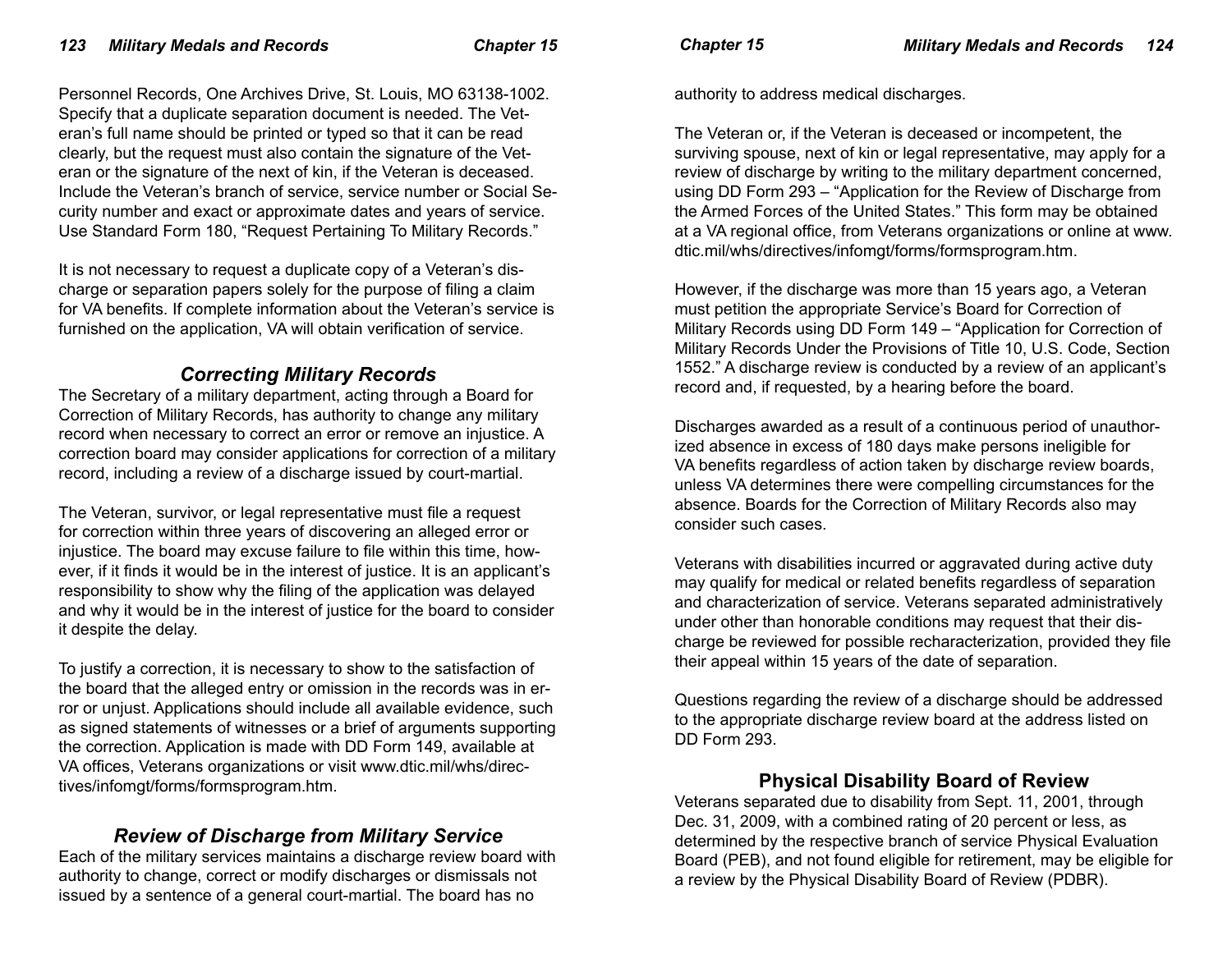The PDBR was established to reassess the accuracy and fairness of certain PEB decisions, and where appropriate, recommend the correction of discrepancies and errors. A PDBR review will not lower the disability rating previously assigned by the PEB, and any correction may be made retroactively to the day of the original disability separation. As a result of the request for review by the PDBR, no further relief from the Board of Corrections of Military Records may be sought, and the recommendations by the PDBR, once accepted by the respective branch of service, is final. A comparison of these two boards, along with other PDBR information, can be viewed at www.health.mil/pdbr.

The Veteran or, if the Veteran is deceased or incompetent, the spouse or surviving spouse, next of kin or legal representative, may apply for a review using DD Form 294, "Application for a Review by the Physical Disability Board of Review (PDBR) of the Rating Awarded Accompanying a Medical Separation from the Armed Forces of the United States." As part of the review process, the PDBR considers the rating(s) previously awarded by VA. The completion of VA Form 3288, "Request for and Consent to Release of Information from Individual's Records," along with DD Form 294, allows the PDBR to request VA records. Both forms can be downloaded from the PDBR website at www.health.mil/pdbr. These forms may also be obtained at a VA Regional Office (VARO), from a veterans service organization (VSO) or online at www.dtic.mil/whs/directives/infomgt/forms/ formsprogram.htm.

# *Chapter 16* **Benefits Provided by Other Federal Agencies**

## *Internal Revenue Service*

This year many workers will qualify for the Earned Income Credit (EIC) because their income declined or they became unemployed. Tax refunds through the EIC and Child Tax Credit can help low- and moderate-income families cover day-to-day expenses such as utilities, rent, and child care. To learn more, visit www.irs.gov or consult a tax preparer.

#### **Special Tax Considerations for Veterans**

Disabled veterans may be eligible to claim a federal tax refund based on: an increase in the veteran's percentage of disability from VA or the combat-disabled veteran applying for, and being granted, Combat-Related Special Compensation, after an award for Concurrent Retirement and Disability. To do so, the disabled veteran will need to file the amended return, Form 1040X, Amended U.S. Individual Income Tax Return, to correct a previously filed Form 1040, 1040A or 1040EZ. An amended return cannot be e-filed. It must be filed as a paper return. Disabled veterans should include all documents from VA and any information received from Defense Finance and Accounting Services explaining proper tax treatment for the current year.

If needed, veterans should seek assistance from a competent tax professional before filing amended returns based on a disability determination. Refund claims based on an incorrect interpretation of the tax law could subject the veteran to interest and/or penalty charges. Complete information and requirements can be found at http://www. irs.gov/Individuals/Military/Special-Tax-Considerations-for-Veterans.

# *USDA Provides Loans for Farms and Homes*

The U.S. Department of Agriculture (USDA) provides loans and guarantees to buy, improve or operate farms. Loans and guarantees are generally available for housing in towns with a population up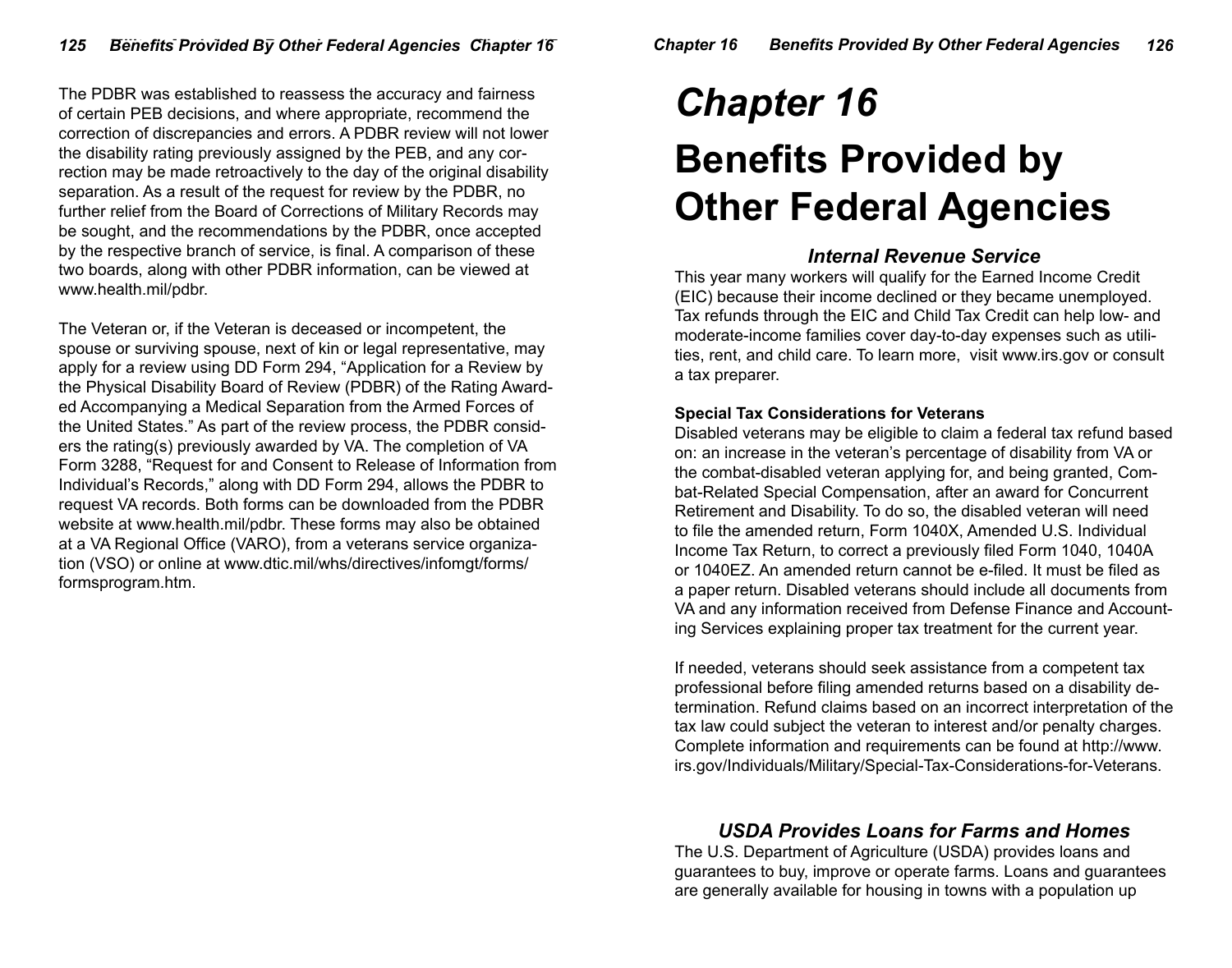to 20,000. Applications from Veterans have preference. For further information, contact Farm Service Agency or Rural Development, USDA, 1400 Independence Ave., S.W., Washington, DC 20250, or apply at local Department of Agriculture offices, usually located in county seats.

# *HUD Veteran Resource Center (HUDVET)*

Housing and Urban Development (HUD) sponsors the Veteran Resource Center (HUDVET), which works with national Veterans service organizations to serve as a general information center on all HUD-sponsored housing and community development programs and services. To contact HUDVET, call 1-800-998-9999, TDD 800-483- 2209, or visit www.hud.gov/hudvet.

#### *Veterans Receive Naturalization Preference*

Honorable active-duty service in the U.S. armed forces during a designated period of hostility allows an individual to naturalize without being required to establish any periods of residence or physical presence in the United States. A Servicemember who was in the United States, certain territories, or aboard an American public vessel at the time of enlistment, re-enlistment, extension of enlistment or induction, may naturalize even if he or she is not a lawful permanent resident.

On July 3, 2002, the president issued Executive Order 13269 establishing a new period of hostility for naturalization purposes beginning Sept. 11, 2001, and continuing until a date designated by a future Executive Order. Qualifying members of the armed forces who have served at any time during a specified period of hostility may immediately apply for naturalization using the current application, Form N-400, "Application for Naturalization". Additional information about filing and requirement fees and designated periods of hostility are available on the U.S. Citizenship and Immigration Services Website at www.uscis.gov.

Individuals who served honorably in the U.S. armed forces, but were no longer serving on active duty status as of Sept. 11, 2001, may still be naturalized without having to comply with the residence and physical presence requirements for naturalization if they filed Form N-400 while still serving in the U.S. armed forces or within six months of termination of their active duty service.

An individual who files the application for naturalization after the six-month period following termination of active-duty service is not exempt from the residence and physical presence requirements, but can count any period of active-duty service towards the residence and physical presence requirements. Individuals seeking naturalization under this provision must establish that they are lawful permanent residents (such status not having been lost, rescinded or abandoned) and that they served honorably in the U.S. armed forces for at least one year.

If a Servicemember dies as a result of injury or disease incurred or aggravated by service during a time of combat, the Servicemember's survivor(s) can apply for the deceased Servicemember to receive posthumous citizenship at any time within two years of the Servicemember's death. The issuance of a posthumous certificate of citizenship does not confer U.S. citizenship on surviving relatives. However, a non-U.S. citizen spouse or qualifying family member may file for certain immigration benefits and services based upon their relationship to a Servicemember who died during hostilities or a non-citizen Servicemember who died during hostilities and was later granted posthumous citizenship.

For additional information, USCIS has developed a web page,www. uscis.gov/military, that contains information and links to services specifically for the military and their families. Members of the U.S. military and their families stationed around the world can also call USCIS for help with immigration services and benefits using a dedicated, toll-free help line at 1-877-CIS-4MIL (1-877-247-4645).

# *Small Business Administration (SBA)*

Historically, Veterans do very well as small business entrepreneurs. Veterans interested in entrepreneurship and small business ownership should look to the U.S. Small Business Administration's Office of Veterans Business Development (OVBD) for assistance. OVBD conducts comprehensive outreach to Veterans, service-disabled Veterans, and Reservists of the U.S. military. OVBD also provides assistance to Veteran- and Reservist-owned small businesses. SBA is the primary federal agency responsible for assisting Veterans who own or are considering starting their own small businesses.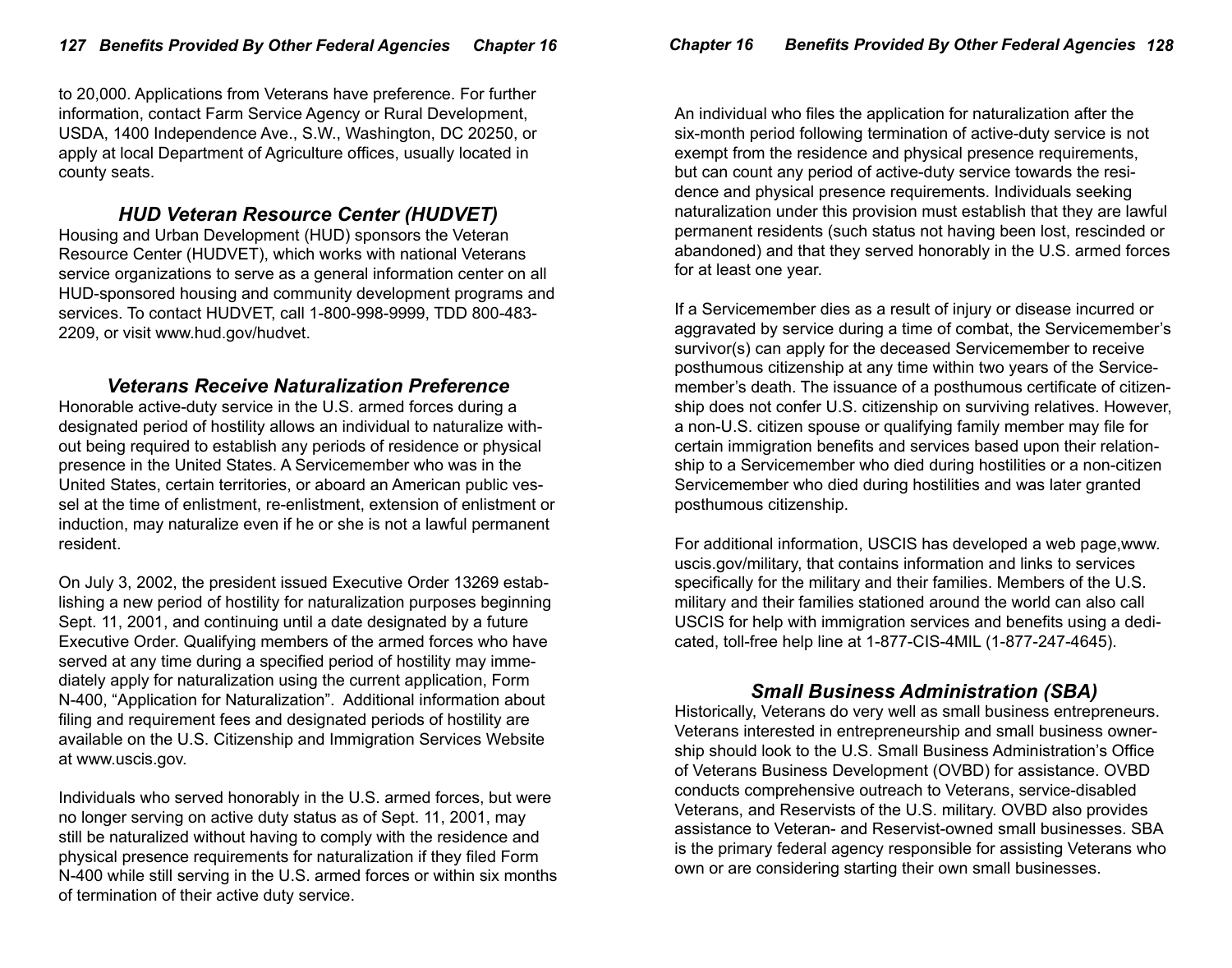Among the services provided by SBA are business-planning assistance, counseling, and training through community based Veterans Business Outreach Centers. For more information, go to www.sba. gov/aboutsba/sbaprograms/ovbd/OVBD\_VBOP.html. More than 1,000 university-based Small Business Development Centers; nearly 400 SCORE chapters (www.score.org/Veteran.html) with 11,000 volunteer counselors, many of whom are Veterans; and 100 Women's Business Centers.

SBA also manages a range of special small business lending programs at thousands of locations, ranging from Micro Loans to the Military-community-targeted Patriot Express Pilot Loan, to venture capital and Surety Bond Guarantees (www.sba.gov/services/financialassistance/index.html). Veterans also participate in all SBA federal procurement programs, including a special 3 percent federal procurement goal specifically for service-connected disabled Veterans, and SBA supports Veterans and others participating in international trade.

A special Military Reservist Economic Injury Disaster Loan (www.sba. gov/reservists) is available for self-employed Reservists whose small businesses may be damaged through the absence of the owner or an essential employee as a result of Title 10 activation to Active Duty.

A Veterans Business Development Officer is stationed at every SBA District Office to act as a guide to Veterans, and SBA offers a full range of self-paced small business planning assistance at www.sba. gov/survey/checklist/index.cgi for Veterans, Reservists, discharging Servicemembers, and their families. Information about the full range of services can be found at http://www.sba.gov/about-officescontent/1/2985, or by calling 202-205-6773 or 1-800-U-ASK-SBA (1-800-827-5722).

#### *Social Security Administration*

Monthly retirement, disability and survivor benefits under Social Security are payable to Veterans and dependents if the Veteran has earned enough work credits under the program. Upon the Veteran's death, a one-time payment of \$255 also may be made to the Veteran's spouse or child. In addition, a Veteran may qualify at age 65 for Medicare's hospital insurance and medical insurance. Medicare protection is available to people who have received Social Security

disability benefits for 24 months, and to insured people and their dependents who need dialysis or kidney transplants, or who have amyotrophic lateral sclerosis (more commonly known as Lou Gehrig's disease).

Since 1957, military service earnings for active duty (including active duty for training) have counted toward Social Security and those earnings are already on Social Security records. Since 1988, inactive duty service in the Reserve Component (such as weekend drills) has also been covered by Social Security. Servicemembers and Veterans are credited with \$300 credit in additional earnings for each calendar quarter in which they received active duty basic pay after 1956 and before 1978.

Veterans who served in the military from 1978 through 2001 are credited with an additional \$100 in earnings for each \$300 in active duty basic pay, up to a maximum of \$1,200 a year. No additional Social Security taxes are withheld from pay for these extra credits. Veterans who enlisted after Sept. 7, 1980, and did not complete at least 24 months of active duty or their full tour of duty, may not be able to receive the additional earnings. Check with Social Security for details. Additional earnings will no longer be credited for military service periods after 2001.

Also, non-contributory Social Security earnings of \$160 a month may be credited to Veterans who served after Sept. 15, 1940, and before 1957, including attendance at service academies. For information, call 1-800-772-1213 or visit www.socialsecurity.gov/. (Note: Social Security cannot add these extra earnings to the record until an application is filed for Social Security benefits).

#### *Armed Forces Retirement Homes*

Veterans are eligible to live in the Armed Forces Retirement Homes located in Gulfport, Miss., or Washington, D.C., if their active duty military service is at least 50 percent enlisted, warrant officer or limited duty officer if they qualify under one of the following categories:

- 1. Are 60 years of age or older; and were discharged or released under honorable conditions after 20 or more years of active service.
- 2. Are determined to be incapable of earning a livelihood